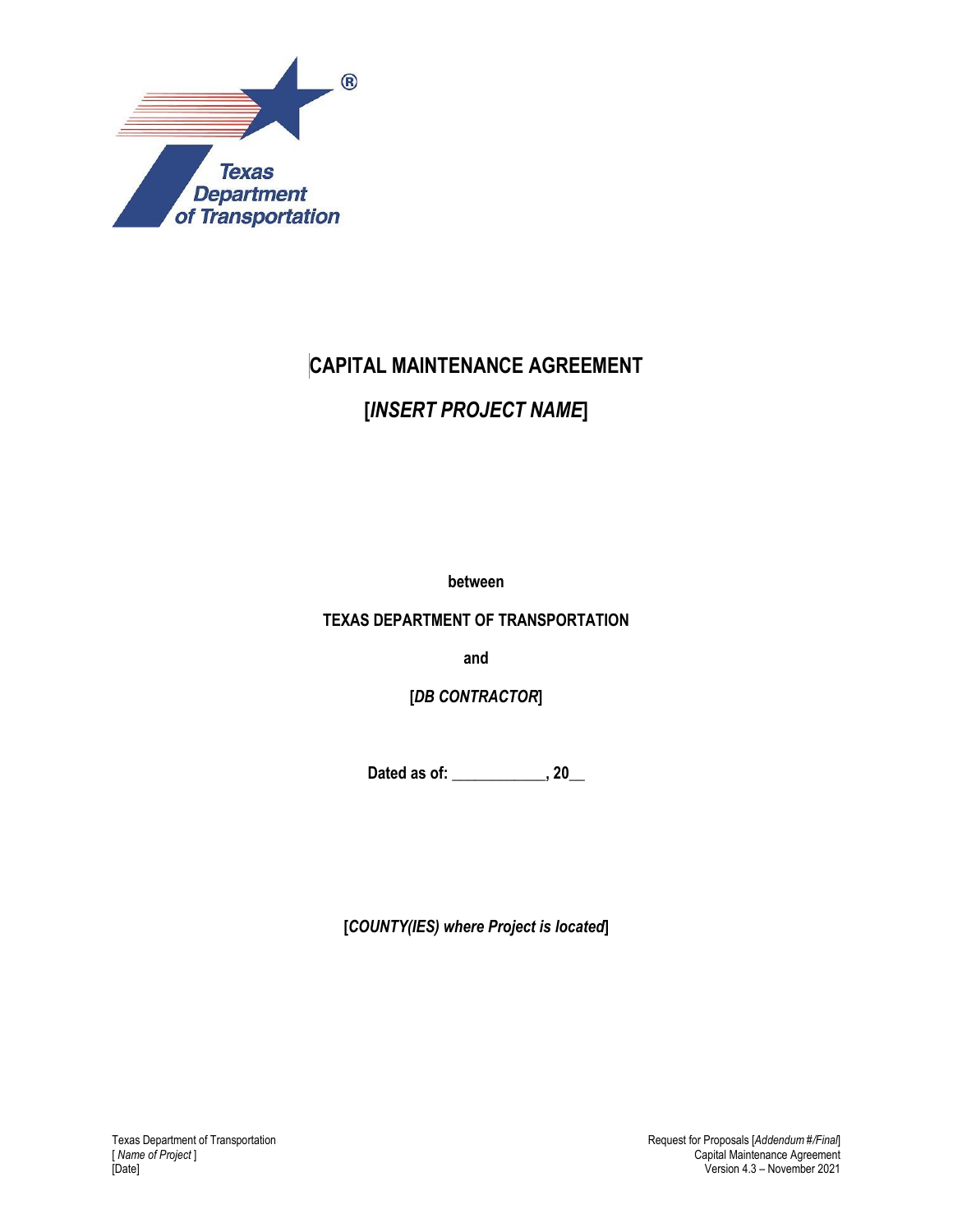#### **CAPITAL MAINTENANCE AGREEMENT** [Name of Project]

#### **Table of Contents**

| <b>SECTION 1.</b> |                                                                     |  |
|-------------------|---------------------------------------------------------------------|--|
| 1.1               |                                                                     |  |
| 1.2               |                                                                     |  |
| 1.3               |                                                                     |  |
| 1.4               |                                                                     |  |
| 1.5               |                                                                     |  |
| <b>SECTION 2.</b> |                                                                     |  |
| 2.1               |                                                                     |  |
| 2.2               |                                                                     |  |
| 2.3               |                                                                     |  |
| 2.4               |                                                                     |  |
| 2.5               |                                                                     |  |
| 2.6               |                                                                     |  |
| 2.7               |                                                                     |  |
| 2.8               |                                                                     |  |
| 2.9               |                                                                     |  |
| <b>SECTION 3.</b> |                                                                     |  |
| 3.1               |                                                                     |  |
| 3.2               |                                                                     |  |
| <b>SECTION 4.</b> |                                                                     |  |
| 4.1               | P&P Letter of Credit; Maintenance Payment and Performance Bonds  10 |  |
| 4.2               |                                                                     |  |
| 4.3               |                                                                     |  |
| <b>SECTION 5.</b> |                                                                     |  |
| 5.1               |                                                                     |  |
| <b>SECTION 6.</b> | [LANE RENTAL CHARGES;][NONCOMPLIANCE POINTS;] LIQUIDATED            |  |
| 6.1               |                                                                     |  |
| 6.2               |                                                                     |  |
| 6.3               |                                                                     |  |
| <b>SECTION 7.</b> |                                                                     |  |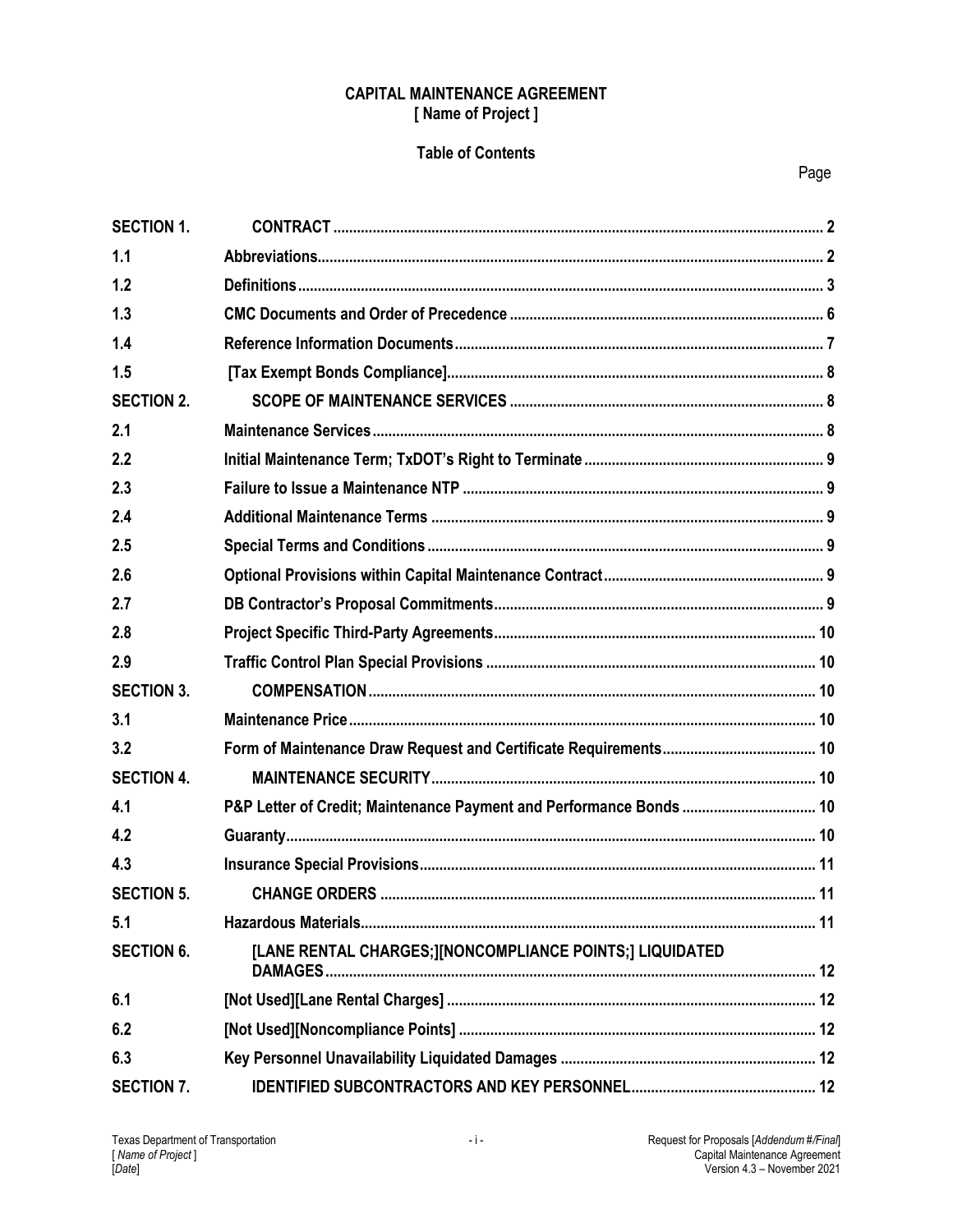#### Table of Contents (continued)

## Page

| 7.1                |                                                   |  |
|--------------------|---------------------------------------------------|--|
| 7.2                |                                                   |  |
| <b>SECTION 8.</b>  |                                                   |  |
| 8.1                |                                                   |  |
| 8.2                |                                                   |  |
| <b>SECTION 9.</b>  | REPRESENTATIONS, WARRANTIES, ACKNOWLEDGEMENTS AND |  |
| 9.1                |                                                   |  |
| 9.2                |                                                   |  |
| 9.3                |                                                   |  |
| <b>SECTION 10.</b> |                                                   |  |
| 10.1               |                                                   |  |
| 10.2               |                                                   |  |
| 10.3               |                                                   |  |
| 10.4               |                                                   |  |
| 10.5               |                                                   |  |
| 10.6               |                                                   |  |
| 10.7               |                                                   |  |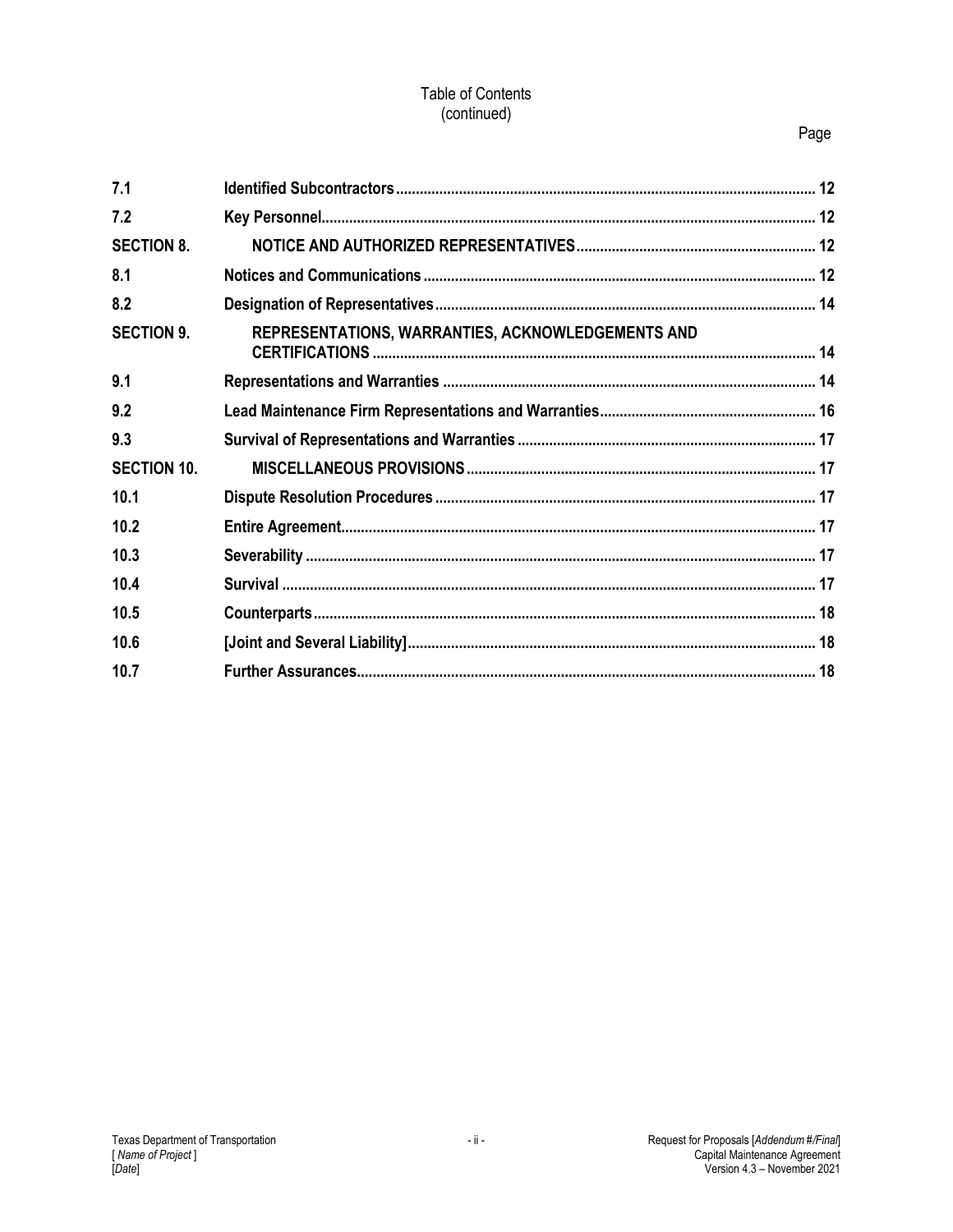## **LIST OF EXHIBITS**

| Exhibit 1  | Implementation of Certain CMC Provisions                                     |                                                                  |  |
|------------|------------------------------------------------------------------------------|------------------------------------------------------------------|--|
| Exhibit 2  | <b>DB Contractor's Proposal Commitments</b>                                  |                                                                  |  |
| Exhibit 3  | Maintenance Price                                                            |                                                                  |  |
|            | Appendix 1                                                                   | General Maintenance Price Schedule                               |  |
|            | [Appendix 2                                                                  | Pavement Renewal Work Price Schedule]                            |  |
| Exhibit 4  |                                                                              | Form of Maintenance Draw Request and Certificate Requirements    |  |
|            | Appendix 1                                                                   | Form of Maintenance Draw Request and Certificate                 |  |
|            | Appendix 2                                                                   | Draw Request Contents Checklist                                  |  |
| Exhibit 5  | Forms of Bonds                                                               |                                                                  |  |
|            | Appendix 1                                                                   | Form of Maintenance Performance Bond                             |  |
|            | Appendix 2                                                                   | Form of Maintenance Payment Bond                                 |  |
| Exhibit 6  | Form of Guaranty                                                             |                                                                  |  |
| Exhibit 7  | Form of Request for Change Order                                             |                                                                  |  |
| Exhibit 8  | Lane Rental Charges                                                          |                                                                  |  |
|            |                                                                              | [Omit for Projects that do not utilize Lane Rental Charges]      |  |
| Exhibit 9  |                                                                              | Noncompliance Points Provisions                                  |  |
|            |                                                                              | [Omit for Projects that do not utilize Noncompliance provisions] |  |
| Exhibit 10 | <b>Identified Subcontractors</b>                                             |                                                                  |  |
| Exhibit 11 | Key Personnel                                                                |                                                                  |  |
| Exhibit 12 | <b>Authorized Representatives</b>                                            |                                                                  |  |
| Exhibit 13 | <b>Disputes Resolution Requirements</b>                                      |                                                                  |  |
| Exhibit 14 | <b>Maintained Elements</b>                                                   |                                                                  |  |
| Exhibit 15 | <b>Maintenance Limits</b>                                                    |                                                                  |  |
| Exhibit 16 | DB Contractor Obligations Related to Project-Specific Third-Party Agreements |                                                                  |  |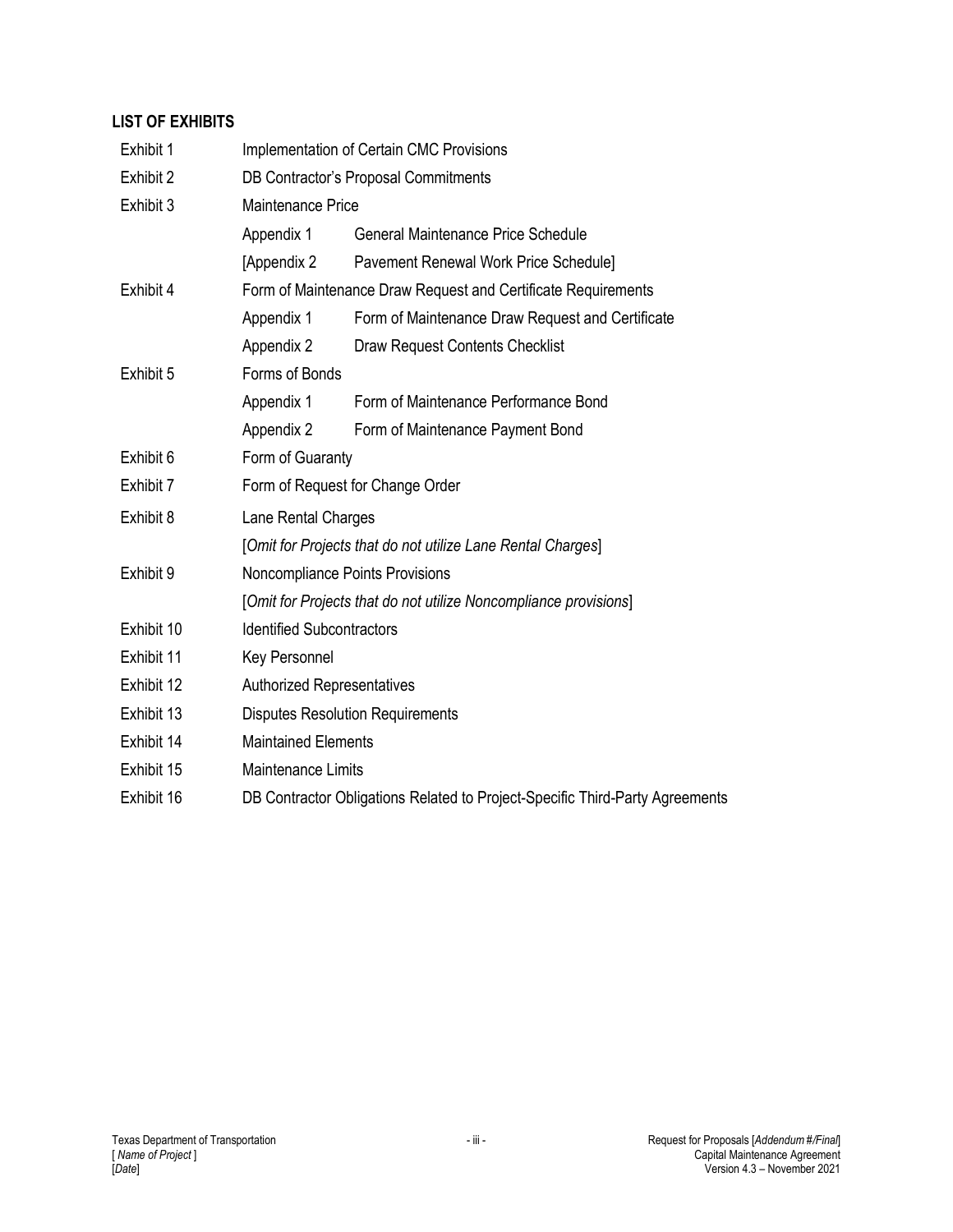## **CAPITAL MAINTENANCE AGREEMENT**

# **[***NAME OF PROJECT***]**

This Capital Maintenance Agreement (this "**CMA**"), dated as of [●] (the "**Effective Date**"), is entered into by and between:

**TxDOT:** The Texas Department of Transportation, a public agency of the State of Texas

and

**DB Contractor:** △ [●], a *[Insert appropriate bracketed text, and delete all bracketed text that is not applicable*] [corporation organized and existing under the laws of the State of [*insert appropriate state*]] [limited liability company] [partnership, consisting of [*insert partner names and any organizational form*] [joint venture, consisting of [●] and [●]] [an individual or sole proprietorship owned by [●]],

the location of whose principal office is:

[*Address*] [*Address*].

#### **RECITALS**

**A.** Pursuant to Transportation Code, Chapter 223, Subchapter F (the "**Code**"), TxDOT is authorized to enter into design-build contracts to facilitate private sector participation in the development of the State's transportation system.

**B.** TxDOT wishes to enter into an agreement with DB Contractor to design and construct [*description of project*] (the "**Project**")*.* In addition, TxDOT wishes to enter into an agreement with DB Contractor to, at TxDOT's discretion, maintain the Project for specified optional terms.

**C.** Pursuant to the Code and subchapter I in Chapter 9 of Title 43, Texas Administrative Code (the "**Rules**"), TxDOT issued a Request for Qualifications (as amended, the "**RFQ**") on [●].

**D.** TxDOT received [●] qualification statements on [●] and subsequently shortlisted [●] proposers.

**E.** On [●] TxDOT issued to the shortlisted proposers a Request for Proposals (as amended, the "**RFP**") to design and construct and, at TxDOT's sole option, maintain the Project.

**F.** [*Include appropriate option*.][On or before [●] (the "**Proposal Due Date**"), TxDOT received [●] responses to the RFP, including the response of DB Contractor (the "**Proposal**").] [On or before [●] (the "**Proposal Due Date**"), TxDOT received one response to the RFP, and that response of DB Contractor (the "**Proposal**") was independently evaluated to confirm and validate that (1) the project procurement delivered value for the public investment; and (2) no anticompetitive practices were involved in the procurement.]

**G.** An RFP evaluation committee comprised of TxDOT personnel determined that DB Contractor was the proposer that best met the selection criteria set forth in the RFP and that the Proposal provided the best value to the State of Texas.

**H.** On [●] the Texas Transportation Commission accepted the recommendation of the Executive Director and the RFP evaluation committee and authorized TxDOT staff to negotiate this CMC.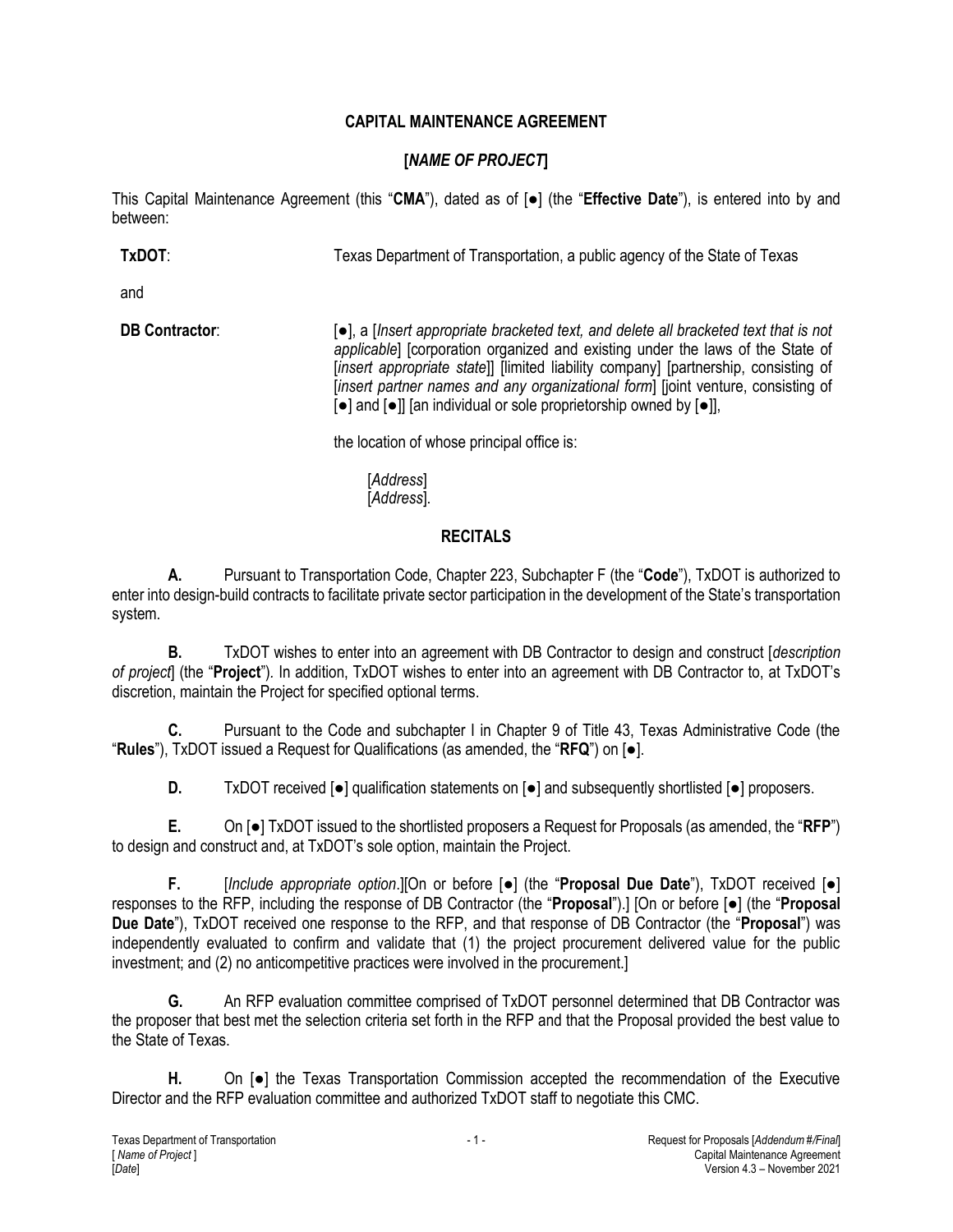**I.** Concurrently with the execution of this CMC, TxDOT and DB Contractor are entering into a Design-Build Contract ("**DBC**"), which includes a Design-Build Agreement (the "**Design-Build Agreement**") and the DBA General Conditions.

**J.** This Capital Maintenance Agreement, the Design-Build Agreement and the other CMC Documents collectively constitute a design-build contract, as contemplated under the Code and the Rules, and are entered into in accordance with the provisions of the RFP.

**K.** The Executive Director of TxDOT has been authorized to enter into this Capital Maintenance Agreement pursuant to the Code, the Rules and the Texas Transportation Commission Minute Order, dated [●].

**L.** The Parties intend for this CMC to be a fixed price agreement obligating DB Contractor to perform all work necessary to achieve the Performance Requirements for the Project, for the Maintenance Price specified in this CMC, subject only to certain specified limited exceptions. In order to allow TxDOT to budget for and finance the Project and to reduce the risk of cost overruns, this CMC includes restrictions affecting DB Contractor's ability to make claims for increases in the Maintenance Price. DB Contractor has agreed in the CMC to assume such responsibilities and risks and has reflected such responsibilities and risks in the Maintenance Price.

**NOW, THEREFORE,** in consideration of the sums to be paid to DB Contractor by TxDOT, the Maintenance Services to be performed by DB Contractor, the foregoing premises and the covenants and agreements set forth herein, the Parties hereby agree as follows:

## **SECTION 1. CONTRACT**

#### **1.1 Abbreviations**

The following abbreviations, when used in the CMC Documents, shall have the meanings set forth below.

[*Set forth any project-specific abbreviations or changes in standard abbreviations in alphabetical order below. Add new rows as necessary.*]

- **CMA** has the meaning set forth in the preamble to this CMA.
- **CMC** this Capital Maintenance Agreement and the CMA General Conditions, including all exhibits and attachments attached hereto, as such may be amended, supplemented, amended and restated or otherwise modified from time to time in accordance with the terms of the CMC.
- **DBA** has the meaning set forth in Recital I to this CMA.
- **DBC** has the meaning set forth in Recital I to this CMA.

Abbreviations used in the CMC Documents but not otherwise defined in this CMA shall have the meaning set forth in Section 1.1 of the CMA General Conditions. If any abbreviation set forth above is also included in Section 1.1 of the CMA General Conditions, to the extent such definitions conflict, the abbreviation in Section 1.1 of the CMA General Conditions is hereby amended by the abbreviation set forth above.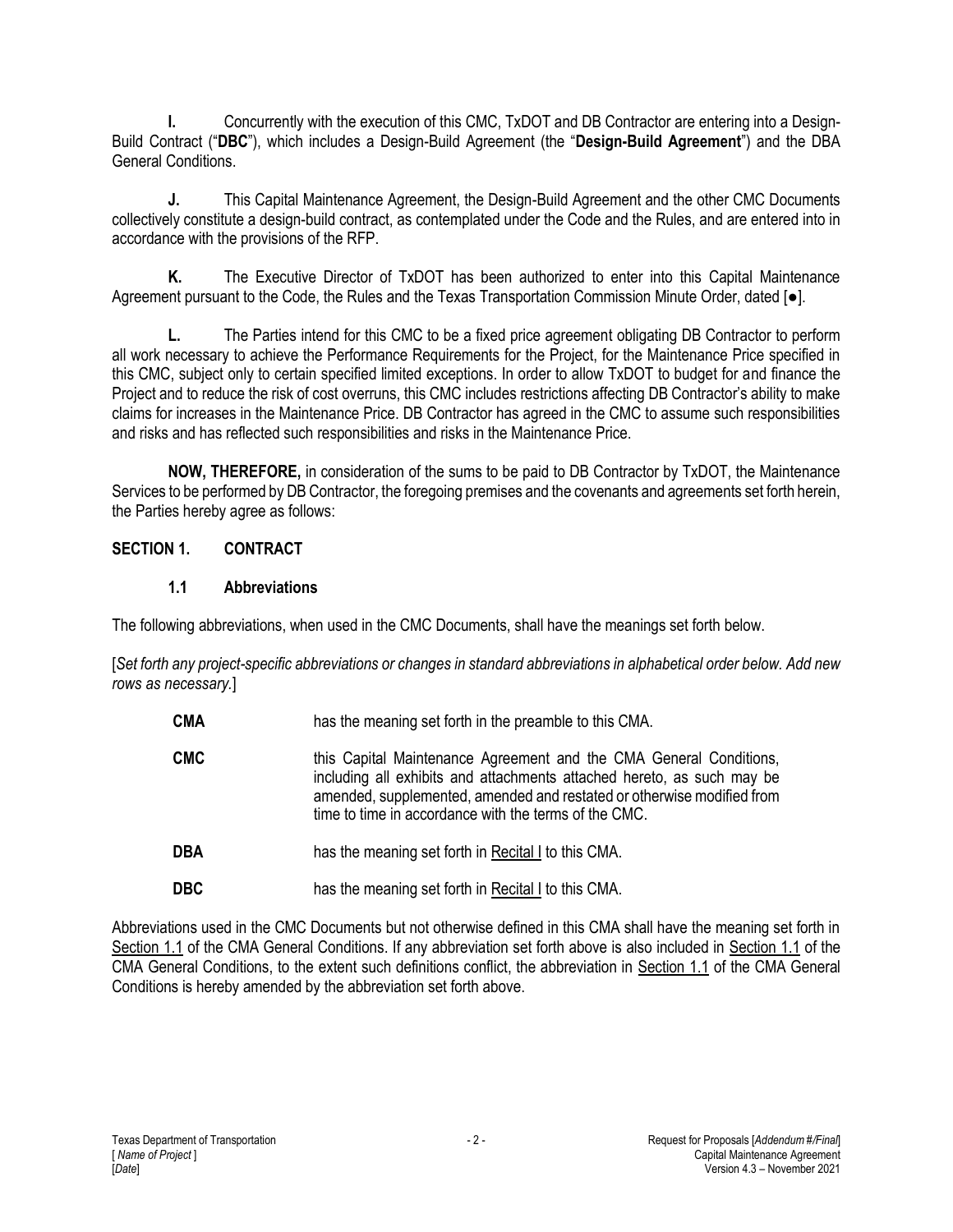#### **1.2 Definitions**

The following terms, when used in the CMC Documents, shall have the meanings set forth below.

[*Set forth any additional project-specific defined terms (e.g., regarding specific scope and schedule components, approvals, district standards, etc.) or changes in standard definitions in alphabetical order below. Add new rows as necessary.*]

| <b>Capital Maintenance</b><br><b>Agreement</b>            | means this Capital Maintenance Agreement executed by TxDOT and DB<br>Contractor for DB Contractor to perform maintenance for the Project.                                                                                                                                                                                                                                                                                                                                                                                                                                 |  |  |
|-----------------------------------------------------------|---------------------------------------------------------------------------------------------------------------------------------------------------------------------------------------------------------------------------------------------------------------------------------------------------------------------------------------------------------------------------------------------------------------------------------------------------------------------------------------------------------------------------------------------------------------------------|--|--|
| <b>CMA General Conditions</b>                             | has the meaning set forth in Section 1.3.2 of this CMA.                                                                                                                                                                                                                                                                                                                                                                                                                                                                                                                   |  |  |
| <b>CMA Specification</b>                                  | means the CMA Specification Item 9.                                                                                                                                                                                                                                                                                                                                                                                                                                                                                                                                       |  |  |
| <b>CMC Documents</b>                                      | means the documents identified in Section 1.3 of this CMA.                                                                                                                                                                                                                                                                                                                                                                                                                                                                                                                |  |  |
| Code                                                      | has the meaning set forth in Recital A to this CMA.                                                                                                                                                                                                                                                                                                                                                                                                                                                                                                                       |  |  |
| <b>Contract Documents</b>                                 | has the meaning set forth in Section 1.3 of the DBA.                                                                                                                                                                                                                                                                                                                                                                                                                                                                                                                      |  |  |
| <b>DB Contractor or Design-Build</b><br><b>Contractor</b> | means ________________, a ________________, together with its successors<br>and assigns.                                                                                                                                                                                                                                                                                                                                                                                                                                                                                  |  |  |
| <b>DBA General Conditions</b>                             | has the meaning set forth for "General Conditions" in Section 1.3.2 of the DBA.                                                                                                                                                                                                                                                                                                                                                                                                                                                                                           |  |  |
| <b>Design-Build Agreement</b>                             | has the meaning set forth in Recital I to this CMA.                                                                                                                                                                                                                                                                                                                                                                                                                                                                                                                       |  |  |
| <b>Design-Build Specifications</b>                        | means the Design-Build Specifications, Items [10-30] [and [ ] [insert the<br>numbers for Design-Build Special Specifications applicable to this Project, if<br>any] included in the RFP.                                                                                                                                                                                                                                                                                                                                                                                  |  |  |
| <b>Dispute Resolution Procedures</b>                      | means the formal process for resolving Disputes described in Section 10.1 and<br>Exhibit 13 to this CMA.                                                                                                                                                                                                                                                                                                                                                                                                                                                                  |  |  |
| <b>Draw Request</b>                                       | means a Draw Request and Certificate in the form of <b>Exhibit 4</b> to this CMA.                                                                                                                                                                                                                                                                                                                                                                                                                                                                                         |  |  |
| <b>DRP Rules</b>                                          | means, as of the Effective Date, the administrative rules promulgated in<br>accordance with Section 201.112(a) of the Code, adopted by TxDOT in<br>accordance with the Texas Administrative Procedure Act, and effective under<br>Rule §9.2 of Subchapter A, Chapter 9, Part 1, Title 43 of the Texas<br>Administrative Code on or before the Effective Date regarding Dispute<br>Resolution Procedures applicable to the resolution of all claims and disputes<br>of every kind or character arising under agreements such as and including the<br><b>CMC Documents.</b> |  |  |
| <b>Effective Date</b>                                     | has the meaning set forth in the preamble to this CMA.                                                                                                                                                                                                                                                                                                                                                                                                                                                                                                                    |  |  |
| [Guidelines]                                              | [include definition if Project is financed by tax-exempt bonds] has the meaning<br>set forth in Section 1.5 of this CMA.                                                                                                                                                                                                                                                                                                                                                                                                                                                  |  |  |
| <b>Indemnified Parties</b>                                | [insert other indemnified parties as appropriate] means TxDOT, the State, the<br>Texas Transportation Commission, FHWA, TxDOT consultants and their                                                                                                                                                                                                                                                                                                                                                                                                                       |  |  |
|                                                           |                                                                                                                                                                                                                                                                                                                                                                                                                                                                                                                                                                           |  |  |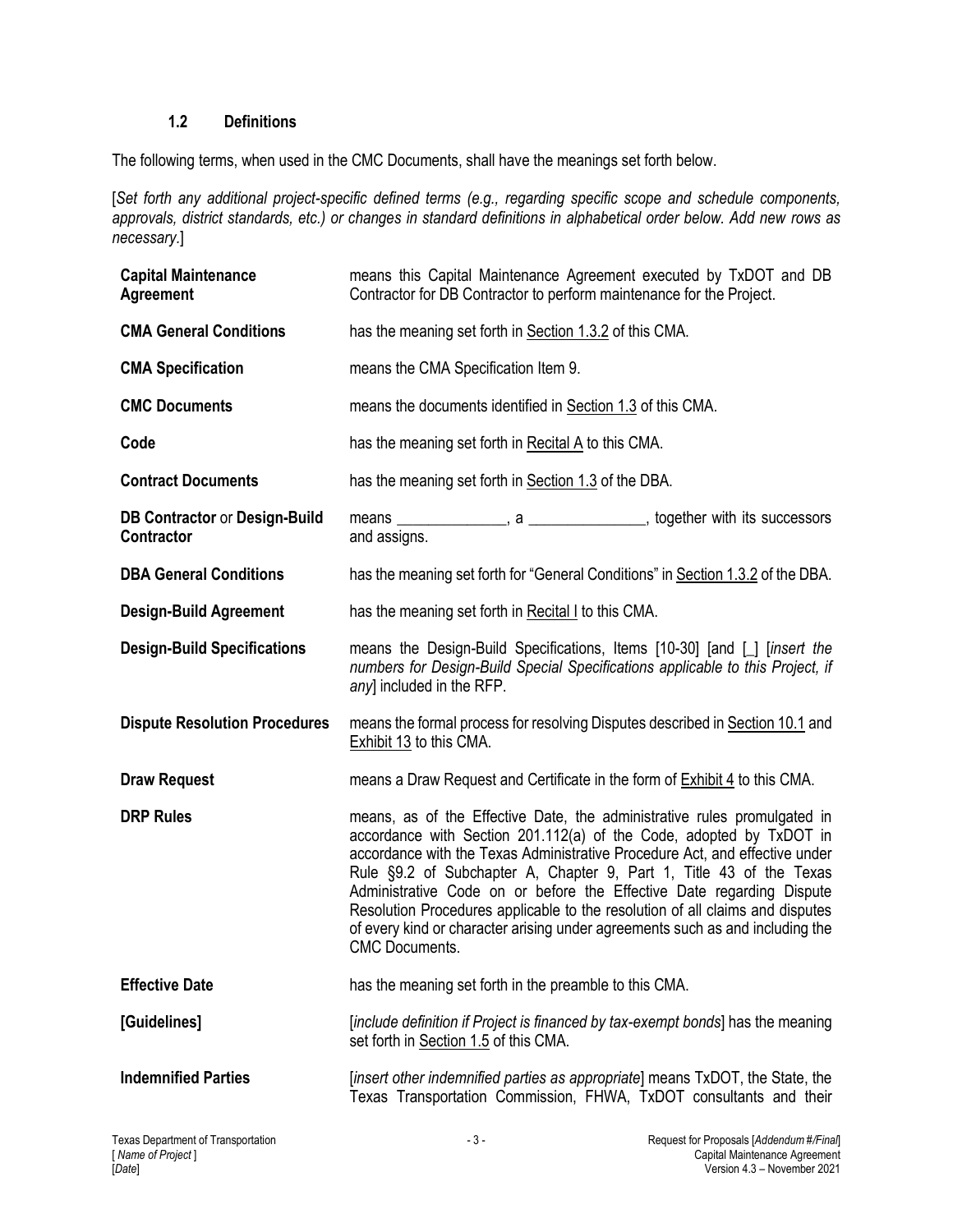|                                                                          | respective successors, assigns, officeholders, officers, directors, agents,<br>representatives, consultants and employees.                                                                                                                                                                                     |
|--------------------------------------------------------------------------|----------------------------------------------------------------------------------------------------------------------------------------------------------------------------------------------------------------------------------------------------------------------------------------------------------------|
| <b>Initial Maintenance Term</b>                                          | has the meaning set forth in Section 2.2.1 of this CMA.                                                                                                                                                                                                                                                        |
| <b>Initial</b><br><b>Maintenance</b><br>Term<br><b>Commencement Date</b> | has the meaning set forth in Section 2.2.1 of this CMA.                                                                                                                                                                                                                                                        |
| <b>Instructions to Proposers</b>                                         | means the Instructions to Proposers issued by TxDOT on [ $\bullet$ ], as part of the<br>RFP with respect to the Project, including all exhibits, forms and attachments<br>thereto and any subsequent addenda.                                                                                                  |
| <b>Key Personnel</b>                                                     | means the positions identified in <b>Exhibit 11</b> to this CMA.                                                                                                                                                                                                                                               |
| <b>Key Personnel Unavailability</b><br><b>Liquidated Damages</b>         | means the liquidated damages assessed in accordance with Section 6.3 of this<br>CMA.                                                                                                                                                                                                                           |
| <b>Lane Closure</b>                                                      | means closure of any traffic lane, or the reduction in width of any traffic lane to<br>less than [1, 15] feet, in any portion of the Project or a connecting highway,<br>as applicable, and for any duration, including main lanes, ramps, direct<br>connectors, frontage roads, access roads and cross roads. |
| [Lane Rental Charges]                                                    | [include definition if Lane Rental Charges are utilized] means those charges<br>assessed by TxDOT against DB Contractor for certain Lane Closures during<br>the Maintenance Period as set forth in <b>Exhibit 8</b> to this CMA.                                                                               |
| <b>Lead Maintenance Firm</b>                                             | means ________________, a _______________, together with its successors<br>and assigns.                                                                                                                                                                                                                        |
| <b>Liquidated Damages</b>                                                | means any liquidated damages specified in Section 6 of this CMA.                                                                                                                                                                                                                                               |
| [Lowest Volume Periods]                                                  | [include definition if Lane Rental Charges are utilized] means the time periods<br>defined in Exhibit 8 to this CMA.                                                                                                                                                                                           |
| <b>Maintenance NTP</b>                                                   | means Maintenance NTP2 or Maintenance NTP3, as applicable.                                                                                                                                                                                                                                                     |
| <b>Maintenance NTP2</b>                                                  | means a written notice issued by TxDOT to DB Contractor authorizing DB<br>Contractor to proceed with the Maintenance Services for the Second<br>Maintenance Term.                                                                                                                                              |
| <b>Maintenance NTP3</b>                                                  | means a written notice issued by TxDOT to DB Contractor authorizing DB<br>Contractor to proceed with the Maintenance Services for the Third<br>Maintenance Term.                                                                                                                                               |
| <b>Maintenance Security</b>                                              | has the meaning set forth in Section 4.1 to this CMA.                                                                                                                                                                                                                                                          |
| <b>Maximum Draw-Down Amount</b>                                          | means the amount that TxDOT shall have the right to draw down from the<br>Maintenance Performance Bond in the event DB Contractor fails to timely<br>provide replacement or renewal of Maintenance Security in accordance with<br>CMA General Conditions Section 3.2.3.6 and shall be [\$ $\bullet$ ]          |
| [Monthly Noncompliance<br><b>Events Report]</b>                          | [include definition if Noncompliance provisions are utilized] has the meaning<br>set forth in Exhibit 9 to this CMA.                                                                                                                                                                                           |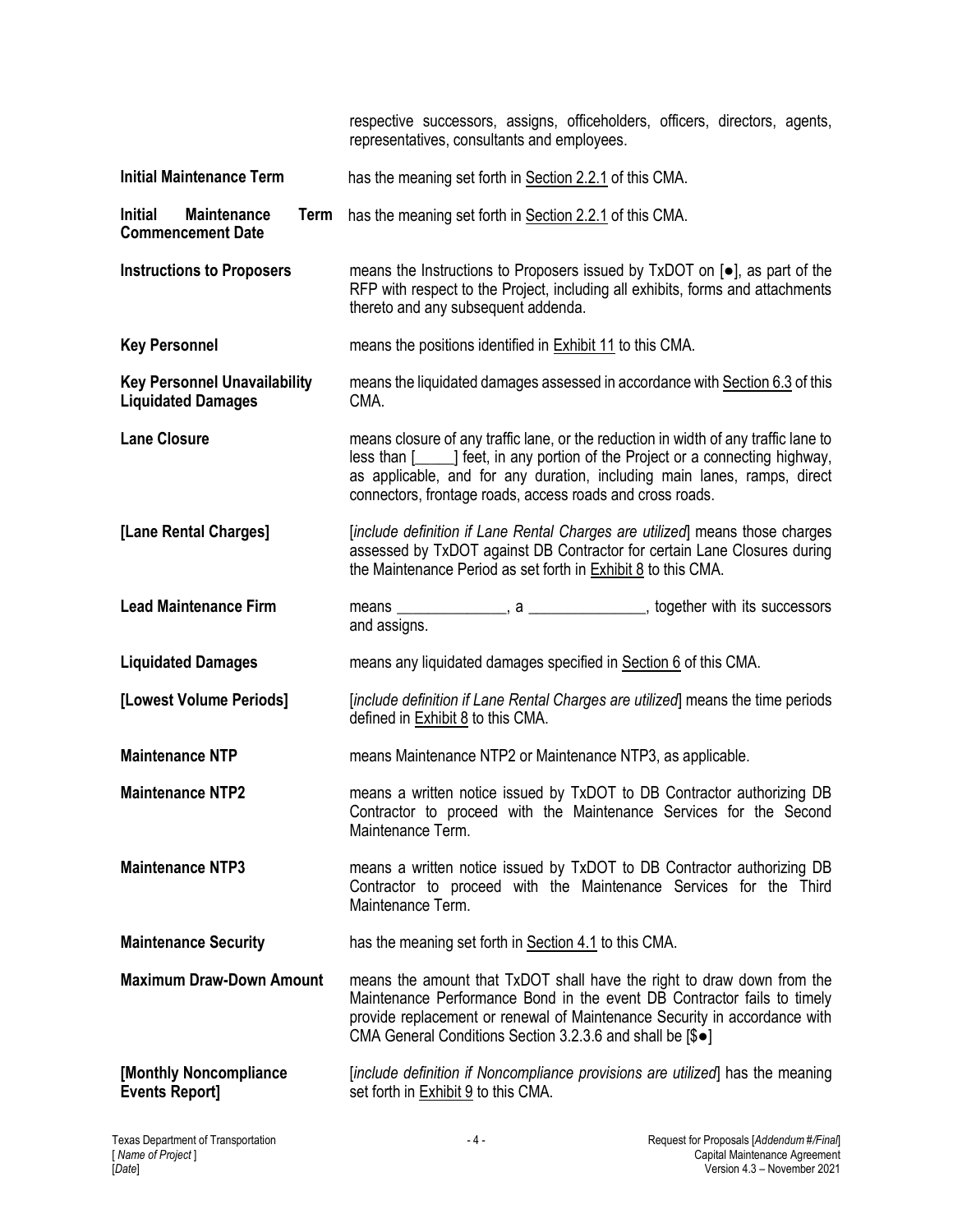| [NCE Cure Period]                                        | [include definition if Noncompliance provisions are utilized] means the period<br>of time DB Contractor has to cure a particular Noncompliance Event as set<br>forth in the Noncompliance Events Table attached to <b>Exhibit 9</b> to this CMA.                                                                                  |  |  |
|----------------------------------------------------------|-----------------------------------------------------------------------------------------------------------------------------------------------------------------------------------------------------------------------------------------------------------------------------------------------------------------------------------|--|--|
| [Noncompliance Charges]                                  | [include definition if Noncompliance provisions are utilized] means the<br>liquidated amounts specified in <b>Exhibit 9</b> to this CMA.                                                                                                                                                                                          |  |  |
| [Noncompliance Event]                                    | [include definition if Noncompliance provisions are utilized] means any DB<br>Contractor breach or failure to meet one of the requirements as set forth in<br><b>Exhibit 9 to this CMA.</b>                                                                                                                                       |  |  |
| [Noncompliance Events<br>Report]                         | [include definition if Noncompliance provisions are utilized] is defined in <b>Exhibit</b><br>$9$ to this CMA.                                                                                                                                                                                                                    |  |  |
| [Noncompliance Events Table]                             | [include definition if Noncompliance provisions are utilized] means the table set<br>forth in Attachment 1 to Exhibit 9 to this CMA.                                                                                                                                                                                              |  |  |
| [Noncompliance Points]                                   | [include definition if Noncompliance provisions are utilized] means the points<br>that may be assessed for certain breaches or failures to perform by DB<br>Contractor, as set forth in Exhibit 9 to this CMA.                                                                                                                    |  |  |
| [Notice of Determination]                                | [include definition if Noncompliance provisions are utilized] has the meaning<br>set forth in Exhibit 9 to this CMA.                                                                                                                                                                                                              |  |  |
| [Off-Peak Periods]                                       | [include definition if Lane Rental is utilized] means the periods defined in<br>accordance with <b>Exhibit 8</b> to this CMA.                                                                                                                                                                                                     |  |  |
| [Peak Periods]                                           | [include definition if Lane Rental is utilized] means the periods defined in<br>accordance with <b>Exhibit 8</b> to this CMA.                                                                                                                                                                                                     |  |  |
| [Persistent DB Contractor<br><b>Maintenance Default]</b> | [include definition if Noncompliance provisions are utilized] has the meaning<br>set forth in Exhibit 9 to this CMA.                                                                                                                                                                                                              |  |  |
| <b>Prime Contractor</b>                                  | means [ <b>with</b> its successors and assigns.                                                                                                                                                                                                                                                                                   |  |  |
| Project                                                  | has the meaning set forth in Recital B to this CMA.                                                                                                                                                                                                                                                                               |  |  |
| <b>Proposal</b>                                          | has the meaning set forth in Recital F to this CMA.                                                                                                                                                                                                                                                                               |  |  |
| <b>Proposal Due Date</b>                                 | has the meaning set forth in Recital F to this CMA.                                                                                                                                                                                                                                                                               |  |  |
| <b>Reference Information</b><br>Documents (RID)          | means the documents posted to the RID folders for the Project, located at<br>[https://ftp.txspd.com/] as of the Effective Date. The Reference Information<br>Documents are not considered CMC Documents and were provided to DB<br>Contractor for informational purposes only and without representation or<br>warranty by TxDOT. |  |  |
| <b>RFP</b>                                               | has the meaning set forth in Recital E to this CMA.                                                                                                                                                                                                                                                                               |  |  |
| <b>RFQ</b>                                               | has the meaning set forth in Recital C to this CMA.                                                                                                                                                                                                                                                                               |  |  |
| <b>Rules</b>                                             | has the meaning set forth in Recital C to this CMA.                                                                                                                                                                                                                                                                               |  |  |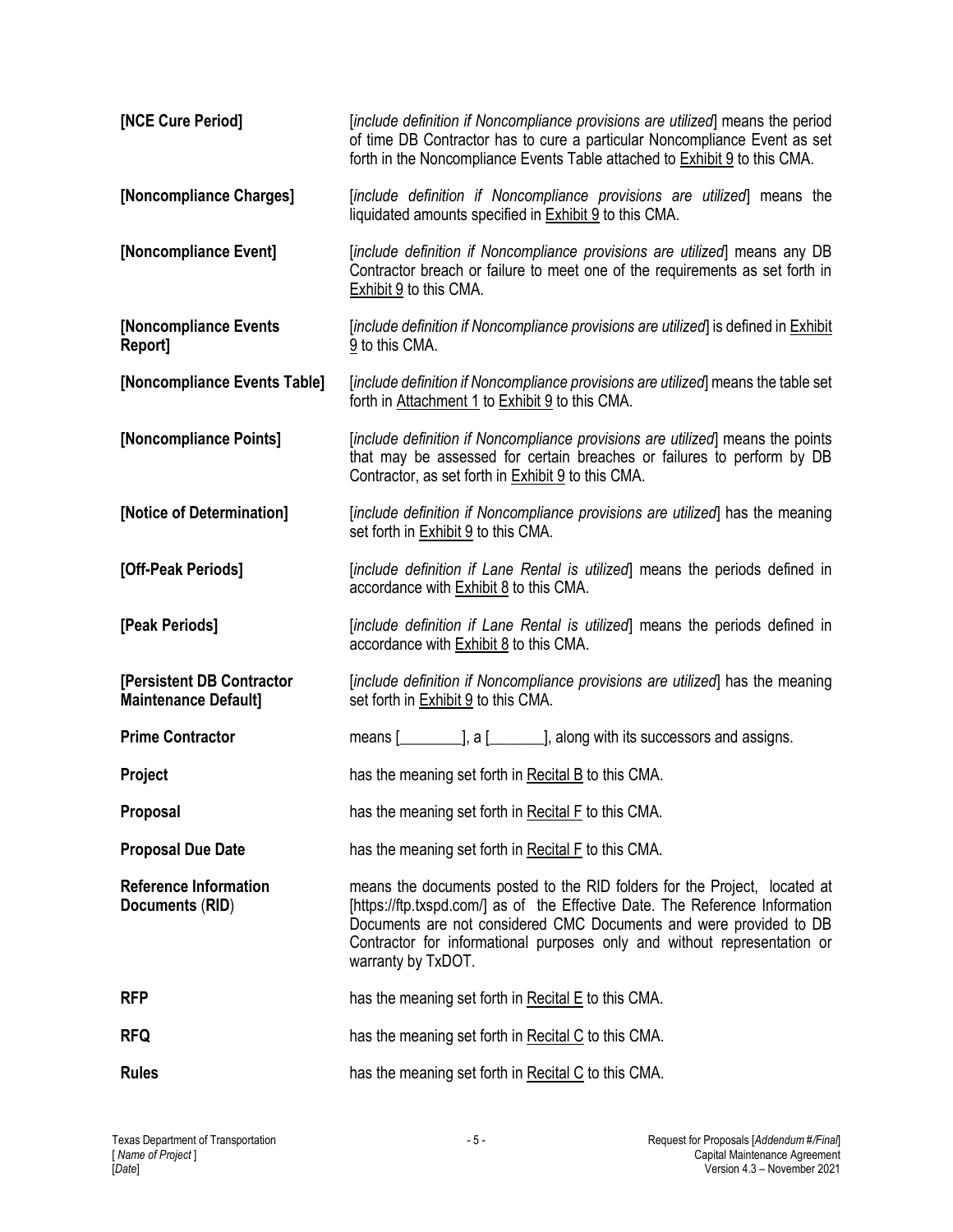| [Segment]                                | [Include definition if the Project is divided into Segments] means a segment of<br>the Project as further described in Section 2 of this CMA.                   |  |  |
|------------------------------------------|-----------------------------------------------------------------------------------------------------------------------------------------------------------------|--|--|
| <b>[Uncured Noncompliance</b><br>Points] | [include definition if Noncompliance provisions are utilized] means<br>Noncompliance Points assessed on account of breaches or failures that<br>remain uncured. |  |  |

Capitalized terms used in the CMC Documents but not otherwise defined in this CMA shall have the meaning set forth in Section 1.2 of the CMA General Conditions. If any definition set forth above is also included in Section 1.2 of the CMA General Conditions, to the extent such definitions conflict, the definition in Section 1.2 of the CMA General Conditions is hereby amended by the definition abbreviation set forth above.

## **1.3 CMC Documents and Order of Precedence**

The term "**CMC Documents**" shall mean the documents listed in this Section 1.3. The CMC Documents form this "**Capital Maintenance Contract**" for the performance of the Maintenance Services.

**1.3.1** Each of the CMC Documents is an essential part of the agreement between the Parties, and a requirement occurring in one is as binding as though occurring in all. The CMC Documents are intended to be complementary and to describe and provide for a complete agreement.

**1.3.2** In the event of a conflict among the CMC Documents, the following order of precedence shall govern the interpretation of such documents:

- 1. Amendments and Change Orders to this CMC (except for amendments to the CMA Specification which amendments shall have the order of priority as set forth in 5 below);
- 2. This CMA, including all exhibits hereto, except **Exhibit 2** (DB Contractor's Proposal Commitments);
- 3. TxDOT's Capital Maintenance Agreement General Conditions, Items 1-8 dated as of [●] (the "**CMA General Conditions**");
- 4. Portions of the DBC included by reference in accordance with Section 1.3.4;
- 5. Change Orders to the CMA Specification or to any attachments thereto;
- 6. the CMA Specification and all attachments thereto;
- 7. Portions of the Design-Build Specifications included by reference in accordance with Section 1.3.4; and
- 8. DB Contractor's Proposal Commitments set forth in Exhibit 2.

**1.3.3** Notwithstanding the order of precedence among CMC Documents set forth in Section 1.3.2, in the event and to the extent that Exhibit 2 to this CMA (or parts thereof) expressly states that it supersedes specific provisions of the CMC Documents (including approved deviations expressly listed in Exhibit 2 to this CMA), such provisions shall control over the provisions specified as superseded. Moreover, if the Proposal includes statements, offers, terms, concepts and designs that can reasonably be interpreted as offers to provide higher quality items than otherwise required by the CMC Documents or to perform services or meet standards in addition to or better than those otherwise required, or otherwise contains statements, offers, terms, concepts or designs that TxDOT considers to be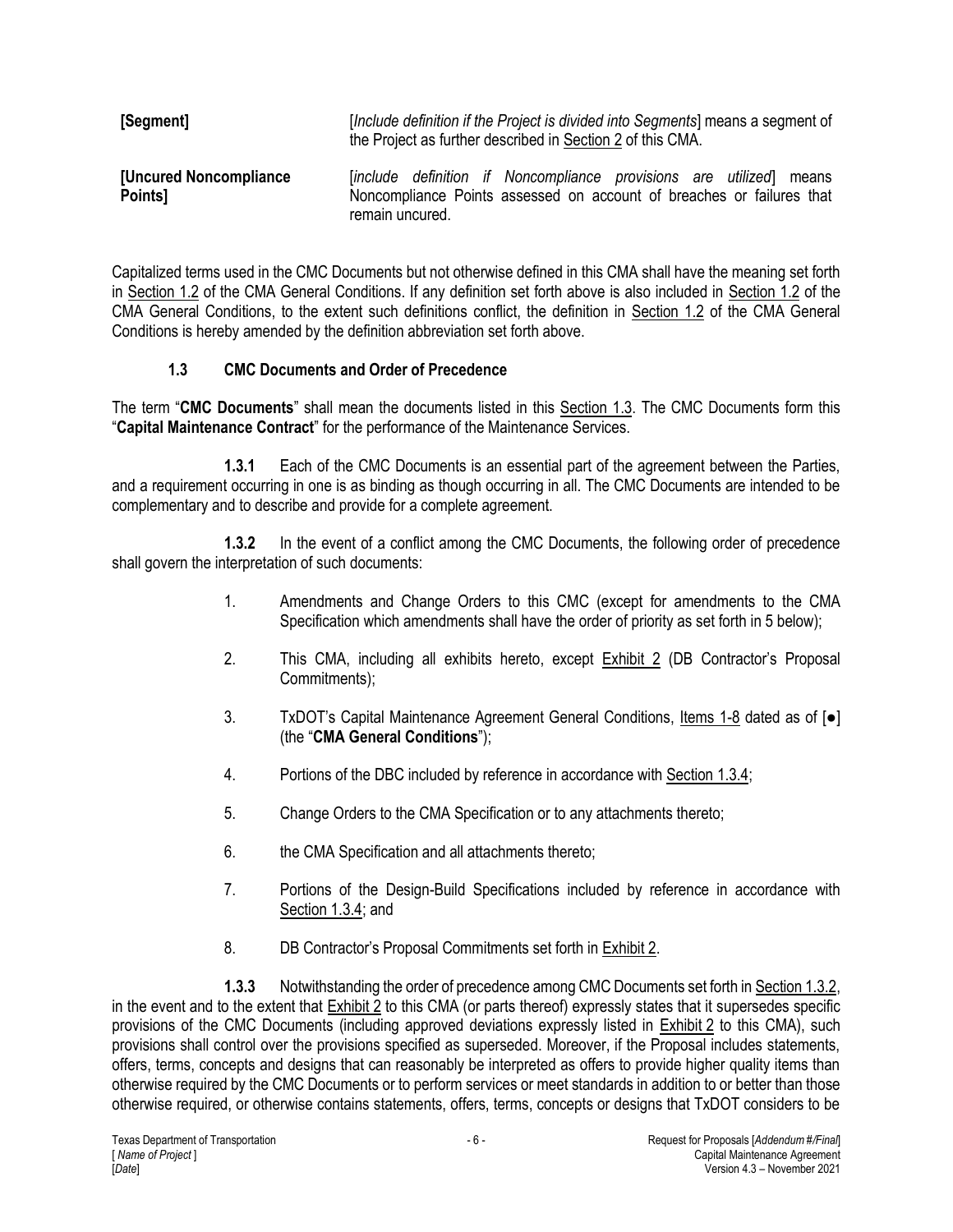more advantageous than the requirements of the other CMC Documents, DB Contractor's obligations hereunder shall include compliance with all such statements, offers, terms, concepts or designs, that shall have the priority of CMA amendments, CMA Specification amendments and CMA General Conditions amendments, as applicable.

**1.3.4** Portions of the DBA, the DBA General Conditions and Design-Build Specifications are referenced in the CMC Documents for the purpose of defining requirements for Renewal Work. The DBA, DBA General Conditions and Design-Build Specifications shall be deemed incorporated in the CMC Documents to the extent that they are so referenced, with the order of priority shown in Section 1.3.2.

**1.3.5** Additional details and requirements contained in a lower priority CMC Document will control except to the extent they irreconcilably conflict with the requirements of the higher level CMC Document.

**1.3.6** Notwithstanding the order of precedence among CMC Documents set forth in Section 1.3.2, if a CMC Document contains differing provisions on the same subject matter than another CMC Document, the provisions that establish the higher quality, manner or method of performing the Maintenance Services or use more stringent standards will prevail. Further, in the event of a conflict among any standards, criteria, requirements, conditions, procedures, specifications or other provisions applicable to the Project established by reference to a described manual or publication within a CMC Document or set of CMC Documents, the standard, criterion, requirement, condition, procedure, specification or other provision offering higher quality or better performance will apply, unless TxDOT in its discretion, approves otherwise in writing. If either Party becomes aware of any such conflict, it shall promptly notify the other party of the conflict. TxDOT shall issue a written determination respecting which of the conflicting items is to apply promptly after it becomes aware of any such conflict.

**1.3.7** In the event of any conflict, ambiguity or inconsistency between the Maintenance Management Plan and any of the CMC Documents, the latter shall take precedence and control.

**1.3.8** DB Contractor acknowledges and agrees that it had the opportunity and obligation, prior to the Effective Date, to review the terms and conditions of the CMC Documents and to bring to the attention of TxDOT any conflicts or ambiguities contained therein. DB Contractor further acknowledges and agrees that it has independently reviewed the CMC Documents with legal counsel, and that it has the requisite experience and sophistication to understand, interpret and agree to the particular language of the provisions of the CMC Documents. Accordingly, in the event of an ambiguity in or dispute regarding the interpretation of the CMC Documents, they shall not be interpreted or construed against the Person that prepared them, and, instead, other rules of interpretation and construction shall be used.

## **1.4 Reference Information Documents**

**1.4.1** TxDOT has provided and disclosed the Reference Information Documents to DB Contractor. The Reference Information Documents are not mandatory or binding on DB Contractor and DB Contractor is not entitled to rely on the Reference Information Documents as presenting design, engineering, operating or maintenance solutions or other direction, means or methods for complying with the requirements of the CMC Documents, Governmental Approvals or Law.

**1.4.2** TxDOT shall not be responsible or liable in any respect for any causes of action, claims or Losses whatsoever suffered by any DB Contractor-Related Entity by reason of any use of information contained in, or any action or forbearance in reliance on, the Reference Information Documents.

**1.4.3** TxDOT does not represent or warrant that the information contained in the Reference Information Documents is complete or accurate or that such information is in conformity with the requirements of the CMC Documents, Governmental Approvals or Laws. DB Contractor shall have no right to additional compensation or time extension based on any incompleteness or inaccuracy in the Reference Information Documents.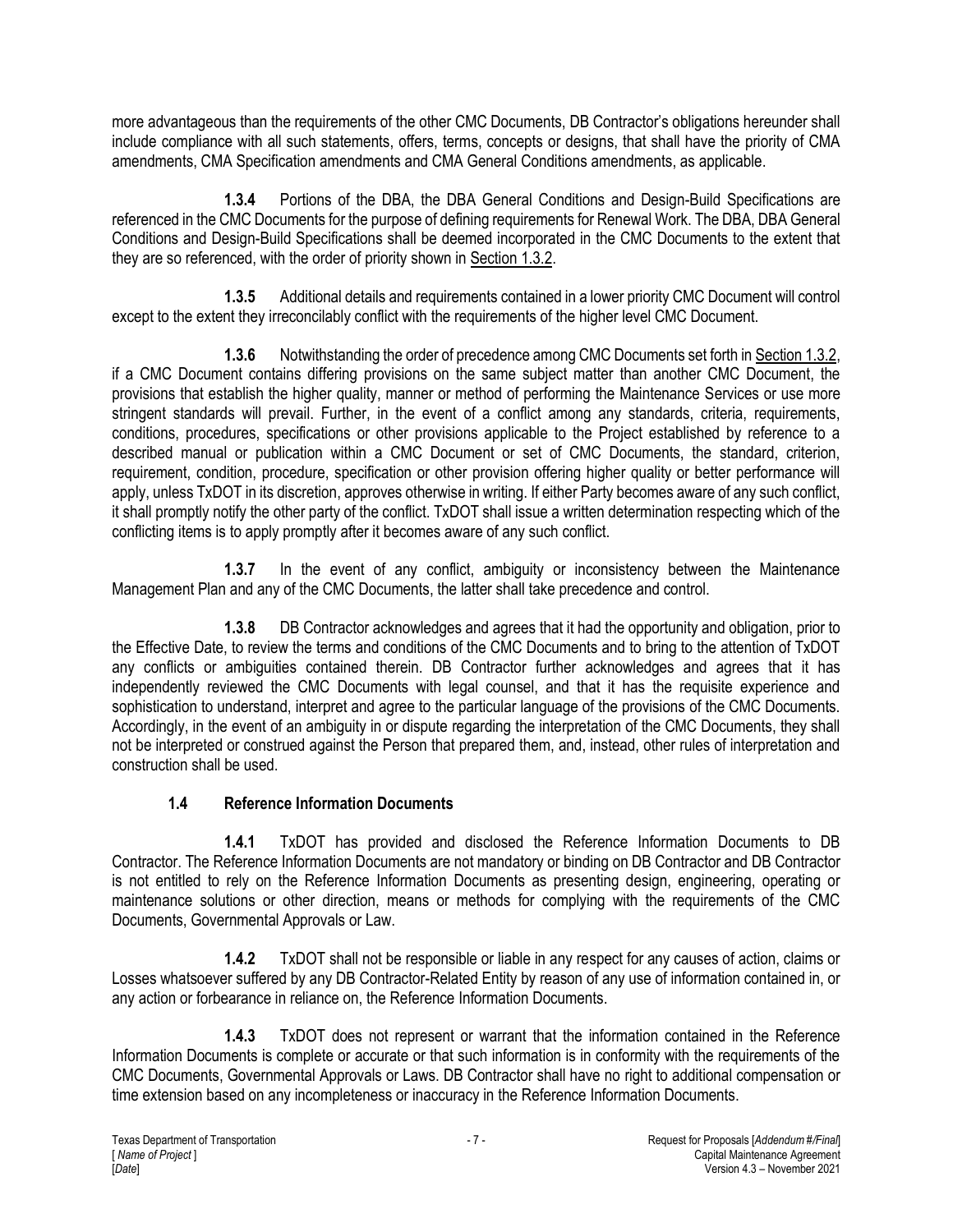## **1.5 [Tax Exempt Bonds Compliance**

#### [*Section 1.5 should be included only if the Project is financed using tax exempt bonds.*]

The Project will be financed with proceeds of bonds, interest on which is excludable from "gross income" for federal income tax purposes. For Project bonds to be afforded this special tax treatment the CMC must comply with Internal Revenue Service safe-harbor guidelines provided for in Rev. Proc. 2017-13, I.R.B. 2017-6, dated February 6, 2017, as they may later be amended and superseded (the "**Guidelines**"). In furtherance thereof TxDOT and DB Contractor agree:

- (a) Compensation for the Maintenance Services provided by DB Contractor under the CMC is generally reasonable, and consistent with industry standard compensation for similar services.
- (b) DB Contractor will not receive any share of net profits from the operation of the managed property under the CMC or otherwise.
- (c) DB Contractor will not share in net losses resulting from the operation of the managed property under the CMC or otherwise.
- (d) The CMC term shall in no case exceed 30 years.
- (e) TxDOT shall have the right to exercise a significant degree of control over actual use of the managed property at all times during the CMC term.
- (f) TxDOT shall, for federal income tax purposes, retain risk of loss of the managed property as set forth in the Guidelines.
- (g) DB Contractor shall not take an inconsistent tax position from any tax position taken by TxDOT concerning the managed property, and shall not retain any substantial ability to limit the TxDOT's right of control over the managed property.
- (h) The ability of TxDOT to exercise its rights under the CMC shall not be limited in any way by a collateral relationship between TxDOT and DB Contractor.
- (i) DB Contractor and TxDOT shall make a good faith effort to amend this CMC to the extent necessary to comply with this Section 1.5 and the Guidelines.]

## **SECTION 2. SCOPE OF MAINTENANCE SERVICES**

#### **2.1 Maintenance Services**

DB Contractor shall perform the Maintenance Services within the Maintenance Limits (**Exhibit 15**) as described in the CMC Documents. The Maintenance Services include all capital maintenance services and items that are necessary or appropriate to meet the requirements set forth in:

- (a) the CMA General Conditions, setting forth general requirements, terms and conditions with respect to the scope of the Maintenance Services; and
- (b) The CMA Specification.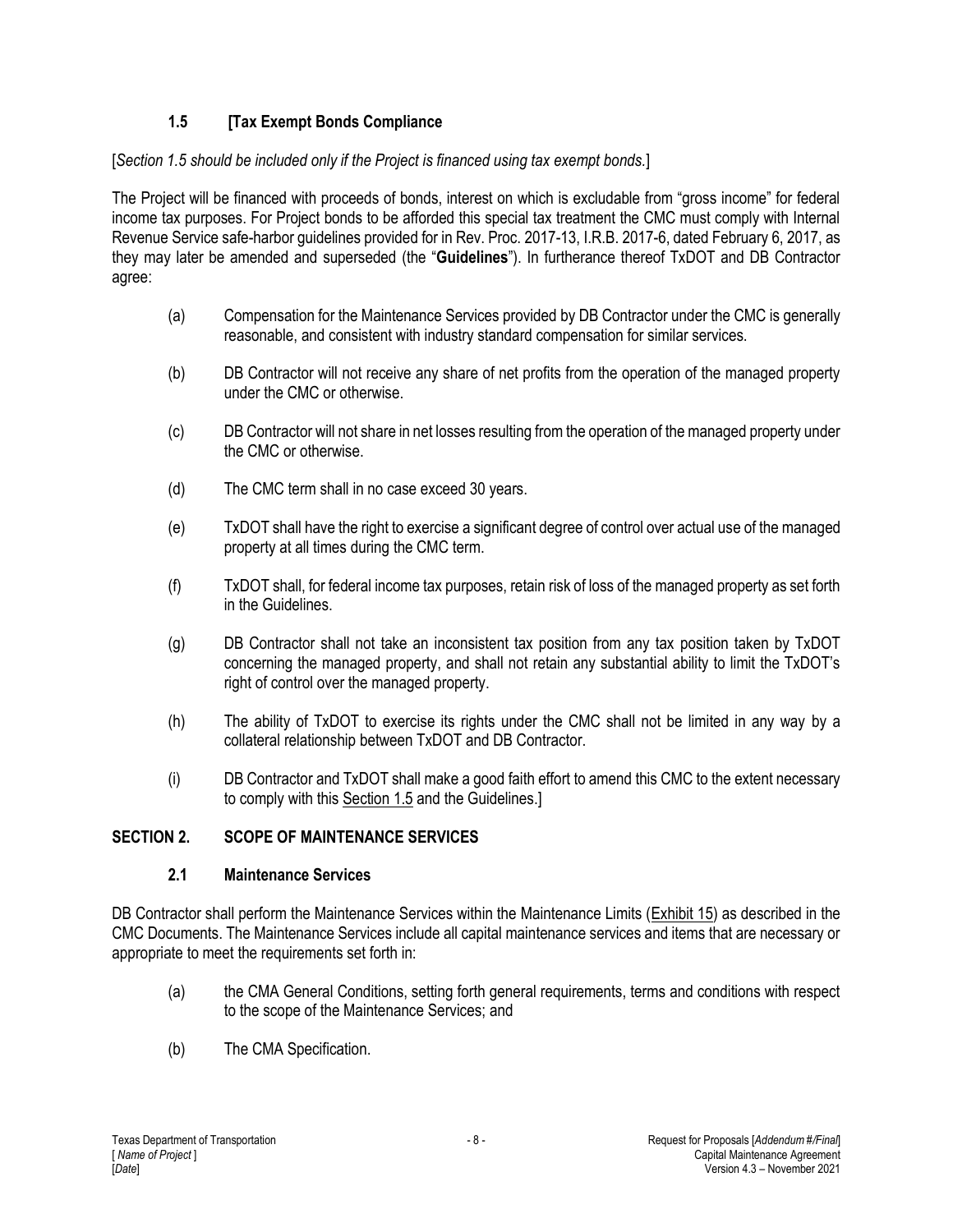## **2.2 Initial Maintenance Term; TxDOT's Right to Terminate**

**2.2.1** The initial maintenance term shall commence on the date of Final Acceptance of the Project in accordance with the Design-Build Contract (the "**Initial Maintenance Term Commencement Date**"), and shall continue for a period of five years, unless terminated earlier in accordance with the terms of this CMC (the "**Initial Maintenance Term**"). TxDOT shall not be required to issue a notice to proceed with respect to the Initial Maintenance Term.

**2.2.2** During the first year of the Initial Maintenance Term in which the construction warranties under the Design-Build Contract are in effect for any failures of any of the work that is the subject of the warranties under the Design-Build Contract, DB Contractor shall be required to correct such work pursuant to the Design-Build Contract and shall bear the costs associated with correcting such warranted work under the Design-Build Contract. These costs are not included in the Maintenance Price set forth in Exhibit 3 to this CMA.

**2.2.3** TxDOT has the right to terminate this CMC, without financial penalty, at the conclusion of the first year of the Initial Maintenance Term, by providing DB Contractor with six months' notice of such termination.

# **2.3 Failure to Issue a Maintenance NTP**

TxDOT shall have no additional liability to any DB Contractor-Related Entity in the event that TxDOT elects, in its discretion, not to issue any Maintenance NTP under this CMC. TxDOT's election not to issue any Maintenance NTP shall not be treated as a Termination for Convenience.

## **2.4 Additional Maintenance Terms**

**2.4.1** After the Initial Maintenance Term, this CMC gives TxDOT the right to exercise, in its discretion, up to two consecutive option periods described in Section 2.4.2, requiring DB Contractor to provide Maintenance Services for the Project in accordance with the terms and conditions of the CMC Documents.

**2.4.2** TxDOT, in its discretion, shall have the sole option to extend the Maintenance Period for up to two additional five-year terms, for a maximum of 15 years. Each additional five-year term shall commence as of the expiration of the prior Maintenance Term and continue for a period of five years, unless terminated earlier in accordance with the terms of this CMC.

**2.4.3** If TxDOT elects to exercise its option rights for an additional Maintenance Term, TxDOT shall issue the applicable Maintenance NTP on or before 180 days prior to the scheduled expiration of the prior Maintenance Term.

# **2.5 Special Terms and Conditions**

[*Insert any non-technical project-specific special terms (e.g., special scope-related provisions)*.]

# **2.6 Optional Provisions within Capital Maintenance Contract**

The CMC Documents are hereby amended by the provisions set forth in Exhibit 1 to this CMA.

## **2.7 DB Contractor's Proposal Commitments**

DB Contractor's Proposal Commitments are as set forth in Exhibit 2 to this CMA.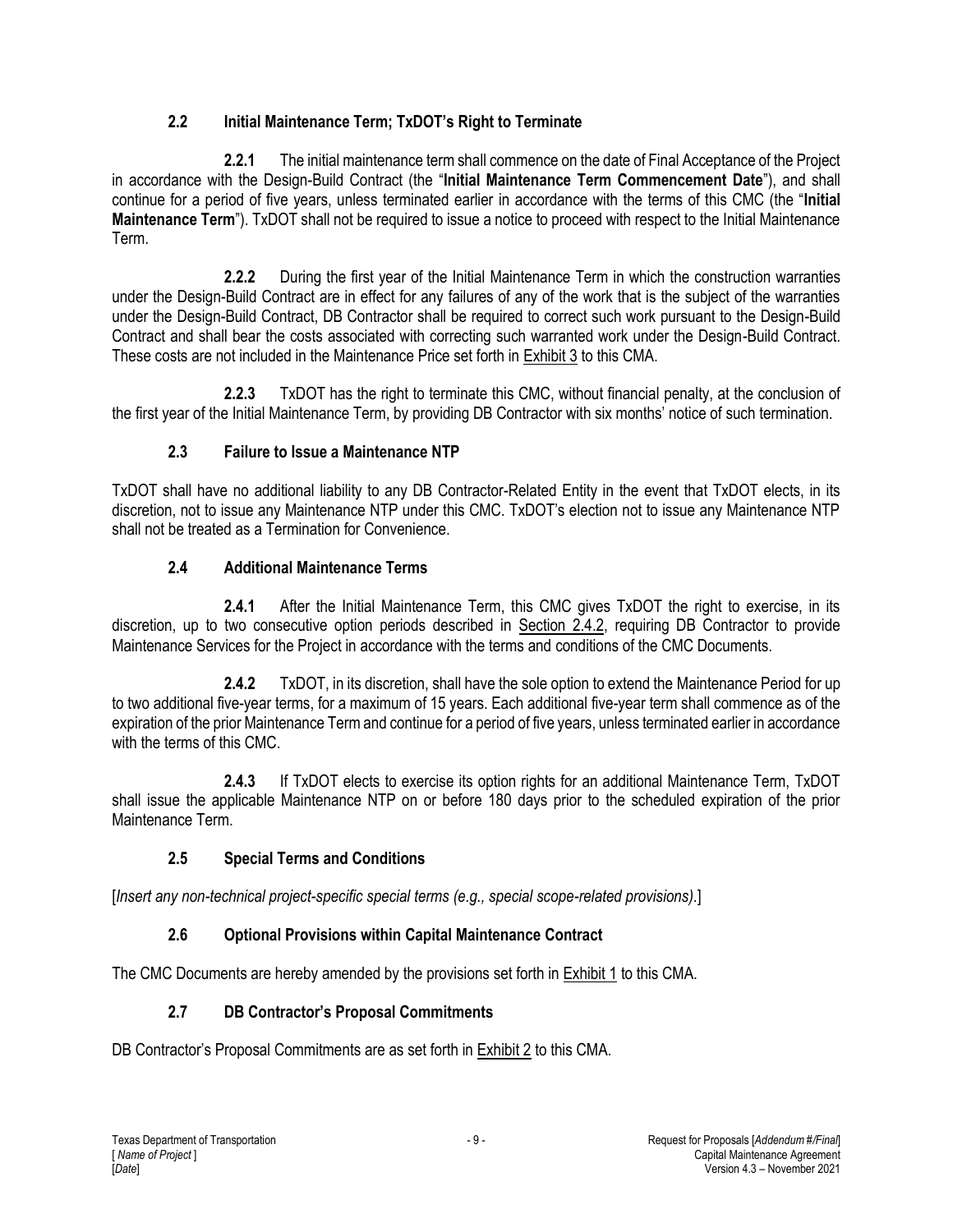# **2.8 Project Specific Third-Party Agreements**

TxDOT has third party agreements with local Governmental Entities along the Project corridor that define the requirements for construction, maintenance and operation of traffic signals, illumination and roadway maintenance, and that specify the local Governmental Entities' responsibilities and TxDOT's responsibilities with respect to the requirements. DB Contractor will assume and execute TxDOT's responsibilities and duties as defined in such third party agreements to the extent set forth in Exhibit 16 to this CMA.

# **2.9 Traffic Control Plan Special Provisions**

No Lane Closure that restricts or interferes with traffic shall be allowed from 12:00 PM (noon) on the day preceding to 12:00 AM (midnight) on the day after the regional event and holiday schedule dates set forth in Section 4.1.17.1.3 of the CMA General Conditions. The following regional events are hereby added to such schedule:

[*Include any additional regional events, as appropriate. Note that the current list includes New Year's Eve and New Year's Day, Spring Break Week, Easter Holiday Weekend, Memorial Day Weekend, Independence Day, Labor Day Weekend, Tax-free Shopping Weekend, Thanksgiving Holiday and Christmas Holiday.*]

# **SECTION 3. COMPENSATION**

# **3.1 Maintenance Price**

During the term of this CMC, in full consideration for the performance by DB Contractor of its duties and obligations under the CMC Documents, TxDOT shall pay the Maintenance Price set forth in Exhibit 3 in accordance with the terms and conditions as set forth in Section 8 of the CMA General Conditions, subject to adjustment by Change Order in accordance with the CMC.

# **3.2 Form of Maintenance Draw Request and Certificate Requirements**

Each Draw Request under this CMC shall be in the form set forth in Exhibit 4 to this CMA.

# **SECTION 4. MAINTENANCE SECURITY**

# **4.1 P&P Letter of Credit; Maintenance Payment and Performance Bonds**

DB Contractor shall provide to TxDOT no later than 14 days prior to the Initial Maintenance Term Commencement Date, and shall maintain at all times during the Maintenance Period, including during the Initial Maintenance Term and all subsequent Maintenance Terms for which a Maintenance NTP has been issued, adequate security securing DB Contractor's obligations hereunder in the form of either (i) the P&P Letter of Credit in accordance with Sections 3.2.1 and 3.2.2 of the CMA General Conditions or (ii) the Maintenance Performance Bond and Maintenance Payment Bond in accordance with Section 3.2.3 of the CMA General Conditions (the "**Maintenance Security**").

Each bond and each rider required pursuant to Section 3.2 of the CMA General Conditions shall be provided in the applicable form set forth in Exhibit 5 to this CMA.

# **4.2 Guaranty**

**4.2.1** [*Include appropriate bracketed text and delete all bracketed text that is not applicable*] [As of the Effective Date, a guaranty is not required.][As of the Effective Date, a guaranty in the form attached as Exhibit 6 to this CMA shall be delivered and maintained in accordance with this Section 4.2 and the requirements of the Capital Maintenance Contract, and the following shall be the Guarantor(s): [*insert applicable Guarantor(s)*].]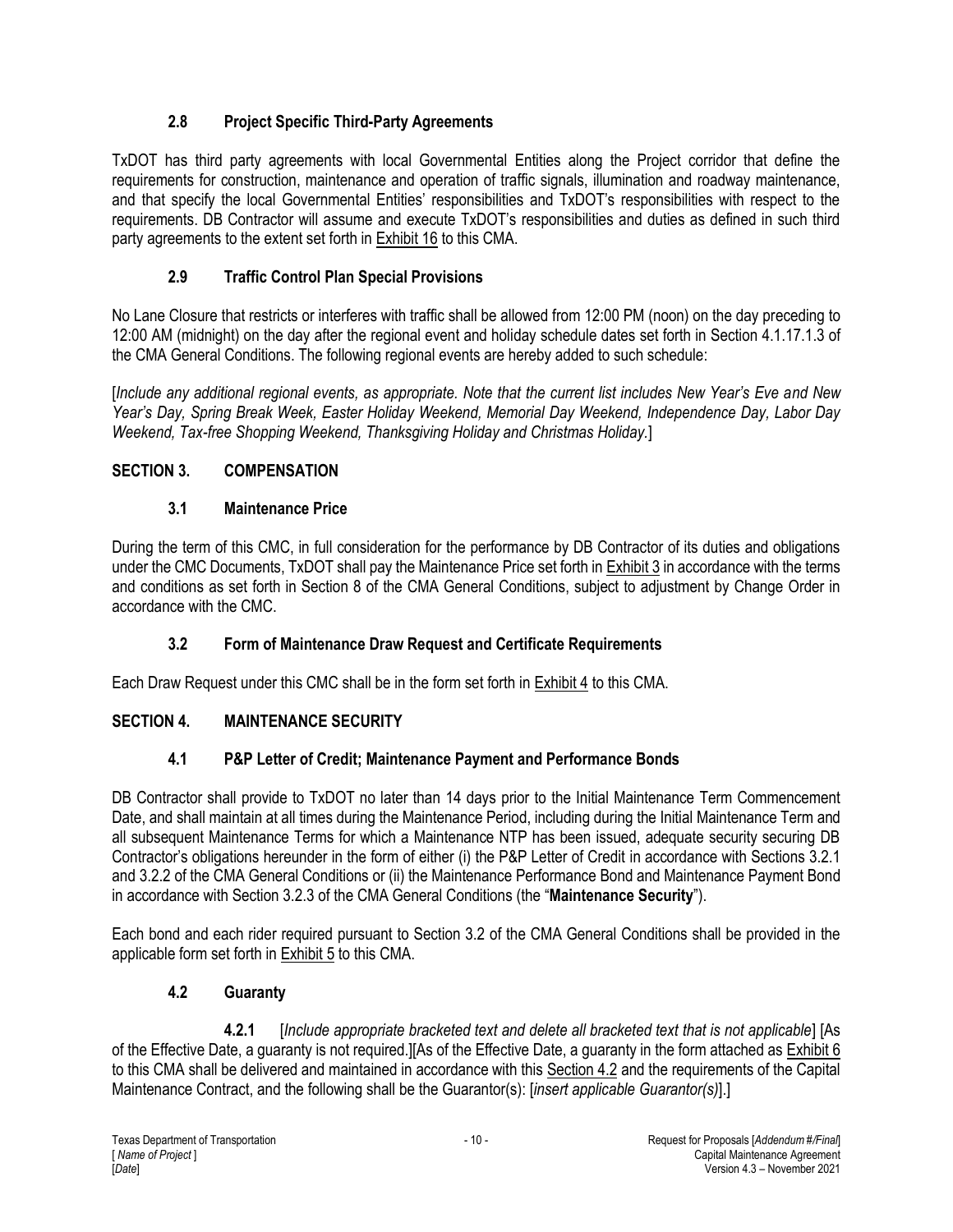**4.2.2** Each guaranty assures performance of DB Contractor's obligations hereunder and shall be maintained in full force and effect throughout the duration of this CMC and for so long as any of DB Contractor's obligations under the CMC Documents remain outstanding.

**4.2.3** DB Contractor shall be required to provide a Guaranty guaranteeing DB Contractor's obligations under the CMC Documents during the Maintenance Period in the form set forth in Exhibit 6 to this CMA from a Guarantor approved by TxDOT as of and as a condition to Substantial Completion if (i) DB Contractor elects to provide a P&P Letter of Credit as Maintenance Security or (ii) DB Contractor is a limited liability entity and elects to provide the P&P Bonds as Maintenance Security. If a Guaranty was provided as of the Effective Date and such Guaranty satisfies the requirements of this Section 4.2 and is in effect on the Substantial Completion Deadline (as defined in the DBC), then DB Contractor shall not be required to provide an additional Guaranty at the Substantial Completion Deadline.

**4.2.4** DB Contractor shall report the Tangible Net Worth of DB Contractor, its Equity Members, and Guarantors, if any, to TxDOT, on or before each anniversary of the Initial Maintenance Term Commencement Date by means of audited financial statements of DB Contractor, its Equity Members and any Guarantors, and on a quarterly basis during the Maintenance Period by means of certifications by the chief financial officers of DB Contractor, its Equity Members and any Guarantors.

**4.2.5** If at any time during the course of this CMC, the total combined Tangible Net Worth of DB Contractor, its Equity Members (as applicable) and any Guarantors, is less than \$[●], DB Contractor shall provide one or more guarantees from a Guarantor acceptable to TxDOT so that the combined Tangible Net Worth of DB Contractor, its Equity Members (as applicable) and any Guarantors is at least \$[●]. Each such guaranty shall be in the form attached as Exhibit 6 to this CMA, together with appropriate evidence of authorization, execution, delivery and validity thereof, and shall guarantee the Guaranteed Obligations. The minimum Tangible Net Worth amount described above shall be adjusted annually based on changes in the CPI in accordance with the methodology set forth in Section 8.1.3 of the CMA General Conditions, commencing on the first anniversary of the Initial Maintenance Term Commencement Date and continuing annually thereafter during the Maintenance Period.

**4.2.6** DB Contractor may replace an existing Guaranty with a new Guaranty upon prior approval by TxDOT. Any new Guaranty shall be provided in the form attached as Exhibit 6 to this CMA together with appropriate evidence of authorization, execution, delivery and validity thereof, and shall guarantee the Guaranteed Obligations. The Guaranty being replaced shall remain in effect until the approved replacement Guaranty becomes effective.

# **4.3 Insurance Special Provisions**

Except as specified in this Section 4.3, DB Contractor shall procure and keep in effect, or cause to be procured and kept in effect with DB Contractor as a named insured, as appropriate, insurance coverage in accordance with Section 3.3 of the CMA General Conditions, and in accordance with the insurance policies, coverage, deductibles and limits specified therein.

[*describe any deviations from standard general insurance requirements and include project-specific coverages and limits for the Project in this Section*]

# **SECTION 5. CHANGE ORDERS**

# **5.1 Hazardous Materials**

DB Contractor shall be entitled to a Maintenance Price increase due to Hazardous Material only as provided in Section 4.5.11.2 of the CMA General Conditions and subject to Section 4.5.11.2.1 of the CMA General Conditions, unless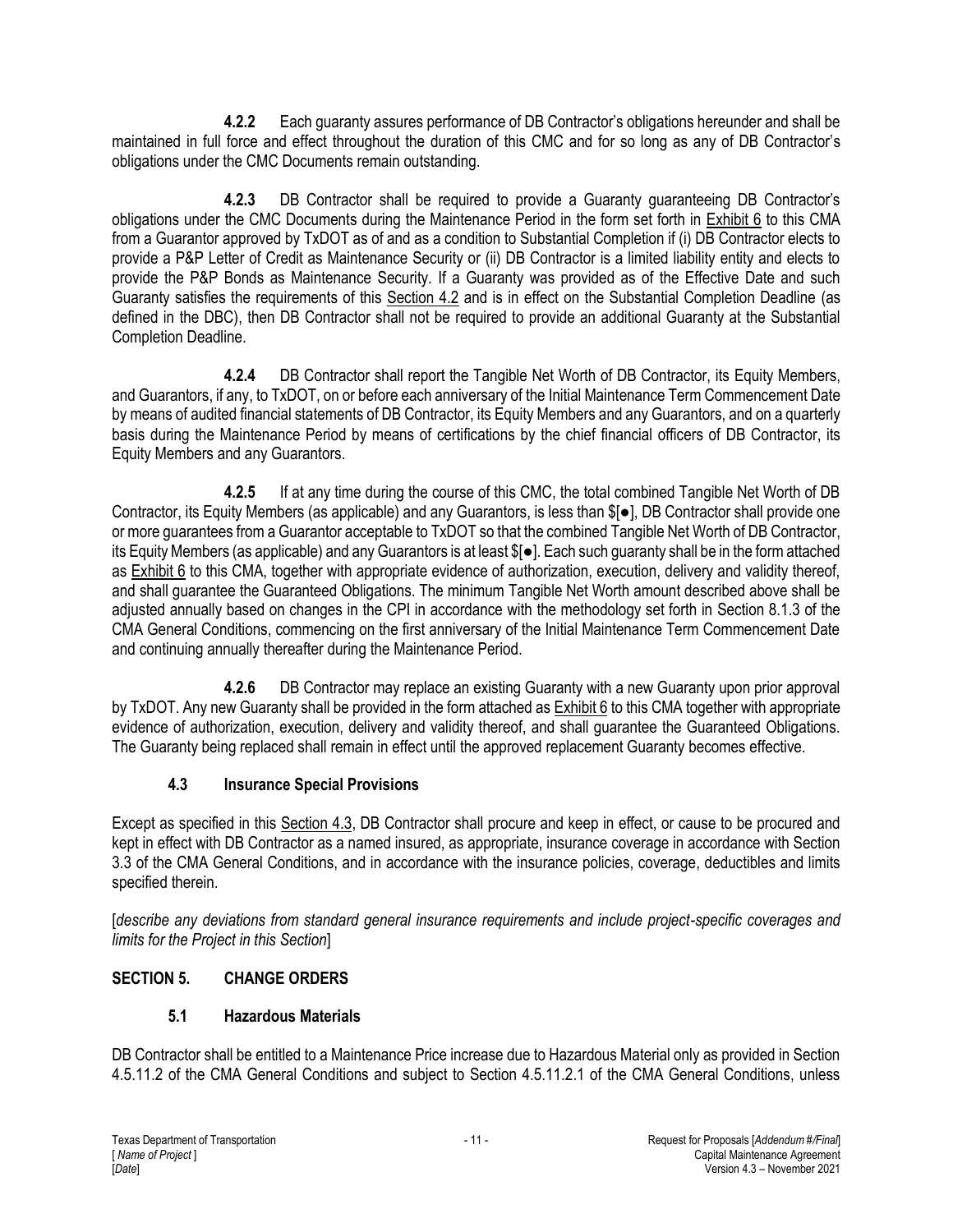otherwise specified in this Section 5.1.[*insert any project specific changes from the standard terms of the relevant CMA General Conditions sections*]

## **SECTION 6. [LANE RENTAL CHARGES;][NONCOMPLIANCE POINTS;] LIQUIDATED DAMAGES**

# **6.1 [Not Used][Lane Rental Charges**

The performance of the Maintenance Services shall be subject to Lane Rental Charges pursuant to **Exhibit 8** to this CMA. The Capital Maintenance Contract is hereby amended as set forth in Exhibit 8 to this CMA.] [*If Lane Rental Charges are used, keep bracketed text. If Lane Rental Charges are not used, delete section and replace with "Not Used".*]

## **6.2 [Not Used][Noncompliance Points**

The performance of the Maintenance Services shall be subject to Noncompliance Points provisions set forth in Exhibit 9 to this CMA.] [*If Noncompliance Points are used, keep bracketed text. If Noncompliance Points are not used, delete section and replace with "Not Used".*]

## **6.3 Key Personnel Unavailability Liquidated Damages**

As deemed compensation to TxDOT for Losses described in Section 7.3.7 of the CMA General Conditions, DB Contractor agrees to pay to TxDOT the following Key Personnel Unavailability Liquidated Damages amounts in accordance with such section, for each day that the relevant Key Personnel role is not filled by an approved individual:

| <b>POSITION</b>     | <b>KEY PERSONNEL</b><br><b>UNAVAILABILITY LIQUIDATED</b><br>DAMAGES (per day) |
|---------------------|-------------------------------------------------------------------------------|
| Maintenance Manager | \$[•]                                                                         |

# **SECTION 7. IDENTIFIED SUBCONTRACTORS AND KEY PERSONNEL**

## **7.1 Identified Subcontractors**

Identified Subcontractors for the Maintenance Services are all team members identified in the Proposal as set forth in Exhibit 10 to this CMA.

## **7.2 Key Personnel**

Key Personnel positions for the Project, and the approved individuals filling such Key Personnel roles as of the Effective Date, are as set forth in Exhibit 11 to this CMA. TxDOT requires the ability to contact certain Key Personnel, as specified in Exhibit 11 to this CMA, 24 hours per day, seven days per week.

## **SECTION 8. NOTICE AND AUTHORIZED REPRESENTATIVES**

## **8.1 Notices and Communications**

**8.1.1** Notices under the CMC Documents shall be in writing and (a) delivered personally, (b) sent by certified mail, return receipt requested, (c) sent by a recognized overnight mail or courier service, with delivery receipt requested, or (d) sent by facsimile or email communication or posted to TxDOT's SharePoint site for the Project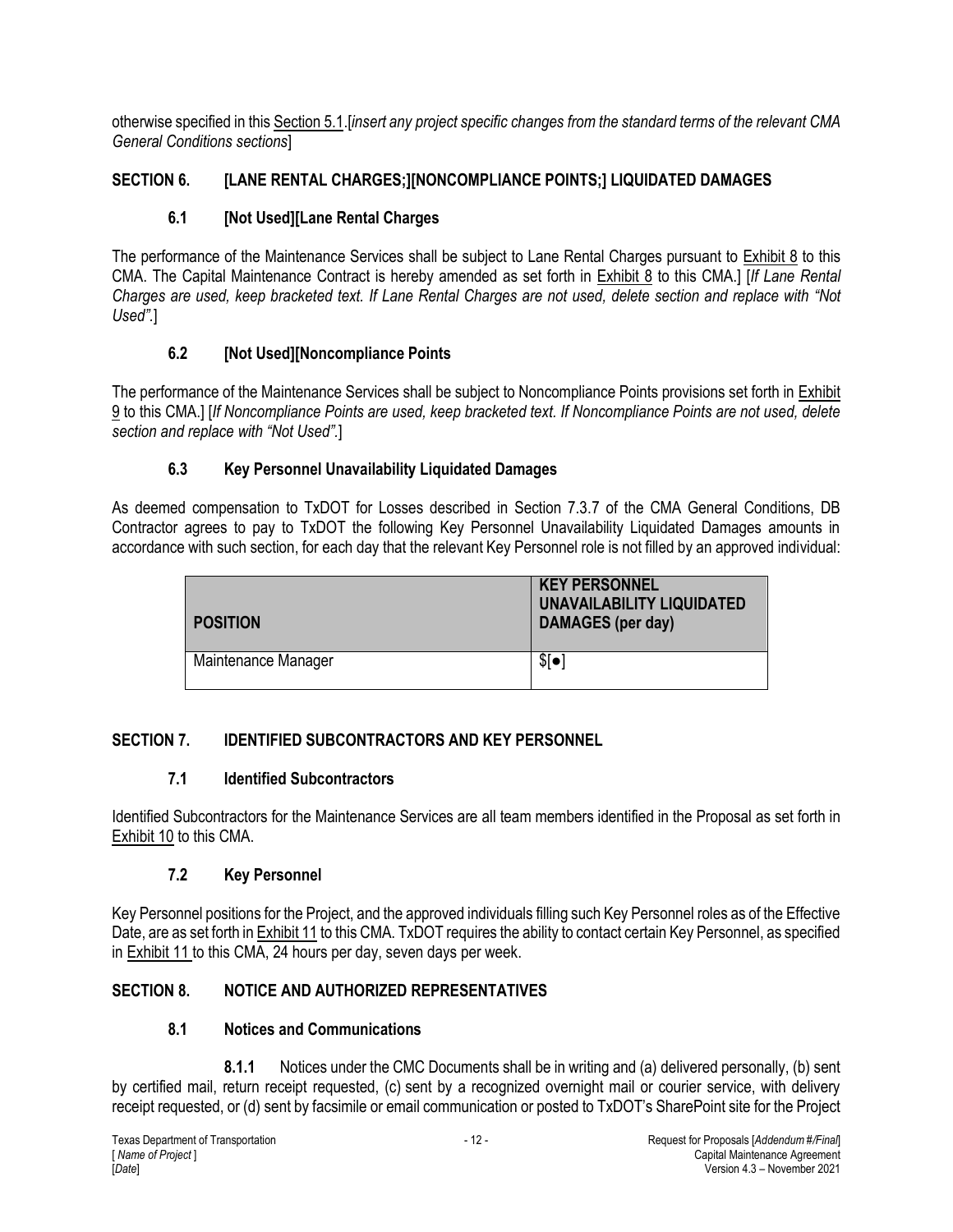with receipt confirmed by telephone and followed by a hard copy, to the addresses set forth in this Section 8.1, as applicable (or to such other address as may from time to time be specified in writing by such Person).

**8.1.2** All notices, correspondence and other communications to DB Contractor shall be delivered to the following address or as otherwise directed by DB Contractor's Authorized Representative:

> [*DB Contractor / Firm Name*] [*Address*] [*Address*] Attention: [*Name*] Telephone: [●] E-mail: [●] [*Prime Contractor / Firm Name*]

[*Address*] [*Address*] Attention: [*Name*] Telephone: [●] E-mail: [●]

In addition, copies of all notices to proceed and suspension, termination and default notices shall be delivered to the following Persons:

> [*Firm Name*] [*Address*] [*Address*] Attention: [*Name*] Telephone: [●] E-mail: [●]

**8.1.3** All notices, correspondence and other communications to TxDOT shall be marked as regarding the [ *Name of Project* ] Project and shall be delivered to the following address or as otherwise directed by TxDOT's Authorized Representative:

> Texas Department of Transportation [*District Office*] [*District Office Address*] [*District Office Address*] Attention: [*District Engineer*] Telephone: [●] E-mail: [●]

With a copy to:

Texas Department of Transportation [Alternative Delivery Division] [125 East 11th Street] [Austin, Texas 78701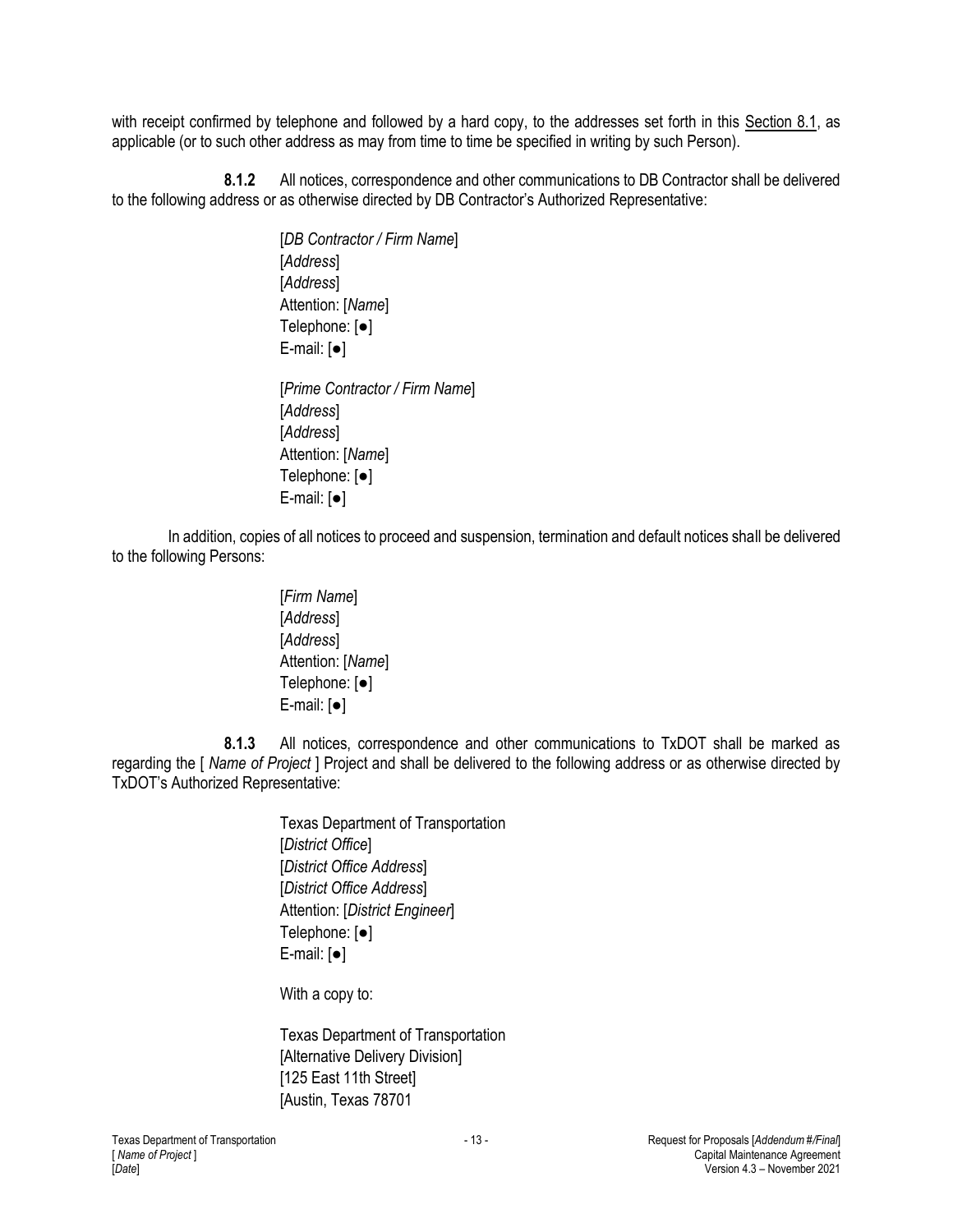Attention: [Mr. Benjamin Asher] Telephone: [(512) 463-8611] E-mail: [*benjamin.asher@txdot.gov* ]

In addition, copies of all notices regarding Disputes, termination and default notices shall be delivered to the following:

Texas Department of Transportation General Counsel Division 125 East 11th Street Austin, Texas 78701 Attention: [*Attorney Name*] Telephone: (512) 463-8630 E-mail: [●]

**8.1.4** Notices shall be deemed received when actually received in the office of the addressee (or by the addressee if personally delivered) or when delivery is refused, as shown on the receipt of the U.S. Postal Service, private carrier or other Person making the delivery. All notices received after 5:00 p.m. shall be deemed received on the first Business Day following delivery. Any technical or other communications pertaining to the Maintenance Services shall be conducted by DB Contractor's Authorized Representative and technical representatives designated by TxDOT.

# **8.2 Designation of Representatives**

**8.2.1** TxDOT and DB Contractor shall each designate Authorized Representative(s) who shall be authorized to make decisions and bind the Parties on matters relating to the CMC Documents. Exhibit 12 to this CMA hereto provides the initial Authorized Representative designations. Such designations may be changed by a subsequent writing delivered to the other Party in accordance with Section 8.1.

**8.2.2** The Parties may also designate technical representatives who shall be authorized to investigate and report on matters relating to the Maintenance Services and negotiate on behalf of each of the Parties, but who do not have authority to bind TxDOT or DB Contractor.

# **SECTION 9. REPRESENTATIONS, WARRANTIES, ACKNOWLEDGEMENTS AND CERTIFICATIONS**

## **9.1 Representations and Warranties**

DB Contractor represents and warrants that:

**9.1.1** During all periods necessary for the performance of the Maintenance Services, DB Contractor and all Subcontractors will maintain all required authority, license status, professional ability, skills and capacity to perform the Maintenance Services in accordance with the requirements contained in the CMC Documents.

**9.1.2** DB Contractor has evaluated the feasibility of performing the Maintenance Services within the deadlines specified herein and for the Maintenance Price, and has reasonable grounds for believing and does believe that such performance is feasible and practicable.

**9.1.3** DB Contractor has familiarized itself with the requirements of any and all applicable Laws and the conditions of any required Governmental Approvals prior to entering into this CMC. Except as specifically permitted under Section 4.5 of the CMA General Conditions, DB Contractor shall be responsible for complying with the foregoing at its sole cost and without any additional compensation or time extension on account of such compliance, regardless of whether such compliance would require additional time for performance or additional labor, equipment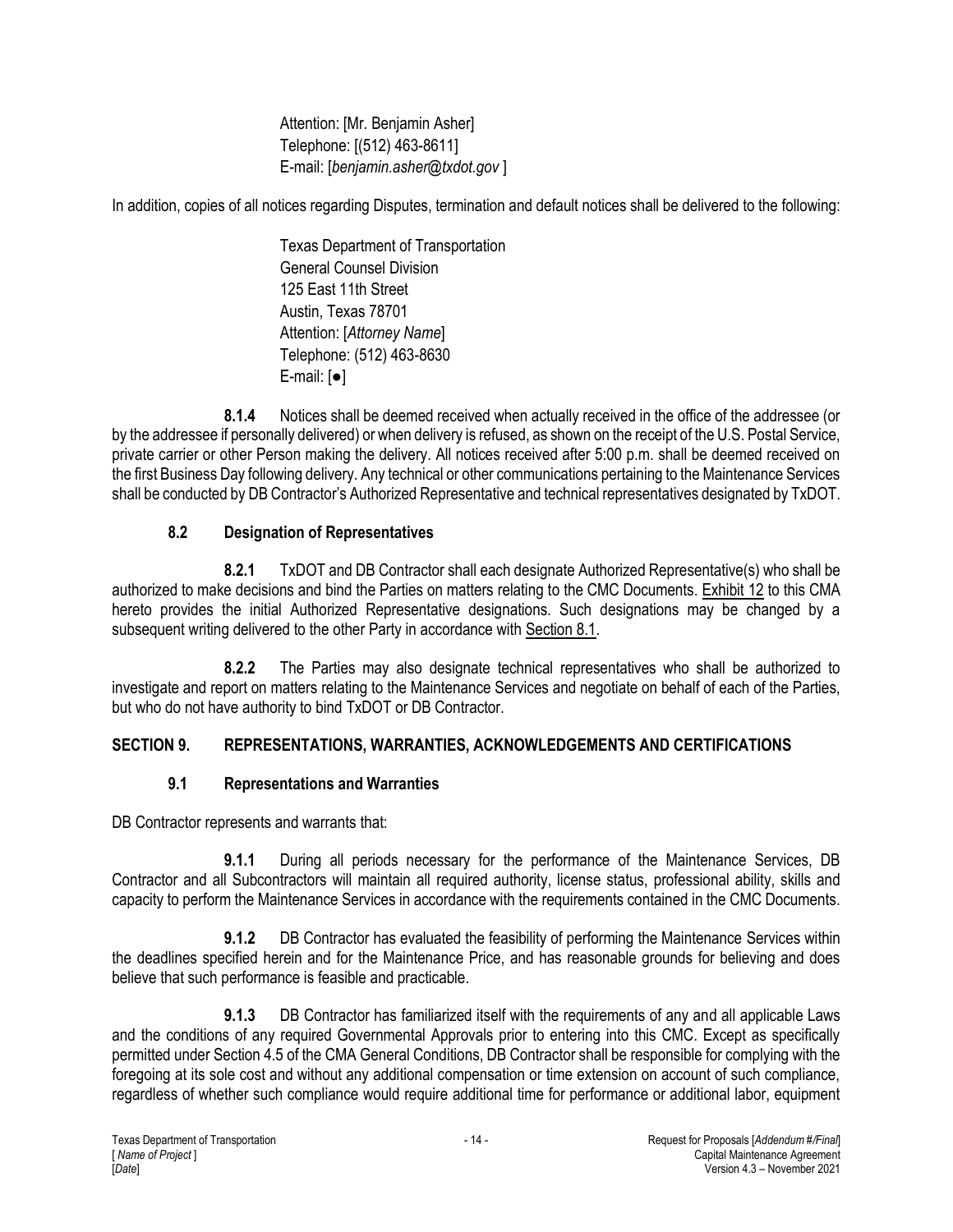or materials not expressly provided for in the CMC Documents. As of the Effective Date, DB Contractor has no reason to believe that any Governmental Approval required to be obtained by DB Contractor will not be granted in due course and thereafter remain in effect so as to enable the Maintenance Services to proceed in accordance with the CMC Documents. If any Governmental Approvals required to be obtained by DB Contractor must formally be issued in the name of TxDOT, DB Contractor shall undertake all efforts to obtain such approvals subject to TxDOT's reasonable cooperation with DB Contractor, including execution and delivery of appropriate applications and other documentation prepared by DB Contractor in a form approved by TxDOT. DB Contractor shall assist TxDOT in obtaining any Government Approvals that TxDOT may be obligated to obtain, including providing information requested by TxDOT, preparing necessary supporting materials and participating in meetings regarding such approvals.

**9.1.4** All Maintenance Services furnished by DB Contractor shall be performed by or under the supervision of Persons who hold all necessary and valid licenses to perform the Maintenance Services in the State and by personnel who are careful, skilled, experienced and competent in their respective trades or professions, who are professionally qualified to perform the Maintenance Services in accordance with the CMC Documents and who shall assume professional responsibility for the accuracy and completeness of the Design Documents, Construction Documents and other documents prepared or checked by them.

**9.1.5** At all times, including during the course of, and notwithstanding the existence of, any Dispute, DB Contractor shall perform as directed by TxDOT, in a diligent manner and without delay, shall abide by TxDOT's decision or order, and shall comply with all applicable provisions of the CMC Documents.

**9.1.6** As of the Effective Date, DB Contractor is duly organized as specified in the preamble to this CMA and validly existing under the laws of the state of its organization, and has all requisite power and all required licenses to carry on its present and proposed obligations under the CMC Documents. DB Contractor and, if applicable, each of its members is duly qualified to do business, and is in good standing, in the State of Texas as of the Effective Date, and will remain in good standing throughout the Maintenance Period and for as long thereafter as any obligations remain outstanding under the CMC Documents.

**9.1.7** The execution, delivery and performance of the CMC Documents to which DB Contractor is (or will be) a party have been (or will be) duly authorized by all necessary [corporate] action [of DB Contractor]; each person executing CMC Documents on behalf of DB Contractor has been (or at the time of execution will be) duly authorized to execute and deliver each such document on behalf of DB Contractor; and the CMC Documents to which DB Contractor is (or will be) a party have been (or will be) duly executed and delivered by DB Contractor.

**9.1.8** Neither the execution and delivery by DB Contractor of the CMC Documents to which DB Contractor is (or will be) a party nor the consummation of the transactions contemplated hereby or thereby is (or at the time of execution will be) in conflict with or has resulted or will result in a default under or a violation of the organizational documents or other governing instruments of DB Contractor.

**9.1.9** Each of the CMC Documents to which DB Contractor is (or will be) a party constitutes (or at the time of execution and delivery will constitute) the legal, valid and binding obligation of DB Contractor, enforceable against DB Contractor and, if applicable, each member of DB Contractor, in accordance with its terms, subject only to applicable bankruptcy, insolvency and similar laws affecting the enforceability of the rights of creditors generally and the general principles of equity.

**9.1.10** As of the Effective Date, there is no action, suit, proceeding, investigation or litigation pending and served on DB Contractor that challenges DB Contractor's authority to execute, deliver or perform, or the validity or enforceability of, the CMC Documents to which DB Contractor is a party, or that challenges the authority of the DB Contractor official executing the CMC Documents; and DB Contractor has disclosed to TxDOT prior to the Effective Date any pending and un-served or threatened action, suit, proceeding, investigation or litigation with respect to such matters of which DB Contractor is aware.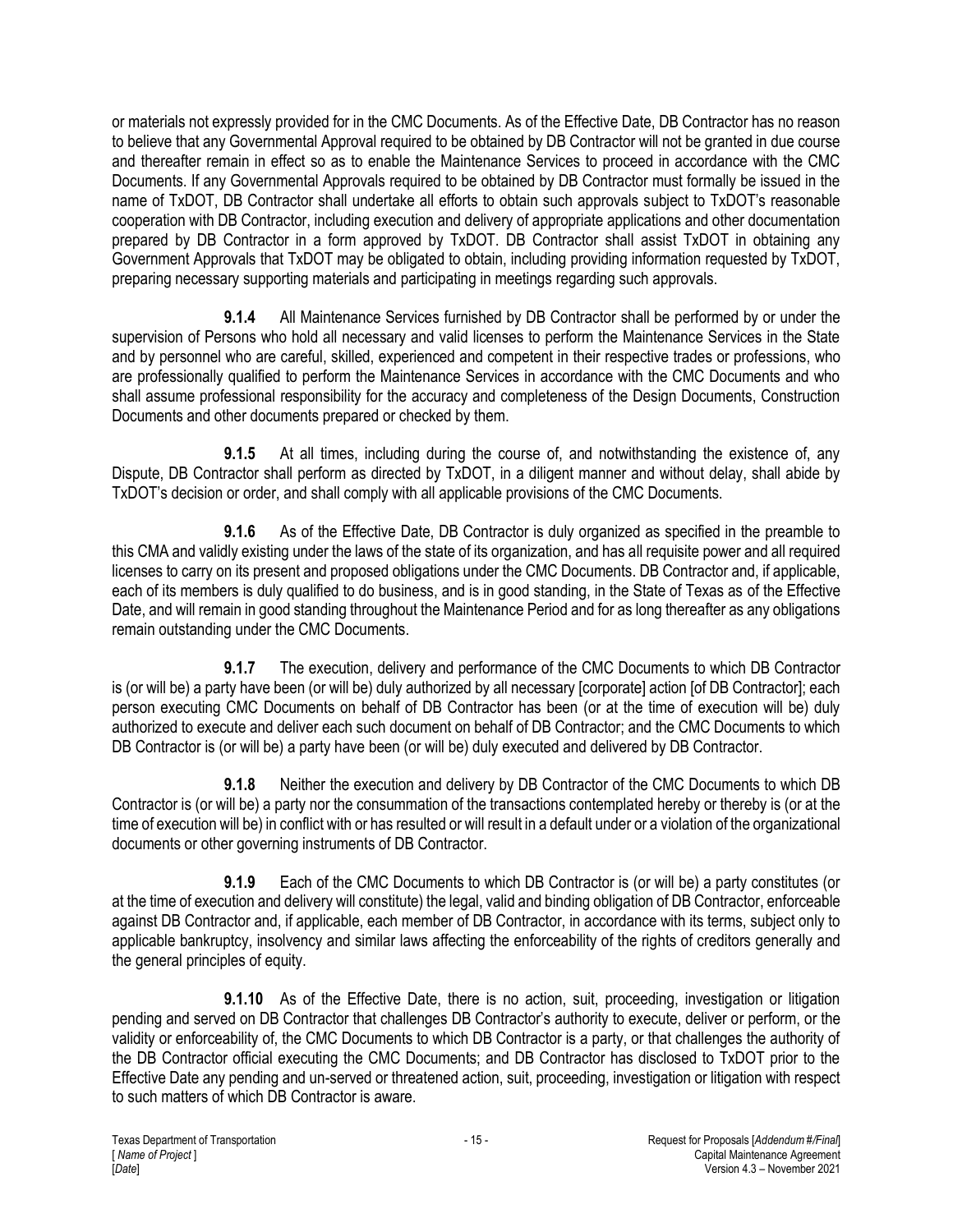**9.1.11** As of the Proposal Due Date, DB Contractor disclosed to TxDOT in writing all organizational conflicts of interest of DB Contractor and its Subcontractors of which DB Contractor was actually aware; and between the Proposal Due Date and the Effective Date, DB Contractor has not obtained knowledge of any additional organizational conflict of interest, and there have been no organizational changes to DB Contractor or its Subcontractors identified in its Proposal that have not been approved in writing by TxDOT. For this purpose, organizational conflict of interest has the meaning set forth in the Instructions to Proposers.

**9.1.12** At any time a Guaranty is required to be in place pursuant to the CMC Documents, the applicable Guarantor shall be duly organized, validly existing and in good standing under the laws of the state of its organization, is duly qualified to do business in and is in good standing in the State of Texas, and will remain in good standing for as long as any obligations guaranteed by such Guarantor remain outstanding under the CMC Documents, and each such Guarantor shall have all requisite power and authority to carry on its present and proposed obligations under the CMC Documents.

**9.1.13** At any time a Guaranty is required to be in place pursuant to the CMC Documents, all required approvals shall have been obtained with respect to the execution, delivery and performance of such Guaranty, and performance of such Guaranty will not result in a breach of or a default under the applicable Guarantor's organizational documents or any indenture or loan or credit agreement or other material agreement or instrument to which the applicable Guarantor is a party or by which its properties and assets may be bound or affected.

**9.1.14** At any time a Guaranty is required to be in place pursuant to the CMC Documents, such Guaranty shall have been duly authorized by all necessary corporate action, has been duly executed and delivered by each Guarantor, and shall constitute the legal, valid and binding obligation of such Guarantor, enforceable in accordance with its terms, subject only to applicable bankruptcy, insolvency and similar laws affecting the enforceability of the rights of creditors generally and general principles of equity.

## **9.2 Lead Maintenance Firm Representations and Warranties**

To the extent the Lead Maintenance Firm is not DB Contractor, DB Contractor represents and warrants, as of the effective date of the Subcontract with the Lead Maintenance Firm, as follows:

- (a) The Lead Maintenance Firm is duly organized, validly existing and in good standing under the laws of the state of its organization and is duly qualified to do business, and is in good standing, in the State;
- (b) The ownership interests of the Lead Maintenance Firm that is a single purpose entity formed for the Project (including options, warrants and other rights to acquire ownership interests) are owned by the Persons whom DB Contractor has set forth in a written certification delivered to TxDOT prior to the Effective Date;
- (c) The Lead Maintenance Firm has the power and authority to do all acts and things and execute and deliver all other documents as are required to be done, observed or performed by it in connection with its engagement by DB Contractor;
- (d) The Lead Maintenance Firm has (i) obtained and will maintain all necessary or required registrations, permits, licenses and approvals required under applicable Law and (ii) expertise, qualifications, experience, competence, skills and know-how to perform the Maintenance Service in accordance with the CMC Documents;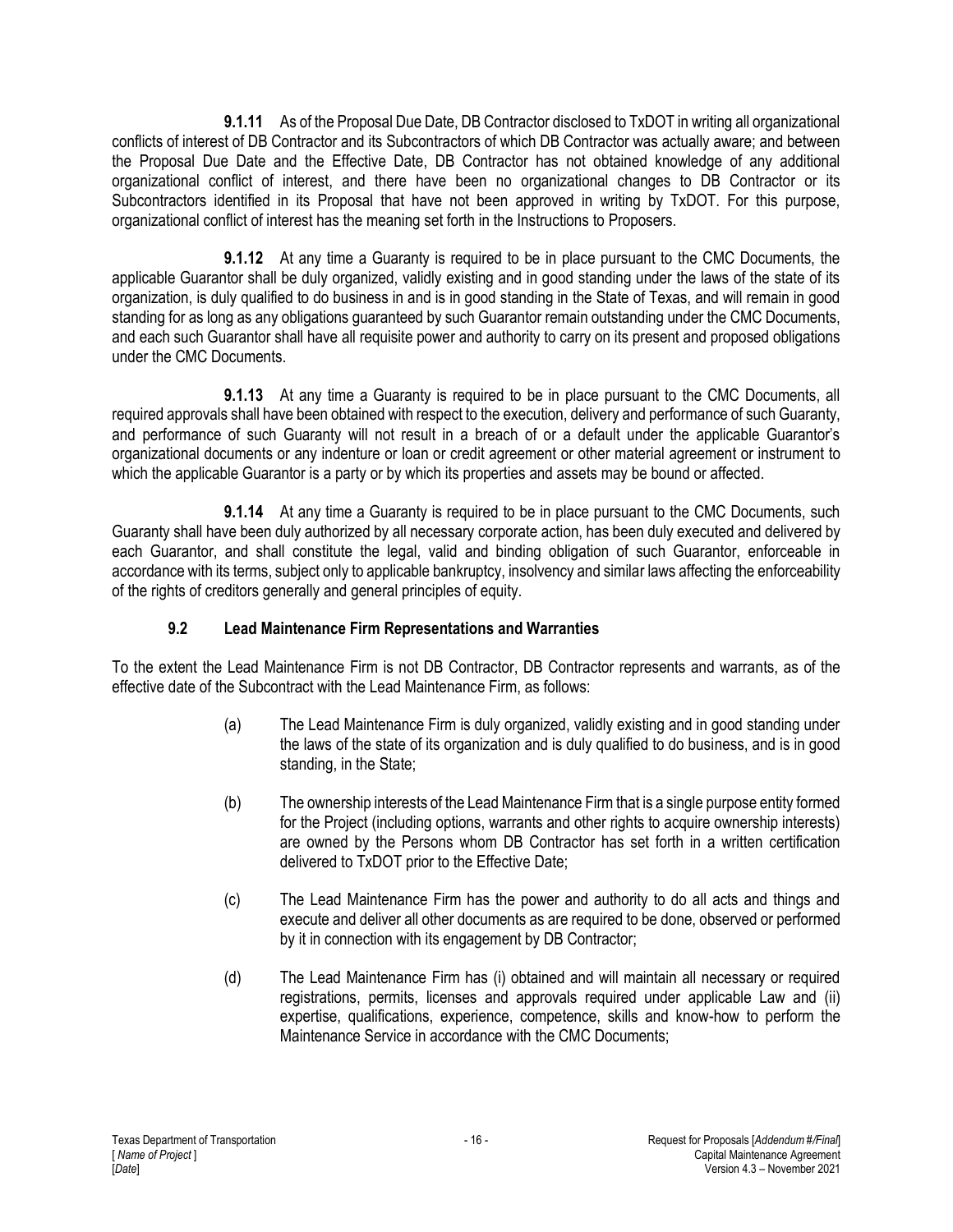- (e) The Lead Maintenance Firm will comply with all health, safety and environmental Laws in the performance of any work activities for, or on behalf of, DB Contractor for the benefit of TxDOT; and
- (f) The Lead Maintenance Firm is not in breach of any applicable Law that would have a material adverse effect on any aspect of the Maintenance Services.

#### **9.3 Survival of Representations and Warranties**

The representations and warranties of DB Contractor contained herein shall survive the expiration or earlier termination of this Contract.

## **SECTION 10. MISCELLANEOUS PROVISIONS**

## **10.1 Dispute Resolution Procedures**

Disputes shall be resolved pursuant to the administrative rules promulgated in accordance with Section 201.112(a) of the Code, adopted by TxDOT in accordance with the Texas Administrative Procedure Act, and effective under Rule §9.2 of Subchapter A, Chapter 9, Part 1, Title 43 of the Texas Administrative Code and subject to (i) the procedures set forth in Section 4.7 of the CMA General Conditions and (ii) the requirements set forth in Exhibit 13 to this CMA.

The Parties' agreement regarding dispute resolution procedures as set forth in this Section 10.1 shall survive expiration or earlier termination of the Maintenance Term and thereafter for so long as either Party has any obligation originating under the CMC Documents.

## **10.2 Entire Agreement**

The CMC Documents contain the entire understanding and agreement of the Parties with respect to the subject matter hereof and supersede all prior agreements, understandings, statements, representations and negotiations between the Parties with respect to its subject matter.

## **10.3 Severability**

If any clause, provision, section or part of the CMC Documents is ruled invalid under Section 10.1 hereof and Section 4.7 of the CMA General Conditions, or otherwise by a court having proper jurisdiction, then the Parties shall (a) promptly meet and negotiate a substitute for such clause, provision, section or part, which shall, to the greatest extent legally permissible, effect the original intent of the Parties, including an equitable adjustment to the Maintenance Price to account for any change in the Maintenance Services resulting from such invalidated portion; and (b) if necessary or desirable, apply to the court or other decision maker (as applicable) that declared such invalidity for an interpretation of the invalidated portion to guide the negotiations. The invalidity or unenforceability of any such clause, provision, section or part shall not affect the validity or enforceability of the balance of the CMC Documents, which shall be construed and enforced as if the CMC Documents did not contain such invalid or unenforceable clause, provision, section or part.

## **10.4 Survival**

DB Contractor's representations and warranties, the dispute resolution provisions contained in Section 10.1 and Exhibit 13 to this CMA and Section 4.7 of the CMA General Conditions, the indemnifications and releases contained in Section 6.9 of the CMA General Conditions, the express rights and obligations of the Parties following termination of this CMC under Section 7.7 of the CMA General Conditions, the provisions regarding invoicing and payment under Section 8.2 of the CMA General Conditions and all other provisions which by their inherent character should survive termination of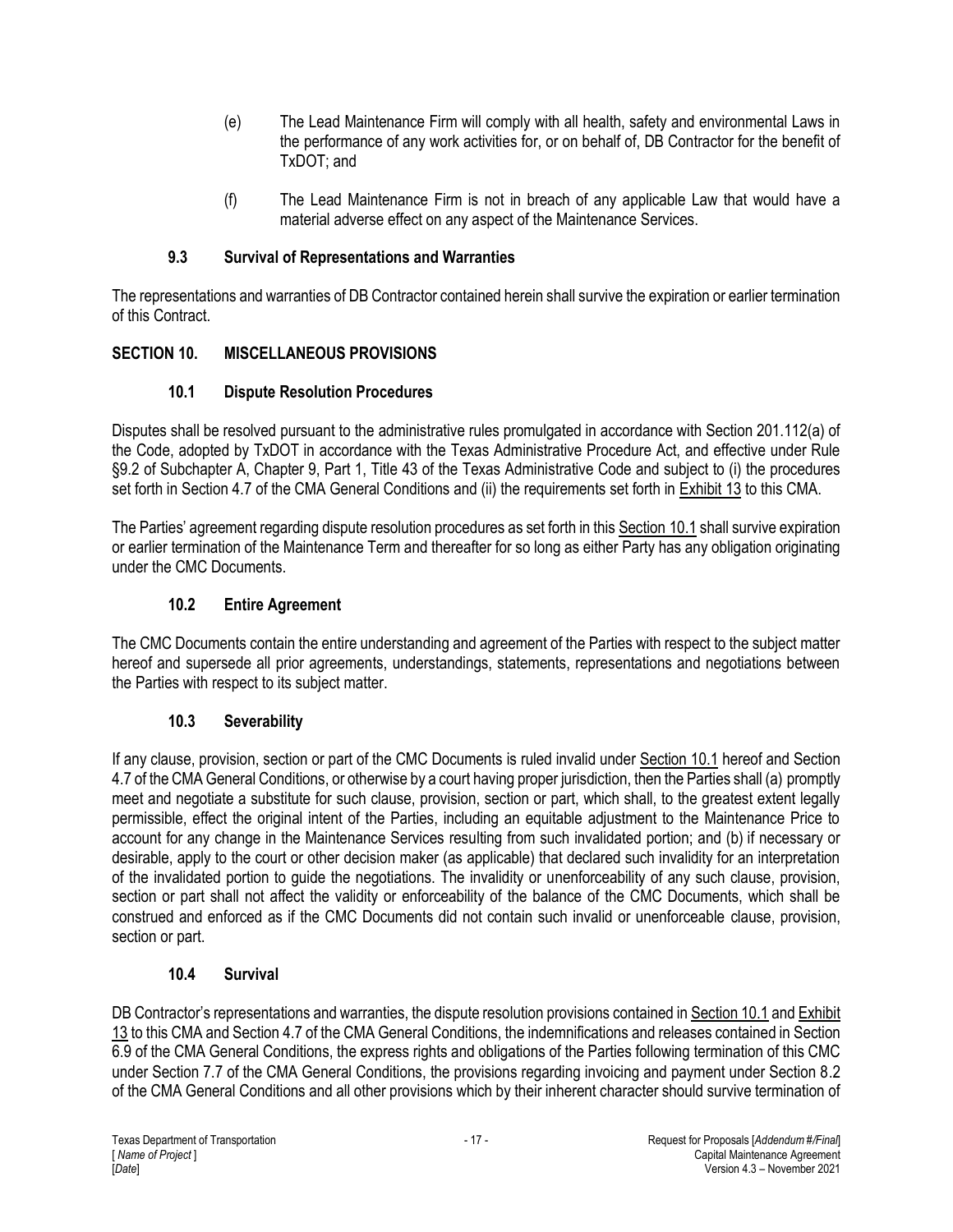this CMC and completion of the Maintenance Services, shall survive the termination of this CMC and Final Payment. The provisions of Section 10.1 and Exhibit 13 to this CMA and Section 4.7 of the CMA General Conditions shall continue to apply after expiration or earlier termination of this CMC to all Claims and Disputes between the Parties arising out of the CMC Documents.

# **10.5 Counterparts**

This instrument may be executed in two or more counterparts, each of which shall be deemed an original, but all of which together shall constitute one and the same instrument.

# **10.6 [Joint and Several Liability**

[*This Section 10.6 to be included only if DB Contractor is a joint venture.*] Each of the [●], [●] and [●] agree that it is jointly and severally liable for the performance of DB Contractor's liabilities and obligations under the CMC Documents; and that such joint and several liability shall not in any way be reduced, diminished or released by any change to the constitution of DB Contractor. If any other Party or replacement Party to this CMC is or becomes a joint venture or a partnership, all members of such joint venture or partnership shall have joint and several liability for the obligations and liabilities of such Party under the CMC Documents, and such obligations and liabilities shall not in any way be reduced, diminished or released by any change in the constitution of such Party.]

# **10.7 Further Assurances**

DB Contractor shall promptly execute and deliver to TxDOT all such instruments and other documents and assurances as are reasonably requested by TxDOT to further evidence the obligations of DB Contractor hereunder, including assurances regarding the validity of: (a) the assignments of Subcontracts contained herein and (b) any instruments securing performance hereof.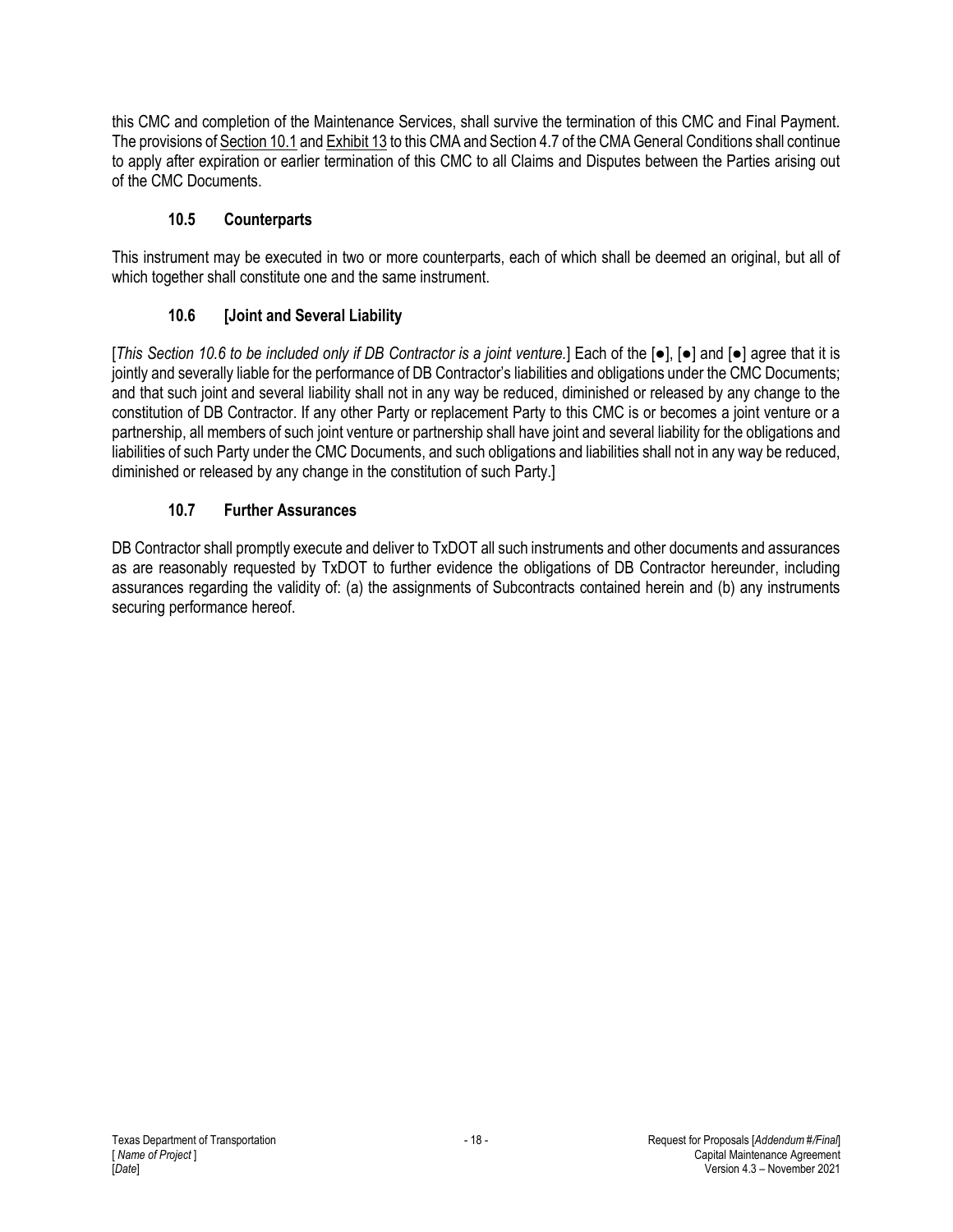# **IN WITNESS WHEREOF,** this CMA has been executed as of the date first set forth above.

#### **DB CONTRACTOR:**

#### **TEXAS DEPARTMENT OF TRANSPORTATION:**

[*DB Contractor*]

| By:             |          | Bv:             |                                                     |
|-----------------|----------|-----------------|-----------------------------------------------------|
| Name:<br>Title: | o<br>l O | Name:<br>Title: | Marc D. Williams, P.E.<br><b>Executive Director</b> |
| Date:           |          | Date:           |                                                     |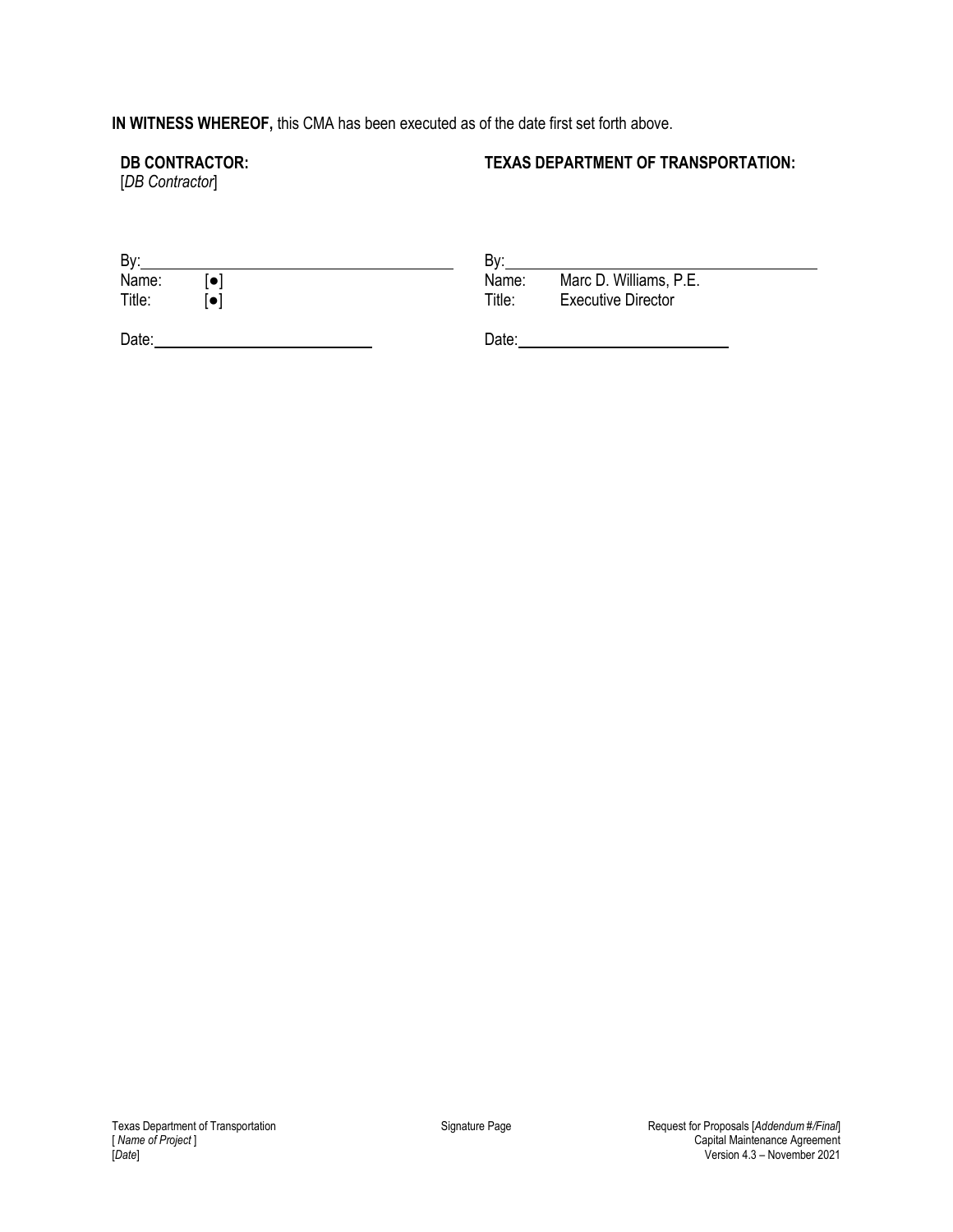#### **IMPLEMENTATION OF CERTAIN CMC PROVISIONS**

#### **Amendment to the CMA General Conditions**

The CMA General Conditions are amended as follows: (i) underlined text is hereby added to the CMA General Conditions, and (ii) stricken text is hereby deleted therefrom:

#### *[Include the following if the Pavement Renewal Work provisions are not utilized]*

1. The definitions of "Pavement Renewal Work", "Pavement Renewal Work Price", "Pavement Renewal Work Payment", "Pavement Renewal Work Unit Rate" and "Cumulative Maximum Pavement Renewal Work Price" are deleted.

2. The definition of "Maintenance Price" is amended as follows:

**Maintenance Price** means the aggregate General Maintenance Price and the Pavement Renewal Work Price, subject to adjustments contemplated in Section 8.1 and to such additions to and deductions from the compensation as may be provided for pursuant to Section 4.5 hereof and Section 5 of the CMA.

- 3. Section 8.1.2.2 is deleted in its entirety.
- 4. Section 7.7.6.1(a) is amended as follows:

(a) DB Contractor's actual reasonable out-of-pocket costs, without profit, and including equipment costs only to the extent permitted under the CMC Documents for (i) all Maintenance Services, excluding all Pavement Renewal Work, performed but not yet paid by TxDOT as of the effective date of the Notice of Termination for Convenience or Notice of Partial Termination for Convenience, and (ii) demobilization and work done to secure the applicable portion of the Project for termination, including reasonable overhead and accounting for any refunds payable with respect to insurance premiums, deposits or similar items, as established to TxDOT's satisfaction. In determining the reasonable cost, deductions will be made for the cost of materials, supplies, and equipment to be retained by DB Contractor, for amounts realized by the sale of such items, and for other appropriate credits against the cost of the Maintenance Services, including those deductions that would be permitted in connection with Final Payment. When, in the opinion of TxDOT's Authorized Representative, the cost of a contract item of Maintenance Services is excessively high due to costs incurred to remedy or replace Nonconforming Work, the reasonable cost to be allowed will be the estimated reasonable cost of performing that Maintenance Service in compliance with the requirements of the CMC Documents, and the excessive actual cost shall be disallowed;

5. Part (e) of Section 7.7.6.1 is deleted in its entirety.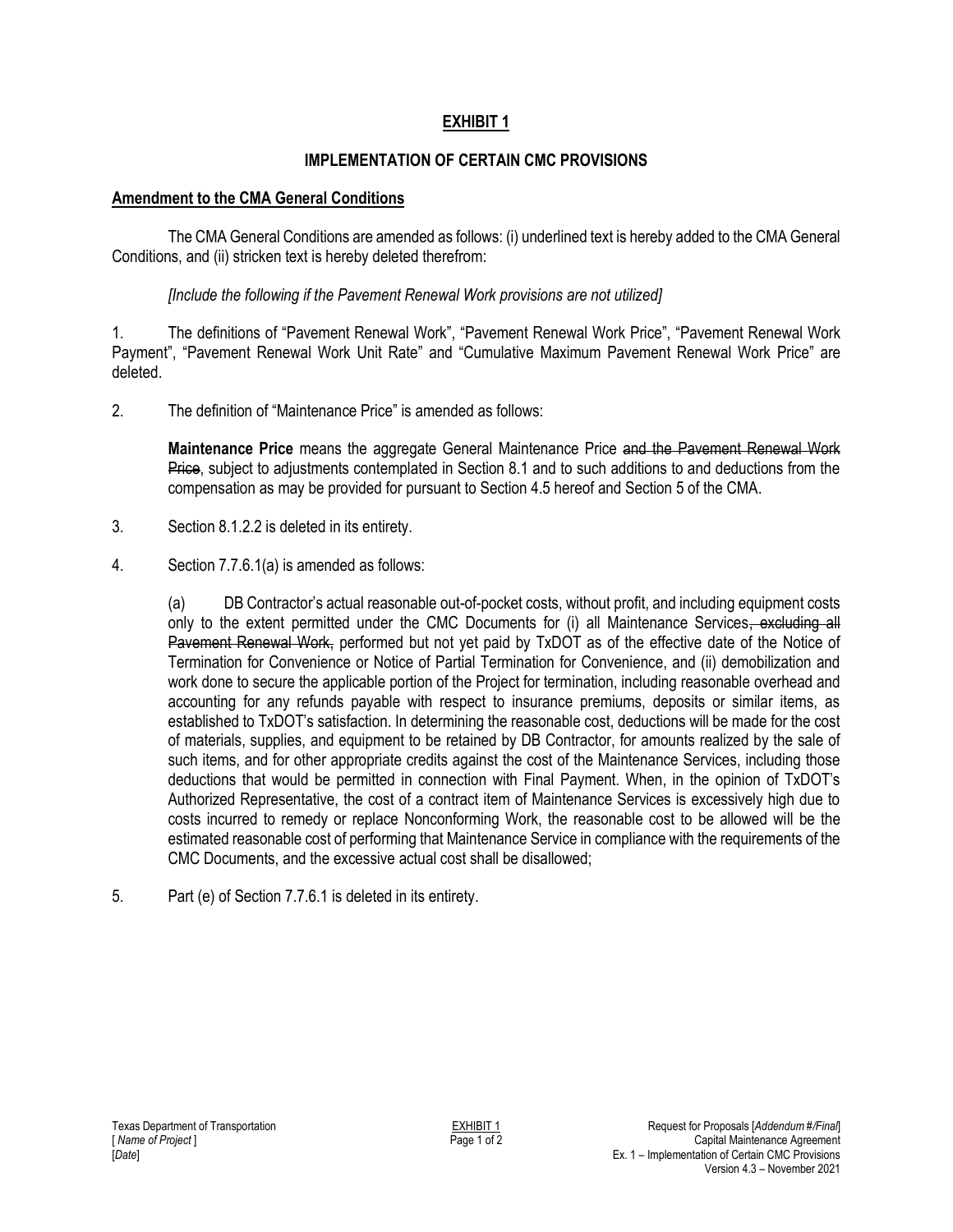#### 6. Section 7.7.6.2 is amended as follows:

DB Contractor acknowledges and agrees that it shall not be entitled to any compensation in excess of the value of the Maintenance Services performed (determined as provided in Section 7.7.6.1) plus its settlement costs and that items such as lost or anticipated profits, unabsorbed overhead, and opportunity costs shall not be recoverable by it upon termination of this Capital Maintenance Contract. The total amount to be paid to DB Contractor, exclusive of costs described in Sections 7.7.6.1(c) and (d) and (e), may not exceed the total General Maintenance Price for the Maintenance Term in which the termination occurs, less the General Maintenance Payments previously made to DB Contractor during such Maintenance Term. In addition, any payments to DB Contractor during the Maintenance Period shall be reduced by the portions of the Maintenance Price related to Maintenance Services not terminated, if any. Furthermore, in the event that any refund is payable with respect to insurance or bond premiums, deposits, or other items that were previously passed through to TxDOT by DB Contractor, such refund shall be paid directly to TxDOT or otherwise credited to TxDOT. Except for normal spoilage, and except to the extent that TxDOT will have otherwise expressly assumed the risk of loss, there will be excluded from the amounts payable to DB Contractor under Section 7.7.6.1 the fair value, as determined by TxDOT, of equipment, machinery, materials, supplies, and property that is destroyed, lost, stolen, or damaged so as to become undeliverable to TxDOT or sold pursuant to Section 7.7.2(j). Information contained in the EPDs may be a factor in determining the value of the Maintenance Services terminated. Upon determination of the amount of the termination payment, this Capital Maintenance Contract shall be amended to reflect the agreed termination payment, DB Contractor shall be paid the agreed amount, and the Maintenance Price shall be reduced to reflect the reduced scope of the Maintenance Services.

7. Section 7.7.10 is amended as follows:

TxDOT's election not to issue Maintenance NTP2 or Maintenance NTP3 shall not be treated as a Termination for Convenience. Under no circumstances shall TxDOT be liable to DB Contractor-Related Entities for any amounts if this CMC terminates because TxDOT elects not to issue any of Maintenance NTP2 or Maintenance NTP3 except Pavement Renewal Work Payments permitted to be made pursuant to Section 8.1.2.2(f).

8. Section 8.1.3(c) is replaced with: "Not used."

## **Amendment to the CMA Specification**

*[Adjusted the numbering of the sections below, as appropriate, to reflect the provisions utilized.]*

The CMA Specification is amended as follows:

*[Include the following if Lane Rental Charges are not utilized.]*

1. The third paragraph in Section 9.7.8.1 is hereby deleted in its entirety.

*[Include the following if Noncompliance Points System is not utilized.]*

1. The second bullet point set forth in Section 9.2.1 is hereby deleted in its entirety.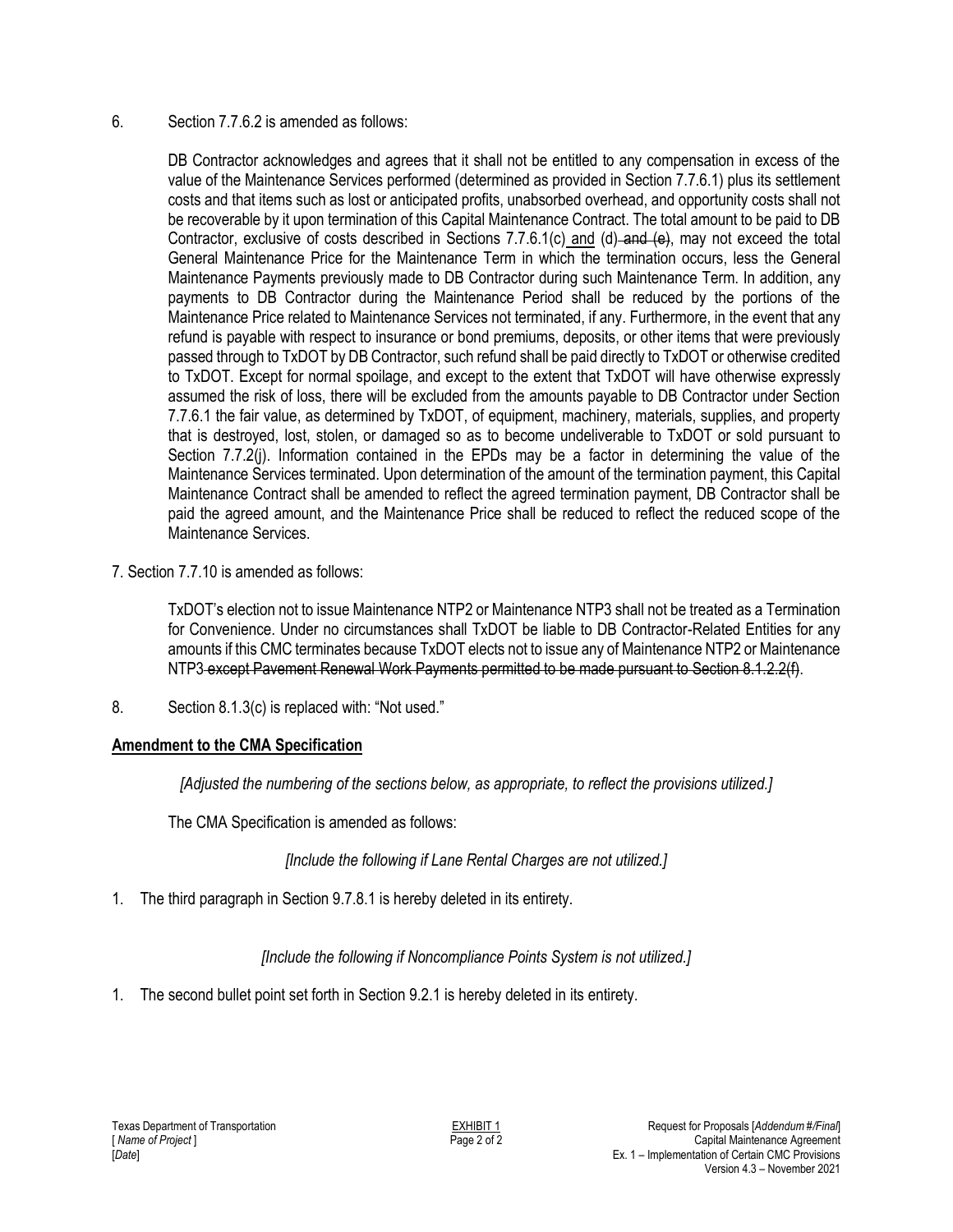## **DB CONTRACTOR'S PROPOSAL COMMITMENTS**

The following Proposal Commitments are in addition to the requirements set forth elsewhere in the CMC Documents and are therefore express requirements of the Agreement.

| Comment No. | Location<br>Proposal | Commitment<br>Proposal |
|-------------|----------------------|------------------------|
|             |                      |                        |
|             |                      |                        |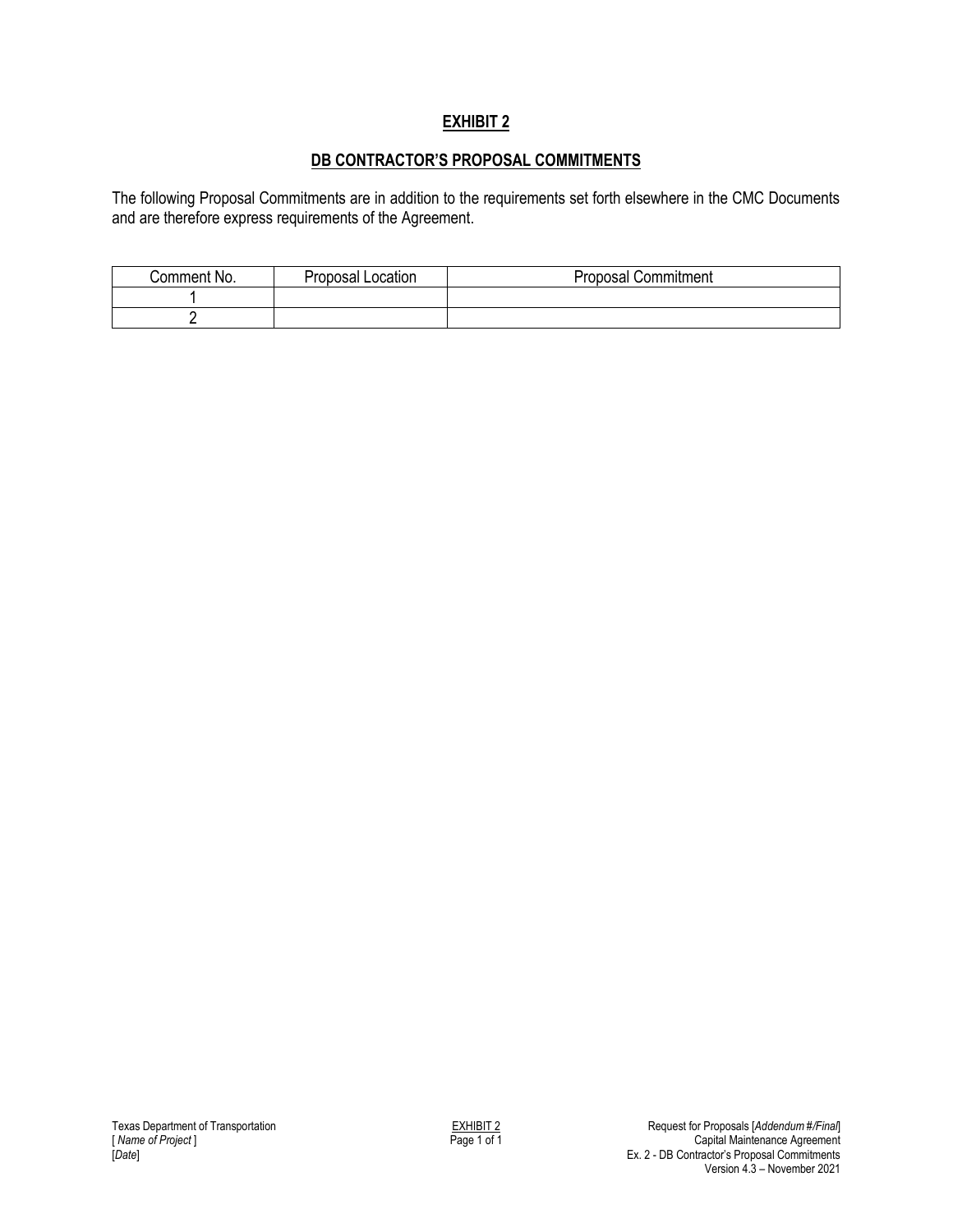## **MAINTENANCE PRICE**

Appendix 1: General Maintenance Price Schedule

[General Maintenance Prices to be inserted (amounts shown in column A of Form Q-1 in the Proposal).]

[Appendix 2: Pavement Renewal Work Price Schedule]

[Pavement Renewal Work Price and build-up of Cumulative Maximum Pavement Renewal Work Price to be inserted (amounts shown in columns A through E of Form Q-1.1 in the Proposal).]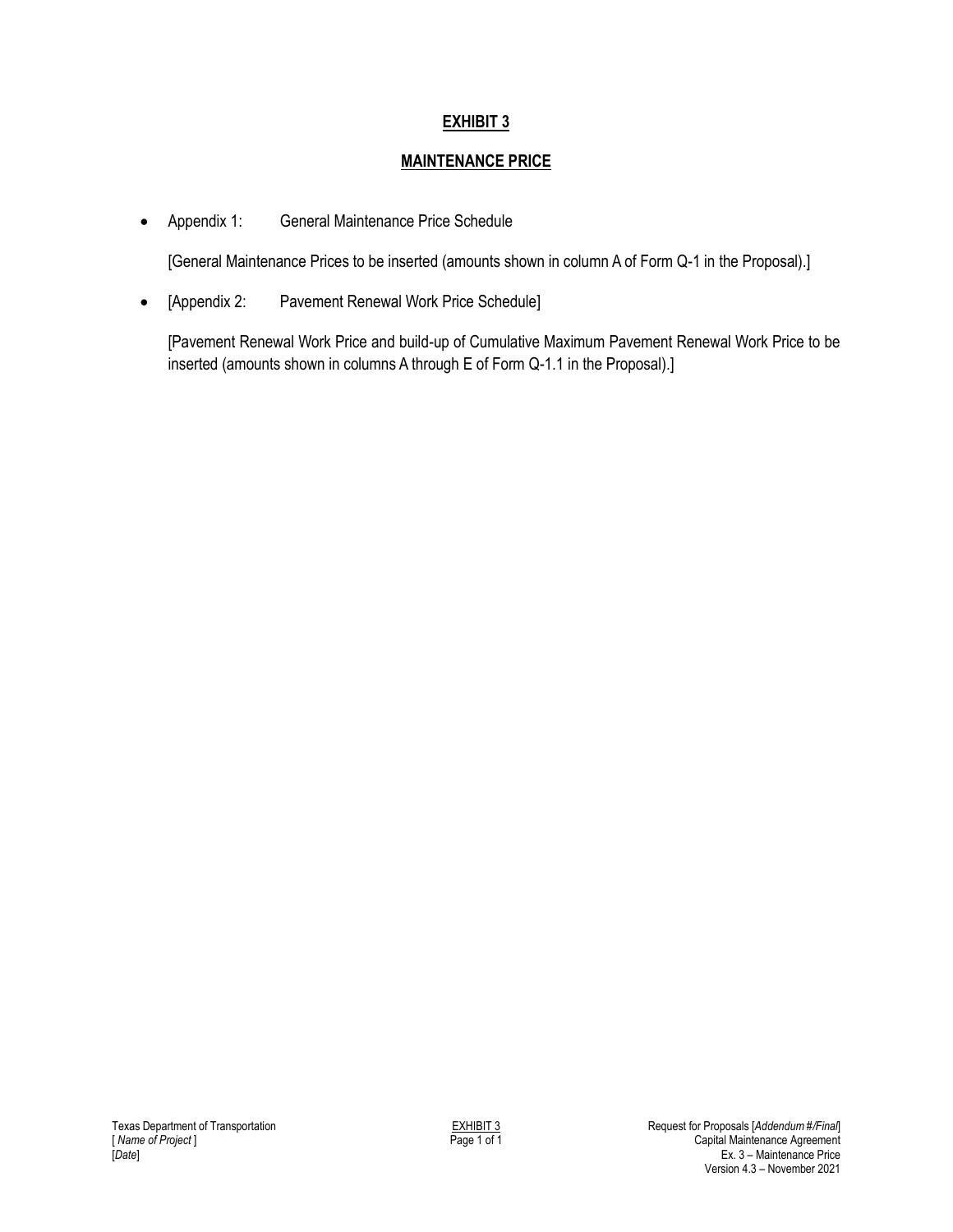#### **FORM OF MAINTENANCE DRAW REQUEST AND CERTIFICATE REQUIREMENTS**

- Appendix 1: Form of Maintenance Draw Request and Certificate
- Appendix 2: Draw Request Contents Checklist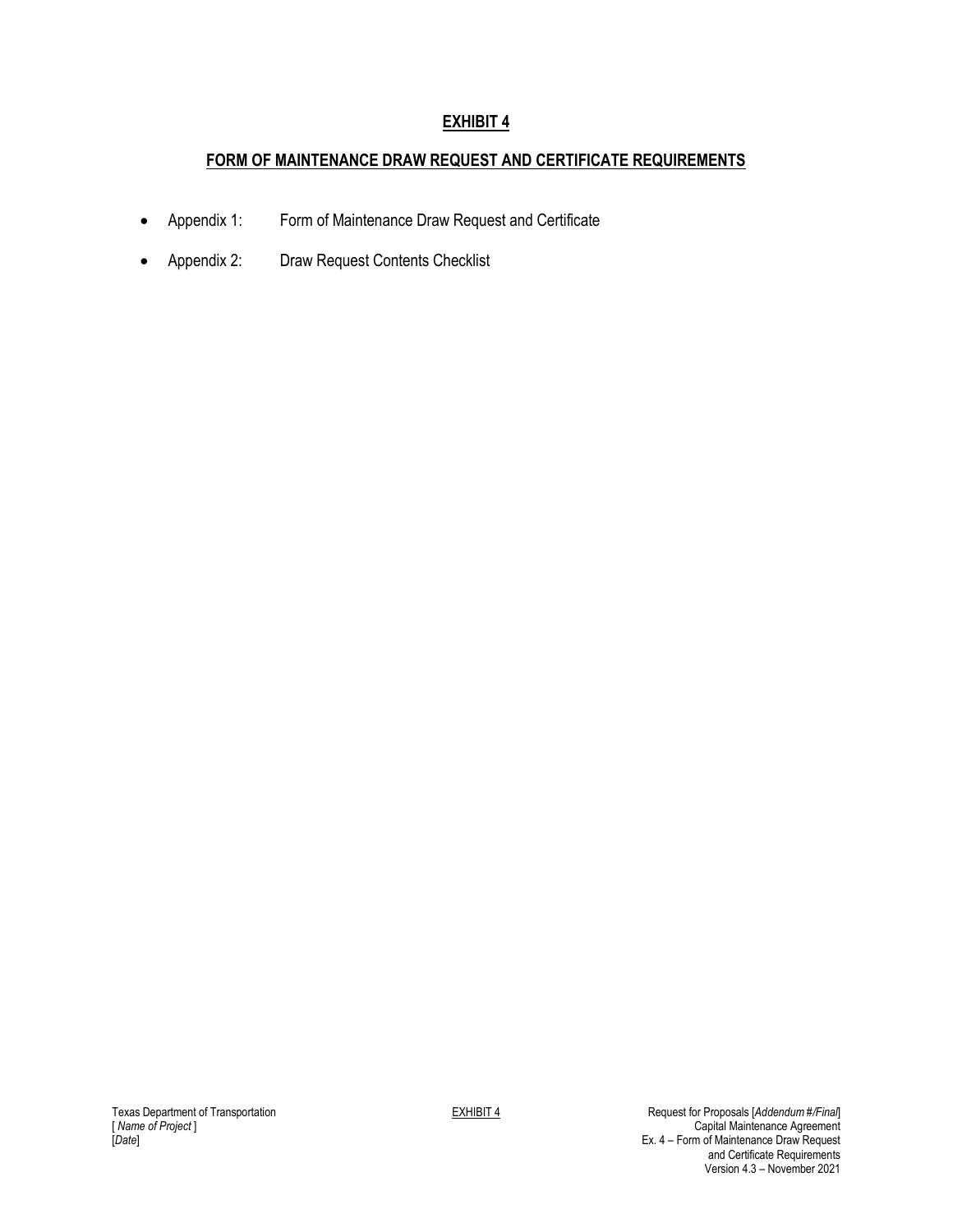#### **EXHIBIT 4 – APPENDIX 1**

#### **FORM OF MAINTENANCE DRAW REQUEST AND CERTIFICATE**

| Draw Request #:                           |                                                                                                                                                                                                                              |                | Date: | month/day/year            |
|-------------------------------------------|------------------------------------------------------------------------------------------------------------------------------------------------------------------------------------------------------------------------------|----------------|-------|---------------------------|
| <b>Texas Department of Transportation</b> |                                                                                                                                                                                                                              |                |       |                           |
| [Address]                                 |                                                                                                                                                                                                                              |                |       |                           |
|                                           |                                                                                                                                                                                                                              |                |       |                           |
| А.<br>end of the month):                  | Draw Request for the preceding month (until the                                                                                                                                                                              |                | to    |                           |
| Maintenance Price:<br>B.                  |                                                                                                                                                                                                                              | month/day/year |       | month/day/year            |
|                                           | B1. General Maintenance Payment (from Form B1 of this Appendix 1 to Exhibit 4)                                                                                                                                               |                |       | \$                        |
|                                           | [B2. Pavement Renewal Work Payment (from Form B2 of this Appendix 1 to Exhibit 4)] [Include<br>Line B2 only if Pavement Renewal Work Payment is included in the Maintenance Price.]                                          |                |       | \$                        |
|                                           | Total Change Order amount for the month (from Form C of this Appendix 1 to Exhibit 4)                                                                                                                                        |                |       | \$                        |
| D.                                        | Total deductions for the month (from Form D of this Appendix 1 to Exhibit 4)                                                                                                                                                 |                |       | \$                        |
| Е.                                        | Disapproved amounts from previous Draw Request(s) after correction of the deficiencies<br>noted by TxDOT and satisfaction of the requirements of the CMC Documents related<br>thereto (CMA General Conditions Section 8.2.2) |                |       | $\boldsymbol{\mathsf{S}}$ |
| F.                                        | Total amount due for the month (B1 [+ B2 ]+ $C - D + E$ )                                                                                                                                                                    |                |       | \$                        |

Printed Name **Signature** Signature Date DB Contractor's Authorized Representative

Texas Department of Transportation **APPENDIX 1 TO EXHIBIT 4**<br>
Texas Department of Transportation **APPENDIX 1 TO EXHIBIT 4**<br>
Page 1 of 6 **Richard Capital Maintenance Agreement**<br>
Ex. 4 – App. 1 – Form of Maintenance Draw Req Printed Name **Signature** Signature Date TxDOT's Authorized Representative

[ *Name of Project* ] Page 1 of 6 Capital Maintenance Agreement [*Date*] Ex. 4 – App. 1 – Form of Maintenance Draw Request and Certificate Version 4.3 – November 2021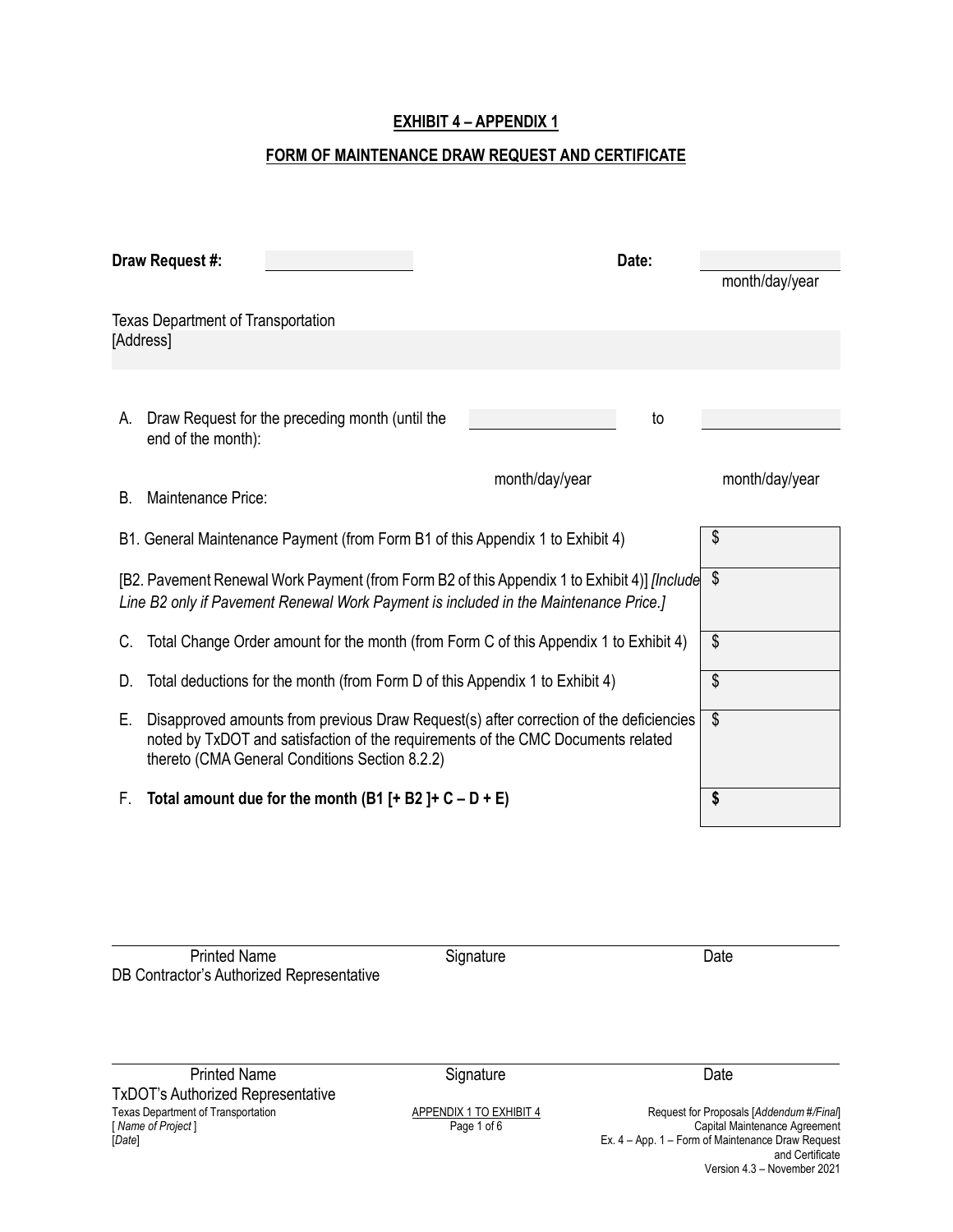#### **B1. GENERAL MAINTENANCE PAYMENT CALCULATION**

**Draw Request #: Maintenance Term Year X: Maintenance Term Year X:** 

|    | <b>General Maintenance Payment</b>                                                                                                                       | <b>This Draw Request</b> |
|----|----------------------------------------------------------------------------------------------------------------------------------------------------------|--------------------------|
|    | G. General Maintenance Price for Maintenance Term Year X (unadjusted amount<br>from Exhibit 3)                                                           | \$                       |
|    | H. ENR CCI for the month that is three months prior to the month in which<br>Maintenance Term Year X commenced                                           |                          |
| L. | ENR CCI for the month that is three months prior to the execution of the CMC<br>(BICCI)                                                                  |                          |
| J. | Adjusted General Maintenance Price pursuant to Section 8.1.3(b) of the CMA<br>General Conditions: G x (H / I)                                            | \$                       |
| Κ. | General Maintenance Payment: J / 12 (except with respect to partial months or<br>during the last six months of the Maintenance Period. See notes below.) | \$                       |

#### **Note:**

Payments for any partial month or partial year shall be prorated as set forth in CMA General Conditions Section 8.1.2.1(b) and Section 8.1.2.1(c) and further elaborated below.

For example, for each Maintenance Term year:

- First month's payment: One-twelfth (1/12) of the adjusted General Maintenance Price pro-rated by multiplying by the number of days for which payment is made, and dividing by the total number of days in that month.
- Final month's payment: The remaining balance of the adjusted General Maintenance Price. If there is a subsequent Maintenance Term year, the partial payment for the first month of the next term is added to this remaining balance, such that all payments are made on a calendar month basis.

Payments during the last six months of the Maintenance Period shall be calculated as set forth in CMA General Conditions Section 8.1.2.1(d).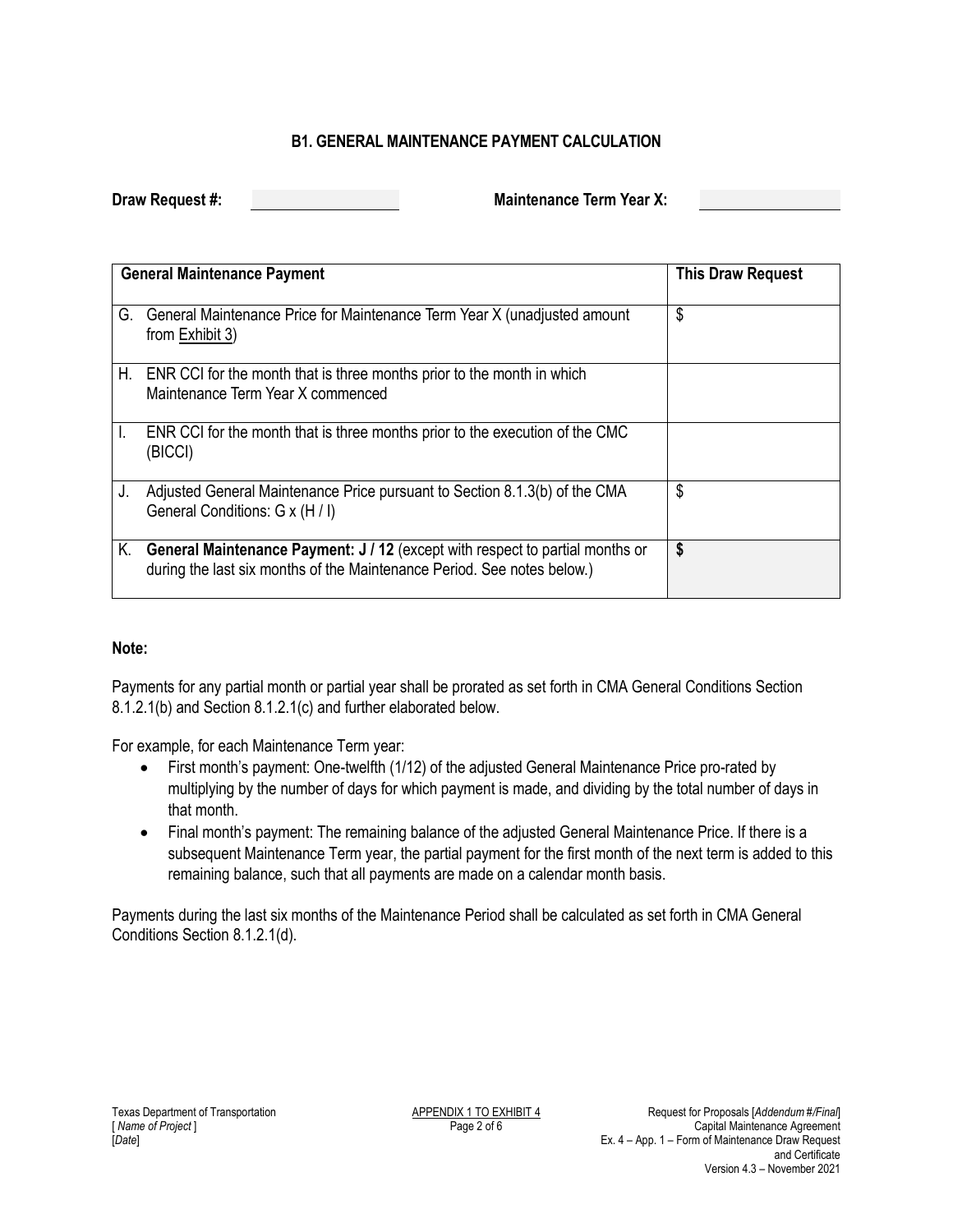# **[B2. PAVEMENT RENEWAL WORK PAYMENT CALCULATION]**

**Draw Request #: Maintenance Term Year X: Maintenance Term Year X:** 

|                | <b>Pavement Renewal Work Payment</b>                                                                                                                                                                              | <b>This Draw Request</b> |
|----------------|-------------------------------------------------------------------------------------------------------------------------------------------------------------------------------------------------------------------|--------------------------|
| L.             | Cumulative total number of square yards of Pavement Renewal Work meeting the<br>requirements set forth in Sections 8.1.2.2(a), 8.1.2.2(b) and 8.1.2.2(c) of the CMA<br>General Conditions that has been completed |                          |
|                | M. Pavement Renewal Work Unit Rate from Exhibit 3                                                                                                                                                                 | \$                       |
| N.             | Cumulative total Pavement Renewal Work Price earned: L x M                                                                                                                                                        | \$                       |
| O <sub>1</sub> | Cumulative Maximum Pavement Renewal Work Price for Maintenance Term Year<br>X from Exhibit 3                                                                                                                      | \$                       |
| P.             | Cumulative total Pavement Renewal Work Price eligible for invoicing: lesser of N<br>and O                                                                                                                         | \$                       |
|                | Q. Cumulative total Pavement Renewal Work Payments previously invoiced and paid                                                                                                                                   | \$                       |
| R.             | Pavement Renewal Work Price eligible for invoicing: P - Q                                                                                                                                                         | \$                       |
| S.             | ENR CCI three months prior to the month in which Maintenance Term Year X<br>commenced                                                                                                                             |                          |
|                | T. ENR CCI three months prior to the execution of the CMC                                                                                                                                                         |                          |
| U.             | Pavement Renewal Work Payment pursuant to Section 8.1.3(c) of the CMA<br>General Conditions: R x (S / T)                                                                                                          | \$                       |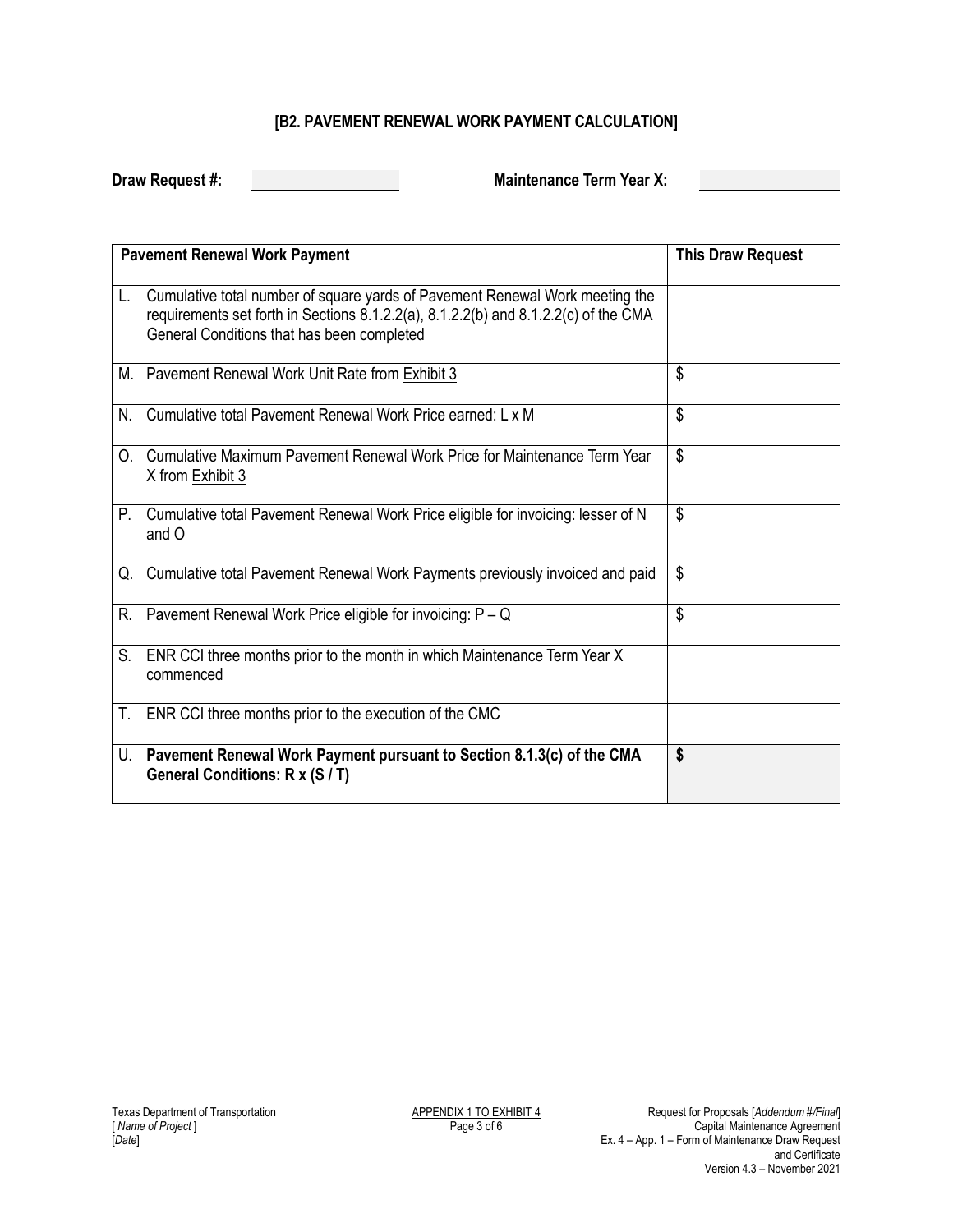#### **C. CHANGE ORDER SUMMARY**

**Draw Maintenance Term Year X:** 

| Change Order #        | <b>Total</b><br>Approved<br><b>Change Order</b><br>Amount | <b>Cumulative</b><br><b>Total Change</b><br><b>Order Amount</b><br><b>Invoiced Prior</b><br>to This Draw<br><b>Request</b> | <b>Change Order</b><br><b>Amount for</b><br><b>This Draw</b><br><b>Request</b> |
|-----------------------|-----------------------------------------------------------|----------------------------------------------------------------------------------------------------------------------------|--------------------------------------------------------------------------------|
| 1. Change Order #1    | \$                                                        | \$                                                                                                                         | \$                                                                             |
| Change Order #2<br>2. | \$                                                        | \$                                                                                                                         | \$                                                                             |
| 3.<br>Change Order #3 | \$                                                        | \$                                                                                                                         | \$                                                                             |
| 4.                    | \$                                                        | \$                                                                                                                         | \$                                                                             |
| 5.                    | \$                                                        | \$                                                                                                                         | \$                                                                             |
| 6.                    | \$                                                        | \$                                                                                                                         | \$                                                                             |
| $\overline{7}$ .      | \$                                                        | $\overline{\mathsf{s}}$                                                                                                    | $\overline{\mathsf{s}}$                                                        |
| <b>Total</b>          |                                                           |                                                                                                                            | \$                                                                             |

#### Note:

Annual escalation of the Maintenance Price per Section 8.1.3 of the CMA General Conditions is calculated in Form B1 [and Form B2] and shall be excluded from this Form C.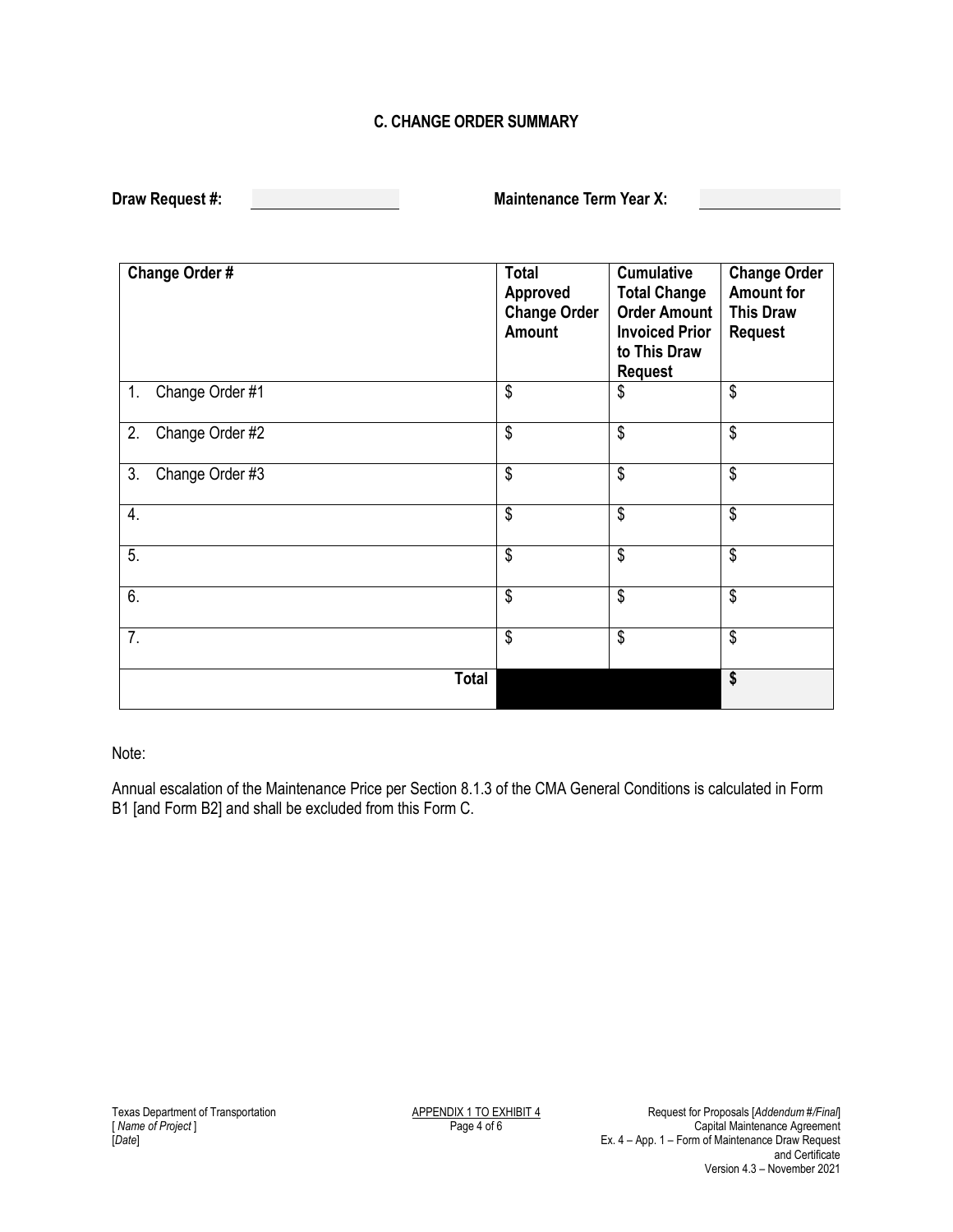#### **D. DEDUCTIONS SUMMARY**

**Draw Request #: Maintenance Term Year X: Maintenance Term Year X:** 

| <b>Deduction / Withholding</b>                                                                                      | <b>This Draw Request</b> |
|---------------------------------------------------------------------------------------------------------------------|--------------------------|
| Total Key Personnel Unavailability Liquidated Damages under Section 6.3 of the<br>$1_{\cdot}$<br><b>CMA</b>         | \$                       |
| 2.<br>[Total Noncompliance Charges under Section 6.2 and Exhibit 9 to the CMA]<br>[Include if applicable]           | \$                       |
| 3 <sub>1</sub><br>[Total Lane Rental Charges under Section 6.1 and Exhibit 8 to the CMA] [Include<br>if applicable] | \$                       |
| 4.<br>Any other sums owed to TxDOT (see Section 8.2.3 of the CMA General<br>Conditions)                             | \$                       |
| 5.                                                                                                                  | \$                       |
| 6.                                                                                                                  | \$                       |
| 7.                                                                                                                  | \$                       |
|                                                                                                                     | \$<br><b>Total</b>       |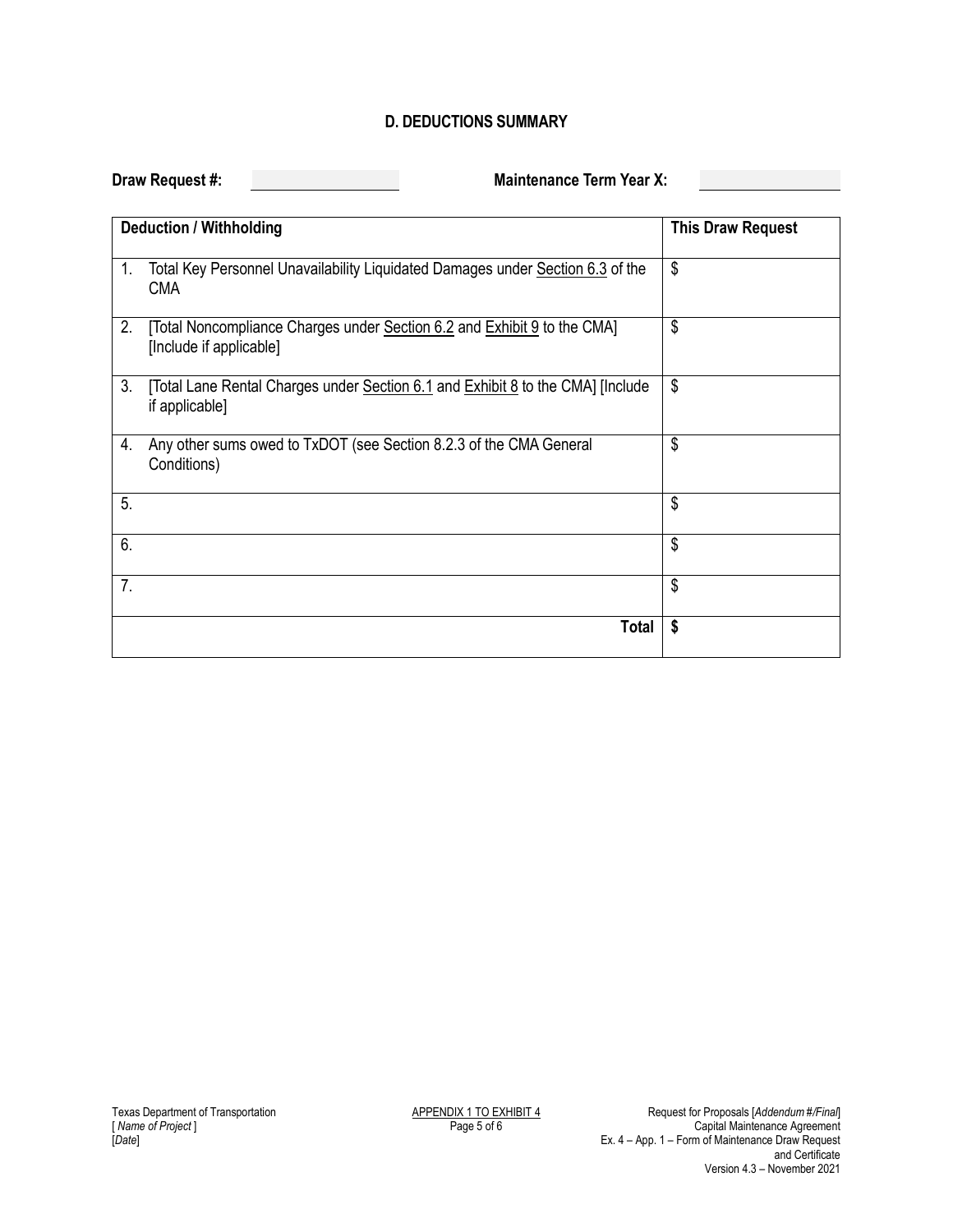#### **DRAW REQUEST CERTIFICATION**

**Draw Request #: Maintenance Term Year X: Maintenance Term Year X:** 

The undersigned hereby certifies that:

- Except as specifically noted in the certification, all Maintenance Services, including that of designers, Subcontractors and Suppliers, which are the subject of the Draw Request have been checked and/or inspected in accordance with the respective Quality Management Plan;
- Except as specifically noted in the certification, all Maintenance Services, which are the subject of the Draw Request, conform to the requirements of the CMC Documents, the Governmental Approvals and applicable Law;
- All amounts payable to any designers, consultants, Subcontractors and Suppliers for completed Maintenance Services have been paid;
- The MQMP procedures provided therein are functioning properly and are being followed; and
- All quantities for which payment is requested on a unit price basis are accurate.

Exceptions:

Printed Name Date **Signature** Date **Contract Signature** Date Maintenance Quality Manager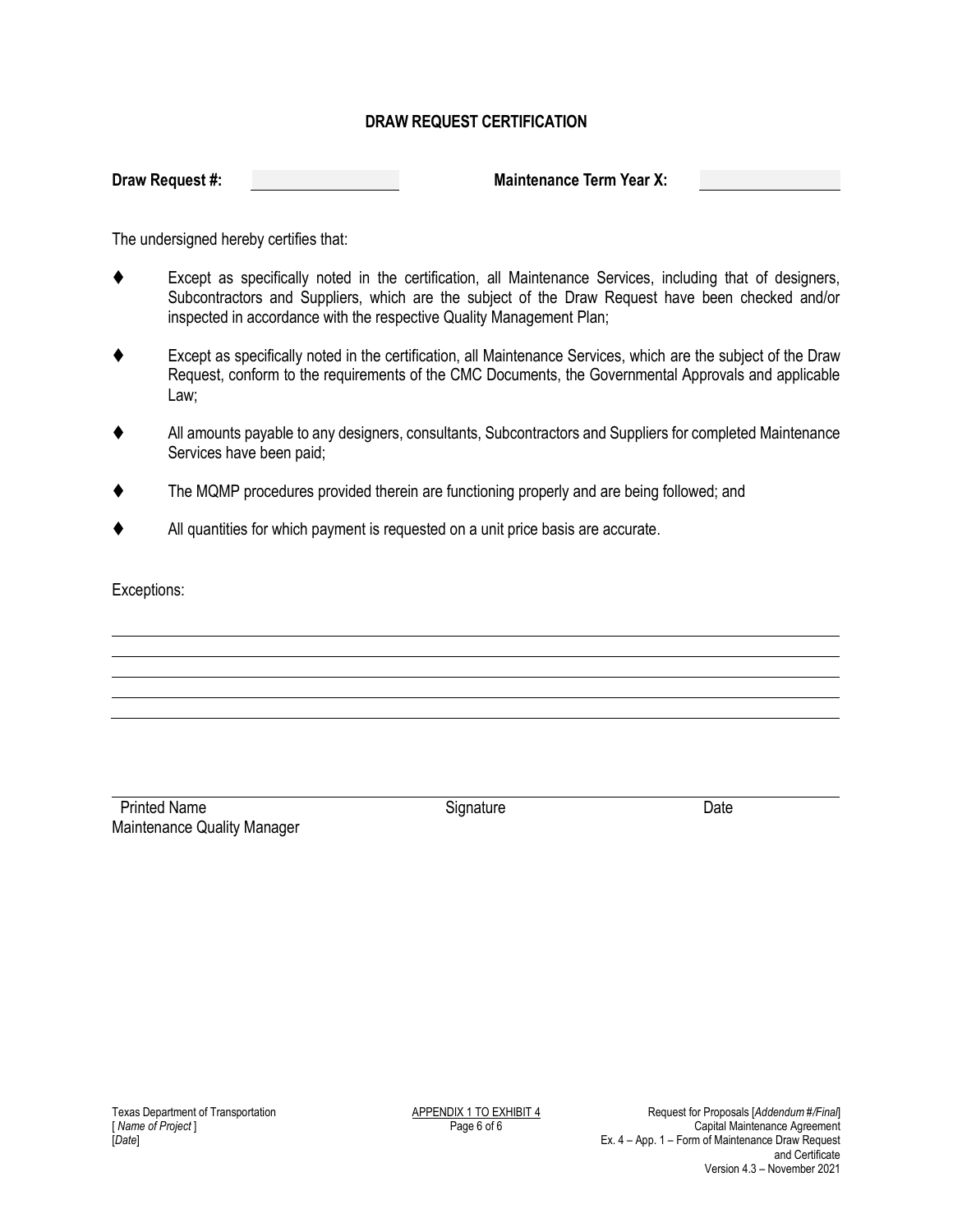## **EXHIBIT 4 APPENDIX 2**

#### **DRAW REQUEST CONTENTS CHECKLIST**

#### **The following items shall be included in the Draw Request package in the order listed below:**

- $\Box$  A completed Form of Draw Request and Certificate (Appendix 1 to this Exhibit 4)
- $\Box$  The Draw Request for a monthly payment must be accompanied by an attached report containing information that TxDOT can use to verify the Draw Request and monthly payment and all components of the charges and fees imposed pursuant to Section 6 of the CMA for the prior month. Such attached report shall include:
	- (a) a description of any charges and fees imposed pursuant to Section 6 of the CMA assessed during the prior month in relation to the Maintenance Services, including the date and time of occurrence and a description of the events and duration of the events for which the charges and fees were assessed;
	- (b) any adjustments to reflect previous over-payments and/or under-payments;
	- (c) a detailed calculation of any interest payable in respect of any amounts owed; and
	- (d) any other amount due and payable from DB Contractor to TxDOT or from TxDOT to DB Contractor under this Capital Maintenance Contract, including any retainage and any other deductions related to the Maintenance Services that TxDOT is entitled to make and any carry-over deductions or other adjustments from prior months not yet paid by DB Contractor.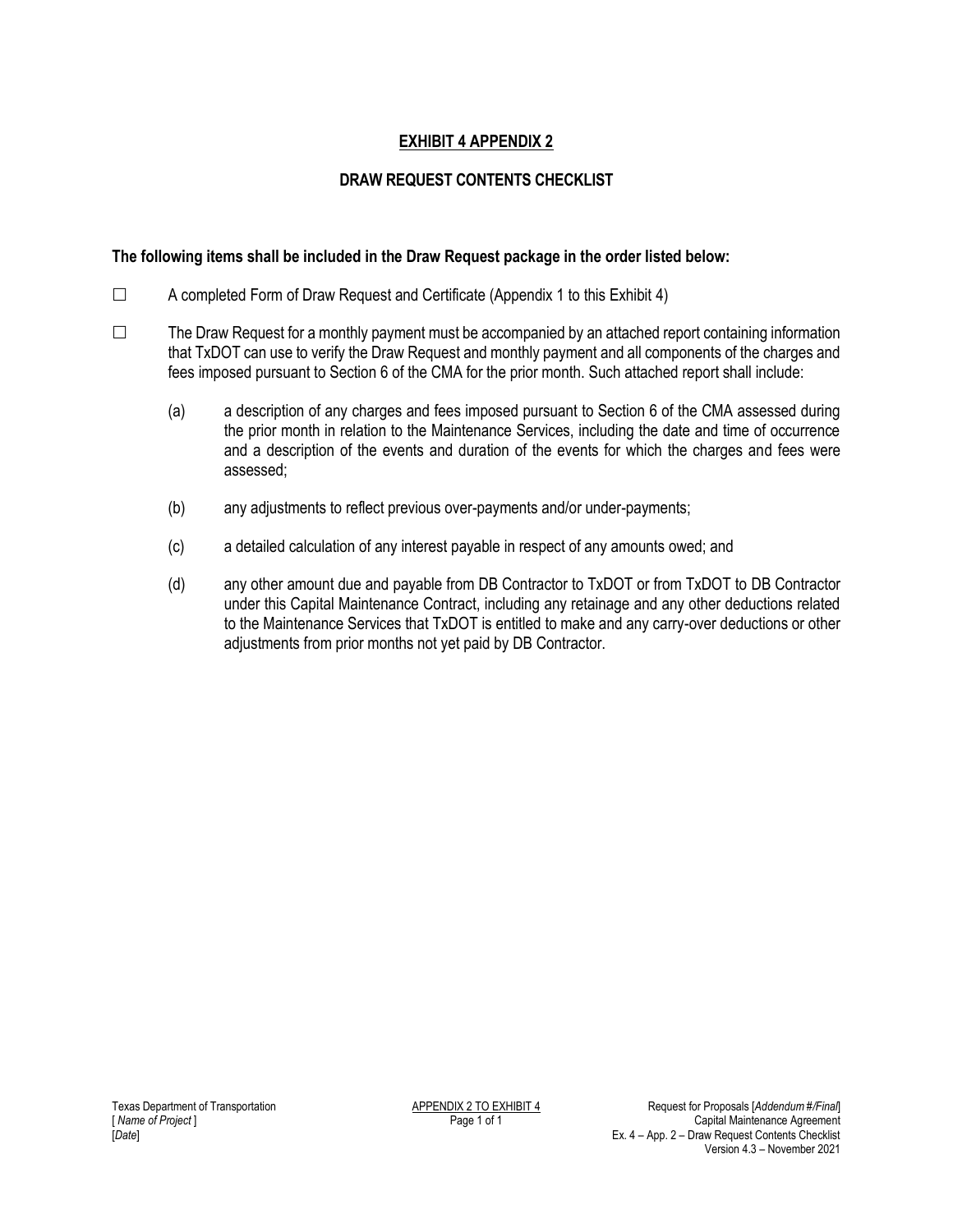# **FORMS OF BONDS**

- **-** Appendix 1: Form of Maintenance Performance Bond
- **-** Appendix 2: Form of Maintenance Payment Bond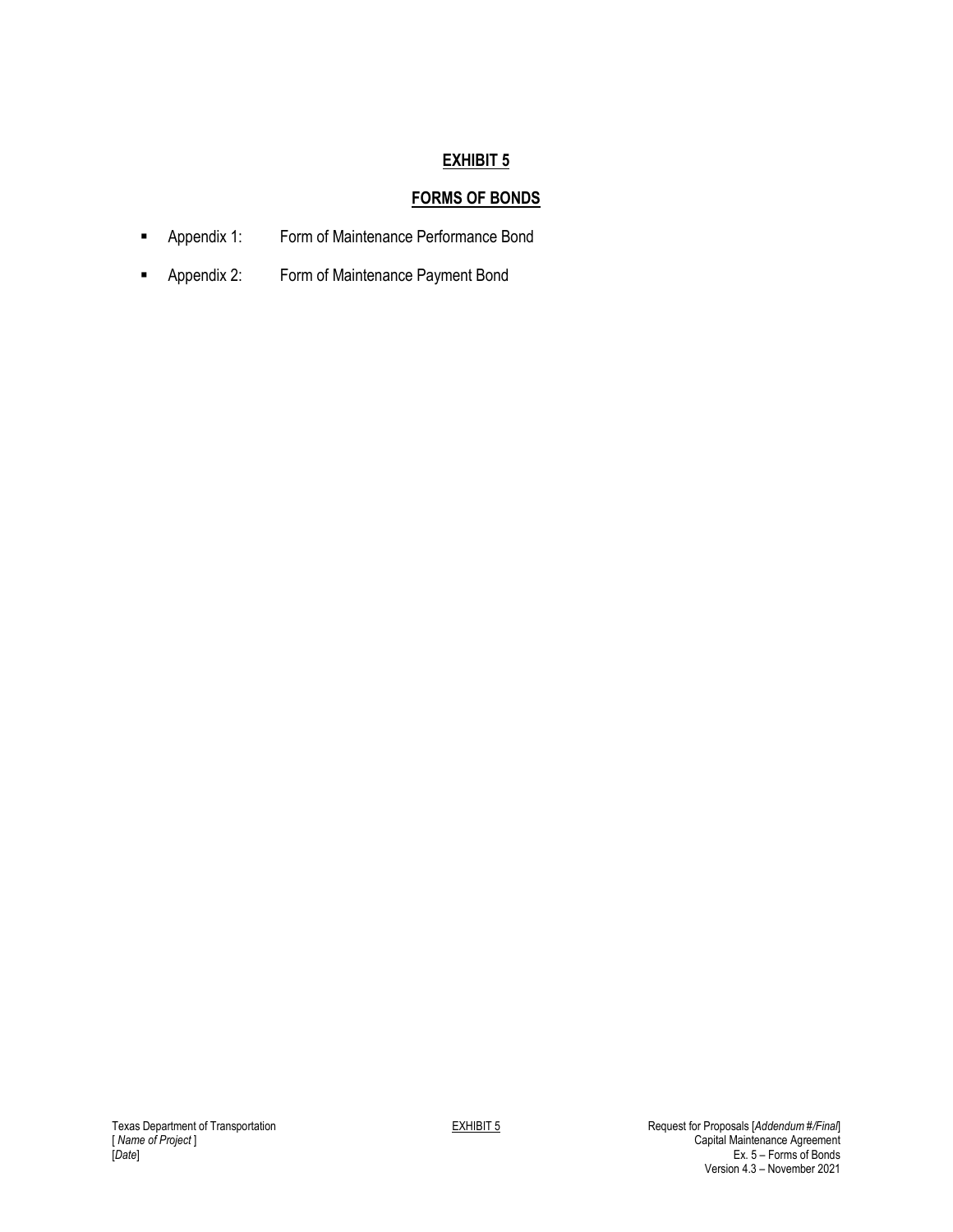## **EXHIBIT 5 APPENDIX 1**

## **FORM OF MAINTENANCE PERFORMANCE BOND**

## **[Project Name]**

Bond No. \_\_\_\_\_\_\_\_\_

WHEREAS, the Texas Department of Transportation ("**Obligee**"), has awarded to \_\_\_\_\_\_\_\_\_\_\_\_\_\_\_, a \_\_\_\_\_\_\_\_\_\_\_\_\_\_\_ ("**Principal**"), a Capital Maintenance Contract for the [Project Name], duly executed and delivered as of [DATE] (the "**CMC**"), on the terms and conditions set forth therein; and

WHEREAS, [on or before 14 days prior to the Initial Maintenance Term Commencement Date][after issuance by Obligee of Maintenance [NTP2][NTP3] and no later than 14 days prior to the commencement of the subsequent Maintenance Term] [*include appropriate bracketed text*], Principal is required to furnish and maintain at all times a bond (this "**Bond**") guaranteeing the faithful performance of its obligations related to the Maintenance Services under the CMC Documents.

NOW, THEREFORE, Principal and \_\_\_\_\_\_\_\_\_\_\_\_\_\_\_, a \_\_\_\_\_\_\_\_\_\_\_\_\_\_\_ ("**Surety**"), an admitted surety insurer in the State of Texas, are held and firmly bound unto Obligee in the amount of \$[\_\_\_\_\_\_\_\_\_\_\_\_\_\_] **[***amount calculated as set forth in Section 3.2.3.2 of the CMA General Conditions***]** (the "**Bonded Sum**"), for payment of which sum Principal and Surety jointly and severally firmly bind themselves and their successors and assigns.

THE CONDITION OF THIS BOND IS SUCH THAT, if Principal shall promptly and faithfully perform all of its obligations under the CMC Documents, including any and all amendments and supplements thereto, then the obligations under this Bond shall be null and void; otherwise this Bond shall remain in full force and effect. Obligee shall release this Bond on the date that is one year after the end of the Maintenance Period and upon such date thereafter that all of the conditions to release set forth in Section 3.2.3 of the CMA General Conditions have occurred.

The following terms and conditions shall apply with respect to this Bond:

1. The CMC Documents are incorporated by reference herein. Capitalized terms not separately defined herein have the meanings assigned such terms in the CMC.

2. **[***This Section 2 is required for bonds issued for the period of the Initial Maintenance Term and the Second Maintenance Term.***]**During the Initial Maintenance Term and the Second Maintenance Term only, Principal and the Surety hereby agree to pay to Obligee \$\_\_\_\_\_\_\_\_\_\_ **[***for the Initial Maintenance Term, an amount equal to the lesser of (i) twenty percent (20%) of the Bonded Sum hereinabove set forth or (ii) the Maximum Draw-Down Amount (escalated in accordance with the methodology set forth in Section 3.2.3.7 of the CMA General Conditions); for the Second Maintenance Term, an amount equal to the lesser of (i) ten percent (10%) of the Bonded Sum hereinabove set forth or (ii) 50% of the Maximum Draw-Down Amount (escalated in accordance with the methodology set forth in Section 3.2.3.7 of the CMA General Conditions)***]**, as cash collateral for the performance of Principal's obligations under the CMC Documents, after the occurrence of any of the following:

a. failure of Principal to provide either (i) a replacement Maintenance Performance Bond or Maintenance Payment Bond, as applicable, in the adjusted amount required under Section 3.2.3.7 of the CMA General Conditions, (ii) evidence of renewal of the then current Maintenance Performance Bond or Maintenance Payment Bond, in the adjusted amount as set forth in Section 3.2.3.7 of the CMA General Conditions or (iii) a replacement P&P Letter of Credit and Guaranty (if required) meeting the requirements of Sections 3.2.1 and 3.2.2 of the CMA General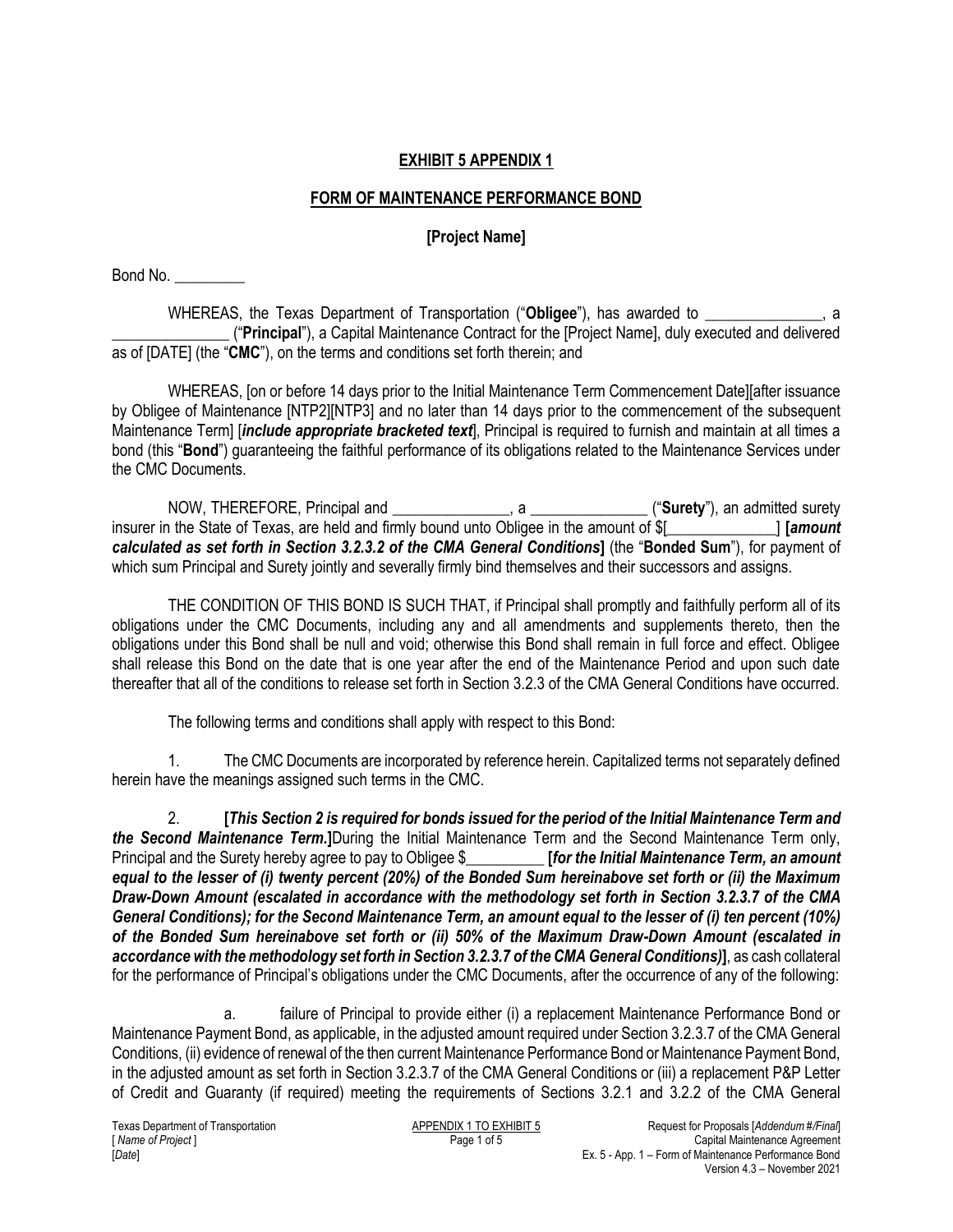Conditions and Section 4.2 of the CMA at least 30 days prior to the commencement of the *[insert either the Second Maintenance Term or Third Maintenance Term, as applicable]* provided a Maintenance NTP has been issued therefor;

b. failure of Principal to provide either (i) a replacement Maintenance Performance Bond or Maintenance Payment Bond, (ii) evidence of renewal of the then current Maintenance Performance Bond or Maintenance Payment Bond, in the adjusted amount as set forth in Section 3.2.3.7 of the CMA General Conditions or (iii) a replacement P&P Letter of Credit, as well as one or more Guarantees (if required) meeting the requirements of Sections 3.2.1 and 3.2.2 of the CMA General Conditions and Section 4.2 of the CMA at least 30 days prior to the expiration of the then current Maintenance Performance Bond or Maintenance Payment Bond, as applicable; or

c. failure of Principal to provide either (i) a replacement Maintenance Performance Bond or Maintenance Payment Bond (ii) evidence of renewal, and, if applicable, adjusting the amount, of the existing bonds or (iii) a replacement P&P Letter of Credit and Guaranty (if required) meeting the requirements of Sections 3.2.1 and 3.2.2 of the CMA General Conditions and Section 4.2 of the CMA within 10 days after any of the following: this Bond becomes ineffective, the Maintenance Payment Bond becomes ineffective, the Surety no longer meets the requirements set forth in Section 3.2.3.4 of the CMA General Conditions or the surety under the Maintenance Payment Bond no longer meets the requirements set forth in Section 3.2.3.4 of the CMA General Conditions (or if multiple sureties act as co-sureties under the Maintenance Payment Bond, no co-surety meets the requirements thereof).

Principal agrees and acknowledges that such cash collateral is to secure the performance of Principal under the CMC Documents as a result of Principal's failure to satisfy the Maintenance Security obligations under the CMC to which Principal agreed upon executing the CMC, and may be used to compensate TxDOT for the damages specified in Section 7 of this Bond, including TxDOT's costs to procure a substitute DB Contractor and any amounts paid to such substitute DB Contractor in excess of the unpaid balance of the CMC.

Any cash collateral not otherwise utilized by TxDOT as permitted herein shall be returned to the Principal (or in the case the Surety made payment under Section 2 of this Bond, to the Surety) upon the earlier of (i) delivery by Principal of replacement P&P Bonds meeting the requirements of Section 3.2.3 of the CMA General Conditions or the P&P Letter of Credit and Guaranty in accordance with Sections 3.2.1 and 3.2.2 of the CMA General Conditions and Section 4.2 of the CMA or (ii) the date on which the P&P Bonds would otherwise be released in accordance with Section 3.2.3 of the CMA General Conditions.

3. This Bond specifically guarantees the performance of each and every obligation of Principal related to the Maintenance Services under the CMC Documents, as they may be amended and supplemented, including but not limited to, its liability for payment in full of all liquidated damages, Key Personnel Unavailability Liquidated Damages, [Noncompliance Charges and Lane Rental Charges] as specified in the CMC Documents, but not to exceed the Bonded Sum. **[***Include Noncompliance Charges and/or Lane Rental Charges only if such charges are utilized for the Project.***]**

4. The guarantees contained herein shall survive the expiration or termination of the Maintenance Period with respect to those obligations of Principal under the CMC Documents that survive such expiration or termination.

5. Whenever Principal shall be, and is declared by Obligee to be, in default under the CMC Documents (other than under the circumstances provided in Section 2 above), provided that Obligee is not then in material default thereunder, Surety shall promptly:

a. arrange for the Principal to perform and complete the CMC; or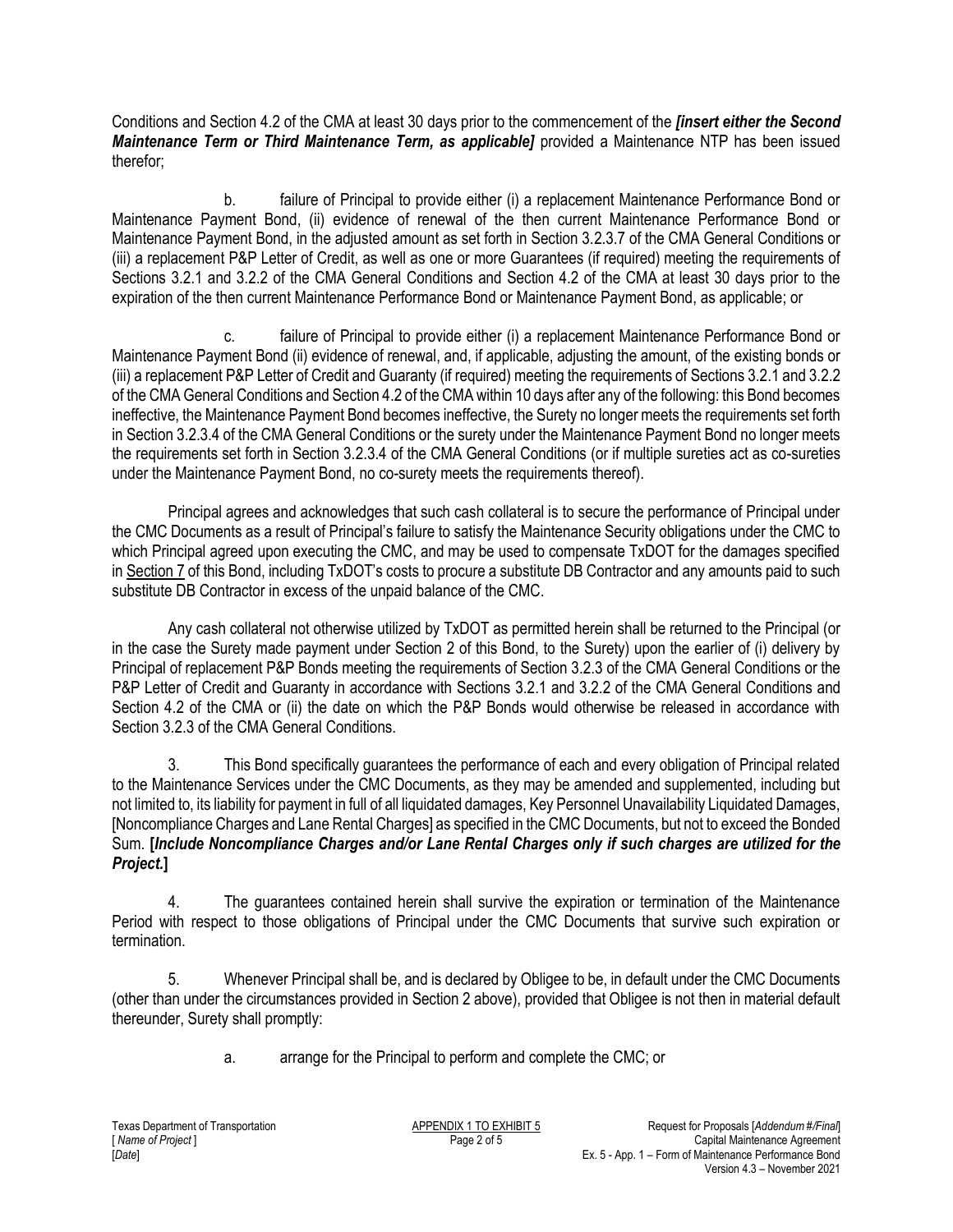b. complete the Maintenance Services in accordance with the terms and conditions of the CMC Documents then in effect, through its agents or through independent contractors; or

c. obtain bids or negotiated proposals from qualified contractors acceptable to the Obligee for a contract for performance and completion of the Maintenance Services, through a procurement process approved by the Obligee, arrange for a contract to be prepared for execution by the Obligee and the contractor selected with the Obligee's concurrence, to be secured with performance and payment bonds executed by a qualified surety equivalent to the bonds issued on the CMC, and pay to the Obligee the amount of damages as described in Section 7 of this Bond in excess of the unpaid balance of the Maintenance Price for the Maintenance Period incurred by the Obligee resulting from the Principal's default; or

d. waive their right to perform and complete, arrange for completion, or obtain a new contractor and with reasonable promptness under the circumstances, (i) after investigation, determine the amount for which they may be liable to the Obligee and, as soon as practicable after the amount is determined, tender payment therefor to the Obligee, or (ii) deny liability in whole or in part and notify the Obligee citing reasons therefor.

6. If Surety does not proceed as provided in Section 5 of this Bond with reasonable promptness, Surety shall be deemed to be in default on this Bond 15 days after receipt of an additional written notice from the Obligee to Surety demanding that Surety perform its obligations under this Bond, and the Obligee shall be entitled to enforce any remedy available to the Obligee. If Surety proceeds as provided in Section 5(d) of this Bond, and the Obligee refuses the payment tendered or Surety has denied liability, in whole or in part, without further notice, the Obligee shall be entitled to enforce any remedy available to the Obligee.

7. After the Obligee has terminated the Principal's right to complete the CMC, and if Surety elects to act under Sections 5(a), 5(b), or 5(c) above, then the responsibilities of Surety to the Obligee shall not be greater than those of the Principal under the CMC, and the responsibilities of the Obligee to Surety shall not be greater than those of the Obligee under the CMC. To the limit of the Bonded Sum, but subject to commitment of the unpaid balance of the Maintenance Price for the Maintenance Period to mitigation costs and damages on the CMC, Surety is obligated without duplication for:

a. the responsibilities of the Principal for correction of defective Maintenance Services and completion of the Maintenance Services;

b. actual damages, including additional legal, design, engineering, professional and delay costs resulting from Principal's default, and resulting from the actions or failure to act of Surety under Section 5 of this Bond; and

c. all Liquidated Damages, Key Personnel Unavailability Liquidated Damages, [Noncompliance Charges and Lane Rental Charges] under the CMC Documents. **[***Include Noncompliance Charges and/or Lane Rental Charges only if such charges are utilized for the Project.***]**

8. Surety agrees that no change, extension of time, alterations, additions, omissions or other modifications of the terms of any of the CMC Documents, or in the work to be performed with respect to the Project, or in the specifications or plans, or any change or modification of any terms of payment or extension of time for any payment pertaining or relating to any of the CMC Documents, or any rescission or attempted rescission of the CMC, or this Bond, or any conditions precedent or subsequent in this Bond attempting to limit the right of recovery of the Obligee, or any fraud practiced by any other person other than the Obligee seeking to recover from this Bond, shall in any way affect the obligations of Surety on this Bond, and Surety does hereby waive notice of such changes, extensions of time, alterations, additions, omissions or other modifications. Surety agrees that payments made to contractors and suppliers to satisfy claims on the Maintenance Payment Bond do not reduce Surety's legal obligations under this Bond.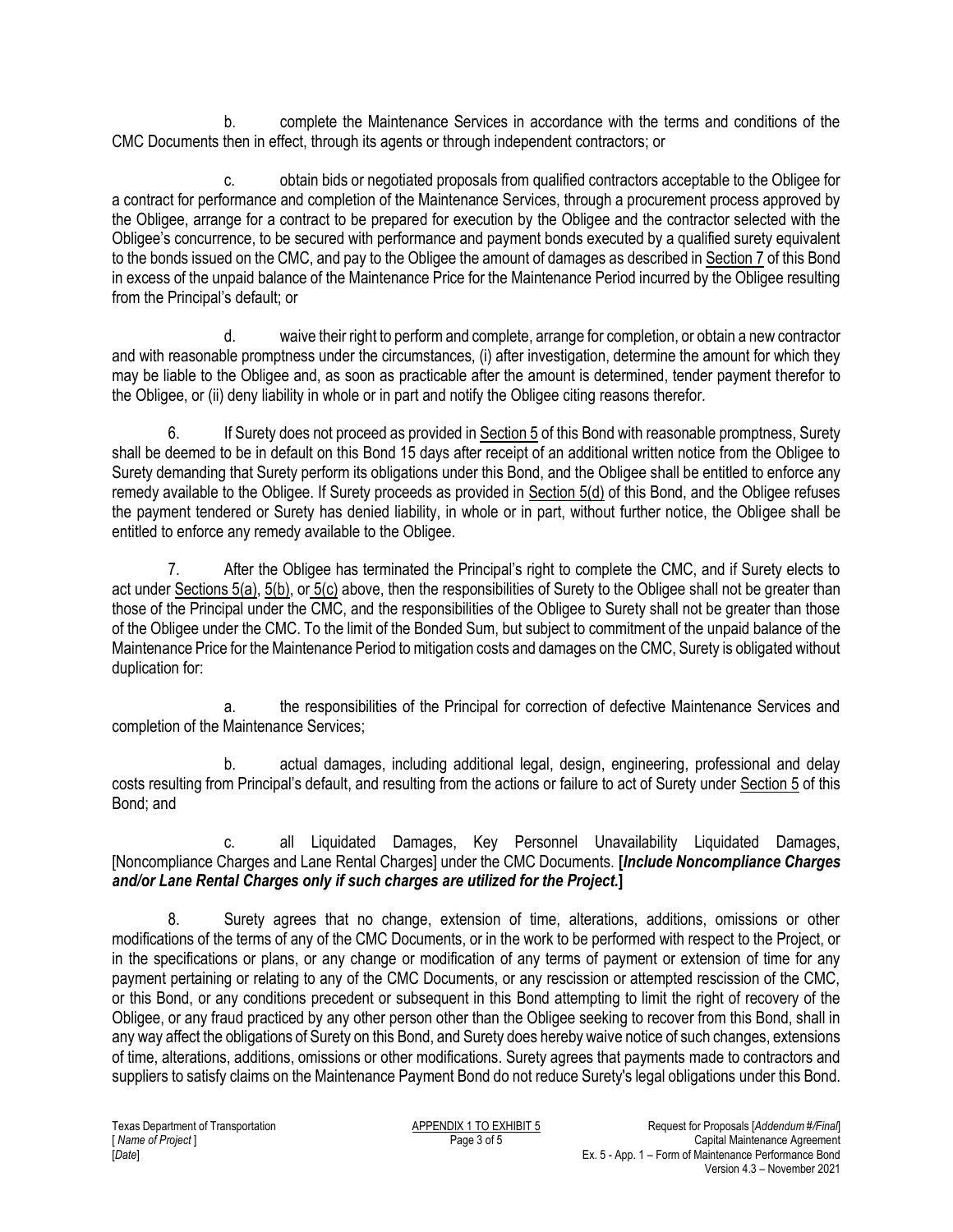Payments made to contractors or suppliers under any agreement where Surety has arranged for completion of the work to satisfy this Bond will not be considered Maintenance Payment Bond claims.

9. In no event shall the term of this Bond be beyond the [\_\_]**[***term of the bond may not be less than 5 years, except that a bond in the amount required for the last year after the Maintenance Period may be for a term not less than 1 year.***]** anniversary of the execution date without the express written consent of the Surety. Surety will have no obligation to extend or replace this Bond for additional periods of time. [Failure of the Principal to file a replacement bond as required under Section 3.2.3 of the CMA General Conditions, provide evidence of renewal, and, if applicable, adjustment of the amount, of the existing bonds or provide a replacement P&P Letter of Credit and Guaranty (if required) meeting the requirements of Sections 3.2.1 and 3.2.2 of the CMA General Conditions and Section 4.2 of the CMA shall constitute an obligation of the Principal and Surety to pay to Obligee cash collateral, in accordance with Section 2 above.] **[***Bracketed language required for the bond for the Initial Maintenance Term and Second Maintenance Term with the cash collateral amount determined in accordance with Sections 3.2.3.6 and 3.2.3.7 of the CMA General Conditions***]**

10. Correspondence or claims relating to this Bond should be sent to Surety at the following address:

11. No right of action shall accrue on this Bond to or for the use of any entity other than Obligee or its successors and assigns.

\_\_\_\_\_\_\_\_\_\_\_\_\_\_\_\_\_\_\_\_\_\_\_\_\_\_\_\_\_\_\_\_\_\_\_\_\_

\_\_\_\_\_\_\_\_\_\_\_\_\_\_\_\_\_\_\_\_\_\_\_\_\_\_\_\_\_\_\_\_\_\_\_\_\_

\_\_\_\_\_\_\_\_\_\_\_\_\_\_\_\_\_\_\_\_\_\_\_\_\_\_\_\_\_\_\_\_\_\_\_\_\_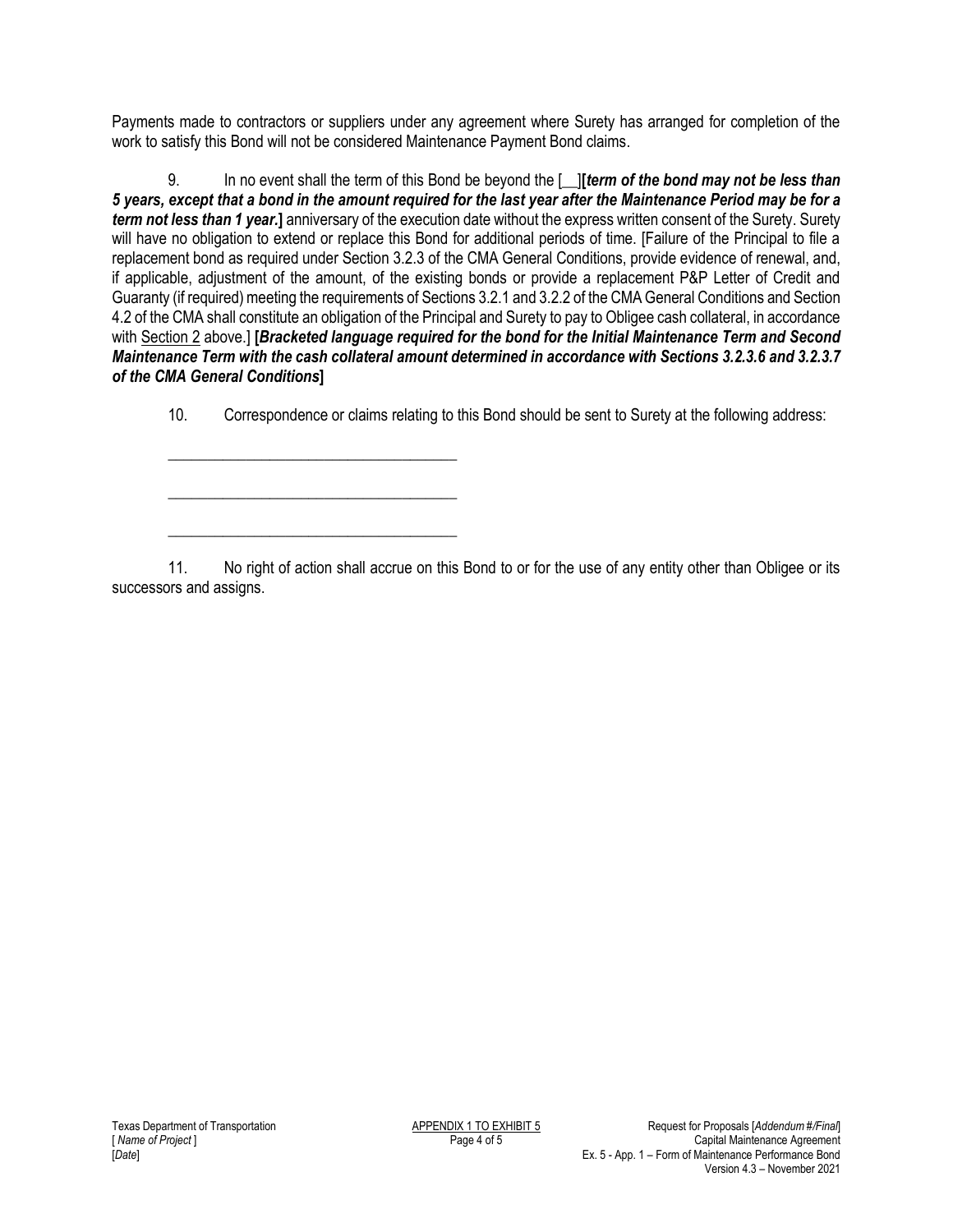IN WITNESS WHEREOF, Principal and Surety have caused this Bond to be executed and delivered as of [DATE].

Principal:

| By:    |  |  |  |
|--------|--|--|--|
| Its:   |  |  |  |
| (Seal) |  |  |  |

Surety:

| Bv.                 |  |  |  |
|---------------------|--|--|--|
| Its:                |  |  |  |
| $(Se\overline{al})$ |  |  |  |

## [*ADD APPROPRIATE SURETY ACKNOWLEDGMENTS*]

or secretary attest **SURETY** 

By:

Name Title: Address: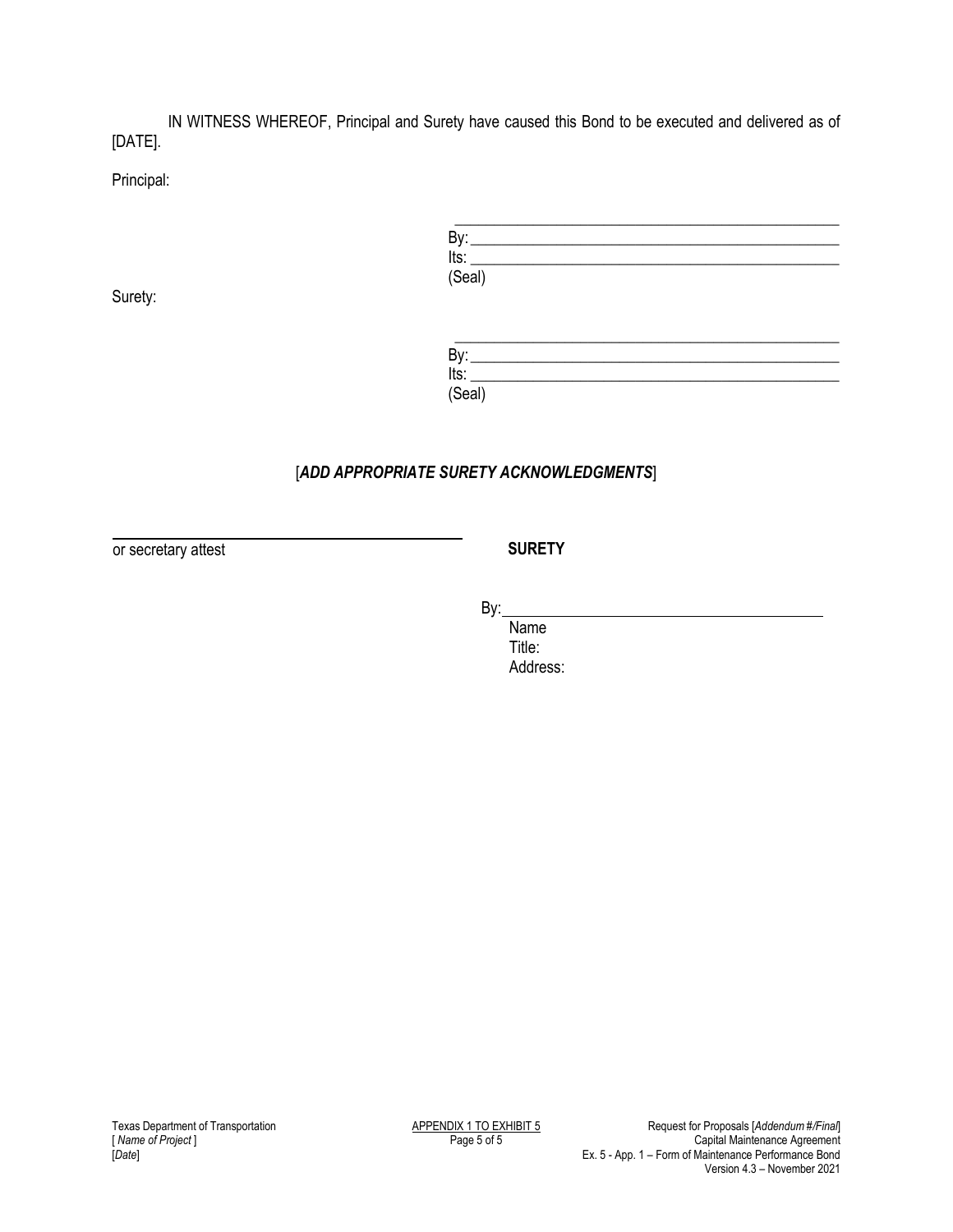### **EXHIBIT 5 APPENDIX 2**

#### **FORM OF MAINTENANCE PAYMENT BOND**

## **[Project Name]**

Bond No.

WHEREAS, the Texas Department of Transportation ("**Obligee**"), has awarded to \_\_\_\_\_\_\_\_\_\_\_\_\_\_\_, a \_\_\_\_\_\_\_\_\_\_\_\_\_\_\_ ("**Principal**"), a Capital Maintenance Contract for the [Project Name], duly executed and delivered as of [DATE] (the "**CMC**"), on the terms and conditions set forth therein; and

WHEREAS, [on or before 14 days prior to the Initial Maintenance Term Commencement Date][after issuance by Obligee of Maintenance [NTP2][NTP3] and no later than 14 days prior to the commencement of the subsequent Maintenance Term] [*include appropriate bracketed text*], Principal is required to furnish and maintain a bond (this "**Bond**") guaranteeing payment in full to all Subcontractors and Suppliers.

NOW, THEREFORE, Principal and \_\_\_\_\_\_\_\_\_\_\_\_\_\_\_, a \_\_\_\_\_\_\_\_\_\_\_\_\_\_\_ ("**Surety**"), an admitted surety insurer in the State of Texas, are held and firmly bound unto Obligee in the amount of \$[\_\_\_\_\_\_\_\_\_\_\_\_\_] **[***amount calculated as set forth in Section 3.2.3.3 of the CMA General Conditions***]** (the "**Bonded Sum**"), for payment of which sum Principal and Surety jointly and severally firmly bind themselves and their successors and assigns.

THE CONDITION OF THIS BOND IS SUCH THAT, if Principal shall fail to pay any valid claims by Subcontractors and Suppliers with respect to the Maintenance Services, then Surety shall pay for the same in an amount in the aggregate of all Subcontracts not to exceed the Bonded Sum; otherwise this Bond shall be null and void on the date that is one year after the expiration of the Maintenance Term and upon such date thereafter that all of the following have occurred: (a) DB Contractor is not in default under the CMC, (b) no event has occurred that with the giving of notice or passage of time would constitute a default by DB Contractor hereunder or under the CMC Documents, and (c) no outstanding Claims are then pending against DB Contractor under the CMC.

The following terms and conditions shall apply with respect to this Bond:

1. The CMC Documents are incorporated by reference herein. Capitalized terms not separately defined herein have the meanings assigned such terms in the CMC.

2. Surety agrees that no change, extension of time, alterations, additions, omissions or other modifications of the terms of any of the CMC Documents, or in the work to be performed with respect to the Project, or in the specifications or plans, or any change or modification of any terms of payment or extension of time for any payment pertaining or relating to any of the CMC Documents, or any rescission or attempted rescission of the CMC, or this Bond, or any conditions precedent or subsequent in this Bond attempting to limit the right of recovery of the Obligee, or any fraud practiced by any other person other than the Obligee seeking to recover from this Bond, shall in any way affect the obligations of Surety on this Bond, and Surety does hereby waive notice of such changes, extensions of time, alterations, additions, omissions or other modifications. Surety agrees that payments made under the Maintenance Performance Bond do not reduce Surety's legal obligations under this Bond. Payments made to contractors or suppliers under any agreement where Surety has arranged for completion of the work to satisfy the Maintenance Performance Bond will not be considered claims on this Bond.

3. Correspondence or claims relating to this Bond should be sent to Surety at the following address:

\_\_\_\_\_\_\_\_\_\_\_\_\_\_\_\_\_\_\_\_\_\_\_\_\_\_\_\_\_\_\_\_\_\_\_\_\_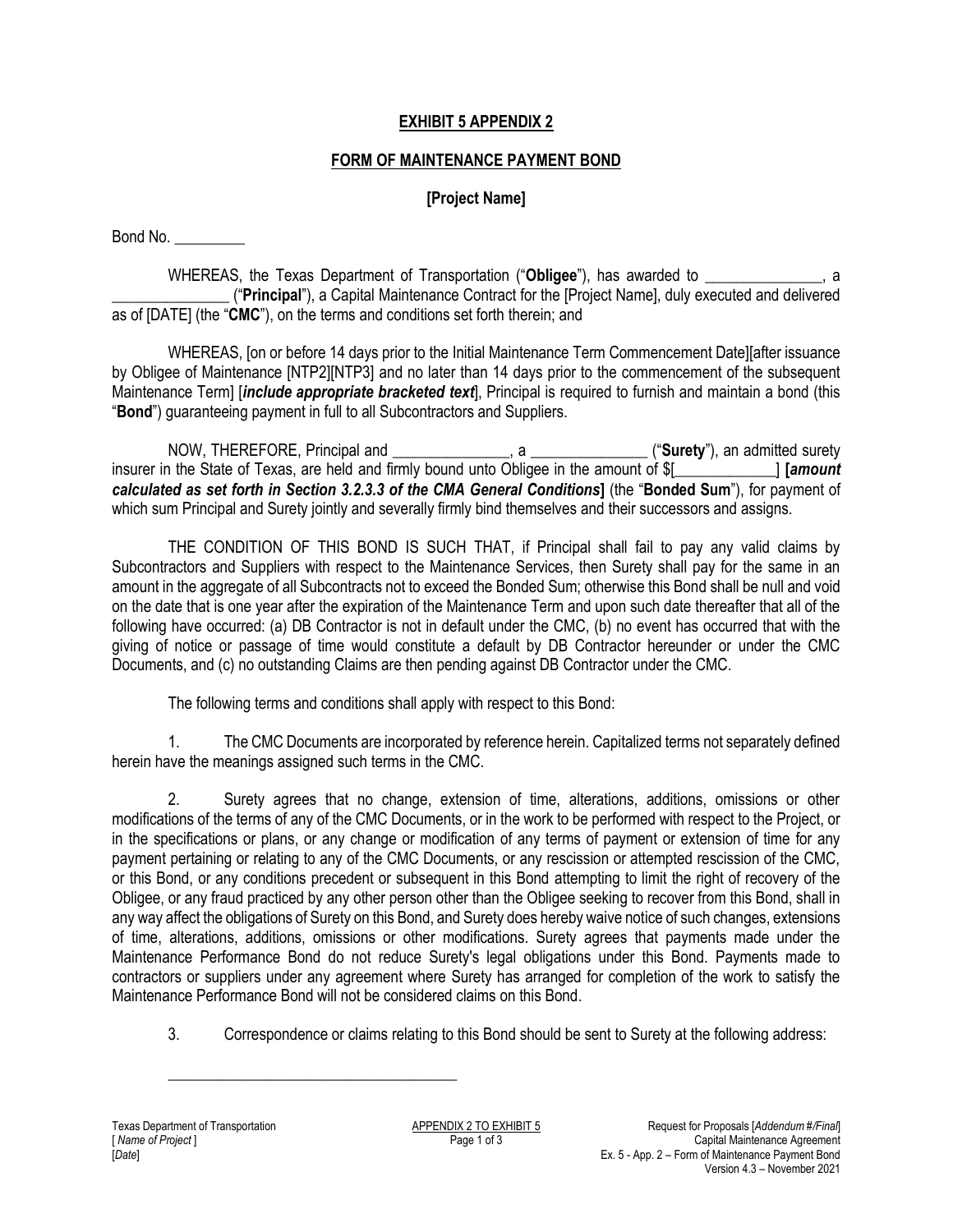4. This Bond shall inure to the benefit of Subcontractors and Suppliers with respect to the Maintenance Services so as to give a right of action to such persons and their assigns in any suit brought upon this Bond.

\_\_\_\_\_\_\_\_\_\_\_\_\_\_\_\_\_\_\_\_\_\_\_\_\_\_\_\_\_\_\_\_\_\_\_\_\_

\_\_\_\_\_\_\_\_\_\_\_\_\_\_\_\_\_\_\_\_\_\_\_\_\_\_\_\_\_\_\_\_\_\_\_\_\_

5. In no event shall the term of this Bond be beyond the [\_\_\_]**[***term of the bond may not be less than 5 years, except that a bond in the amount required for the last year after the Maintenance Period may be for a term not less than 1 year.***]** anniversary of the execution date without the express written consent of the Surety. Surety will have no obligation to extend or replace this Bond for additional periods of time. Failure of the Surety to extend this Bond or failure of the Principal to file a replacement bond shall not constitute a default under this Bond.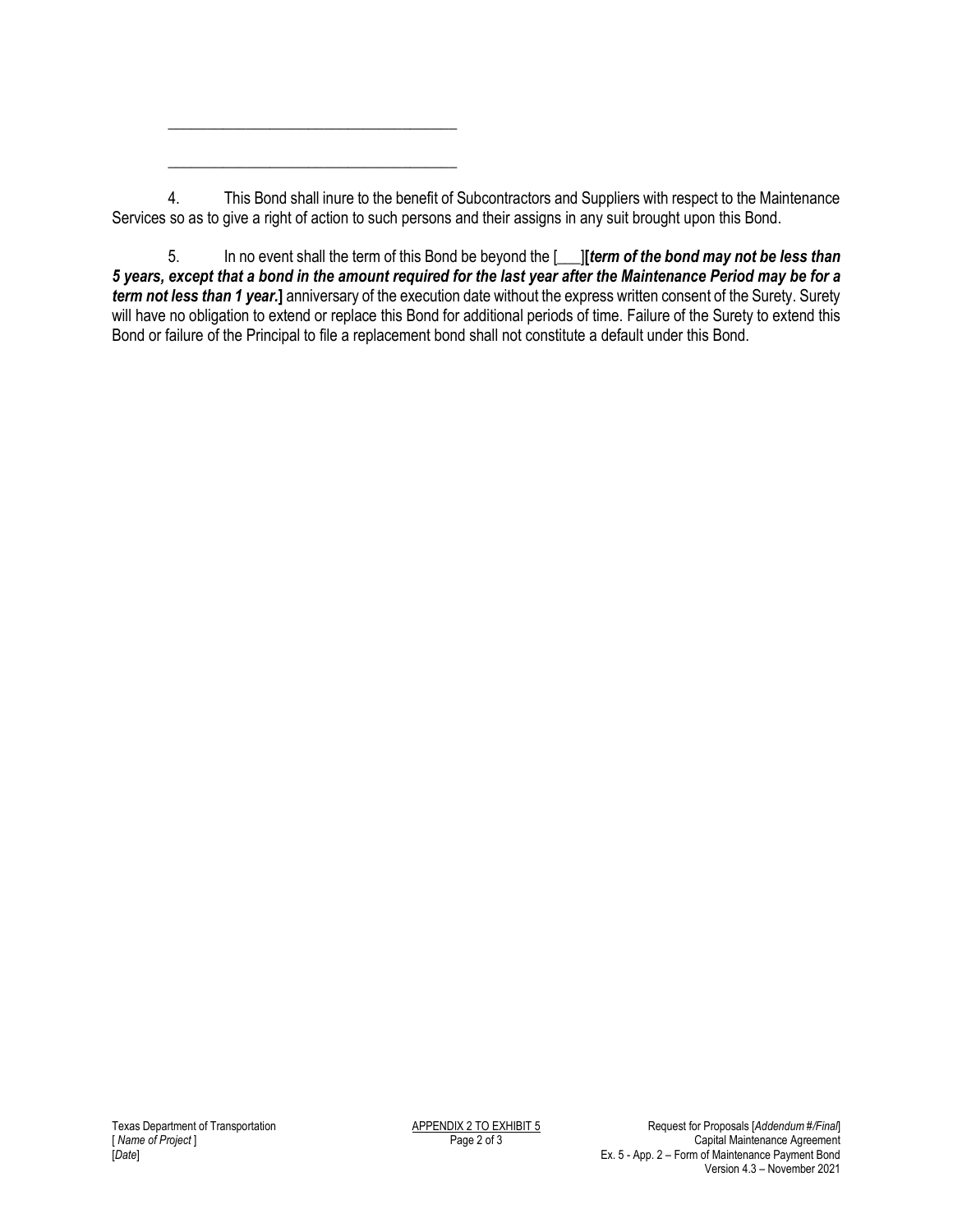IN WITNESS WHEREOF, Principal and Surety have caused this Bond to be executed and delivered as of [DATE].

Principal:

Surety:

| Bv:             |  |  |
|-----------------|--|--|
|                 |  |  |
| $Its:$ $(Seal)$ |  |  |

| By:    |  |  |  |
|--------|--|--|--|
| Its:   |  |  |  |
| (Seal) |  |  |  |

## **[***ADD APPROPRIATE SURETY ACKNOWLEDGMENTS***]**

## SURETY

By: \_\_\_\_\_\_\_\_\_\_\_\_\_\_\_\_\_\_\_\_\_\_\_\_\_\_\_\_\_\_\_\_\_\_\_\_\_\_\_\_\_\_\_\_\_\_\_

Name Title: Address: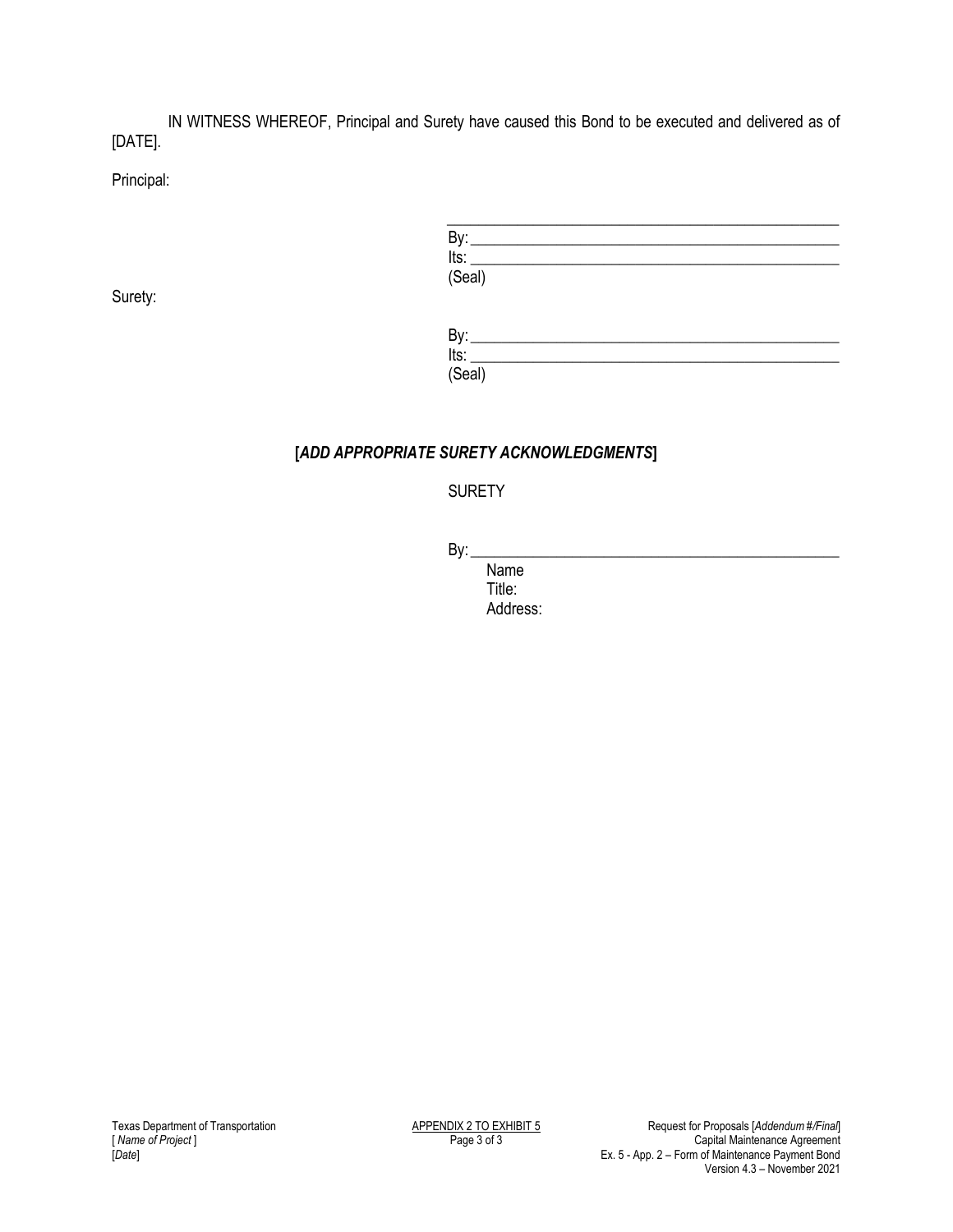#### **EXHIBIT 6**

#### **FORM OF GUARANTY**

THIS GUARANTY (this "**Guaranty**") is made as of [DATE] by \_\_\_\_\_\_\_\_\_\_\_\_\_\_\_\_\_, a \_\_\_\_\_\_\_\_\_\_\_\_\_\_\_\_\_\_\_\_ ("**Guarantor**"), in favor of the Texas Department of Transportation, an agency of the State of Texas ("**TxDOT**").

#### **R E C I T A L S**

A. \_\_\_\_\_\_\_\_\_\_\_\_\_\_\_\_\_\_, as design-build contractor ("**DB Contractor**"), and TxDOT are parties to that certain Capital Maintenance Contract (the "**Agreement**") pursuant to which DB Contractor has agreed to operate and maintain the Project. Initially capitalized terms used herein without definition will have the meaning given such term in the Agreement.

B. To induce TxDOT to (i) enter into the Agreement; and (ii) consummate the transactions contemplated thereby, Guarantor has agreed to enter into this Guaranty.

C. DB Contractor is a [*Insert entity type*]. The Guarantor is [*Insert entity name and entity type*]. The execution of the Agreement by TxDOT and the consummation of the transactions contemplated thereby will materially benefit Guarantor. Without this Guaranty, TxDOT would not have entered into the Agreement with DB Contractor. Therefore, in consideration of TxDOT's execution of the Agreement and consummation of the transactions contemplated thereby, Guarantor has agreed to execute this Guaranty.

**NOW, THEREFORE,** in consideration of the foregoing Recitals, and for other good and valuable consideration, the receipt and sufficiency of which are hereby acknowledged, Guarantor agrees as follows:

**1. Guaranty**. Guarantor guarantees to TxDOT and its successors and assigns the full and prompt payment and performance when due of all of the obligations of DB Contractor arising out of, in connection with, under or related to the Maintenance Services under the CMC Documents. The obligations guaranteed pursuant to this Guaranty are collectively referred to herein as the "**Guaranteed Obligations**".

**2. Unconditional Obligations.** This Guaranty is a guaranty of payment and performance and not of collection. Except as provided in Section 21, this Guaranty is an absolute, unconditional and irrevocable guarantee of the full and prompt payment and performance when due of all of the Guaranteed Obligations, whether or not from time to time reduced or extinguished or hereafter increased or incurred, and whether or not enforceable against DB Contractor. If any payment made by DB Contractor or any other Person and applied to the Guaranteed Obligations is at any time annulled, set aside, rescinded, invalidated, declared to be fraudulent or preferential or otherwise required to be repaid or refunded, then, to the extent of such payment or repayment, the liability of Guarantor will be and remain in full force and effect as fully as if such payment had never been made. Guarantor covenants that this Guaranty will not be fulfilled or discharged, except by the complete payment and performance of the Guaranteed Obligations, whether by the primary obligor or Guarantor under this Guaranty. Without limiting the generality of the foregoing, Guarantor's obligations hereunder will not be released, discharged or otherwise affected by: (a) any change in the CMC Documents or the obligations thereunder, or any insolvency, bankruptcy or similar proceeding affecting DB Contractor, Guarantor or their respective assets, and (b) the existence of any claim or set-off which DB Contractor has or Guarantor may have against TxDOT, whether in connection with this Guaranty or any unrelated transaction, provided that nothing in this Guaranty will be deemed a waiver by Guarantor of any claim or prevent the assertion of any claim by separate suit. This Guaranty will in all respects be a continuing, absolute, and unconditional guaranty irrespective of the genuineness, validity, regularity or enforceability of the Guaranteed Obligations or any part thereof or any instrument or agreement evidencing any of the Guaranteed Obligations or relating thereto, or the existence, validity,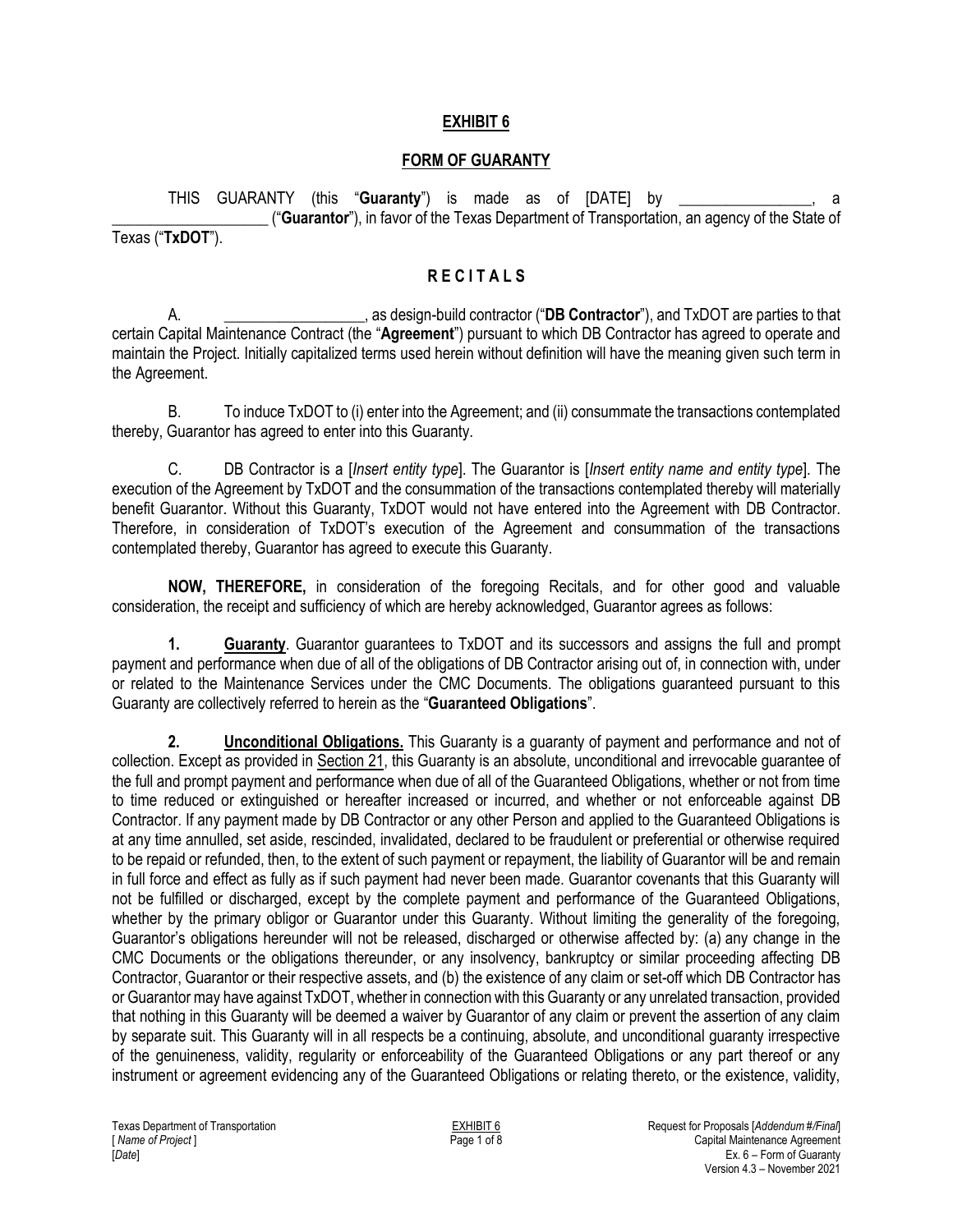enforceability, perfection, or extent of any collateral therefor or any other circumstances relating to the Guaranteed Obligations, except as provided in Section 21.

**3. Independent Obligations.** Guarantor agrees that the Guaranteed Obligations are independent of the obligations of DB Contractor and if any default occurs hereunder, a separate action or actions may be brought and prosecuted against Guarantor whether or not DB Contractor is joined therein. TxDOT may maintain successive actions for other defaults of Guarantor. TxDOT's rights hereunder will not be exhausted by the exercise of any of its rights or remedies or by any such action or by any number of successive actions until and unless all Guaranteed Obligations have been paid and fully performed.

a. Guarantor agrees that TxDOT may enforce this Guaranty, at any time and from time to time, without the necessity of resorting to or exhausting any security or collateral and without the necessity of proceeding against DB Contractor. Guarantor hereby waives the right to require TxDOT to proceed against DB Contractor, to exercise any right or remedy under any of the CMC Documents or to pursue any other remedy or to enforce any other right.

b. Guarantor will continue to be subject to this Guaranty notwithstanding: (i) any modification, agreement or stipulation between DB Contractor and TxDOT or their respective successors and assigns, with respect to any of the CMC Documents or the Guaranteed Obligations; (ii) any waiver of or failure to enforce any of the terms, covenants or conditions contained in any of the CMC Documents or any modification thereof; (iii) any release of DB Contractor from any liability with respect to any of the CMC Documents; or (iv) any release or subordination of any collateral then held by TxDOT as security for the performance by DB Contractor of the Guaranteed Obligations.

c. The Guaranteed Obligations are not conditional or contingent upon the genuineness, validity, regularity or enforceability of any of the CMC Documents or the pursuit by TxDOT of any remedies which TxDOT either now has or may hereafter have with respect thereto under any of the CMC Documents.

d. Notwithstanding anything to the contrary contained elsewhere in this Guaranty, Guarantor's obligations and undertakings hereunder are derivative of, and not in excess of, the obligations of DB Contractor under the Agreement. Accordingly, in the event that DB Contractor's obligations have been changed by any modification, agreement or stipulation between DB Contractor and TxDOT or their respective successors or assigns, this Guaranty shall apply to the Guaranteed Obligations as so changed.

## **4. Liability of Guarantor.**

a. TxDOT may enforce this Guaranty upon the occurrence of a breach by DB Contractor of any of the Guaranteed Obligations, notwithstanding the existence of any dispute between TxDOT and DB Contractor with respect to the existence of such a breach.

b. Guarantor's performance of some, but not all, of the Guaranteed Obligations will in no way limit, affect, modify or abridge Guarantor's liability for those Guaranteed Obligations that have not been performed.

c. TxDOT, upon such terms as it deems appropriate, without notice or demand and without affecting the validity or enforceability of this Guaranty or giving rise to any reduction, limitation, impairment, discharge or termination of Guarantor's liability hereunder, from time to time may (i) with respect to the financial obligations of DB Contractor, if and as permitted by the Agreement, renew, extend, accelerate, increase the rate of interest on, or otherwise change the time, place, manner or terms of payment of financial obligations that are Guaranteed Obligations, and/or subordinate the payment of the same to the payment of any other obligations, (ii) settle, compromise, release or discharge, or accept or refuse any offer of performance with respect to, or substitutions for, the Guaranteed Obligations or any agreement relating thereto, (iii) request and accept other guarantees of the Guaranteed Obligations and take and hold security for the payment and performance of this Guaranty or the Guaranteed Obligations, (iv) release, surrender, exchange, substitute, compromise, settle, rescind, waive, alter, subordinate or modify, with or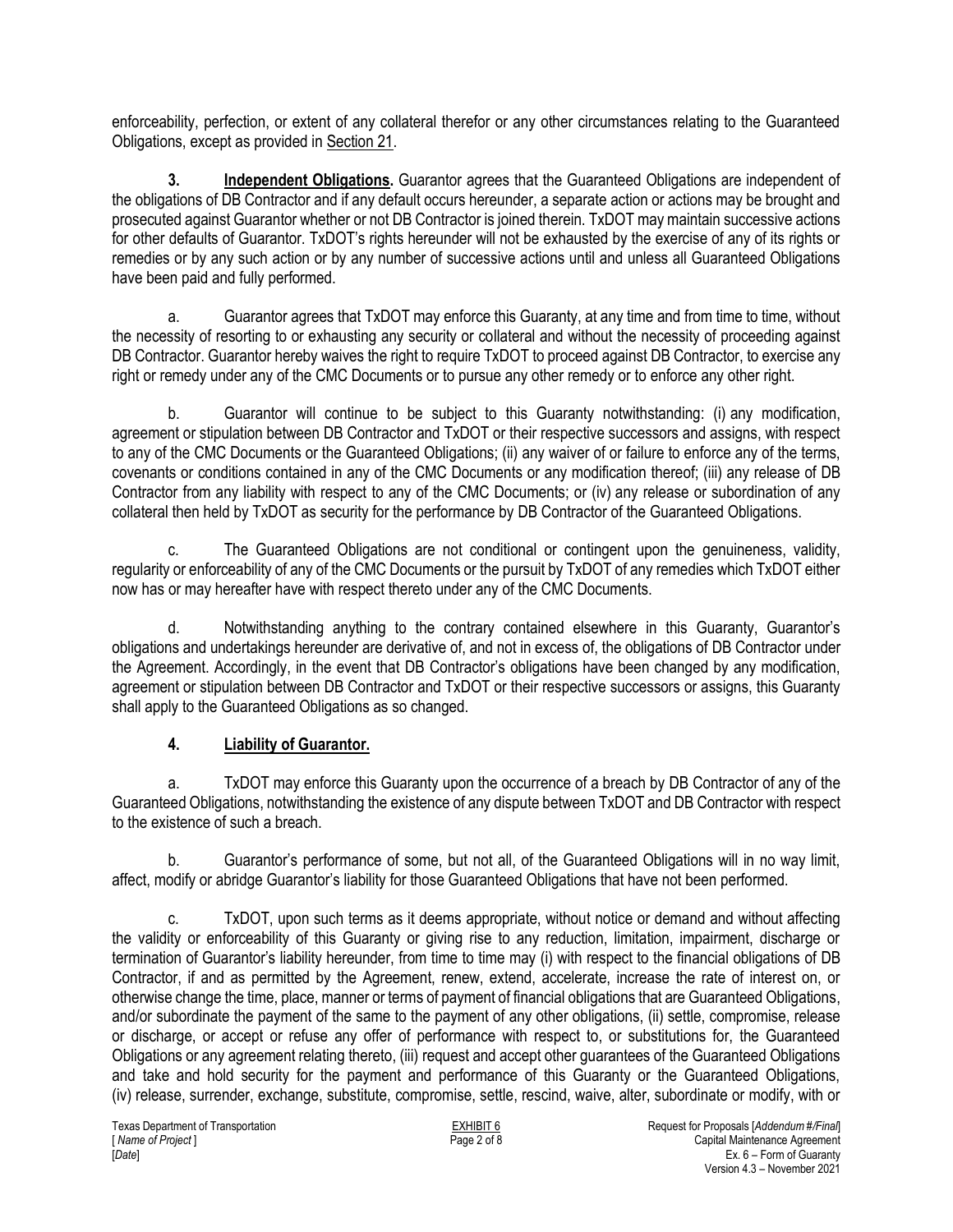without consideration, any security for performance of the Guaranteed Obligations, any other guarantees of the Guaranteed Obligations, or any other obligation of any Person with respect to the Guaranteed Obligations, (v) enforce and apply any security hereafter held by or for the benefit of TxDOT in respect of this Guaranty or the Guaranteed Obligations and direct the order or manner of sale thereof, or exercise any other right or remedy that TxDOT may have against any such security, as TxDOT in its discretion may determine, and (vi) exercise any other rights available to it under the CMC Documents.

d. This Guaranty and the obligations of Guarantor hereunder will be valid and enforceable and will not be subject to any reduction, limitation, impairment, discharge or termination for any reason (other than indefeasible performance in full of the Guaranteed Obligations), including without limitation the occurrence of any of the following, whether or not Guarantor will have had notice or knowledge of any of them: (i) any failure or omission to assert or enforce or agreement or election not to assert or enforce, or the stay or enjoining, by order of court, by operation of law or otherwise, of the exercise or enforcement of, any claim or demand or any right, power or remedy (whether arising under the CMC Documents, at law, in equity or otherwise) with respect to the Guaranteed Obligations or any agreement or instrument relating thereto; (ii) any rescission, waiver, amendment or modification of, or any consent to departure from, any of the terms or provisions (including without limitation provisions relating to events of default) of the CMC Documents or any agreement or instrument executed pursuant thereto; (iii) TxDOT's consent to the change, reorganization or termination of the corporate structure or existence of DB Contractor; or (iv) any defenses, set-offs or counterclaims that DB Contractor may allege or assert against TxDOT in respect of the Guaranteed Obligations, except as provided in Section 21.

**5. Waivers.** To the fullest extent permitted by law, Guarantor hereby waives and agrees not to assert or take advantage of: (a) any right to require TxDOT to proceed against DB Contractor or any other Person or to proceed against or exhaust any security held by TxDOT at any time or to pursue any right or remedy under any of the CMC Documents or any other remedy in TxDOT's power before proceeding against Guarantor; (b) any defense that may arise by reason of the incapacity, lack of authority, death or disability of, or revocation hereby by Guarantor, DB Contractor or any other Person or the failure of TxDOT to file or enforce a claim against the estate (either in administration, bankruptcy or any other proceeding) of any such Person; (c) any defense that may arise by reason of any presentment, demand for payment or performance or otherwise, protest or notice of any other kind or lack thereof; (d) any right or defense arising out of an election of remedies by TxDOT even though the election of remedies, such as nonjudicial foreclosure with respect to any security for the Guaranteed Obligations, has destroyed the Guarantor's rights of subrogation and reimbursement against DB Contractor by the operation of law or otherwise; (e) all notices to Guarantor or to any other Person, including, but not limited to, notices of the acceptance of this Guaranty or the creation, renewal, extension, modification, accrual of any of the obligations of DB Contractor under any of the CMC Documents, or of default in the payment or performance of any such obligations, enforcement of any right or remedy with respect thereto or notice of any other matters relating thereto, except the notice required in Section 7.6.2.1 of the CMA General Conditions; (f) any defense based upon any act or omission of TxDOT which directly or indirectly results in or aids the discharge or release of DB Contractor, Guarantor or any security given or held by TxDOT in connection with the Guaranteed Obligations; and (g) any and all suretyship defenses under applicable law.

**6. Waiver of Subrogation and Rights of Reimbursement.** Until the Guaranteed Obligations have been indefeasibly paid in full, Guarantor waives any claim, right or remedy which it may now have or may hereafter acquire against DB Contractor that arises from the performance of Guarantor hereunder, including, without limitation, any claim, right or remedy of subrogation, reimbursement, exoneration, contribution, or indemnification, or participation in any claim, right or remedy of TxDOT against DB Contractor, or any other security or collateral that TxDOT now has or hereafter acquires, whether or not such claim, right or remedy arises in equity, under contract, by statute, under common law or otherwise. All existing or future indebtedness of DB Contractor or any shareholders, partners, members, joint venturers of DB Contractor to Guarantor is subordinated to all of the Guaranteed Obligations. Whenever and for so long as DB Contractor shall be in default in the performance of a Guaranteed Obligation, no payments with respect to any such indebtedness shall be made by DB Contractor or any shareholders, partners, members, joint venturers of DB Contractor to Guarantor without the prior written consent of TxDOT. Any payment by DB Contractor or any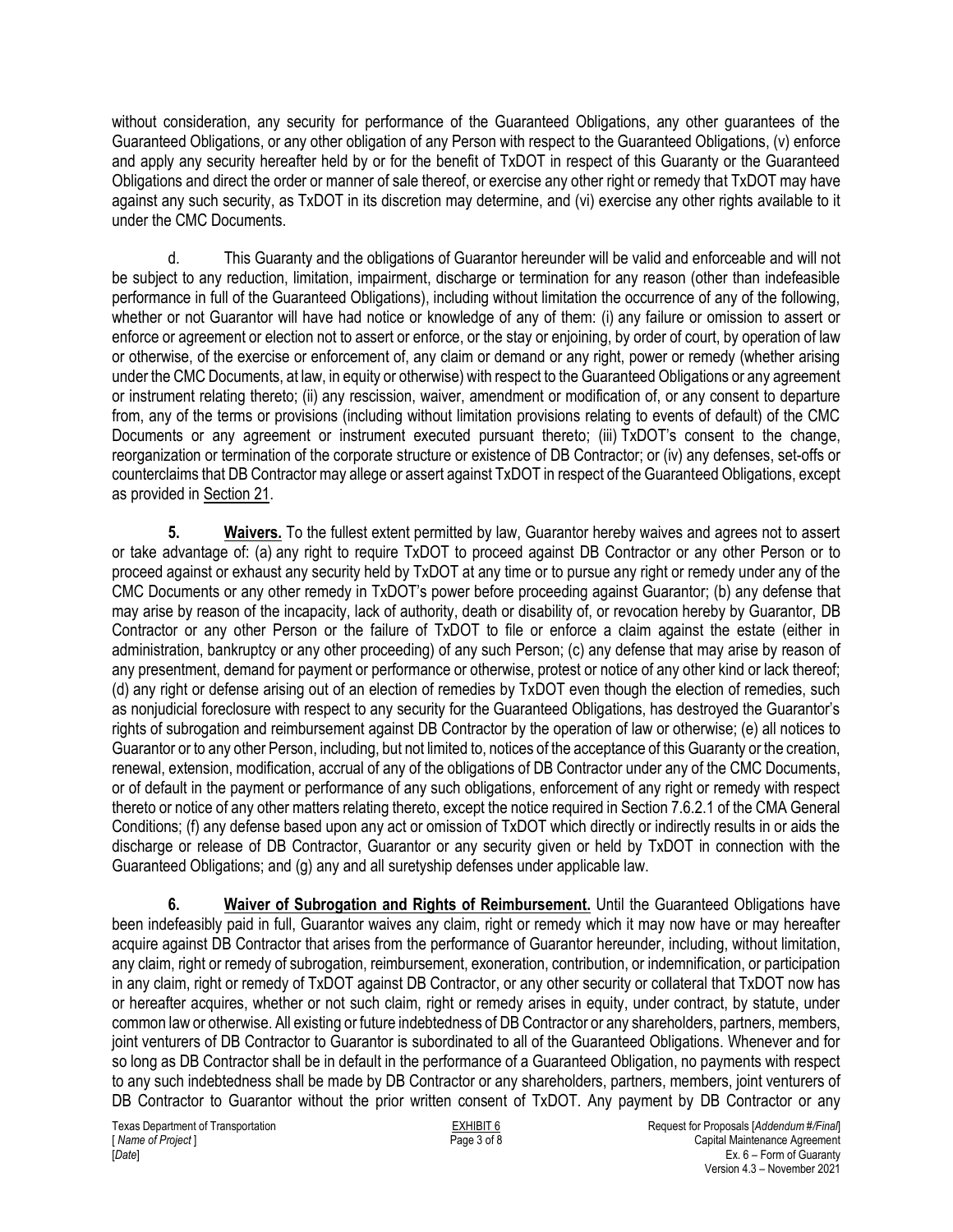shareholders, partners, members, joint venturers of DB Contractor to Guarantor in violation of this provision shall be deemed to have been received by Guarantor as trustee for TxDOT.

**7. Waivers by Guarantor if Real Property Security.** If the Guaranteed Obligations are or become secured by real property or an estate for years, Guarantor waives all rights and defenses that Guarantor may have because the Guaranteed Obligations are secured by real property. This means, among other things:

a. TxDOT may collect from Guarantor without first foreclosing on any real or personal property collateral pledged by DB Contractor.

b. If TxDOT forecloses on any real property collateral pledged by DB Contractor:

(i) The amount of the Guaranteed Obligation may be reduced only by the price for which that collateral is sold at the foreclosure sale, even if the collateral is worth more than the sale price.

(ii) TxDOT may collect from Guarantor even if TxDOT, by foreclosing on the real property collateral, has destroyed any right Guarantor may have to collect from DB Contractor.

This is an unconditional and irrevocable waiver of any rights and defenses Guarantor may have because the Guaranteed Obligations are secured by real property.

**8. Cumulative Rights**. All rights, powers and remedies of TxDOT hereunder will be in addition to and not in lieu of all other rights, powers and remedies given to TxDOT, whether at law, in equity or otherwise.

**9. Representations and Warranties.** Guarantor represents and warrants that:

a. it is a [*insert entity type*] duly organized, validly existing, and in good standing under the laws of the State of [*insert applicable state*] and qualified to do business and is in good standing under the laws of the State of Texas;

b. it has all requisite corporate power and authority to execute, deliver and perform this Guaranty;

c. the execution, delivery, and performance by Guarantor of this Guaranty have been duly authorized by all necessary corporate action on the part of Guarantor and proof of such authorization will be provided with the execution of this Guaranty;

this Guaranty has been duly executed and delivered and constitutes the legal, valid and binding obligation of Guarantor, enforceable against Guarantor in accordance with its terms;

e. neither the execution nor delivery of this Guaranty nor compliance with or fulfillment of the terms, conditions, and provisions hereof, will conflict with, result in a material breach or violation of the terms, conditions, or provisions of, or constitute a material default, an event of default, or an event creating rights of acceleration, termination, or cancellation, or a loss of rights under: (i) organizational documents of Guarantor, (ii) any judgment, decree, order, contract, agreement, indenture, instrument, note, mortgage, lease, governmental permit, or other authorization, right restriction, or obligation to which Guarantor is a party or any of its property is subject or by which Guarantor is bound, or (iii) any federal, state, or local law, statute, ordinance, rule or regulation applicable to Guarantor;

f. it now has and will continue to have full and complete access to any and all information concerning the transactions contemplated by the CMC Documents or referred to therein, the financial status of DB Contractor and the ability of DB Contractor to pay and perform the Guaranteed Obligations;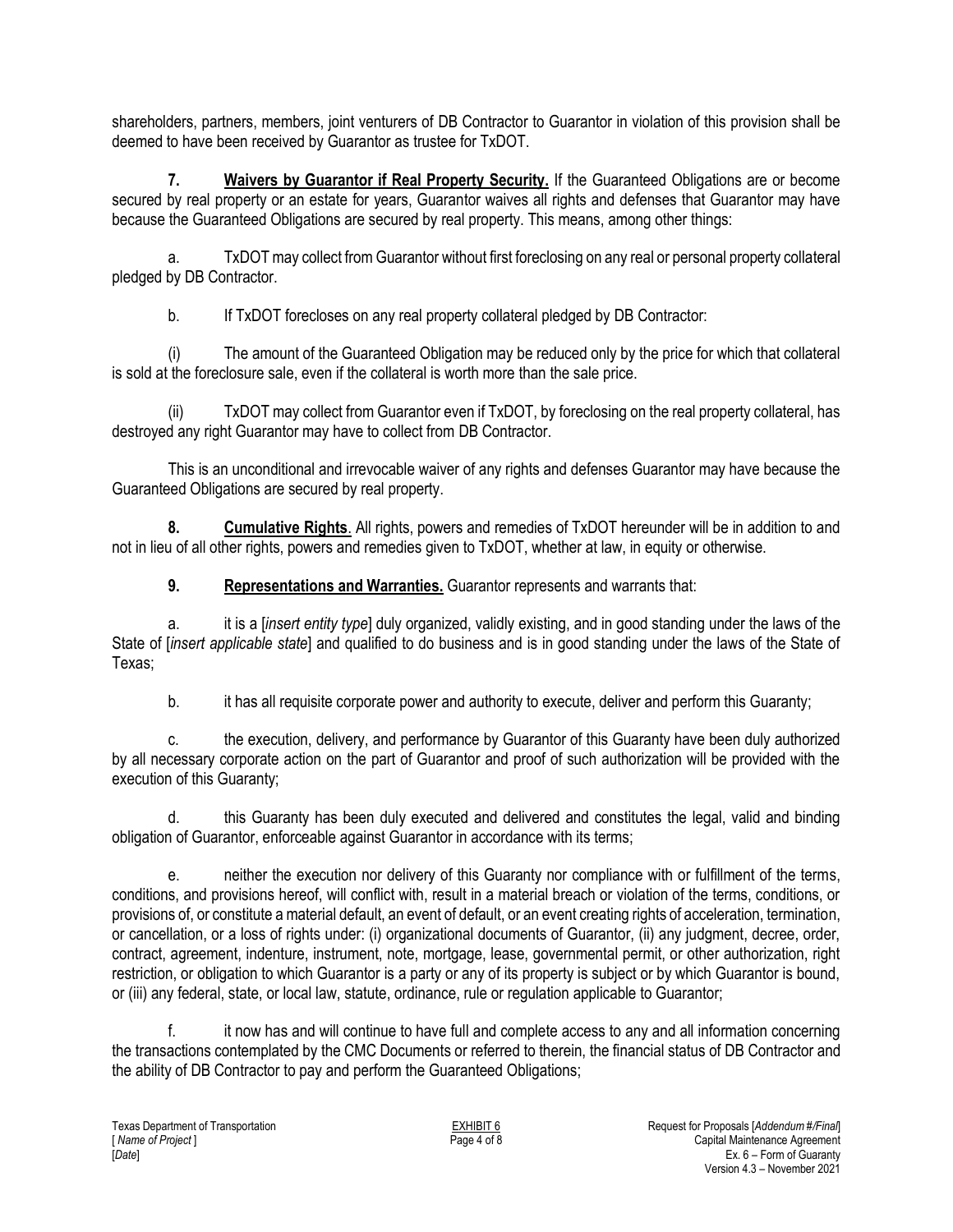g. it has reviewed and approved copies of the CMC Documents and is fully informed of the remedies TxDOT may pursue, with or without notice to DB Contractor or any other Person, in the event of default of any of the Guaranteed Obligations;

h. it has made and so long as the Guaranteed Obligations (or any portion thereof) remain unsatisfied, it will make its own credit analysis of DB Contractor and will keep itself fully informed as to all aspects of the financial condition of DB Contractor, the performance of the Guaranteed Obligations of all circumstances bearing upon the risk of nonpayment or nonperformance of the Guaranteed Obligations. Guarantor hereby waives and relinquishes any duty on the part of TxDOT to disclose any matter, fact or thing relating to the business, operations or conditions of DB Contractor now known or hereafter known by TxDOT;

i. no consent, authorization, approval, order, license, certificate, or permit or act of or from, or declaration or filing with, any Governmental Entity or any party to any contract, agreement, instrument, lease, or license to which Guarantor is a party or by which Guarantor is bound, is required for the execution, delivery, or compliance with the terms hereof by Guarantor, except as have been obtained prior to the date hereof; and

j. there is no pending or, to the best of its knowledge, threatened action, suit, proceeding, arbitration, litigation, or investigation of or before any Governmental Entity which challenges the validity or enforceability of this Guaranty.

**10. Governing Law; Jurisdiction; Venue.** The validity, interpretation and effect of this Guaranty are governed by and will be construed in accordance with the laws of the State of Texas applicable to contracts made and performed in such State and without regard to conflicts of law doctrines except to the extent that certain matters are preempted by Federal law. Guarantor consents to the jurisdiction of the State of Texas with regard to this Guaranty. The venue for any action regarding this Guaranty shall be Travis County, Texas.

**11. Entire Document.** This Guaranty contains the entire agreement of Guarantor with respect to the transactions contemplated hereby, and supersedes all negotiations, representations, warranties, commitments, offers, contracts and writings prior to the date hereof, written or oral, with respect to the subject matter hereof. No waiver, modification or amendment of any provision of this Guaranty is effective unless made in writing and duly signed by TxDOT referring specifically to this Guaranty, and then only to the specific purpose, extent and interest so provided.

**12. Severability.** If any provision of this Guaranty is determined to be unenforceable for any reason by a court of competent jurisdiction, it will be adjusted rather than voided, to achieve the intent of the parties and all of the provisions not deemed unenforceable will be deemed valid and enforceable to the greatest extent possible.

**13. Notices.** Any communication, notice or demand of any kind whatsoever under this Guaranty shall be in writing and delivered by personal service (including express or courier service), by electronic communication, whether by e-mail or facsimile (if confirmed in writing sent by registered or certified mail, postage prepaid, return receipt requested), or by registered or certified mail, postage prepaid, return receipt requested, addressed as follows:

| If to $TxDOT$ : | <b>Texas Department of Transportation</b><br>125 East 11 <sup>th</sup> Street<br>Austin, Texas 78701<br>Attention:<br>Telephone:<br>Facsimile: |
|-----------------|------------------------------------------------------------------------------------------------------------------------------------------------|
| With copies to: | <b>Texas Department of Transportation</b><br><b>Alternative Delivery Division</b>                                                              |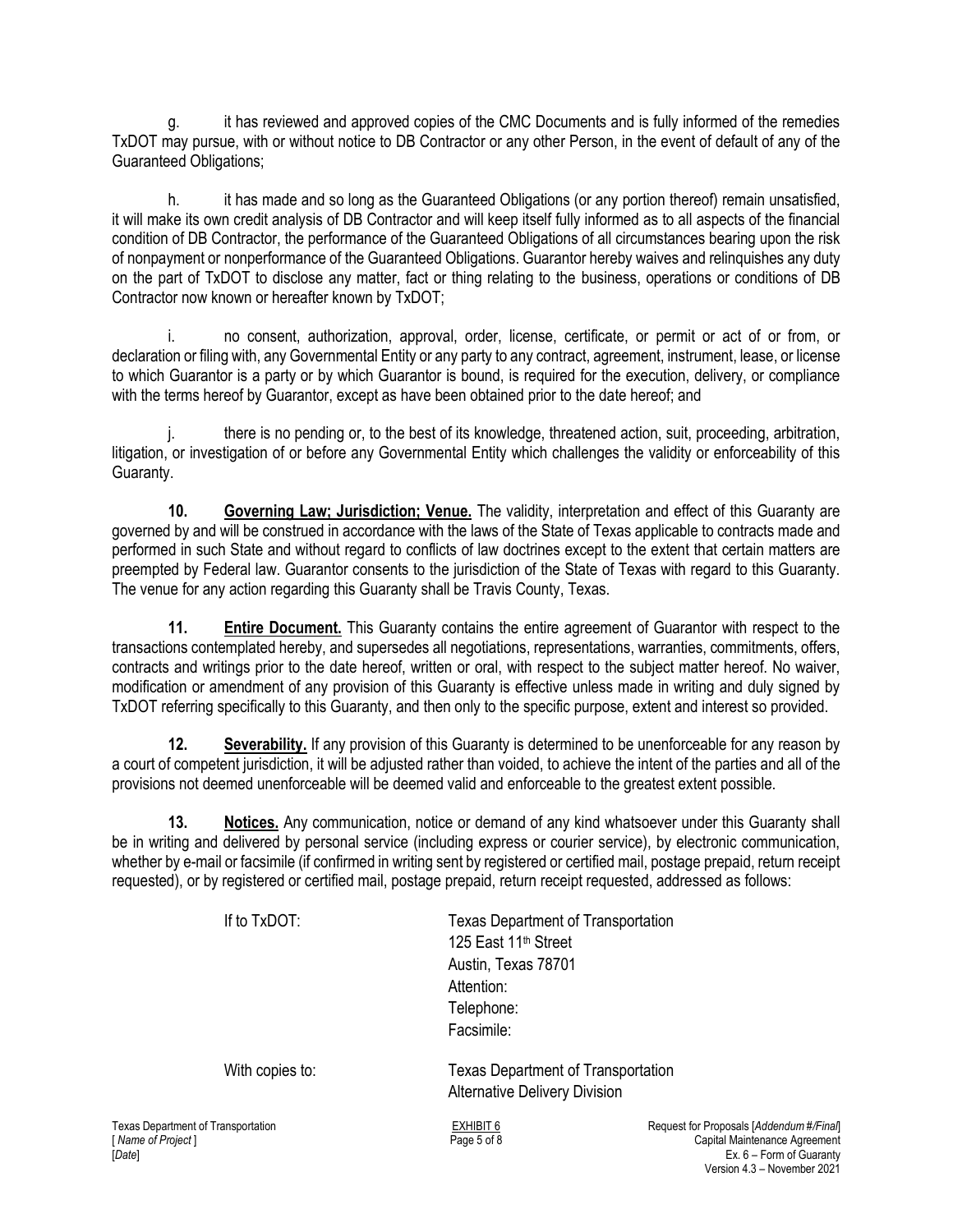125 East 11<sup>th</sup> Street, Austin, Texas 78701 Attention: Telephone: Email:

Texas Department of Transportation General Counsel Division 125 East 11<sup>th</sup> Street. Austin Texas 78701 Attention: Telephone: Facsimile:

If to Guarantor: **If to Guarantor: If to Guarantor: If to Guarantor If the Guarantor If the Guarantor If the Guarantor If the Guarantor If the Guarantor If the Guarantor If the Guarantor If the Guaranto** [Representative's Name] [Address, City, State, Zip Code] Telephone: Facsimile: Email:

Either Guarantor or TxDOT may from time to time change its address for the purpose of notices by a similar notice specifying a new address, but no such change is effective until it is actually received by the party sought to be charged with its contents

All notices and other communications required or permitted under this Guaranty which are addressed as provided in this Section 13 are effective upon delivery, if delivered personally or by overnight mail, and are effective five days following deposit in the United States mail, postage prepaid if delivered by mail.

**14. Captions**. The captions of the various Sections of this Guaranty have been inserted only for convenience of reference and do not modify, explain, enlarge or restrict any of the provisions of this Guaranty.

**15. Assignability.** This Guaranty is binding upon and inures to the benefit of the successors and assigns of Guarantor and TxDOT, but is not assignable by Guarantor without the prior written consent of TxDOT, which consent may be granted or withheld in TxDOT's sole discretion. Any assignment by Guarantor effected in accordance with this Section 15 will not relieve Guarantor of its obligations and liabilities under this Guaranty.

**16. Construction of Agreement.** Ambiguities or uncertainties in the wording of this Guaranty will not be construed for or against any party, but will be construed in the manner that most accurately reflects the parties' intent as of the date hereof.

**17. No Waiver.** Any forbearance or failure to exercise, and any delay by TxDOT in exercising, any right, power or remedy hereunder will not impair any such right, power or remedy or be construed to be a waiver thereof, nor will it preclude the further exercise of any such right, power or remedy.

### **18. Bankruptcy; Post-Petition Interest; Reinstatement of Guaranty.**

a. The obligations of Guarantor under this Guaranty will not be reduced, limited, impaired, discharged, deferred, suspended or terminated by any proceeding, voluntary or involuntary, involving the bankruptcy,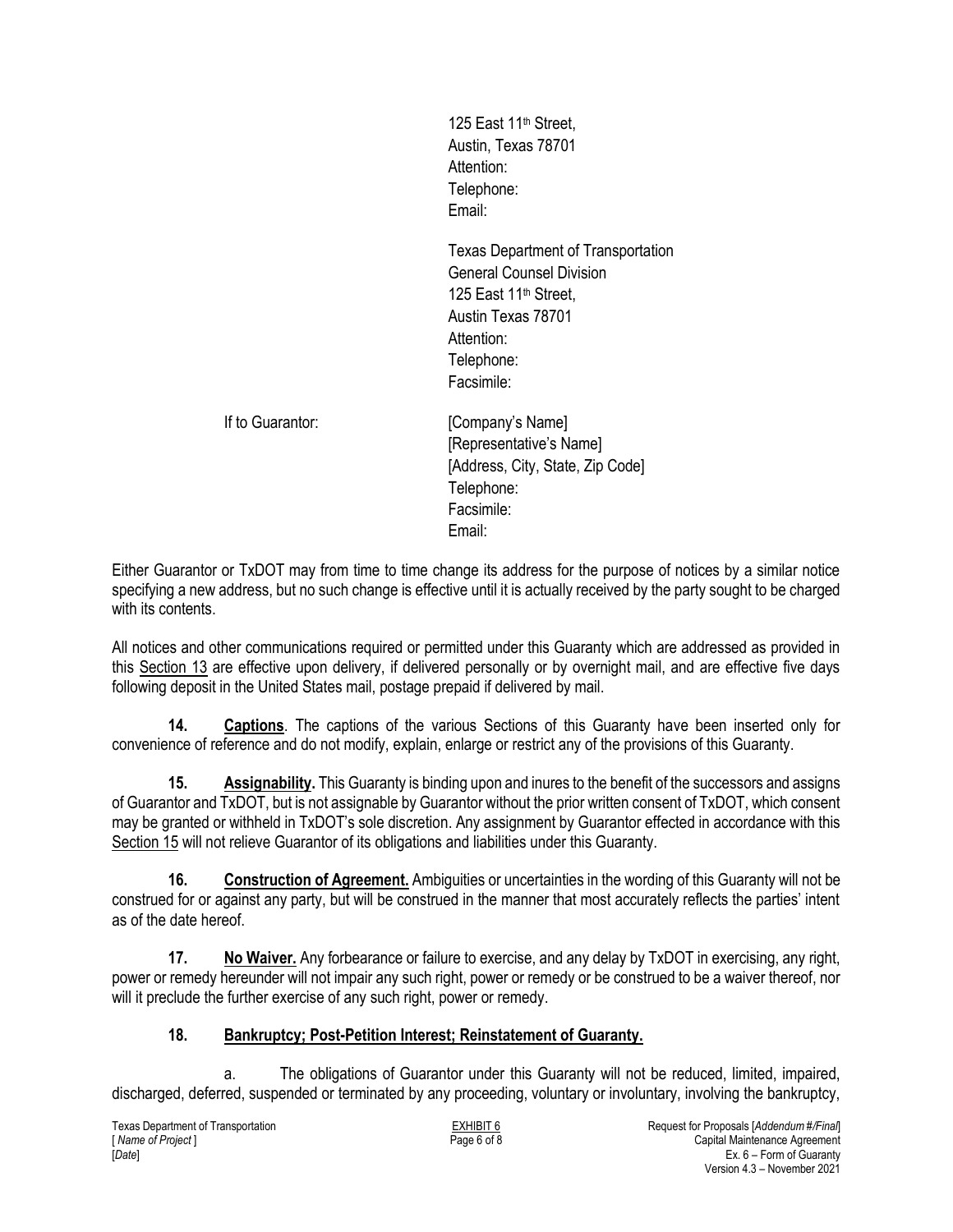insolvency, receivership, reorganization, liquidation or arrangement of DB Contractor or by any defense which DB Contractor may have by reason of the order, decree or decision of any court or administrative body resulting from any such proceeding. TxDOT is not obligated to file any claim relating to the Guaranteed Obligations if DB Contractor becomes subject to a bankruptcy, reorganization, or similar proceeding, and the failure of TxDOT so to file will not affect Guarantor's obligations under this Guaranty.

b. Guarantor acknowledges and agrees that any interest on any portion of the Guaranteed Obligations which accrues after the commencement of any proceeding referred to in clause (a) above (or, if interest on any portion of the Guaranteed Obligations ceases to accrue by operation of law by reason of the commencement of said proceeding, such interest as would have accrued on such portion of the Guaranteed Obligations if said proceedings had not been commenced) will be included in the Guaranteed Obligations because it is the intention of Guarantor and TxDOT that the Guaranteed Obligations should be determined without regard to any rule of law or order which may relieve DB Contractor of any portion of such Guaranteed Obligations. Guarantor will permit any trustee in bankruptcy, receiver, debtor in possession, assignee for the benefit of creditors or any similar person to pay TxDOT, or allow the claim of TxDOT in respect of, any such interest accruing after the date on which such proceeding is commenced.

**19. Attorneys' Fees**. Guarantor agrees to pay to TxDOT without demand reasonable attorneys' fees and all costs and other expenses (including such fees and costs of litigation, arbitration and bankruptcy, and including appeals) incurred by TxDOT in enforcing, collecting or compromising any Guaranteed Obligation or enforcing or collecting this Guaranty against Guarantor or in attempting to do any or all of the foregoing.

**20. Joint and Several Liability**. If the Guarantor is comprised of more than one individual and/or entity, such individuals and/or entities, as applicable, shall be jointly and severally liable for the Guaranteed Obligations. If more than one guaranty is executed with respect to DB Contractor and the Project, each guarantor under such a guaranty shall be jointly and severally liable with the other guarantors with respect to the obligations guaranteed under such guaranties.

**21. Defenses**. Notwithstanding any other provision to the contrary, Guarantor shall be entitled to the benefit of all defenses available to DB Contractor under the Agreement except (a) those expressly waived in this Guaranty, (b) failure of consideration, lack of authority of DB Contractor and any other defense to formation of the Agreement, and (c) defenses available to DB Contractor under any federal or state law respecting bankruptcy, arrangement, reorganization or similar relief of debtors. Action against Guarantor under this Guaranty shall be subject to no prior notice or demand except for the notice provided in Section 7.6.2.1 of the CMA General Conditions.

[SIGNATURES ON NEXT PAGE]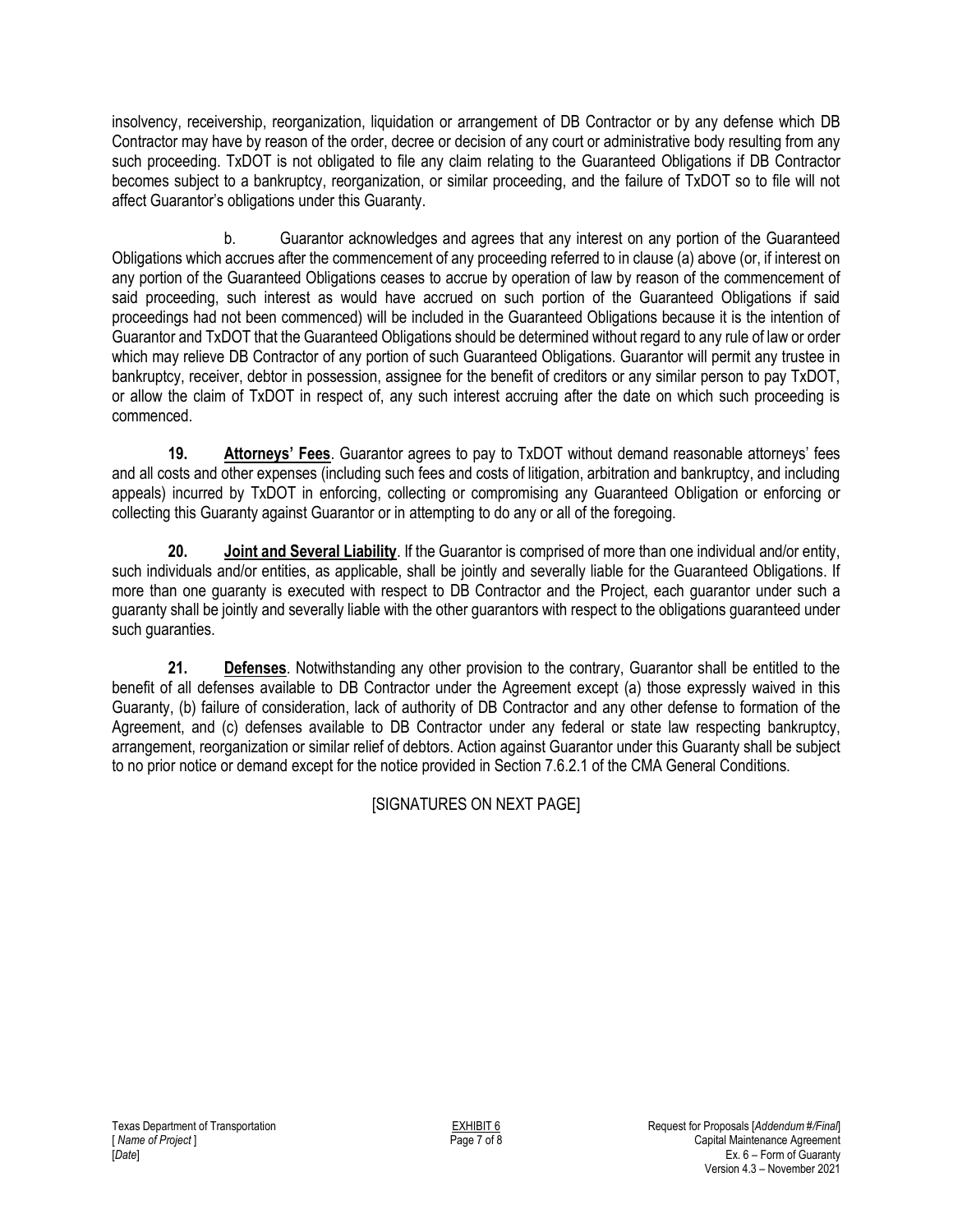IN WITNESS WHEREOF, Guarantor has executed this Guaranty as of the date first written above.

\_\_\_\_\_\_\_\_\_\_\_\_\_\_\_\_\_\_\_\_\_\_\_\_\_\_\_\_\_\_\_\_ a \_\_\_\_\_\_\_\_\_\_\_\_\_\_\_\_\_\_\_\_\_\_\_\_\_\_\_\_\_\_\_

By: \_\_\_\_\_\_\_\_\_\_\_\_\_\_\_\_\_\_\_\_\_\_\_\_\_\_\_\_\_ Name:\_\_\_\_\_\_\_\_\_\_\_\_\_\_\_\_\_\_\_\_\_\_\_\_\_\_\_ Title:\_\_\_\_\_\_\_\_\_\_\_\_\_\_\_\_\_\_\_\_\_\_\_\_\_\_\_\_

By: \_\_\_\_\_\_\_\_\_\_\_\_\_\_\_\_\_\_\_\_\_\_\_\_\_\_\_\_\_ Name:\_\_\_\_\_\_\_\_\_\_\_\_\_\_\_\_\_\_\_\_\_\_\_\_\_\_\_ Title:\_\_\_\_\_\_\_\_\_\_\_\_\_\_\_\_\_\_\_\_\_\_\_\_\_\_\_\_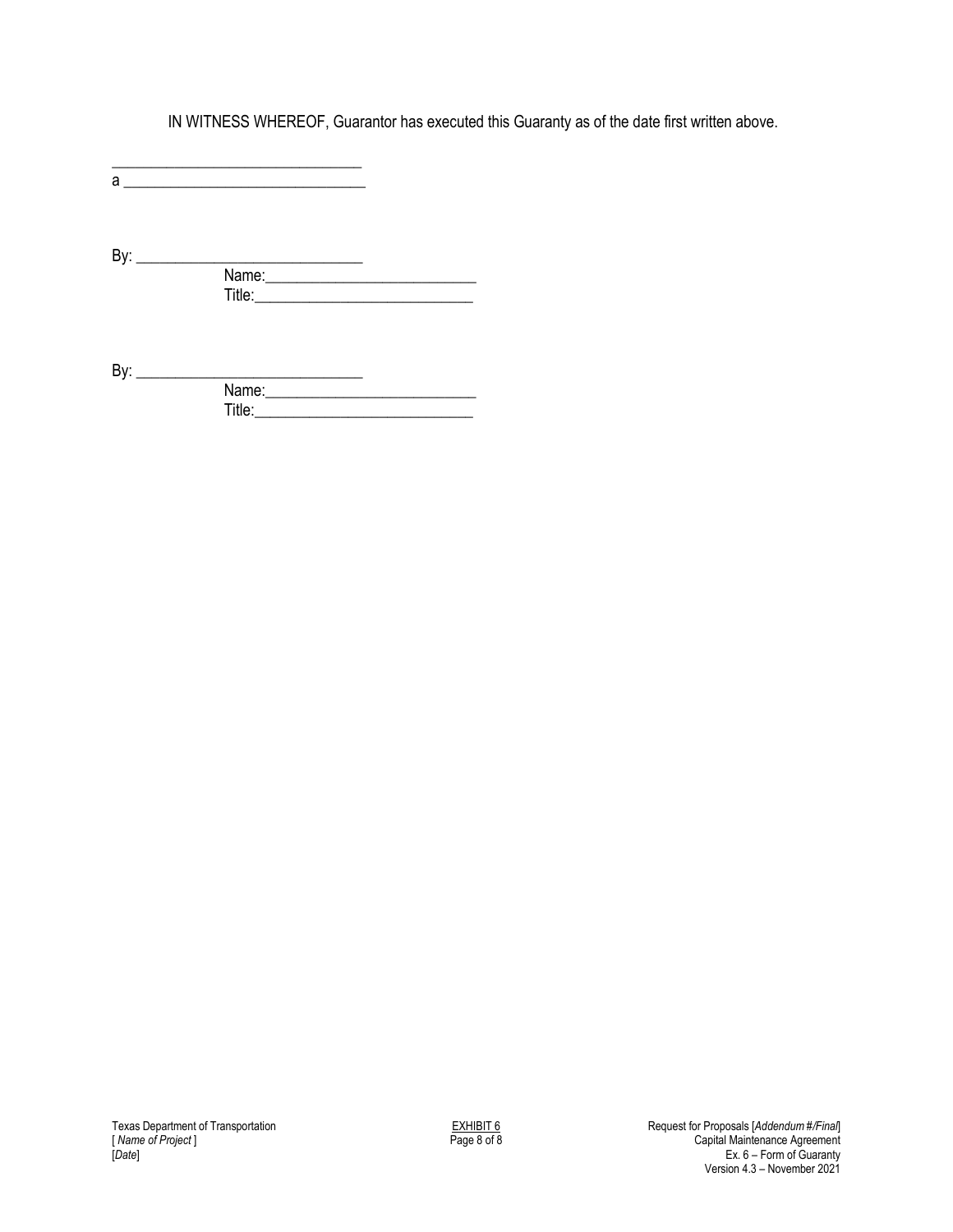## **EXHIBIT 7**

## **FORM OF REQUEST FOR CHANGE ORDER**

| <b>SECTION I</b>                                                                                                                                                                                                               |  |
|--------------------------------------------------------------------------------------------------------------------------------------------------------------------------------------------------------------------------------|--|
| Originator: 2000 Content Content Content Content Content Content Content Content Content Content Content Content Content Content Content Content Content Content Content Content Content Content Content Content Content Conte |  |
|                                                                                                                                                                                                                                |  |
|                                                                                                                                                                                                                                |  |
| DB Contractor Name: 2008 Contractor Name: 2008 Contractor Name: 2008 Contractor Name: 2008 Contractor Name: 2008 Contractor Name: 2008 Contractor Name: 2008 Contractor Name: 2008 Contractor Name: 2008 Contractor Name: 2008 |  |
| DESCRIPTION:                                                                                                                                                                                                                   |  |
|                                                                                                                                                                                                                                |  |
|                                                                                                                                                                                                                                |  |
| <u> 1989 - Johann Stoff, amerikansk politiker (d. 1989)</u>                                                                                                                                                                    |  |
| <b>SCOPE:</b>                                                                                                                                                                                                                  |  |
|                                                                                                                                                                                                                                |  |
|                                                                                                                                                                                                                                |  |
|                                                                                                                                                                                                                                |  |
| <b>REASON FOR REQUEST FOR CHANGE ORDER:</b>                                                                                                                                                                                    |  |
|                                                                                                                                                                                                                                |  |
|                                                                                                                                                                                                                                |  |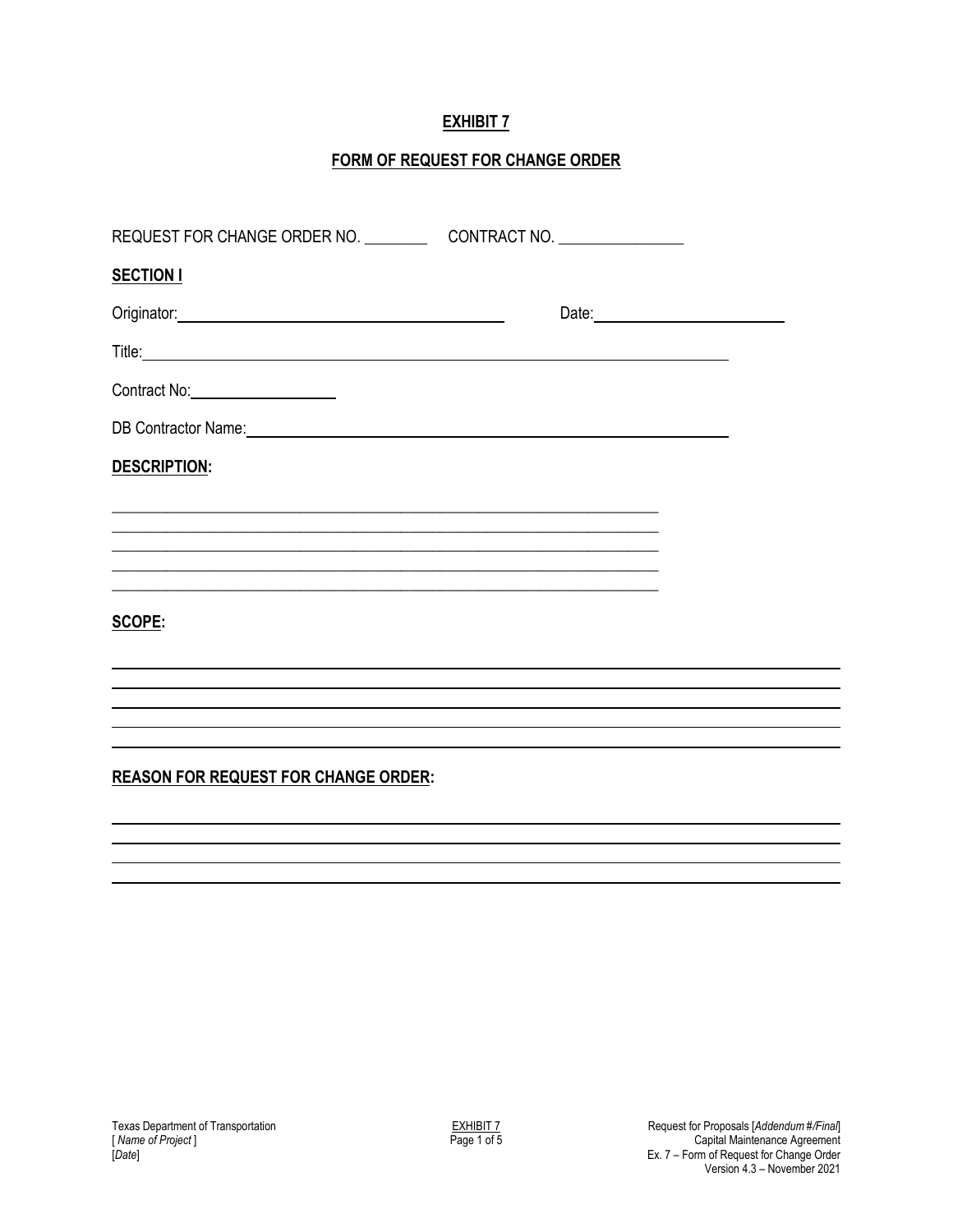### **SECTION II**

| The total amount of this Change Order is \$ |         | Documentation supporting the Change Order is attached |
|---------------------------------------------|---------|-------------------------------------------------------|
| as Exhibits                                 | through |                                                       |

This Request for Change Order is for (check the applicable category(ies) below):

\_\_\_\_\_\_\_ A lump sum, negotiated price Change Order (provide information in Section IIA below)

\_\_\_\_\_\_\_ A unit price/quantities Change Order (provide information in Section IIB below)

\_\_\_\_\_\_\_ A Time and Materials Change Order (provide information in Section IIC below)

#### **Section IIA**

| Lump sum price is \$ |
|----------------------|
|----------------------|

#### **Section IIB**

| UNIT PRICE ITEM | UNIT PRICE | <b>QUANTITY</b> | <b>PRICE</b><br>(Unit Price x Quantity) |
|-----------------|------------|-----------------|-----------------------------------------|
|                 |            |                 |                                         |
|                 |            |                 |                                         |
|                 |            |                 |                                         |
|                 |            |                 |                                         |
|                 |            |                 |                                         |

Total of all items in above Table: \$\_\_\_\_\_\_\_\_\_\_\_\_\_\_\_\_\_\_\_\_\_\_\_

#### **Section IIC**

#### Summary of Request for Change Order by Categories: [Additives/(Credits)]

| А. | DB Contractor Labor (construction)                                                                                                                                |  |
|----|-------------------------------------------------------------------------------------------------------------------------------------------------------------------|--|
|    | 1. Wages<br>2. Labor benefits <sup>1</sup> (45% of A.1)                                                                                                           |  |
| Β. | DB Contractor and Subcontractor Labor (professional services)                                                                                                     |  |
|    | 1. Wages (Raw)<br>2. Labor benefits <sup>1</sup> (145% of B.1, which includes overhead and profit)<br>3. Off-duty peace officers and patrol cruisers <sup>1</sup> |  |
| C. | Materials (with taxes, freight and discounts)                                                                                                                     |  |
| D. | Equipment <sup>2</sup> (includes 15% overhead and profit)                                                                                                         |  |
| Е. | Subcontracts (Time and Materials cost)                                                                                                                            |  |
| F. | <b>Utility Direct Costs</b>                                                                                                                                       |  |
| G. | Overhead and Profit                                                                                                                                               |  |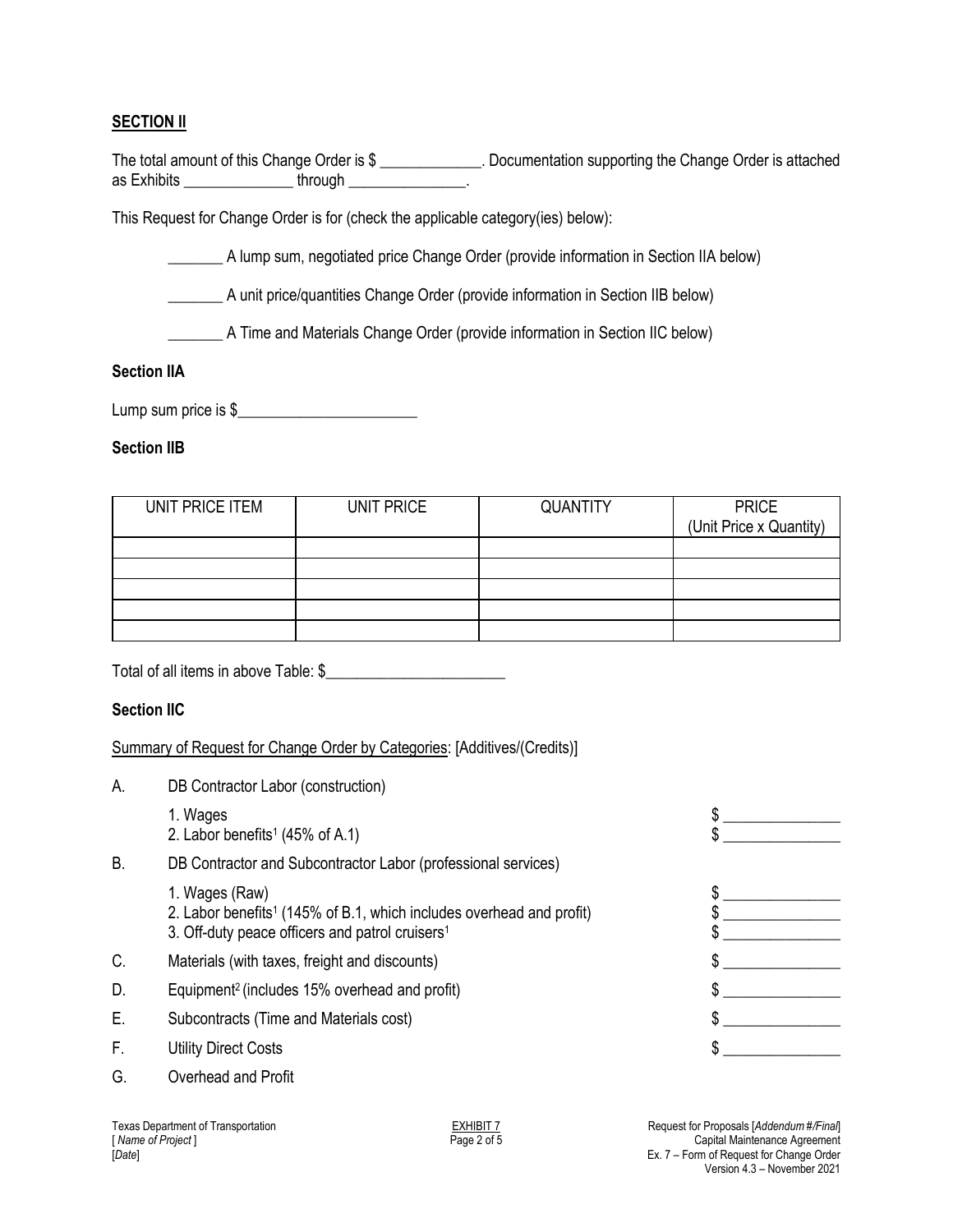1. Labor (25% of A.1) 2. Traffic Control  $(5\% \text{ of } B.3)$   $\qquad \qquad$   $\qquad \qquad$ 3. Materials (15% of C)  $\sim$ 4. Subcontracts  $(5\% \text{ of } E)$ 5. Utility Direct Costs  $(5\% \text{ of } F)$  \$

H. Grand Total **5 . Example 19 . The Second Total 3 . The Second Total 4 . As S** 

<sup>1</sup> Premiums on public liability and workers' compensation insurance, Social Security and unemployment insurance taxes.

<sup>2</sup> Equipment Costs (estimated or actual) based on *Rental Rate Blue Book* equipment rental rates calculated in accordance with Section 4.5.10.3 of the CMA General Conditions.

#### **SECTION III**

Justification for Change Order with reference to the Capital Maintenance Contract:

The above three sections represent a true and complete summary of all aspects of this Request for Change Order.

The undersigned Authorized Representative of DB Contractor hereby certifies, under penalty of perjury, as follows:

(a) the above three sections represent a true and complete summary of all aspects of this Request for Change Order;

(b) the amount of compensation requested is justified as to entitlement and amount;

(c) this Request for Change Order includes all known and anticipated impacts or amounts, direct, indirect and consequential, which may be incurred as a result of the claim, event, occurrence or matter giving rise to the proposed change;

(d) the cost and pricing data forming the basis for the Request for Change Order is complete, accurate and current; and

(e) There has been no change to the disclosure of Interested Parties (as that term is defined in § 2252.908 of the Texas Government Code and in 1 T.A.C. § 46.4) that was made by DB Contractor in the most recent Form 1295 disclosure of interested parties form provided to TxDOT by DB Contractor. Alternatively, if there has been a change to the disclosure of Interested Parties or if the value of this Change Order is \$1,000,000 or greater, DB Contractor has submitted with this Change Order a current Form 1295. This certification does not apply, and submission of a current Form 1295 is not required, in the event that DB Contractor is a publicly traded business entity, or is a wholly owned subsidiary of a publicly traded business entity.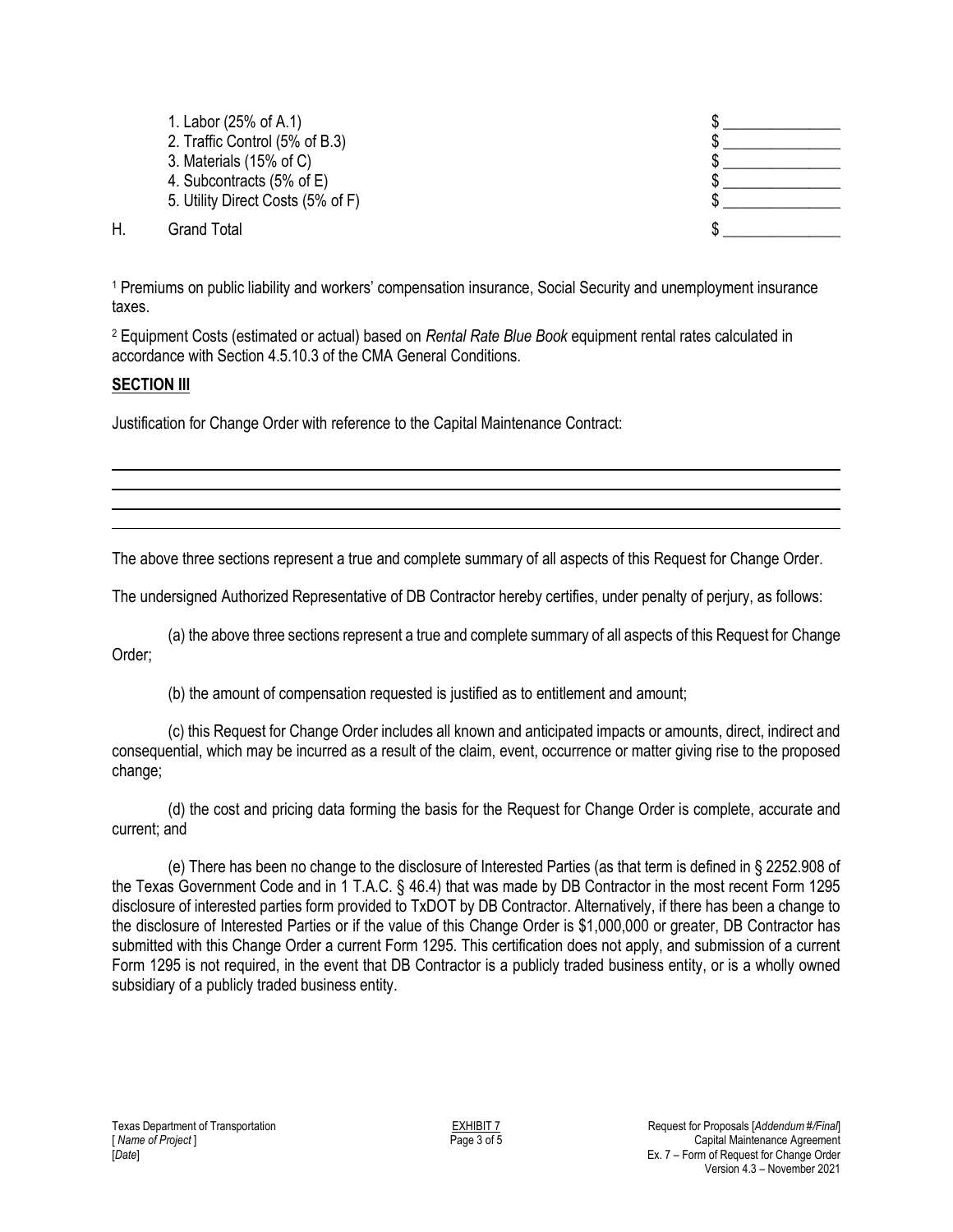If the foregoing Request for Change Order includes claims of Subcontractors or Suppliers, the undersigned have reviewed such claims and have determined in good faith that the claims are justified as to both entitlement and amount.

> \_\_\_\_\_\_\_\_\_\_\_\_\_\_\_\_\_\_\_\_\_\_\_\_\_\_\_\_\_\_\_\_\_\_\_\_\_\_\_\_\_\_\_\_\_\_\_\_\_\_ DB Contractor Authorized Representative

Date\_\_\_\_\_\_\_\_\_\_\_\_\_\_\_\_\_\_\_\_

**SECTION IV (Reviewed by TxDOT District Engineer)**

\_\_\_\_\_\_\_\_\_\_\_\_\_\_\_\_\_\_\_\_\_\_\_\_\_\_\_\_\_\_\_\_\_\_\_\_\_\_\_\_\_\_\_\_\_\_\_\_\_\_ TxDOT District Engineer (Insert District)

Date\_\_\_\_\_\_\_\_\_\_\_\_\_\_\_\_\_\_\_\_

**Comments:**

**SECTION V (Reviewed by TxDOT District Engineer)**

\_\_\_\_\_\_\_\_\_\_\_\_\_\_\_\_\_\_\_\_\_\_\_\_\_\_\_\_\_\_\_\_\_\_\_\_\_\_\_\_\_\_\_\_\_\_\_\_\_\_ TxDOT District Engineer (Insert District)

Date\_\_\_\_\_\_\_\_\_\_\_\_\_\_\_\_\_\_\_\_

**Comments:**

**SECTION VI (Reviewed by FHWA Representative, if applicable)**

\_\_\_\_\_\_\_\_\_\_\_\_\_\_\_\_\_\_\_\_\_\_\_\_\_\_\_\_\_\_\_\_\_\_\_\_\_\_\_\_\_\_\_\_\_\_\_\_\_\_ FHWA Project Representative

Date\_\_\_\_\_\_\_\_\_\_\_\_\_\_\_\_\_\_\_\_

**Comments:**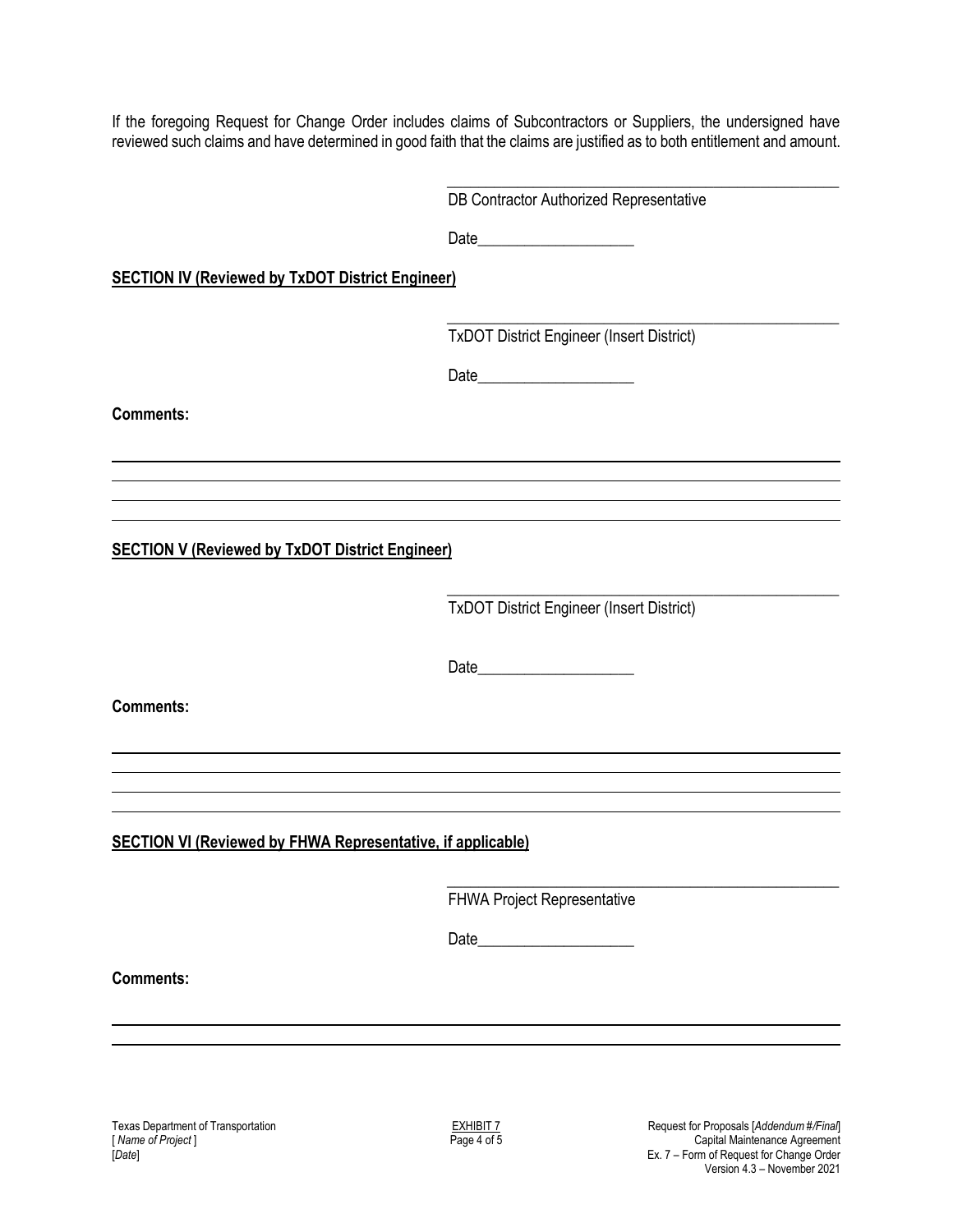**SECTION VII (Reviewed by TxDOT Chief Engineer)**

\_\_\_\_\_\_\_\_\_\_\_\_\_\_\_\_\_\_\_\_\_\_\_\_\_\_\_\_\_\_\_\_\_\_\_\_\_\_\_\_\_\_\_\_\_\_\_\_\_\_ TxDOT Chief Engineer

Date\_\_\_\_\_\_\_\_\_\_\_\_\_\_\_\_\_\_\_\_

**Comments:**

**SECTION VIII (Reviewed by TxDOT Executive Director)** 

\_\_\_\_\_\_\_\_\_\_\_\_\_\_\_\_\_\_\_\_\_\_\_\_\_\_\_\_\_\_\_\_\_\_\_\_\_\_\_\_\_\_\_\_\_\_\_\_\_\_ TxDOT Executive Director

Date\_\_\_\_\_\_\_\_\_\_\_\_\_\_\_\_\_\_\_\_

**Comments:**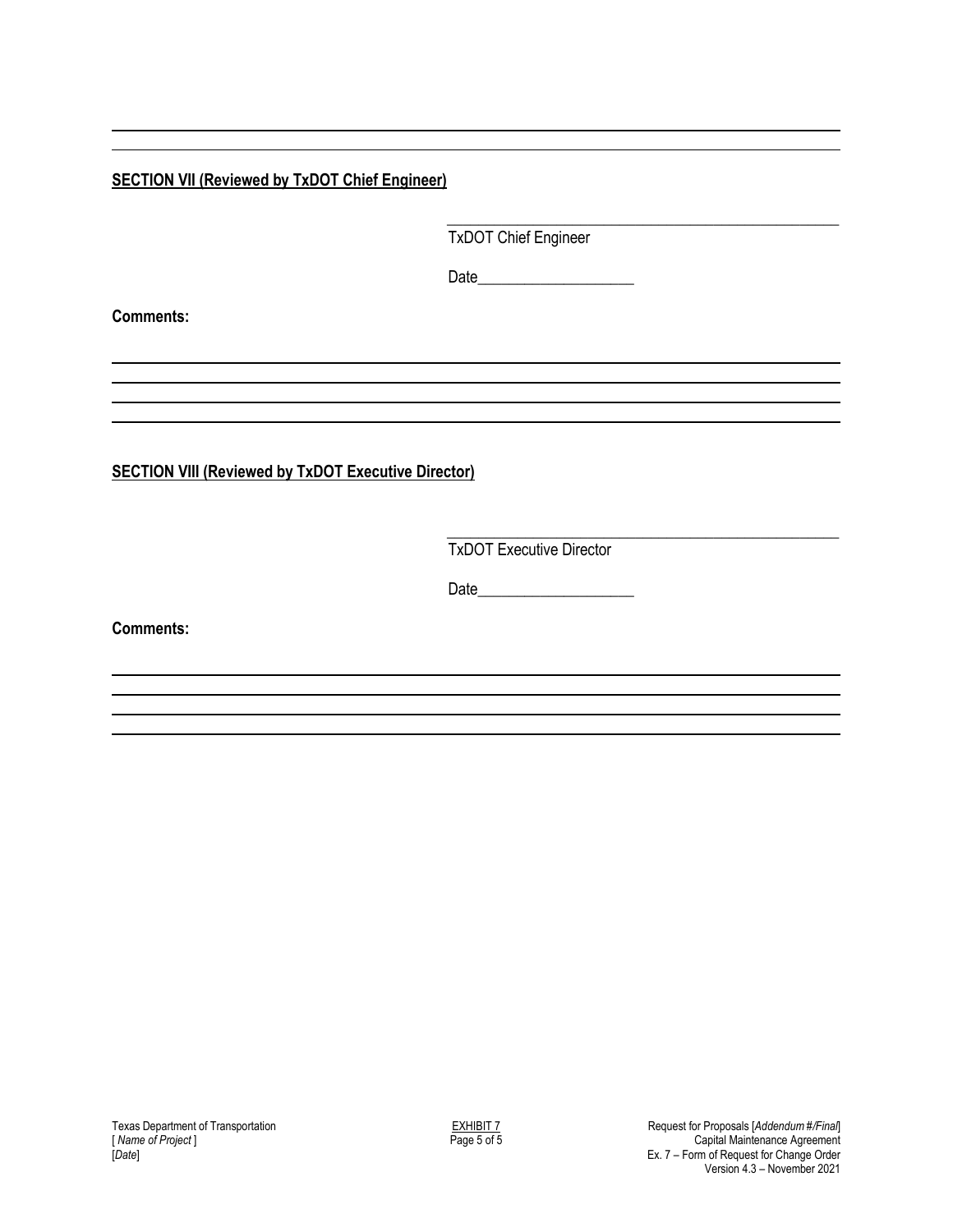#### **EXHIBIT 8**

#### **LANE RENTAL CHARGES**

*[To be included only if Lane Rental Charges are utilized]*

#### **1. Periods for Lane Rental Charges**

The defined time periods for Lane Rental Charges are shown in Table 8-1.

[*Insert in Table 8-1 below. A sample, which can be updated as appropriate, is provided.*]

#### **Table 8-1: Defined Time Periods for Lane Closure**

| <b>Peak Periods</b>                 | <b>Off-Peak Periods</b>                | <b>Lowest Volume Periods</b>      |
|-------------------------------------|----------------------------------------|-----------------------------------|
| Monday-Friday 5:00 a.m.-9:00 a.m.   | Monday-Friday 9:01 a.m. - 2:59         | Monday-Friday 9:01 p.m. - 4:59    |
| and from $3:00$ p.m.-7:00 p.m. and  | p.m. and from $7:01$ p.m. $-9:00$ p.m. | a.m. and Sunday 12:00 a.m. - 7:59 |
| during regional events and holidays | Saturday 12:00 a.m.-11:59 p.m. and     | a.m. and from 2:01 p.m. - 11:59   |
|                                     | Sunday 8:00 a.m. - 2:00 p.m.           | p.m.                              |

#### **2. Lane Rental Charge**

[*For a project with multiple Segments, where a Lane Rental Charge is to be assessed separately for each Segment, insert the language in brackets below*]

**2.1** The hourly Lane Rental Charge varies according to the following circumstances: (i) the time period(s) of the closure; and (ii) the number of lane(s) that are closed. For each Lane Closure [*and for each Segment*], a determination shall be made of the applicable hourly Lane Rental Charge using the amounts shown on Table 8-2. The deduction from each monthly payment for Maintenance Services as set forth in Section 8.2 of the CMA General Conditions shall be the sum during the prior month for each Lane Closure [*in each Segment*] of the applicable hourly Lane Rental Charge multiplied by the number of lanes closed multiplied by the number of hours the Lane Closure was in effect.

[*Insert in Table 8-2 below the project-specific Lane Rental values for each lane closed. Alternatively a table may be used showing the total Lane Rental for the number of lanes remaining open. A separate table may be used for each Segment in a project with multiple Segments.*]

| <b>Facility Types</b>                                                    | <b>Peak Periods</b>      | <b>Off-Peak Periods</b> | <b>Lowest Volume</b><br><b>Periods</b>                                                                   |
|--------------------------------------------------------------------------|--------------------------|-------------------------|----------------------------------------------------------------------------------------------------------|
| Mainlanes (excluding direct connectors)                                  |                          |                         |                                                                                                          |
| - Travel Lane                                                            | \$[•]                    | \$[•]                   | \$0                                                                                                      |
| - Shoulder                                                               | \$[•]                    | \$[•]                   | \$0                                                                                                      |
| - Ramp                                                                   | \$[•]                    | \$[•]                   | \$0                                                                                                      |
| Direct connectors (if applicable)                                        |                          |                         |                                                                                                          |
| - Travel Lane                                                            | \$[•]                    | \$[•]                   | \$0                                                                                                      |
| - Shoulder                                                               | \$[•]                    | \$[•]                   | \$0                                                                                                      |
| - Ramp                                                                   | \$[•]                    | $\sqrt{2}$              | \$0                                                                                                      |
| Frontage roads (if applicable)                                           | \$[•]                    | \$[•]                   | \$0                                                                                                      |
| Cross streets (if applicable)                                            | \$[•]                    | \$[•]                   | \$0                                                                                                      |
| <b>Texas Department of Transportation</b><br>[Name of Project]<br>[Date] | EXHIBIT 8<br>Page 1 of 3 |                         | Request for Proposals [Addendum #/Final]<br>Capital Maintenance Agreement<br>Ex. 8 - Lane Rental Charges |

#### **Table 8-2: Lane Rental Charges per Hour and per Lane**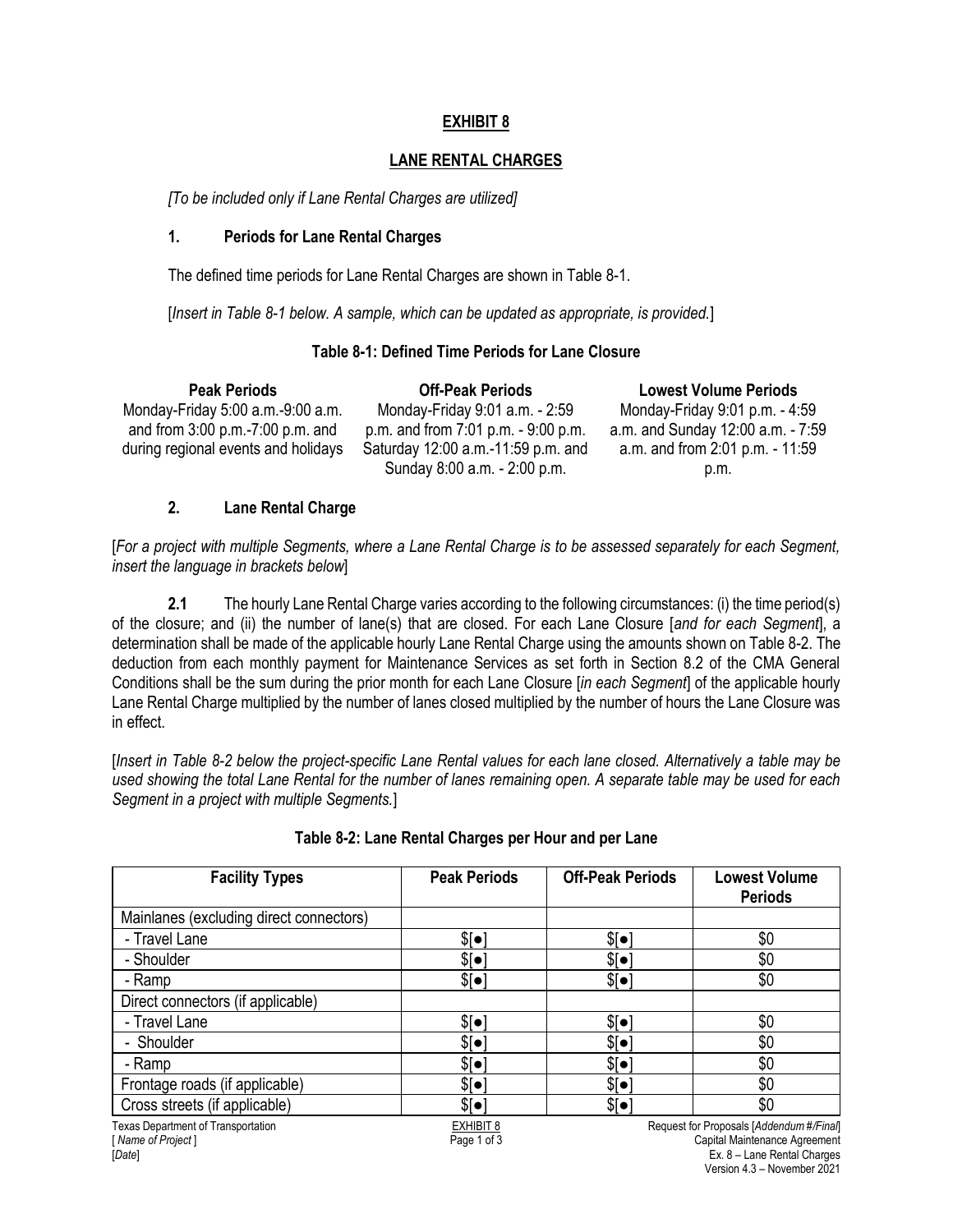**2.2** Lane Rental Charges during the Initial Maintenance Term shall be in accordance with Table 8-2. Lane Rental Charges shall be recalculated for each subsequent Maintenance Term, escalating or reducing, as appropriate by a percentage adjustment in the CPI between the most recently published CPI and that CPI published immediately prior to the commencement of the previous Maintenance Term.

**2.3** Lane Closures shall be conducted in accordance with Section 4.1.17 of the CMA General Conditions, and the following principles shall apply to the assessment of Lane Rental Charges: [*The following provisions are optional and may be updated as appropriate on a project-by-project basis.*]

- (a) [A Lane Closure of any duration occurring entirely within one clock hour shall be recorded as a onehour Lane Closure.
- (b) A Lane Closure of 60 minutes or shorter spanning two clock hours shall be recorded as occupying only one clock hour (that having the higher Lane Rental Charge amount).
- (c) A Lane Closure exceeding 60 minutes duration spanning two clock hours shall be recorded as a 2 hour Lane Closure. The same principle shall apply to Lane Closures of longer duration.
- (d) [In the case of a Lane Closure in more than one Segment within the same clock hour, Lane Rental Charges shall be assessed for each Segment affected.] [*Note that the bracketed text is only applicable to projects with multiple segments*.]
- (e) In the case of a Lane Closure that includes a Lane Closure in both directions of travel, Lane Rental Charges shall apply for each travel direction affected.
- (f) In the case of a Lane Closure that occurs at any time during a regional event or holiday, the Lane Rental Charges shall be assessed as Peak Period.
- (g) In the case of a Lane Closure that includes Lane Closure of one travel lane where the shoulder is utilized temporarily as a replacement travel lane, the Lane Rental Charges shall be that assigned to the shoulder.
- (h) In the case of a Lane Closure that includes Lane Closure of one travel lane and adjacent shoulder, the Lane Rental Charges shall be that assigned to the travel lane only.
- (i) In the case of a Lane Closure that occurs entirely during a Lowest Volume Period, no Lane Rental Charge shall apply.]

#### **3. Exceptions to Lane Rental Charge**

- **3.1** Lane Rental Charges will not be assessed if the Lane Closure is due to any of the following:
- (a) Lane Closure due to a TxDOT-Directed Change;
- (b) a Lane Closure specified, caused or ordered by, and continuing only for so long as required by, TxDOT or any Governmental Entity, or a Utility Owner performing work under a permit issued by TxDOT;
- (c) a Lane Closure required due to a Force Majeure Event;
- (d) a Lane Closure required due to damage to the Project as in Section 4.5.11.3 of the CMA General Conditions;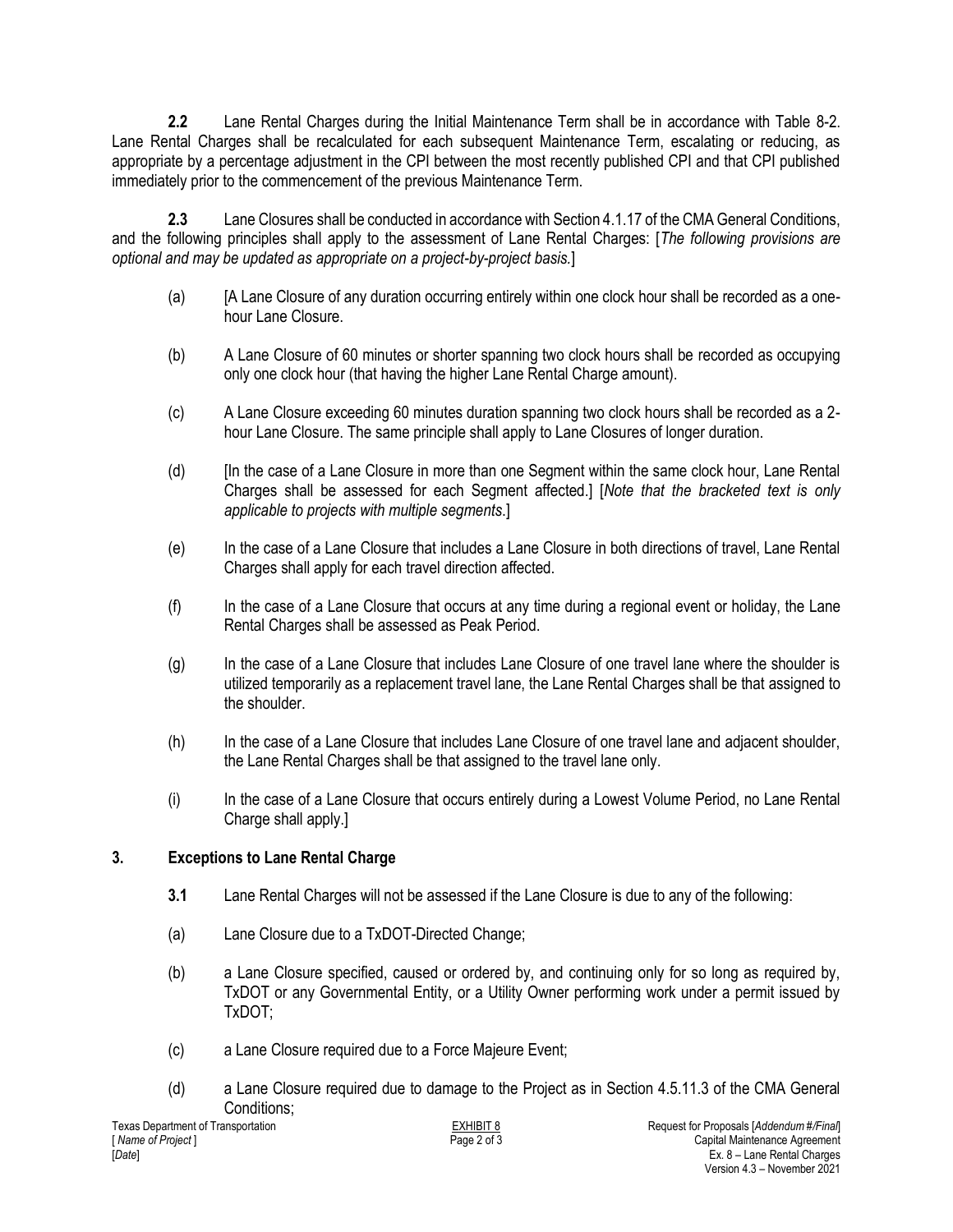- (e) a Lane Closure required due to an Incident; or
- (f) a Lane Closure required solely for the hazard mitigation of a Category 1 Defect and persisting for no longer than the Defect Repair Period.

**3.2** For each event set forth above, the Lane Closure will be exempt from Lane Rental Charges only if DB Contractor is using commercially reasonable efforts to: (a) mitigate the impact of such event, (b) reopen the affected segment to traffic, and (c) minimize the impact of DB Contractor's activities and the Lane Closure to traffic flow.

**3.3** DB Contractor shall not be assessed Lane Rental Charges where rolling lane closures are implemented for the purpose of Maintenance Services above lane(s) if the rolling lane closure is less than 15 minutes in duration during the Off-Peak Periods or Lowest Volume Periods and provided that the queued traffic can be dispersed within 10 minutes and returned to the same Level of Service as existed prior to the commencement of the Maintenance Services. If the traffic queue resulting from the Maintenance Services cannot be dispersed within 10 minutes, then Lane Rental Charges shall be assessed. Lane Rental Charges shall also be assessed if any rolling lane closure is greater than 15 minutes in duration or is for any purposes other than overhead work.

## **4. Lane Rental Charges for Failure to Repair Category 1 Defect**

If DB Contractor fails to properly identify and timely address the hazard mitigation for a Category 1 Defect as described in Section 9.4.5 of the CMA Specification, then notwithstanding that the affected travel lane(s) remain open to traffic TxDOT shall have the right to assess a Lane Rental Charge for a Lane Closure for the relevant travel lane until the hazard to Users has been mitigated.

## **5. Acknowledgments Regarding Lane Rental Charges**

DB Contractor acknowledges and agrees that Lane Rental Charges are reasonable in order to compensate TxDOT for damages it will incur as a result of such Lane Closures. Such damages include (a) loss of use, enjoyment and benefit of the Project and connecting TxDOT transportation facilities by the general public, (b) injury to the credibility and reputation of TxDOT's transportation improvement program with policy makers and with the general public who depend on and expect availability of service, which injury to credibility and reputation may directly result in loss of ridership on the Project and connecting TxDOT transportation facilities, and (c) additional costs of administering this Capital Maintenance Contract (including engineering, legal, accounting, overhead and other administrative costs). DB Contractor further acknowledges that these damages are incapable of accurate measurement because of, among other things, the unique nature of the Project and the unavailability of a substitute for it and such amounts are in the nature of liquidated damages and not a penalty and that such sums are reasonable under the circumstances as of the Effective Date.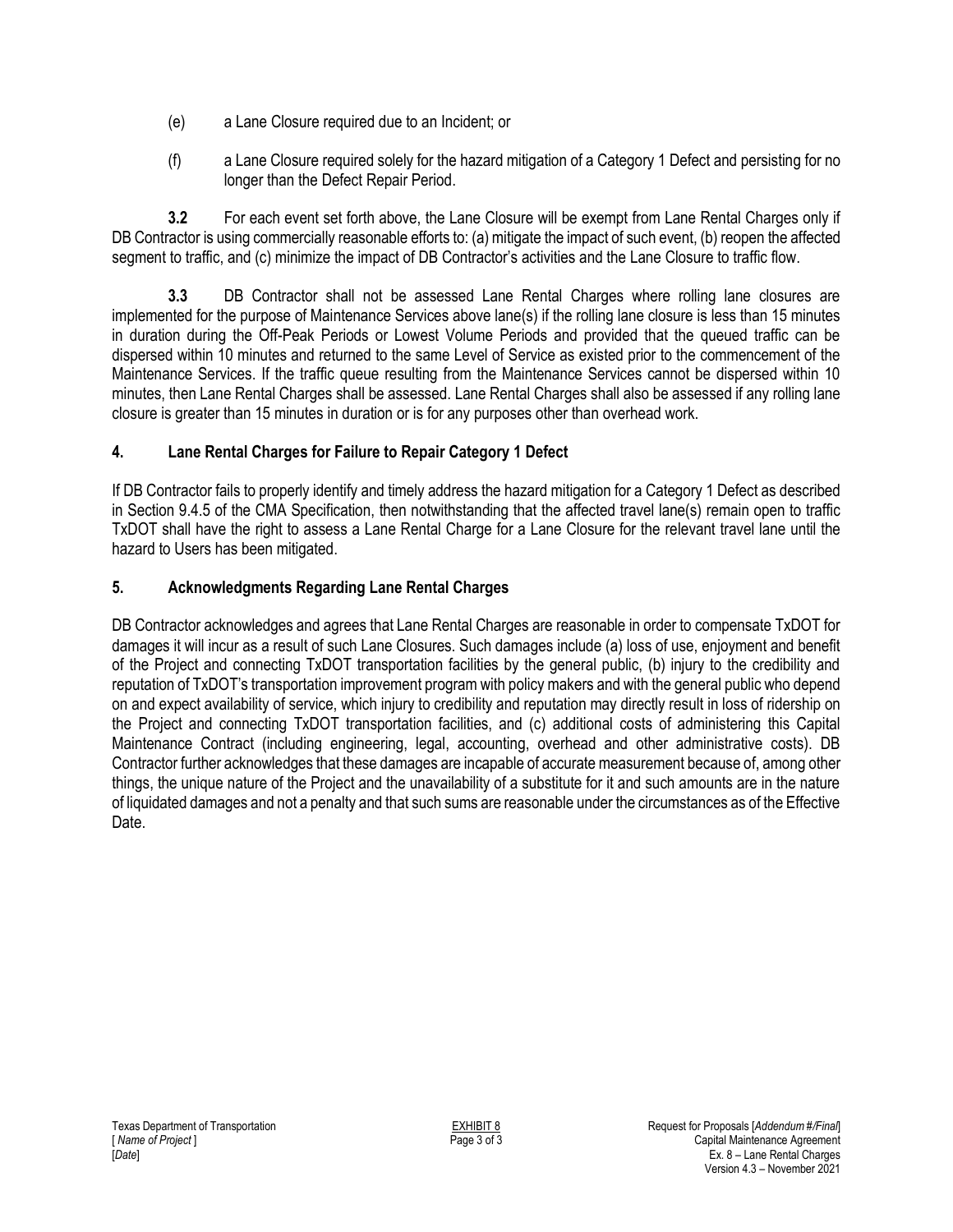## **EXHIBIT 9**

## **NONCOMPLIANCE POINTS PROVISIONS**

[*To be included only if Noncompliance Points provisions are utilized.*]

### **1. Noncompliance Points System**

1.1 Certain DB Contractor's failures to perform and breaches of its contractual obligations under the CMC Documents during the Maintenance Period in relation to the Maintenance Services constitute Noncompliance Events (**NCEs**) that may result in the assessment of Noncompliance Points. The table set forth in Attachment 1 to this Exhibit 9 identifies each Noncompliance Event, the points assessed per event and the NCE Cure Period (if any) available to DB Contractor for each Noncompliance Event (the "**Noncompliance Events Table**"). Noncompliance Points are a system to measure DB Contractor performance and trigger the remedies set forth or referenced in this Exhibit 9.

1.2 The persistent accumulation of Noncompliance Points may also result in a Persistent DB Contractor Maintenance Default calculated in accordance with Section 4.

1.3 The inclusion in the Noncompliance Events Table of a breach or failure to perform bears no implication as to whether such breach or failure to perform constitutes a material breach.

#### **2. Assessment Notification and Cure Process**

### 2.1 **Electronic Database and Notification Initiated by DB Contractor**

2.1.1 DB Contractor will provide an electronic database, which DB Contractor shall utilize for the application and performance of the Noncompliance Points system under this Exhibit 9 and the CMC Documents. Upon the occurrence of any Noncompliance Event specified in the Noncompliance Events Table, DB Contractor shall enter such Noncompliance Event into the electronic database in real time upon discovery but no later than 12:00 noon the next business day if the occurrence takes place after normal business hours. The format and design of the electronic database provides DB Contractor and TxDOT the ability to make full or partial entries and edits to any existing entry. At a minimum, each electronic database entry by DB Contractor shall:

- (a) Include a description of the Noncompliance Event in reasonable detail, including the number of Noncompliance Points assigned thereto as set forth in the Noncompliance Events Table;
- (b) Identify the party entering the Noncompliance Event;
- (c) Identify the reference number and headings and sub-headings assigned to the Noncompliance Event in the Noncompliance Events Table;
- (d) Identify the Project location (if applicable);
- (e) Identify the date and exact time of occurrence;
- $(f)$  Identify the applicable response date and time, if any;
- (g) Indicate the applicable NCE Cure Period, if any as set forth in the Noncompliance Events Table;
- (h) Indicate status of cure, whether the item is open, cured (by DB Contractor), rejected by TxDOT, or disputed by DB Contractor;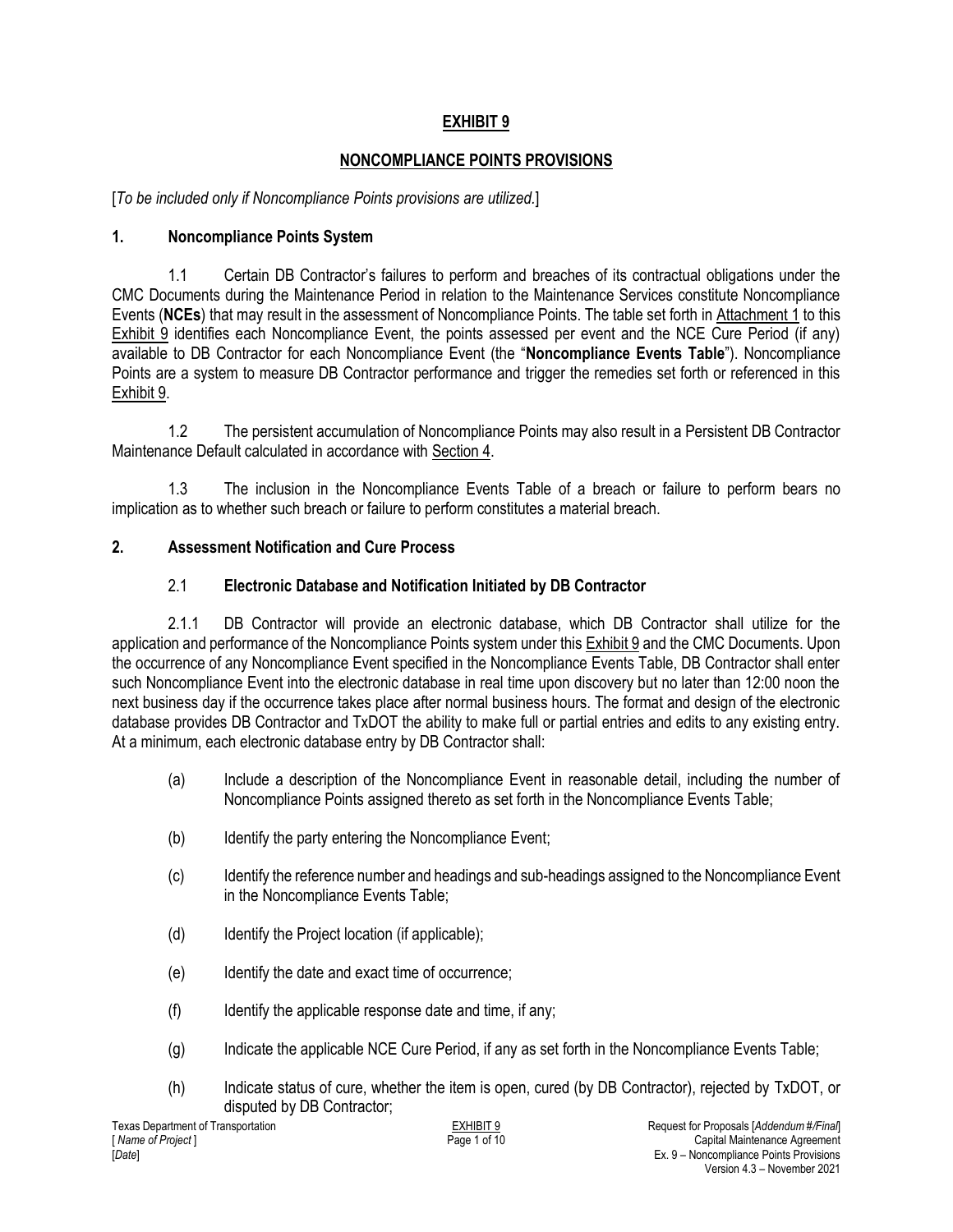- $(i)$  Indicate the date and exact time of cure (if any);
- (j) Provide either as an attachment or as a cite, documentation otherwise submitted to TxDOT of the cure (if any); and
- (k) Provide such other information as may be required by the electronic database.

2.1.2. In cases of dispute of entries, TxDOT may edit or enter comments to DB Contractor entries at any time. If DB Contractor disagrees with TxDOT entries, the changes or entries inserted by TxDOT must remain in place, subject to the provisions regarding Dispute resolution in Section 7.

2.1.3. TxDOT may provide to DB Contractor a "**Notice of Determination**" via the electronic database or in writing. A Notice of Determination may: (a) make a determination of occurrence of a Noncompliance Event; (b) make a determination of whether a Noncompliance Event was cured during the applicable NCE Cure Period (if any); (c) reject or dispute an entry in the electronic database by DB Contractor; or (d) make a determination of the number Noncompliance Points to be assessed.

2.1.4. TxDOT reserves the right at any time to: modify the format and design of the electronic database, or require DB Contractor to provide the notifications and responses required by this Exhibit 9 in writing rather than by entry into the electronic database.

2.1.5. Each Maintenance Services Report required to be submitted to TxDOT pursuant to Section 9.8.3 of the CMA Specification shall include a report of all Noncompliance Events occurring on the Project to date (such report, a "**Noncompliance Events Report**"). The Noncompliance Events Report shall (a) include all information required to be entered in the electronic database as described in Section 2.1.1, (b) identify whether each Noncompliance Event was initiated by DB Contractor or TxDOT, (c) identify for each Noncompliance Event for which a cure is available, whether the cure has occurred and (d) if any Noncompliance Event is in dispute, identify the anticipated date of its resolution.

### **2.2 Notification Initiated by TxDOT**

If TxDOT believes there has occurred any Noncompliance Event specified in the Noncompliance Events Table, as such table may be revised from time to time, TxDOT may deliver to DB Contractor a Notice of Determination setting forth one or more of the following: the Noncompliance Event, the applicable NCE Cure Period (if any), TxDOT's determination whether the Noncompliance Event was cured during the applicable NCE Cure Period (if any), and the Noncompliance Points to be assessed with respect thereto. TxDOT may deliver the Notice of Determination via the electronic database or in writing, and delivery shall be deemed given upon proper entry of the information into the electronic database or receipt by DB Contractor of the written notice, whichever is sooner. DB Contractor acknowledges that it is responsible for the notification to TxDOT of all Noncompliance Events and that a notification of a Noncompliance Event initiated by TxDOT rather than by DB Contractor constitutes a Noncompliance Event as further described in Section 3(e) of this Exhibit 9.

### **2.3 NCE Cure Periods**

2.3.1. DB Contractor shall cure each Noncompliance Event by the end of the NCE Cure Period (if any) for each such Noncompliance Event set forth in the Noncompliance Events Table. The start of the NCE Cure Period shall be determined according to the "Assessment Category" shown in the Noncompliance Events Table.

2.3.2. The NCE Cure Periods set forth in the Noncompliance Events Table shall be the only cure period for DB Contractor applicable to the Noncompliance Events. If any NCE Cure Period in the Noncompliance Events Table differs from a cure period in Section 7.6.1.2 of the CMA General Conditions that might otherwise apply to the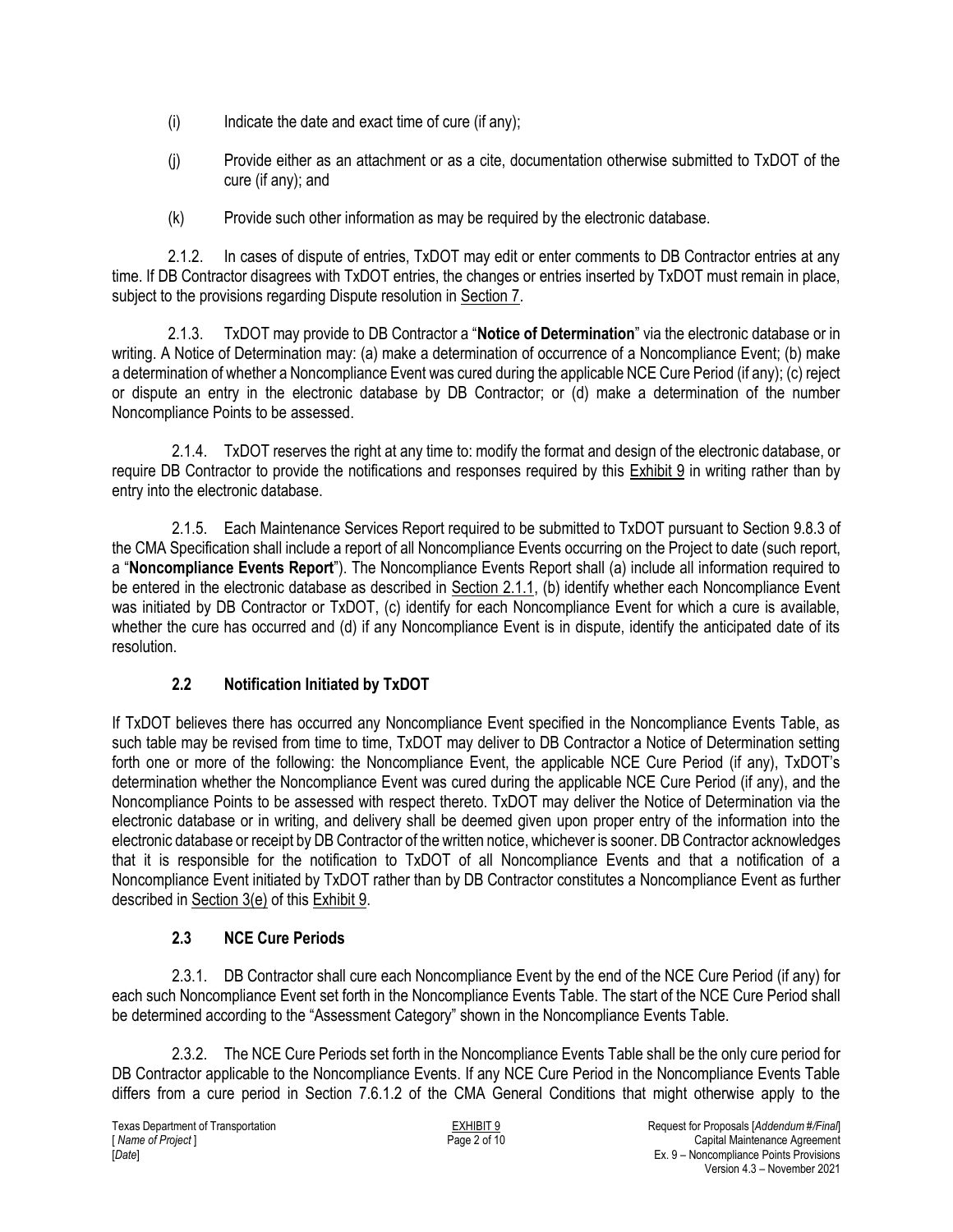Noncompliance Event, such NCE Cure Period set forth in the Noncompliance Events Table shall control for purposes of the assessment of Noncompliance Points under this Exhibit 9.

2.3.3 For each "Category A" Noncompliance Event, the NCE Cure Period shall start not later than the date and time of delivery by TxDOT of a Notice of Determination to DB Contractor (which may be via the Noncompliance Events database).

2.3.4 For each "Category B" Noncompliance Event, the NCE Cure Period shall start upon the earlier of (i) the date and time DB Contractor first obtained knowledge of, or first reasonably should have known of, the Noncompliance Event or (ii) the date and time DB Contractor received notice thereof by any third party. For this purpose, if the notice of the Noncompliance Event is initiated by TxDOT and DB Contractor had no actual knowledge or could not have reasonably known of the Noncompliance Event, DB Contractor shall be deemed to first obtain knowledge of the Noncompliance Event no later than the date and time of delivery of the initial notice to DB Contractor as described in Section 2.2.

2.3.5 For each "Category C" Noncompliance Event, no NCE Cure Period is applicable.

## **2.4 Notification of Cure**

2.4.1. When DB Contractor determines that it has completed the cure of any Noncompliance Event, DB Contractor shall enter in the electronic database, a record that it has completed the cure, a brief description of the cure, and any modifications to the Maintenance Management Plan to protect against future similar Noncompliance Events.

2.4.2. Thereafter, TxDOT shall have the right, but not the obligation, to inspect to verify completion of the cure. If satisfied that the Noncompliance Event is fully cured, TxDOT shall deliver to DB Contractor a Notice of Determination with its acceptance or rejection of the cure either by entry into the electronic database or in a separate writing within a reasonable time after DB Contractor's notice of cure. If TxDOT has not provided a Notice of Determination within seven days after TxDOT's receipt of DB Contractor's notice of cure, DB Contractor shall enter into the electronic database that the item is pending TxDOT action. If TxDOT has not provided such notice of its acceptance or rejection within a further seven days, DB Contractor shall not be assessed any further Noncompliance Points for the Noncompliance Event, but the cure shall not be deemed accepted or rejected until TxDOT provides the Notice of Determination. If TxDOT issues a Notice of Determination with its acceptance of a cure, the cure is effective as of the date of DB Contractor's notice of cure described in Section 2.4.1.

2.4.3. Subject to the time restrictions in this Section 2, TxDOT may reject DB Contractor's notice of cure if TxDOT determines that DB Contractor has not fully cured the Noncompliance Event or if TxDOT cannot determine if DB Contractor has fully cured the Noncompliance Event. Upon making this determination, TxDOT shall deliver a Notice of Determination to DB Contractor rejecting the cure either by entry into the electronic database or in a separate writing. Any Dispute regarding rejection of cure shall be resolved according to the dispute resolution procedures set forth in this Capital Maintenance Contract.

## **3. Assessment of Noncompliance Points**

If TxDOT is notified or otherwise becomes aware of a Noncompliance Event or if TxDOT serves a Notice of Determination under Section 2.2, TxDOT may assess Noncompliance Points in accordance with the Noncompliance Events Table, subject to the following:

(a) For each Noncompliance Event for which an NCE Cure Period is identified in the Noncompliance Events Table (Category A or B), that is not a late, incomplete or defective Submittal, provided that the Noncompliance Event is not cured, Noncompliance Points shall first be assessed at the end of the first NCE Cure Period.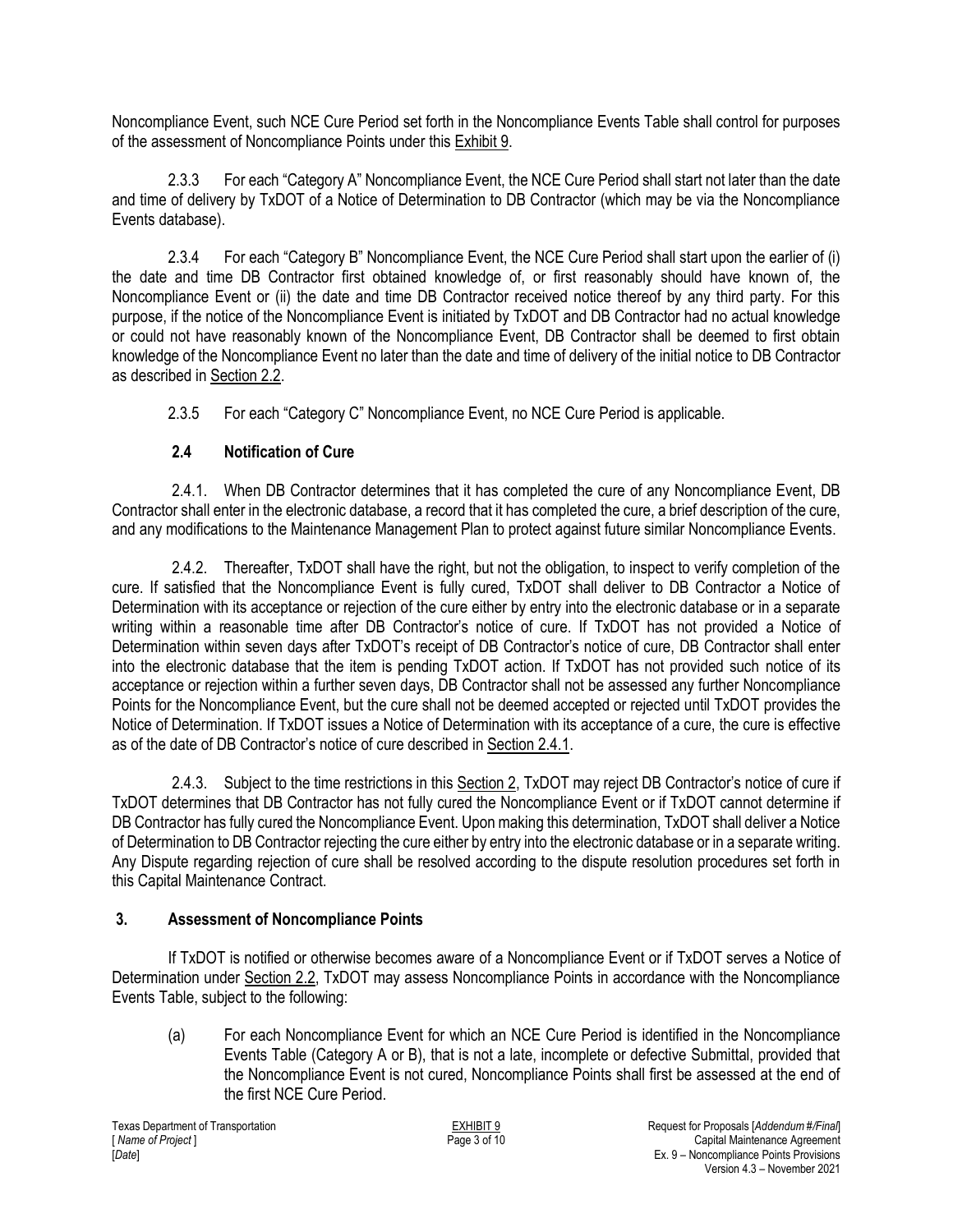- (b) For each Noncompliance Event for which an NCE Cure Period is identified in the Noncompliance Events Table (Category A or B) that is a late, incomplete, or defective Submittal, Noncompliance Points shall first be assessed at the date of expiration of the time period or milestone event required by the CMC Documents for the Submittal.
- (c) For each Noncompliance Event for which there is no NCE Cure Period identified in the Noncompliance Events Table (Category C), Noncompliance Points shall be assessed on the date on which the breach or failure occurred. Each subsequent instance of a breach or failure assessed against the same line item in the Noncompliance Events Table will be treated as a separate Noncompliance Event.
- (d) If a Noncompliance Event for which an NCE Cure Period is provided in the Noncompliance Events Table (Category A or B) is not fully cured within the applicable NCE Cure Period then continuation of such Noncompliance Event beyond such NCE Cure Period shall be treated as a new and separate Noncompliance Event, without necessity for further notice, for the purpose of assessing Noncompliance Points. Additionally, if a Noncompliance Event for which an NCE Cure Period is provided in the Noncompliance Events Table is not fully cured within the applicable NCE Cure Period, then without further notice, (i) a new cure period equal to the NCE Cure Period set forth in the Noncompliance Events Table shall apply upon the later of (a) expiration of the NCE Cure Period, and (b) if applicable, delivery by TxDOT of its Notice of Determination with its rejection of a cure, and (ii) if applicable, additional Noncompliance Charges shall be assessed against DB Contractor in accordance with Section 8 and deducted from the applicable monthly payment for the Maintenance Services.
- (e) For the purpose of assessing Noncompliance Points, a failure by DB Contractor to report to TxDOT and to keep an accurate record of a Noncompliance Event as and when required under Section 2.1 of this Exhibit 9 constitutes a distinct failure to perform separate from and in addition to the subject Noncompliance Event itself.
- (f) TxDOT may, but is not obligated to, assess fewer than the maximum number of Noncompliance Points for any particular Noncompliance Event.

## **4. Trigger Points for Persistent DB Contractor Maintenance Default**

4.1 A Persistent DB Contractor Maintenance Default, entitling TxDOT to require submittal of DB Contractor's remedial plan under Section 9, shall exist on any date during the Maintenance Period when: (a) [100]<sup>1</sup> or more Noncompliance Points have been assessed in any consecutive 365-day period; or (b) [250] or more Noncompliance Points, cured or uncured, have been assessed in any consecutive [1,095]-day period. For the purpose of this determination all assessed Noncompliance Points shall be included, regardless of whether the breaches or failures giving rise to the Noncompliance Event were cured.

4.2 The number of cured Noncompliance Points that would otherwise then be counted under Section 4.1 is subject to reduction in accordance with Section 9.

## **5. Special Provisions for Certain Noncompliance Events**

 $\overline{\phantom{a}}$ 

<sup>1</sup> NTD: The bracketed thresholds set forth in Section 4.1 are consistent with the thresholds typically adopted. Note that if any updates are made to the points allocated in the Noncompliance Table, these thresholds should be reconsidered by the project team.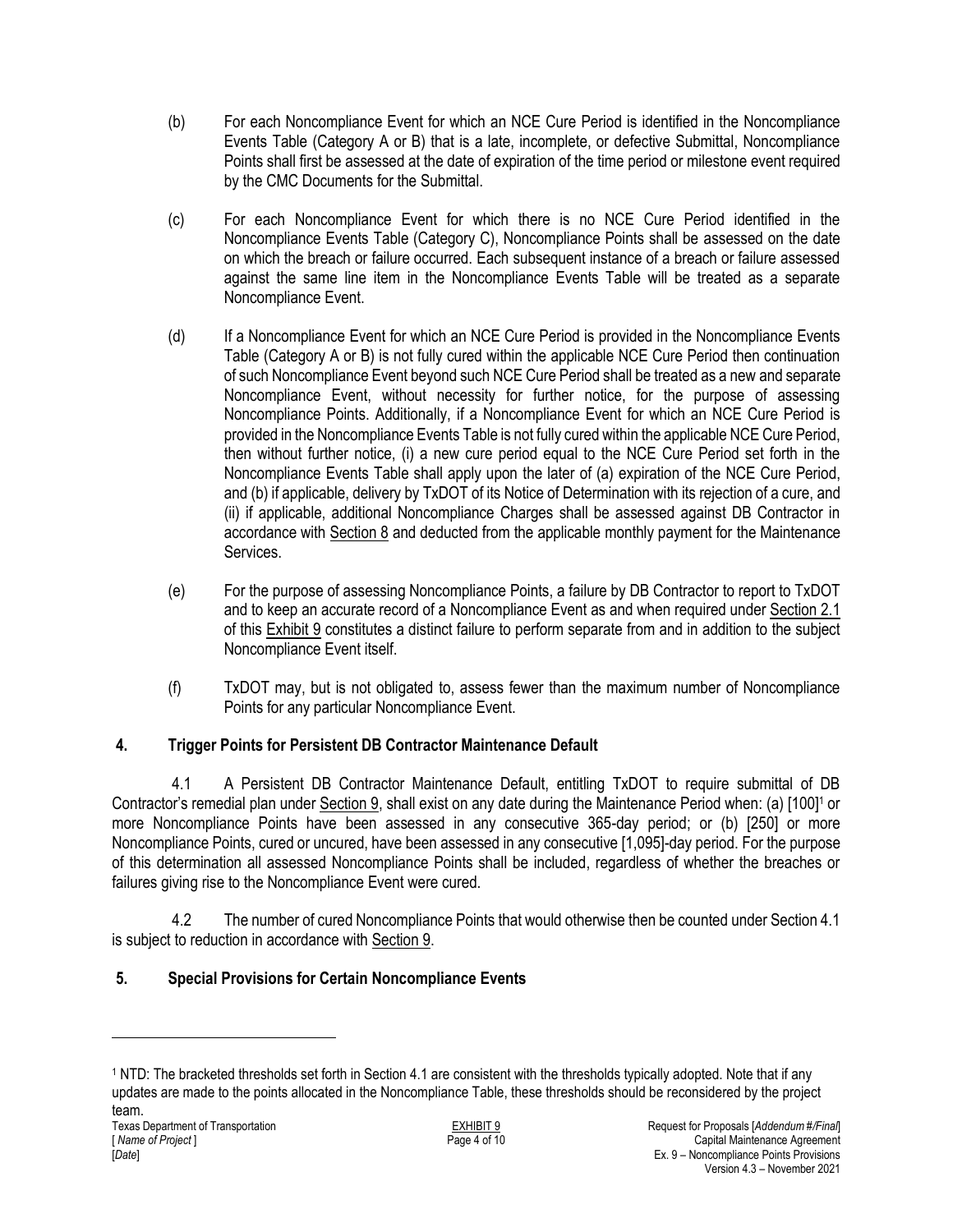5.1 The provisions of this Section 5 apply to a Noncompliance Event identified in the Noncompliance Events Table that is directly attributable to a Force Majeure Event.

- 5.2 If any such Noncompliance Event occurs, then:
- (a) The applicable NCE Cure Period for any such Noncompliance Event shall be extended if such Noncompliance Event is not reasonably capable of being cured within the applicable NCE Cure Period solely due to the occurrence of such Force Majeure Event. The extension shall be for a reasonable period of time under the circumstances, taking into account the scope of the efforts necessary to cure, the effect of the Force Majeure Event on DB Contractor's ability to cure, availability of temporary remedial measures, and the need for rapid action due to impact of the Noncompliance Event on safety or traffic movement; and
- (b) Regardless of which Party initiates notice of such Noncompliance Event, no Noncompliance Points shall be assessed, counted toward a Persistent DB Contractor Maintenance Default for purposes of Section 4, nor result in Noncompliance Charges under Section 8; provided, however, that the Noncompliance Event is cured within the applicable NCE Cure Period, as it may be extended pursuant to Section 5.2(a).

5.3 For the avoidance of doubt, for any Noncompliance Event directly attributable to a Force Majeure Event where DB Contractor is unable to comply with a requirement of the CMC Documents due to an ongoing Force Majeure Event, then solely during the period that such Force Majeure Event prevents compliance with such requirement, no Noncompliance Points or Noncompliance Charges will be assessed for such Noncompliance Event and DB Contractor shall be excused from performance of the underlying requirement.

#### **6. TxDOT Step-in**

6.1 If TxDOT exercises a step-in right under Section 7.6.3 of the CMA General Conditions with respect to any portion of the Project (the "**affected Project portion**"), then:

- (a) During the period that TxDOT is in control of the Maintenance Services for the affected Project portion (the "**step-in or suspension period**"), neither the condition of the affected Project portion nor the performance of or failure to perform Maintenance Services respecting the affected Project portion shall result in a new Noncompliance Event, assessment of new Noncompliance Points or new Noncompliance Charges pursuant to Section 8.
- (b) All NCE Cure Periods that are available for Noncompliance Events respecting the affected Project portion and that arose prior to and are pending as of the date the step-in or suspension period commences shall be deemed forfeited by DB Contractor; and Noncompliance Points shall be assessed at the time and date of the notice of step-in or suspension;
- (c) During the step-in or suspension period for Noncompliance Events respecting the affected Project portion, Section 3(d) shall not be applied to Noncompliance Events that arose prior to the date such step-in or suspension period commences; and
- (d) The step-in or suspension period for the affected Project portion shall be disregarded for purposes of determining a Persistent DB Contractor Maintenance Default under Section 5. For avoidance of doubt, this means that (i) such step-in or suspension period shall not be included in counting the consecutive time periods set forth in Section 4 and (ii) such consecutive time periods shall be treated as consecutive notwithstanding the intervening step-in or suspension period.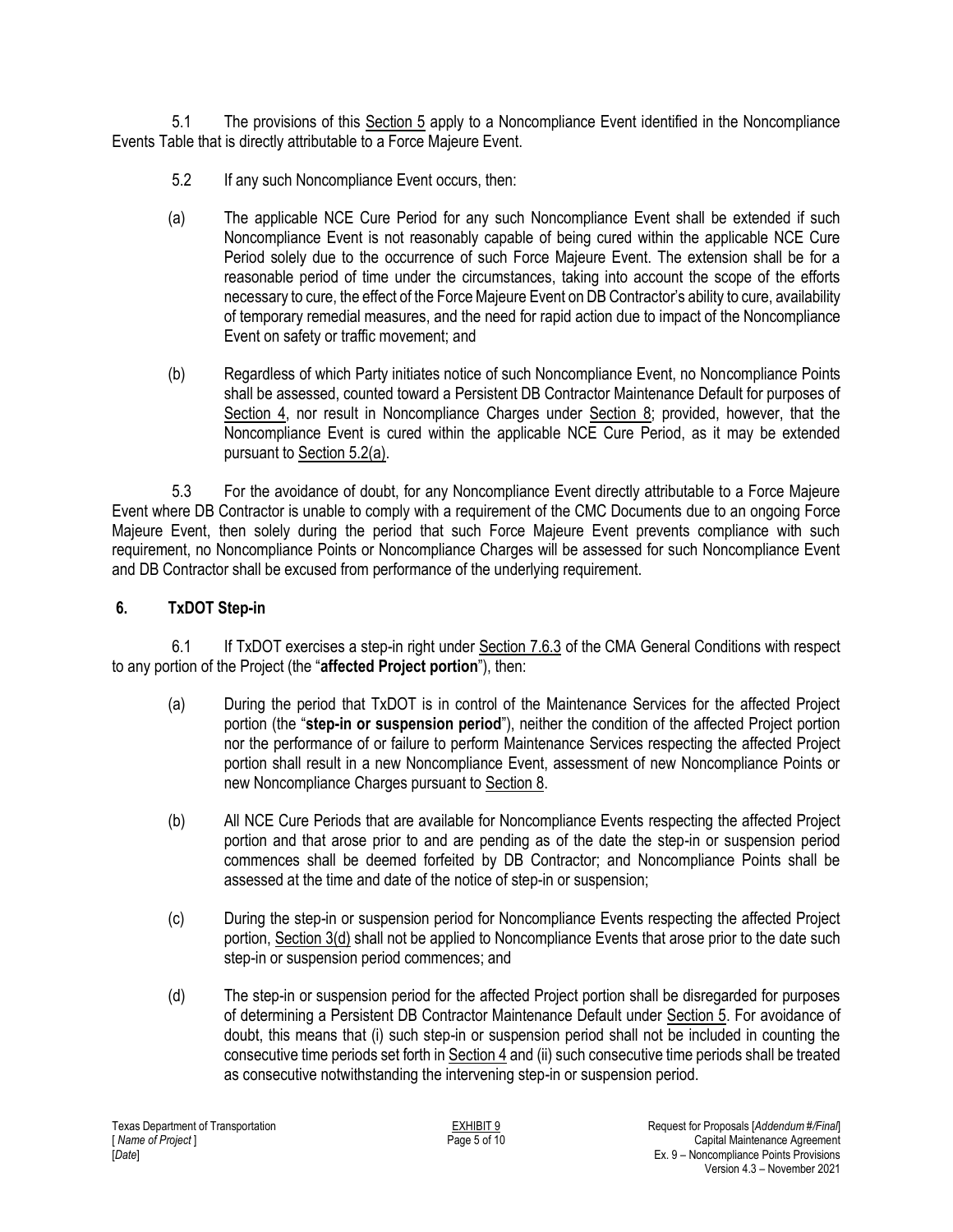6.2 Refer to Section 7.6.3.3 of the CMA General Conditions for TxDOT's right to damages and to offset the payments to DB Contractor under this CMC if TxDOT incurs costs arising out of exercise of its step-in right under Section 7.6.3 of the CMA General Conditions.

## **7. Provisions Regarding Dispute Resolution**

7.1 DB Contractor may object to the assessment of Noncompliance Points or the starting point for or duration of the NCE Cure Period respecting any Noncompliance Event by delivering to TxDOT notice of such objection not later than five days after TxDOT delivers its Notice of Determination.

7.2 DB Contractor may object to TxDOT's rejection of any certification of completion of a cure given pursuant to Section 2.4.3 by delivering to TxDOT notice of such objection not later than five days after TxDOT delivers its notice of rejection.

7.3 If for any reason DB Contractor fails to deliver its notice of objection within the applicable time period, DB Contractor shall be conclusively deemed to have accepted the matters set forth in the applicable notice, and shall be forever barred from challenging them.

7.4 If DB Contractor gives timely notice of objection and the Parties are unable to reach agreement on any matter in Dispute within ten days of such objection, either Party may refer the matter for resolution according to the dispute resolution procedures set forth in this CMC.

7.5 In the case of any Dispute as to the number of Noncompliance Points to assign for Noncompliance Events added to the Noncompliance Events Table, the sole issue for resolution shall be how many Noncompliance Points should be assigned to the new Noncompliance Event in comparison with the number of Noncompliance Points set forth in the Noncompliance Events Table for Noncompliance Events of equivalent severity.

7.6 Pending the resolution of any Dispute arising under this Section 7, the provisions of this Exhibit 9 shall remain in effect as if the matter were not in Dispute. If the final decision regarding the Dispute is that (a) the Noncompliance Points should not have been assessed, (b) the number of Noncompliance Points must be adjusted, (c) the starting point or duration of the NCE Cure Period must be adjusted, or (d) a Noncompliance Event has been cured, then the number of Noncompliance Points assigned or assessed, the Uncured Noncompliance Points balance and/or the related liabilities of DB Contractor shall be adjusted to reflect such decision.

### **8. Noncompliance Charges**

8.1 Upon assessment of the tenth Noncompliance Point pursuant to Section 3, and upon assessment of each subsequent tenth Noncompliance Point pursuant to Section 3, TxDOT shall be entitled to immediate and automatic Noncompliance Charges from DB Contractor in an amount equal to [\$●] (such amount calculated at a rate of [\$●] per Noncompliance Point). Notwithstanding the above, from and after the date that is six months prior to the end of the Maintenance Term, any remaining or newly assessed Noncompliance Points shall be deducted from payments in accordance with Item 8 of the CMA General Conditions at a rate of [\$●] per Noncompliance Point regardless of the 10 Noncompliance Point threshold.

8.2 Noncompliance Charges per Noncompliance Point shall be increased commencing on the Initial Maintenance Term Commencement Date and annually thereafter throughout the Maintenance Period by the percentage based on CPI in accordance with the methodology set forth in Section 8.1.3(d) of the CMA General Conditions (provided that the comparison CPI shall be the CPI published for the month three months prior to the month in which the Initial Maintenance Term Commencement Date occurs and three months before each anniversary of such month thereafter). In no event shall the amount be less than the amount in effect during the immediately preceding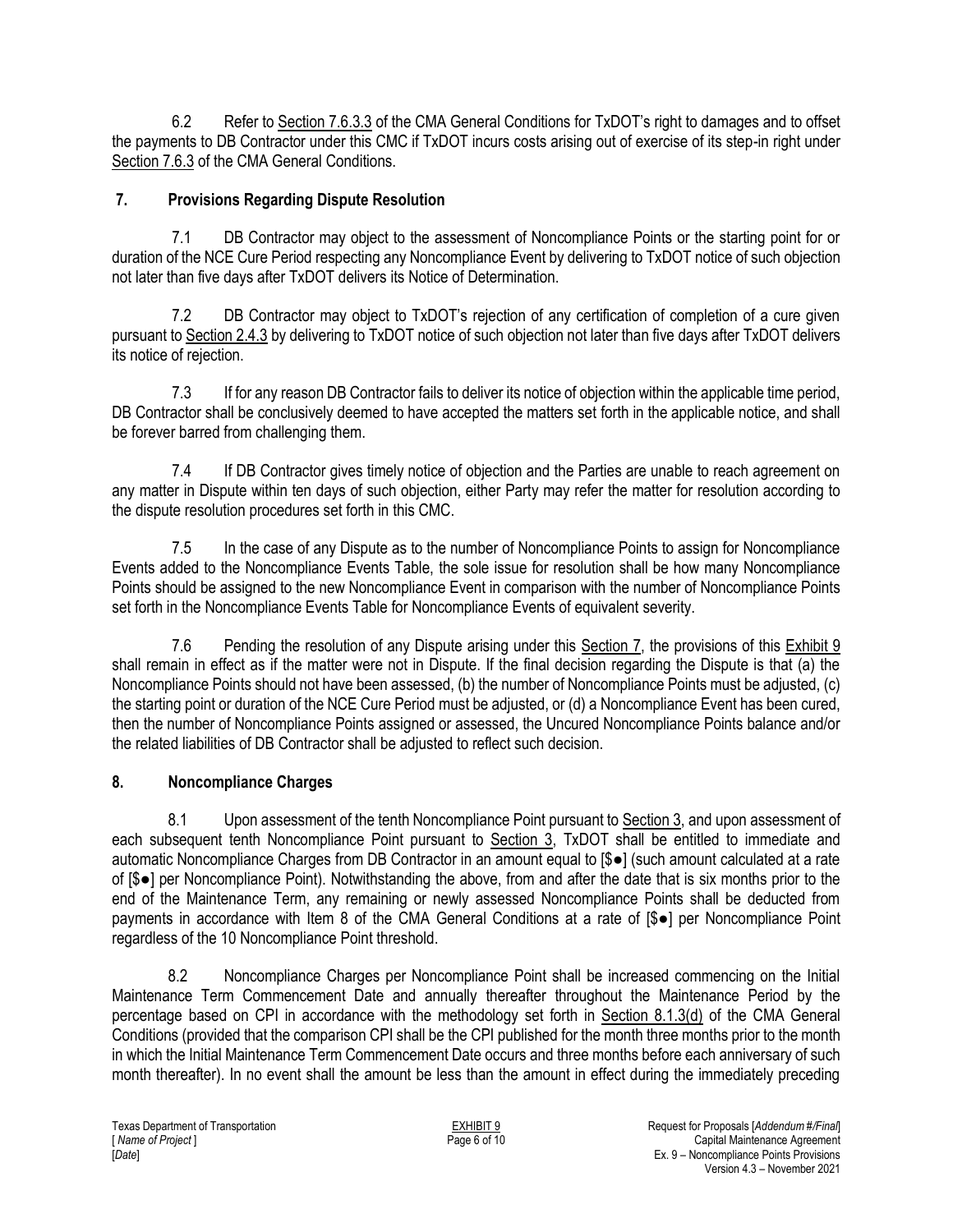year. If there is a decrease or no increase in the CPI index then there shall be no increase in the amount of Noncompliance Charges.

8.3 DB Contractor acknowledges and agrees that because of the unique nature of the Project, the fact that it is an essential part of the Texas highway system, and the fact that inconvenience or hazard to the traveling public will be one of the significant impacts of any failure by DB Contractor to perform the Maintenance Services in an efficient and timely manner and properly maintain the facility, it is impracticable and extremely difficult to ascertain and determine the actual Losses which would accrue to TxDOT and the public in the event of such failure. Consequently, DB Contractor agrees to pay TxDOT the sums of money determined pursuant to Section 8.1 as deemed compensation to TxDOT resulting from DB Contractor's failure to meet the Performance Requirements herein as evidenced by the Noncompliance Points. DB Contractor further acknowledges and agrees that such amounts are in the nature of liquidated damages and not a penalty and that such sums are reasonable under the circumstances existing as of the Effective Date.

8.4 Noncompliance Charges shall be payable by DB Contractor to TxDOT within ten Business Days after DB Contractor's receipt of an invoice therefor from TxDOT. If TxDOT has not received payment of the Noncompliance Charges within such ten Business Days, TxDOT may elect, in its discretion, to deduct such amounts from any amounts payable to DB Contractor under this CMC.

### **9. Remedial Plan Delivery and Implementation upon Persistent DB Contractor Maintenance Default**

9.1 DB Contractor recognizes and acknowledges that a pattern or practice of continuing, repeated or numerous Noncompliance Events, whether such Noncompliance Events are cured or not, will undermine the confidence and trust essential to the success of the public-private arrangement under this CMC and will have a material, cumulative adverse impact on the value of this CMC to TxDOT. DB Contractor acknowledges and agrees that measures for determining the existence of such a pattern or practice described in the definition of Persistent DB Contractor Maintenance Default are a fair and appropriate objective basis to conclude that such a pattern or practice will continue.

9.2 Upon the occurrence of a Persistent DB Contractor Maintenance Default, DB Contractor shall, within 45 days after notice of the Persistent DB Contractor Maintenance Default, prepare and submit a remedial plan for TxDOT approval. The remedial plan shall set forth a schedule and specific actions to be taken by DB Contractor to improve its performance and reduce (a) DB Contractor's cumulative number of Noncompliance Points assessed under Section 4 to the point that such Persistent DB Contractor Maintenance Default is cured and (b) the cumulative number of Uncured Noncompliance Points outstanding by at least fifty percent. TxDOT may require that such actions include improving DB Contractor's quality management practices, plans and procedures, revising and restating Management Plans, changing organizational and management structure, increasing monitoring and inspections, changing the Maintenance Manager and other important personnel, replacement of Subcontractors, and delivering security to TxDOT.

9.3 If (a) DB Contractor complies in all material respects with the schedule and specific elements of, and actions required under, the approved remedial plan; (b) as a result thereof DB Contractor achieves the requirements set forth in Sections 9.2(a) and (b); and (c) as of the date it achieves such requirements there exist no other uncured DB Contractor Maintenance Defaults for which a notice was given, then TxDOT shall reduce each of the cured Noncompliance Points that would otherwise then be counted toward Persistent DB Contractor Maintenance Default by 25% of its then current value. Such reduction would be calculated by taking the current value of any applicable Noncompliance Point multiplied by 0.75. For example, any applicable Noncompliance Point then worth 1 point would be reduced to a value of 0.75 points (=1\*0.75), any applicable Noncompliance Point then worth 0.75 points due to a prior reduction would be further reduced to a value of 0.56 points (=0.75\*0.75), and so on, as applicable.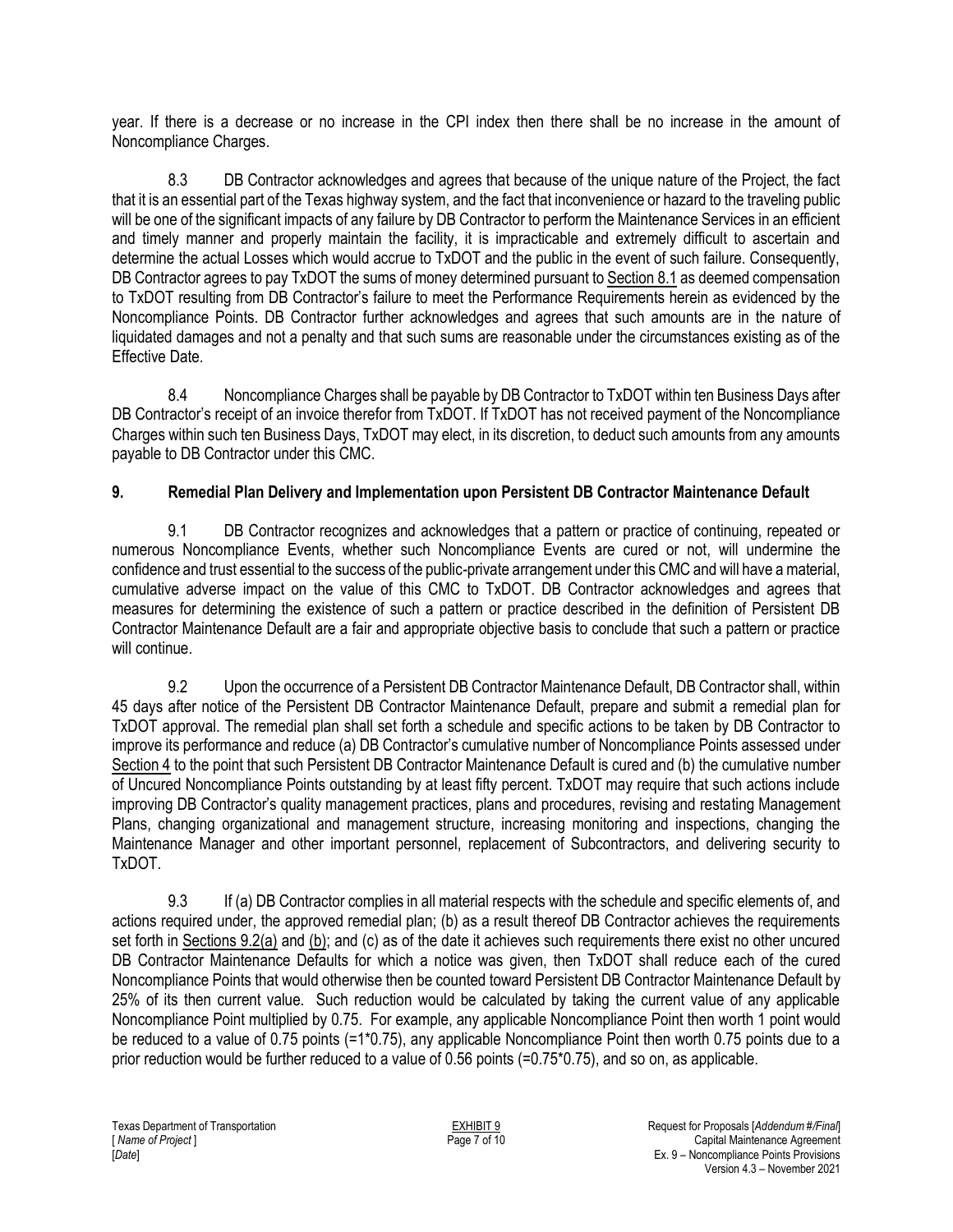9.4 DB Contractor's failure to deliver to TxDOT the required remedial plan within such 45-day period shall constitute a material DB Contractor Maintenance Default that may result in issuance of a notice thereof by TxDOT triggering a five-day cure period. Failure to comply in any material respect with the schedule or specific elements of, or actions required under, the remedial plan shall constitute a material DB Contractor Maintenance Default that may result in issuance of a notice thereof by TxDOT triggering a 30-day cure period. If either of the events remains uncured within the period specified in this Section 9.4, TxDOT may declare that an Event of Default has occurred in accordance with Section 7.6 of the CMA General Conditions.

## **10. CMA General Conditions Amendments**

The CMA General Conditions are hereby amended as follows: the underlined text is hereby added to the CMA General Conditions.

10.1 A new subsection (q) is hereby added to Section 7.6.1.1 of the CMA General Conditions as follows:

(q) There occurs any Persistent DB Contractor Maintenance Default, TxDOT delivers to DB Contractor written notice of the Persistent DB Contractor Maintenance Default, and either (i) DB Contractor fails to deliver to TxDOT, within 45 days after such notice is delivered, a remedial plan meeting the requirements for approval set forth in Section 9 of Exhibit 9 to the CMA or (ii) DB Contractor fails to fully comply with the schedule or specific elements of, or actions required under, the approved remedial plan.

10.2 New subsections (d) and (e) are hereby added to Section 7.6.1.2.1 of the CMA General Conditions:

(d) Respecting a DB Contractor Default under clause (q)(i) of Section 7.6.1.1, a period of five days after TxDOT delivers to DB Contractor written notice of the DB Contractor Default;

(e) Respecting a DB Contractor Default under clause (g)(ii) of Section 7.6.1.1, a period of 30 days after TxDOT delivers to DB Contractor written notice of the DB Contractor Default.

10.3 The first paragraph of Section 7.6.2.1 of the CMA General Conditions is hereby amended as set forth

below:

- 7.6.2.1 If any DB Contractor Maintenance Default described in Section 7.6.1.1 is not subject to cure or is not cured within the period (if any) specified in Section 7.6.1.2.1, or if the circumstances described in Section 9.4 of Exhibit 9 to the CMA exist, TxDOT may declare that an "**Event of Default**" has occurred and notify DB Contractor to discontinue the Maintenance Services. The declaration of an Event of Default shall be in writing and given to DB Contractor, with a copy to Surety and any Guarantor. In addition to all other rights and remedies provided by Law or equity and such rights and remedies as are otherwise available under the CMC Documents, including the Maintenance Performance Bond, any letter of credit, and Guaranty, if an Event of Default shall occur, TxDOT shall have the following rights without further notice and without waiving or releasing DB Contractor from any obligations and DB Contractor shall have the following obligations (as applicable):
- 10.4 A new Section 8.2.4 is hereby added to the CMA General Conditions as follows:
- 8.2.4 TxDOT shall not be required to make any monthly payment if DB Contractor has failed to file the Noncompliance Events Report required to be filed under Exhibit 9 to the CMA, unless and until the required reports are filed.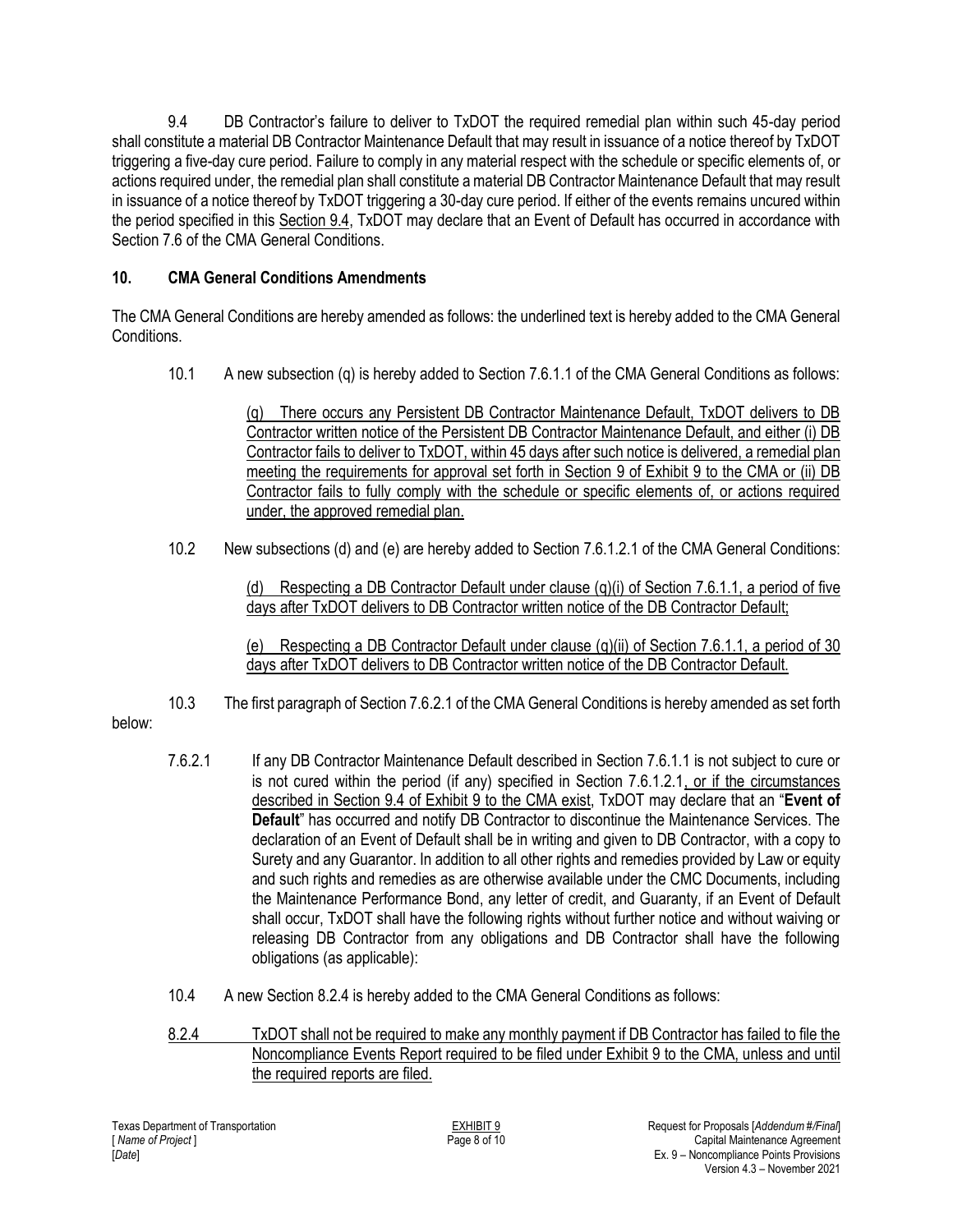#### **Attachment 1 to Exhibit 9 Noncompliance Events Table**

| Ref.                                                                       | <b>Main Heading</b>         | <b>Sub Heading</b>                        | <b>Failure to:</b>                                                                                                                                                                                                                                                                                                                                                                                                                                                             | No. of<br><b>Points</b> | <b>Assessment</b><br>Category                                                                                        | <b>NCE Cure</b><br>Period |  |
|----------------------------------------------------------------------------|-----------------------------|-------------------------------------------|--------------------------------------------------------------------------------------------------------------------------------------------------------------------------------------------------------------------------------------------------------------------------------------------------------------------------------------------------------------------------------------------------------------------------------------------------------------------------------|-------------------------|----------------------------------------------------------------------------------------------------------------------|---------------------------|--|
| 1                                                                          | General                     | Records and<br>Documents                  | Make all books, records and documents available for<br>inspection by TxDOT or its Authorized<br>Representatives as required by the CMC Documents,<br>including Section 5.10 of the CMA General<br>Conditions.                                                                                                                                                                                                                                                                  |                         | Α                                                                                                                    | 10 Days                   |  |
| 2                                                                          | General                     | Submittals                                | Prepare, implement, maintain, update or timely<br>deliver, or otherwise be compliant with any Submittal<br>requirement within the CMC Documents, including<br>Section 9.9 of the CMA Specification. This<br>Noncompliance Event shall not apply to failure to<br>timely deliver a Submittal described more specifically<br>in another line item in this <b>Exhibit 9</b> (for which<br>Noncompliance Points shall be assessed in<br>accordance with the particular line item). | 1                       | B                                                                                                                    | 10 Days                   |  |
| 3                                                                          | General                     | Cost and Schedule<br>Proposal             | Submit a timely and sufficient cost and schedule<br>proposal in response to a Request for a Change<br>Proposal, as required by the CMC Documents<br>including Section 4.5.4.1 of the CMA General<br>Conditions, or as otherwise agreed to by TxDOT in<br>writing.                                                                                                                                                                                                              | $\overline{2}$          | A                                                                                                                    | 10 Days                   |  |
| 4                                                                          | General                     | Reporting                                 | Comply with any of the reporting, record keeping or<br>documentation requirements as required by the CMC<br>Documents.                                                                                                                                                                                                                                                                                                                                                         | 1                       | B                                                                                                                    | 10 Days                   |  |
| 5                                                                          | General                     | System                                    | Establish, use and maintain or provide information<br>updates to any system that enables TxDOT's access<br>to the project information, including the Maintenance<br>Management System, Electronic Content<br>Management System, and Noncompliance Event<br>database, as required by the CMC Documents.                                                                                                                                                                         | 1                       | A                                                                                                                    | 10 Days                   |  |
| 6                                                                          | <b>Maintenance Services</b> | Hazard Mitigation of<br>Category 1 Defect | Address a Category 1 Defect such that the hazard to<br>Users is mitigated in accordance with Section 9.4.5 of<br>the CMA Specification.                                                                                                                                                                                                                                                                                                                                        | 3                       | B                                                                                                                    | Defect Repair<br>Period   |  |
| <b>Texas Department of Transportation</b><br>[ Name of Project ]<br>[Date] |                             |                                           | <b>EXHIBIT 9</b><br>Page 9 of 10                                                                                                                                                                                                                                                                                                                                                                                                                                               |                         | Request for Proposals [Addendum #/Final]<br>Capital Maintenance Agreement<br>Ex. 9 - Noncompliance Points Provisions |                           |  |

Version 4.3 – November 2021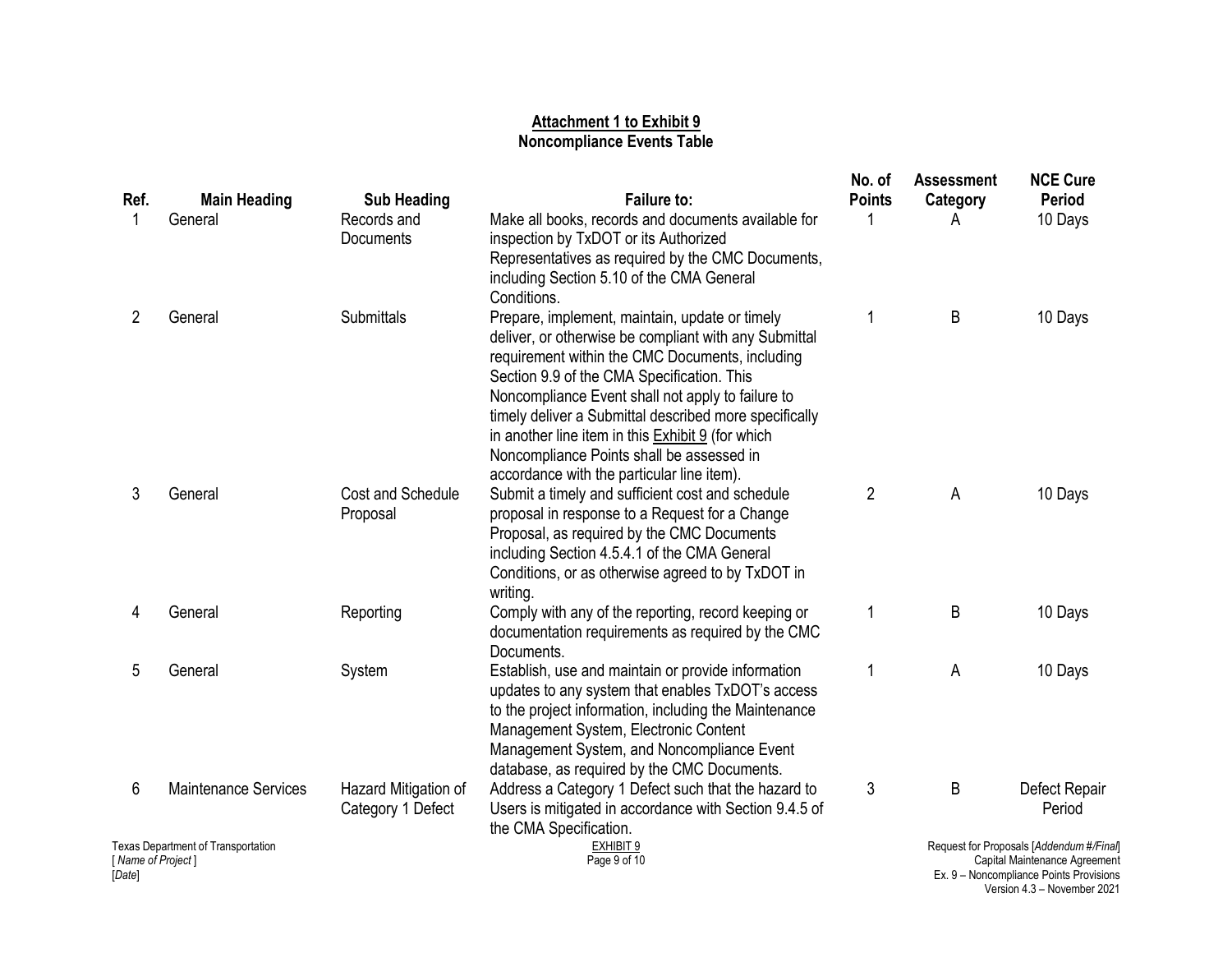| Ref.<br>7 | <b>Main Heading</b><br><b>Maintenance Services</b> | <b>Sub Heading</b><br>Permanent Repair of<br>Defect | <b>Failure to:</b><br>Perform a permanent repair of a Defect in accordance<br>with Section 9.4.4 of the CMA Specification.                                                                                                                                                                                     | No. of<br><b>Points</b> | <b>Assessment</b><br>Category<br>B | <b>NCE Cure</b><br><b>Period</b><br>Defect Repair<br>Period |
|-----------|----------------------------------------------------|-----------------------------------------------------|----------------------------------------------------------------------------------------------------------------------------------------------------------------------------------------------------------------------------------------------------------------------------------------------------------------|-------------------------|------------------------------------|-------------------------------------------------------------|
| 8         | <b>Maintenance Services</b>                        | Deterioration of a<br>Defect                        | Take action to prevent a Defect not classified as a<br>Category 1 Defect from deteriorating to become a<br>Category 1 Defect in accordance with Section 9.4.4 of<br>the CMA Specification.                                                                                                                     | 4                       | C                                  | None                                                        |
| 9         | <b>Maintenance Services</b>                        | Lane Closure                                        | Provide a Lane Closure notice, or Report to TxDOT no<br>later than 24 hours after its occurrence, any Lane<br>Closure together with its duration and any applicable<br>Lane Rental Charges, as required by the CMC<br>Documents, including Exhibit 8 of the CMA and Section<br>9.7.8 of the CMA Specification. | $\overline{2}$          | B                                  | 1 Days                                                      |
| 10        | <b>Maintenance Services</b>                        | <b>Traffic Control</b>                              | Implement a traffic control measure in a manner<br>consistent with a Traffic Control Plan as required by<br>the CMC Documents, including Section 4.1.17.1 of the<br><b>CMA General Conditions.</b>                                                                                                             | $\overline{2}$          | B                                  | 4 Hours                                                     |
| 11        | <b>Maintenance Services</b>                        | <b>Project Management</b><br>- Safety               | Carry out any Maintenance Services in a manner that<br>prevents any hazard to project workers or the general<br>public as required by the CMC Documents, including<br>the Maintenance Safety Plan and Section 4.2 of the<br><b>General Conditions.</b>                                                         | 3                       | $\mathsf C$                        | None                                                        |
| 12        | <b>Maintenance Services</b>                        | <b>Project Management</b><br>- General              | Carry out any Maintenance Services in accordance<br>with other applicable plans and procedures included in<br>the Maintenance Management Plan and Quality<br>Management Plan and as required by the CMC<br>Documents.                                                                                          | $\overline{2}$          | B                                  | 10 Days                                                     |
| 13        | <b>Maintenance Services</b>                        | Compliance                                          | Comply with all commercial and legal requirements<br>that affect the performance of the Maintenance<br>Services, including obtaining all required government<br>approvals and permits, and coordinating with third<br>parties, such as rail and toll agencies, as required by<br>the CMC Documents.            | $\overline{2}$          | B                                  | 10 Days                                                     |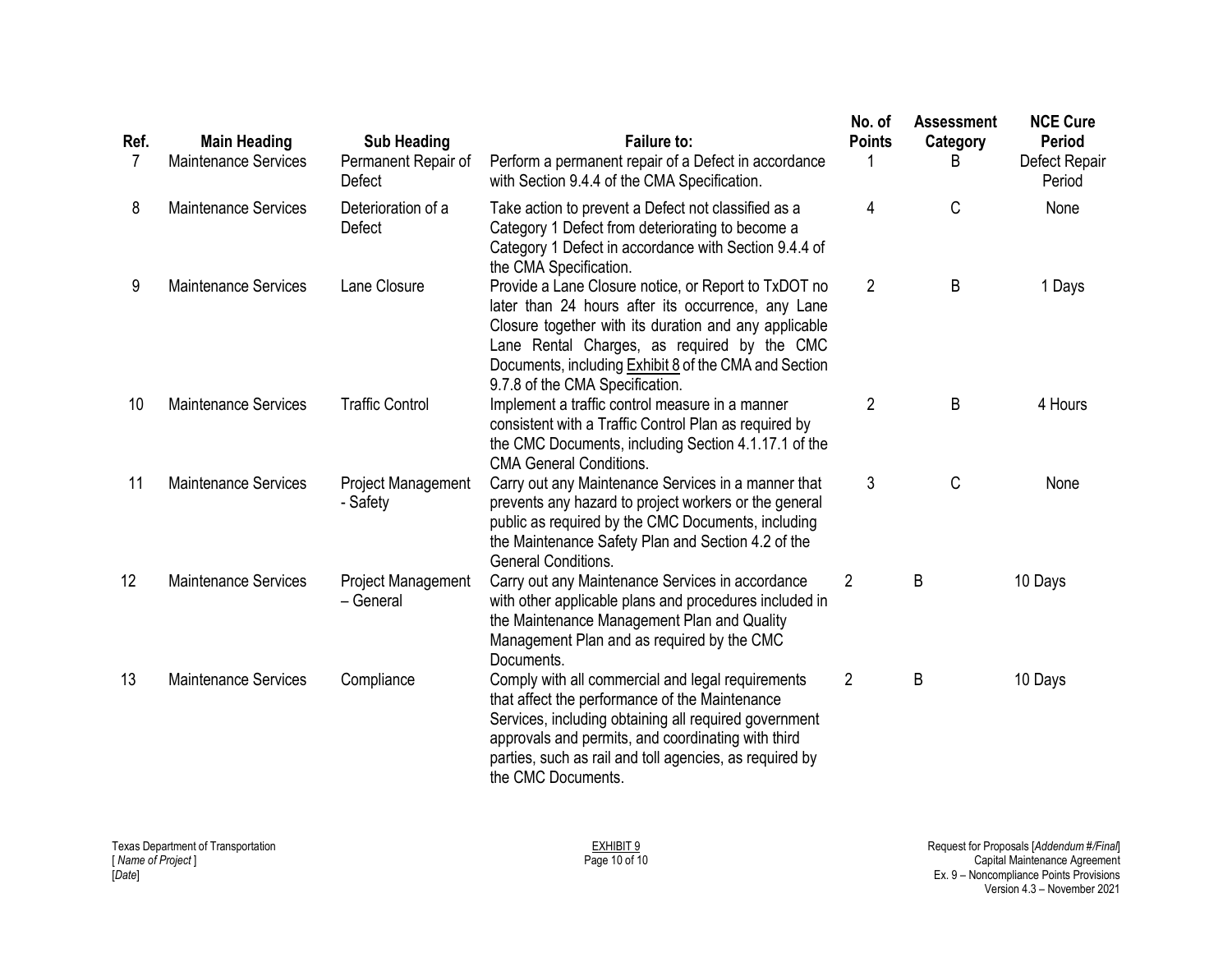## **EXHIBIT 10**

# **IDENTIFIED SUBCONTRACTORS**

[*To Be Inserted From Proposal*]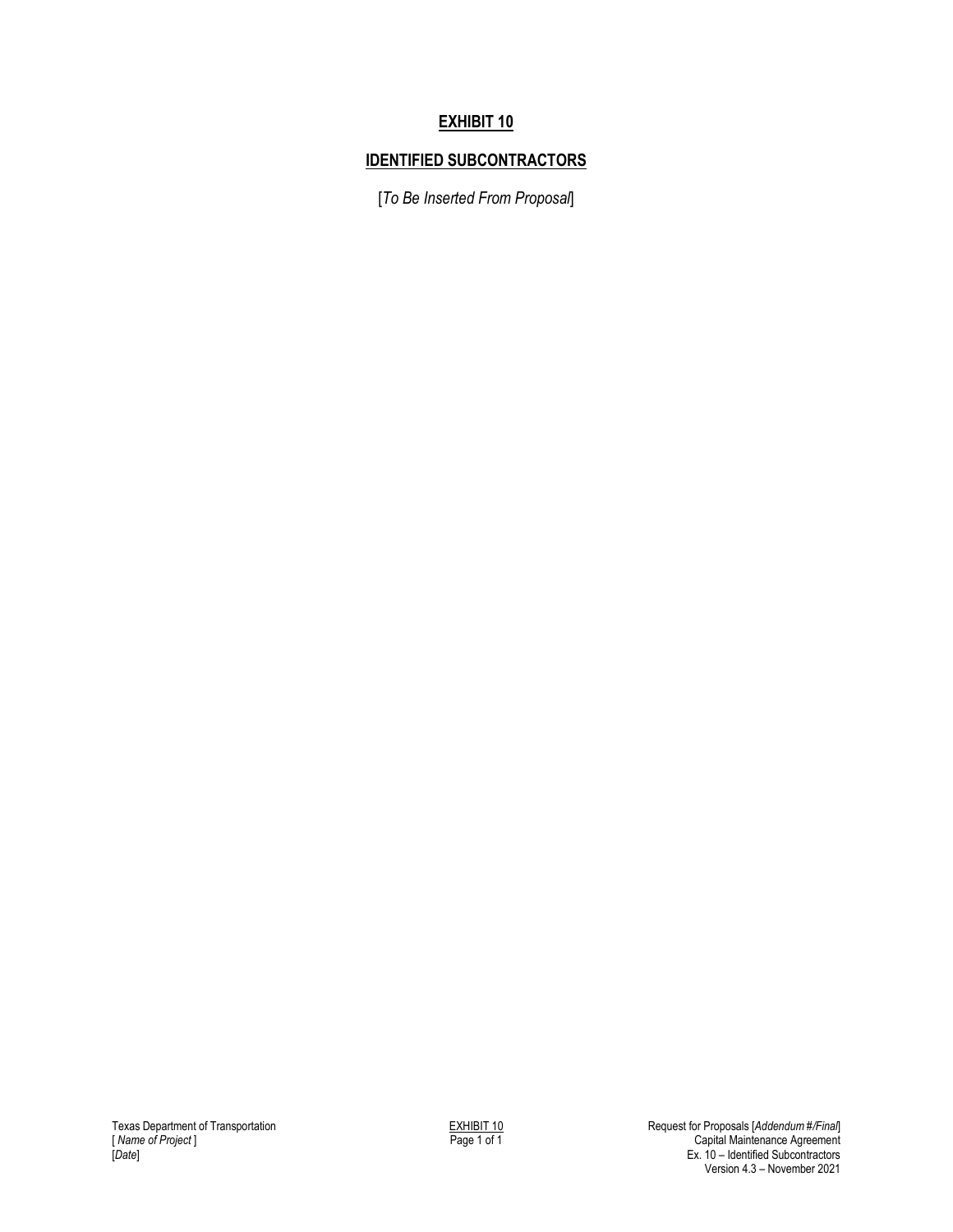## **EXHIBIT 11**

## **KEY PERSONNEL**

(See Attached)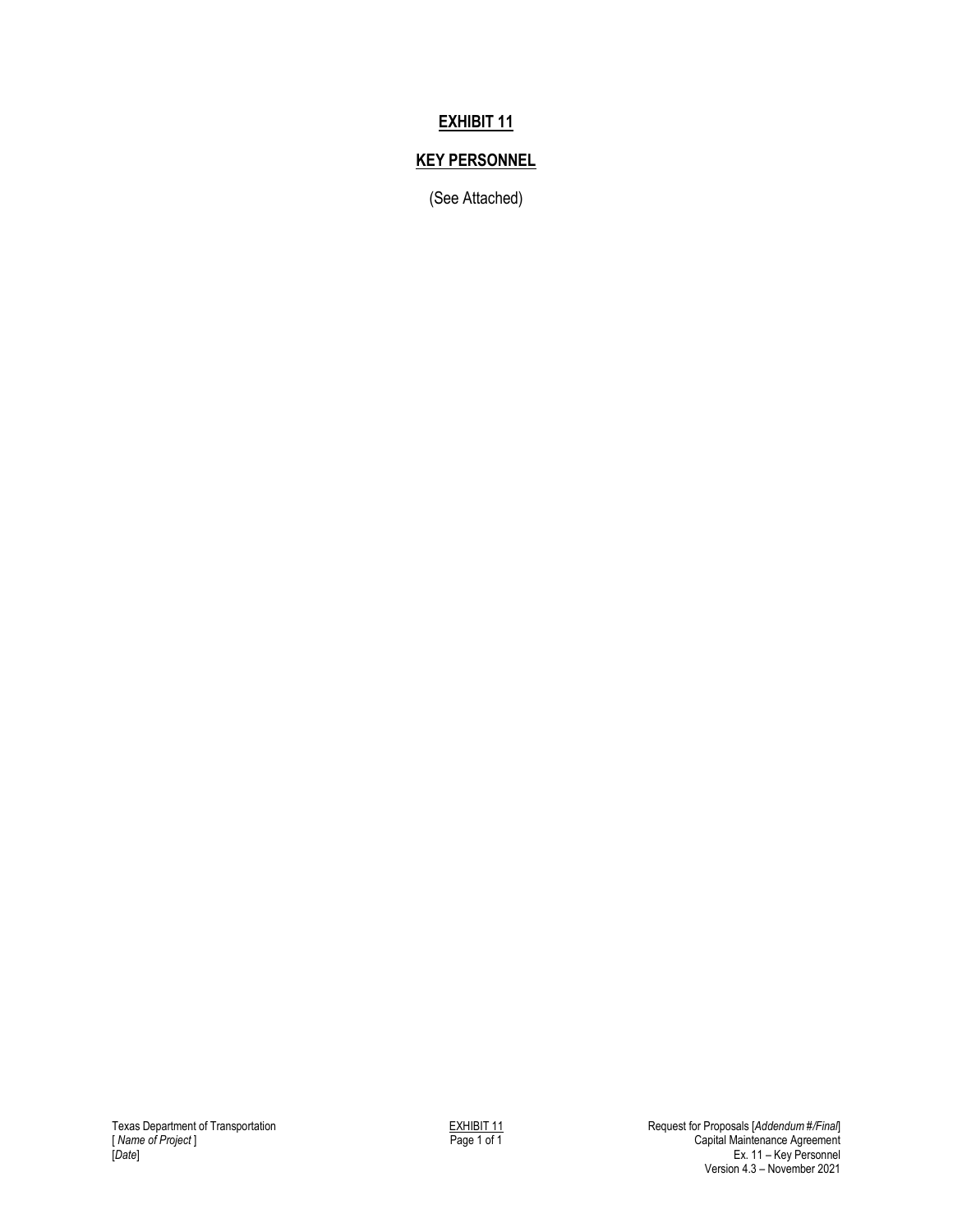# **AUTHORIZED REPRESENTATIVES**

**TxDOT Authorized Representative(s)**: (*To be provided by TxDOT*)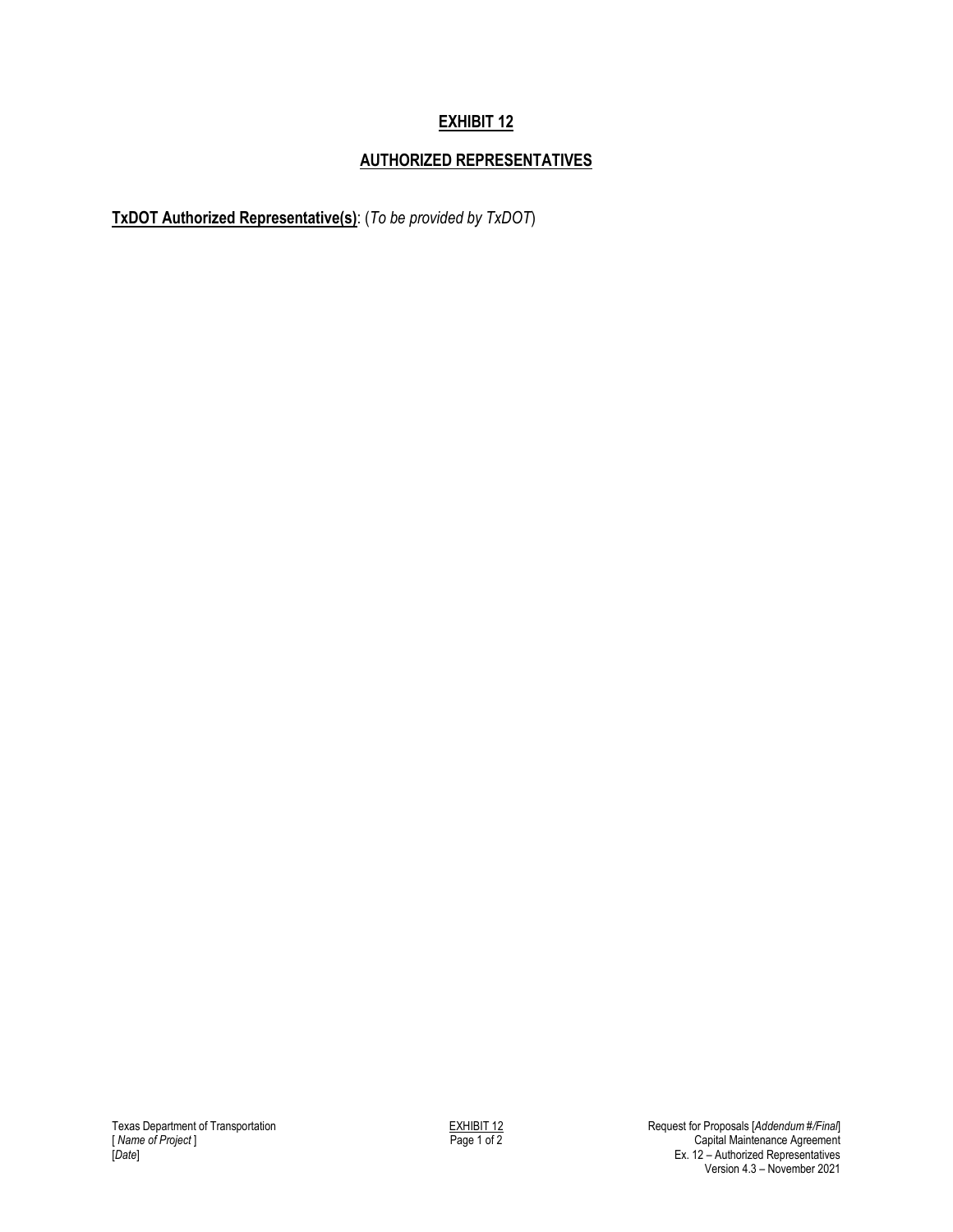### **DB Contractor's Authorized Representative(s)**

[Name] – [Position]

[Name] – [Position]

[Name] – [Position]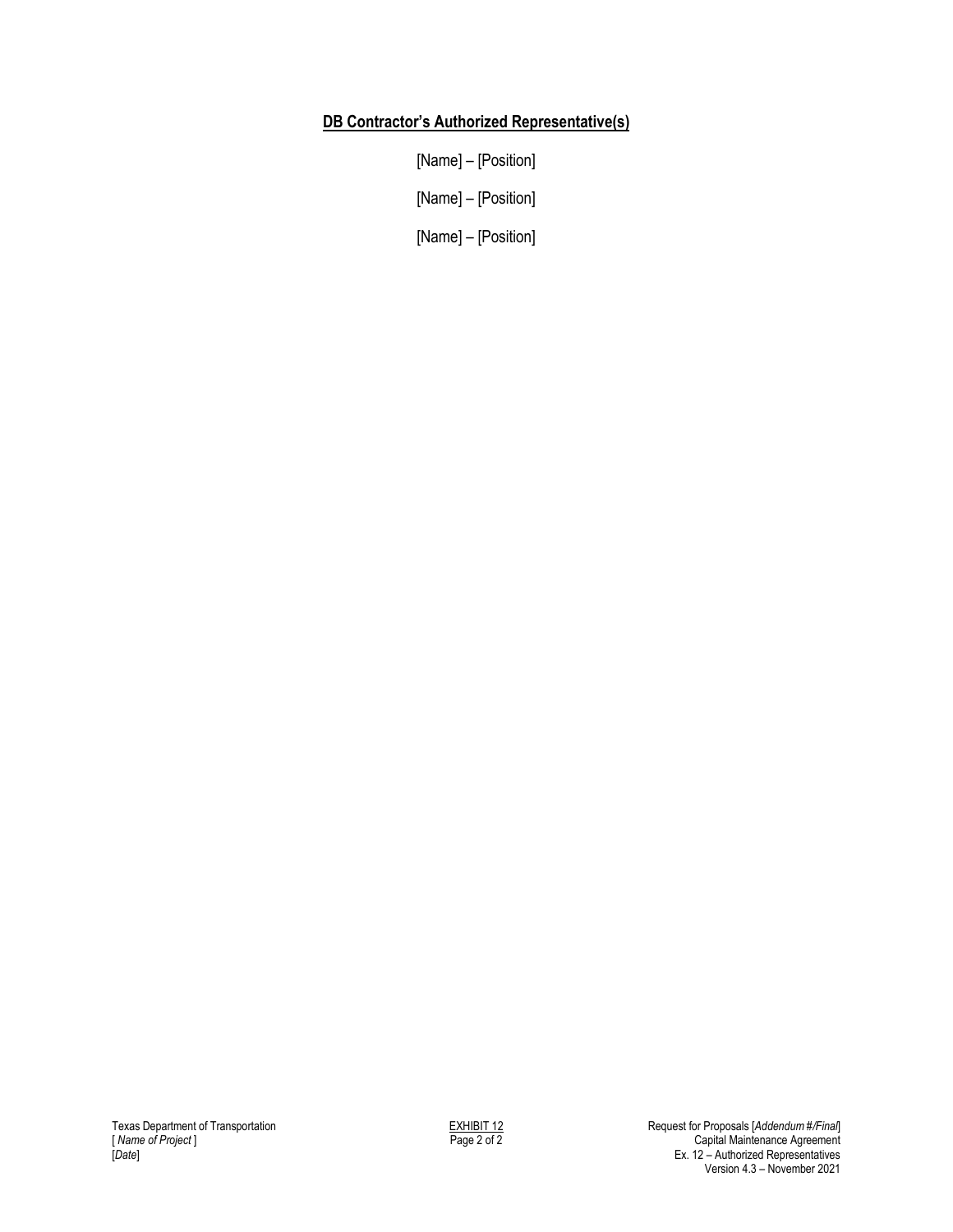#### **DISPUTES RESOLUTION REQUIREMENTS**

- 1. **Dispute Resolution Procedures**. If the procedures set forth in Sections 4.7 and 4.8 of the CMA General Conditions fail to resolve an issue and DB Contractor elects to pursue a formal Dispute with TxDOT, the Dispute shall be resolved pursuant to Texas Transportation Code Section 201.112 and the DRP Rules, as the same may be amended from time to time. This Exhibit 13 shall not apply to: (a) Claims that are not actionable against TxDOT by DB Contractor on its own behalf or on behalf of any of its Subcontractors in accordance with Section 2 of this **Exhibit 13**, (b) Claims arising solely in tort; (c) Claims for indemnity under Section 6.9 of the CMA General Conditions; (d) Claims for injunctive relief; (e) Claims against insurance companies, including any Subcontractor Dispute that is covered by insurance; (f) Claims arising out of or relating to any Utility Adjustment where the Utility Owner is a necessary party (unless, and only to the extent that, the applicable Utility Agreement provides for resolution of claims as set forth in this Exhibit 13); (g) any Dispute based on remedies expressly created by statute; or (h) any Dispute that is actionable only against a Surety.
- 2. **Additional Requirements for Subcontractor Disputes**. For purposes of this Exhibit 13, a "Subcontractor Dispute" shall include any Dispute by a Subcontractor, including any pass-through claims by a lower tier Subcontractor, against DB Contractor that is actionable by DB Contractor against TxDOT and arises from the Maintenance Services, materials or other services provided or to be provided under the CMC Documents. If DB Contractor determines to pursue a Dispute against TxDOT that includes a Subcontractor Dispute, the following additional conditions shall apply:
	- a. DB Contractor shall identify clearly in all submissions pursuant to this Exhibit 13, that portion of the Dispute that involves a Subcontractor Dispute.
	- b. Failure of DB Contractor to assert a Subcontractor Dispute on behalf of any Subcontractor at the time of submission of a related demand by DB Contractor, as provided hereunder, shall constitute a release and discharge of TxDOT by DB Contractor on account of, and with respect to, such Subcontractor Dispute.
	- c. DB Contractor shall require in all Subcontracts that all Subcontractors of any tier:
		- i. agree to submit Subcontractor Disputes to DB Contractor in a proper form and in sufficient time to allow processing by DB Contractor in accordance with this Exhibit 13;
		- ii. agree to be bound by the terms of this Exhibit 13 to the extent applicable to Subcontractor Disputes;
		- iii. agree that, to the extent a Subcontractor Dispute is involved, completion of all steps required under this  $Exhibit 13$  shall be a condition precedent to pursuit by the Subcontractor of any other remedies permitted by Law, including institution of a lawsuit against DB Contractor;
		- iv. agree that any Subcontractor Dispute brought against a Surety, that also is actionable against TxDOT through DB Contractor, shall be stayed until completion of all steps required under this clause (c); and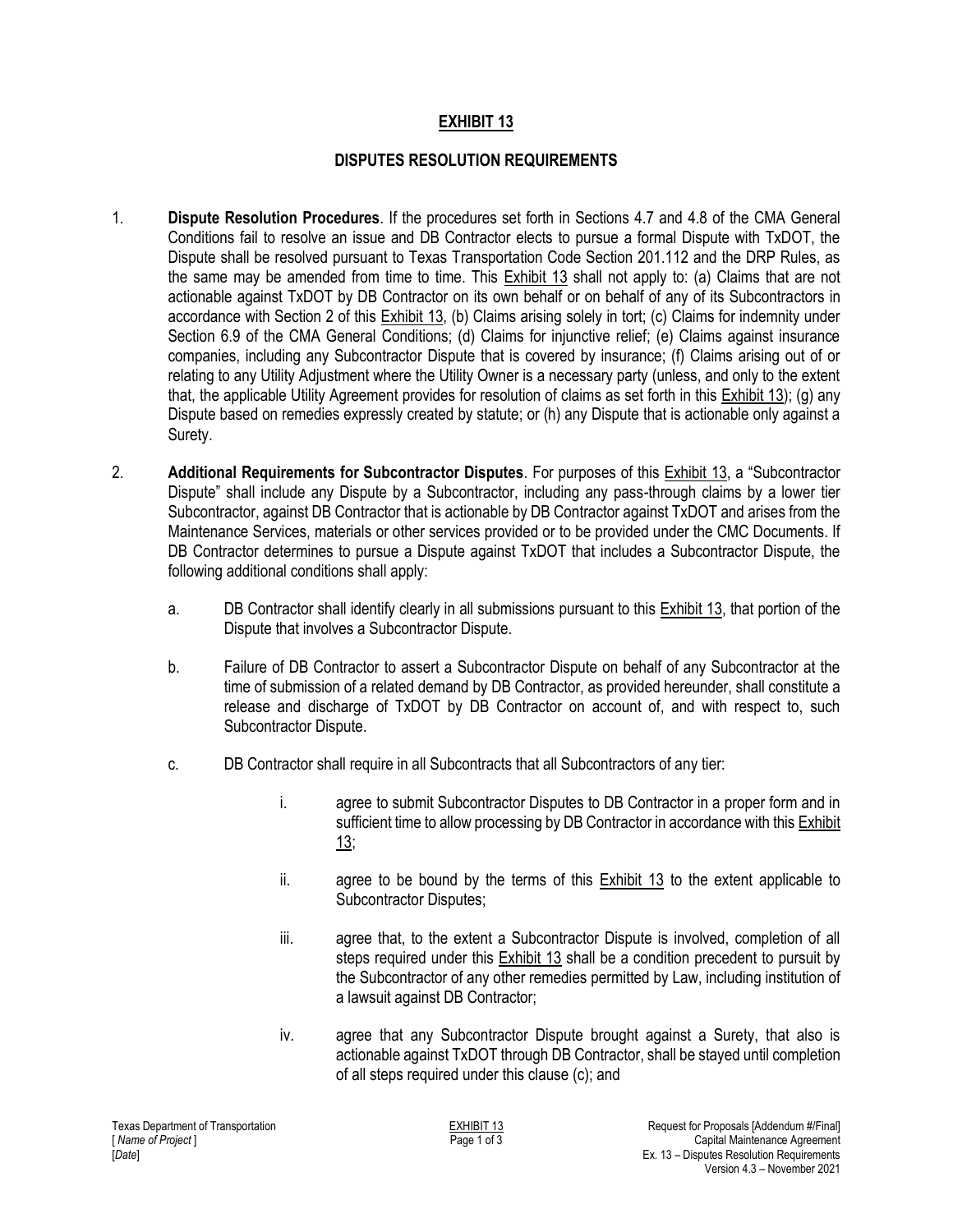- v. agree that the existence of a dispute resolution process for Disputes involving Subcontractor Disputes shall not be deemed to create any claim, right or cause of action by any Subcontractor against TxDOT. Subcontractors shall, at all times, have rights and remedies only against DB Contractor.
- 3. **Mediation.** DB Contractor and TxDOT, by mutual agreement, may refer a Dispute (as well as any dispute with a Utility Owner relating to any Utility Adjustment) to mediation for resolution. The Parties shall use diligent efforts to convene and conclude mediation proceedings within 30 days after they agree to refer the Dispute to mediation. DB Contractor and TxDOT shall share equally the expenses of the mediation. If any Dispute has been referred to mediation for resolution by mutual agreement of the Parties, but the Dispute is not resolved within the foregoing 30-day period, then either Party shall have the right, on or after the 31st day, to cease participating in such mediation. A Party shall give written notice to the other Party that it will no longer participate. The deadlines in this Exhibit 13 for processing a Dispute are tolled, day for day, during mediation.

### 4. **Subsequent Proceedings.**

- a. **Exclusive Jurisdiction and Venue**. The Parties agree that the exclusive jurisdiction and venue for any legal action or proceeding, at law or in equity, which is permitted to be brought by a Party in court arising out of the CMC Documents, shall be the district courts of Travis County, Texas.
- b. **Admissibility of Disputes Resolution Proceedings**. The admissibility, in any administrative or judicial proceeding subsequent to this dispute resolution process, of the Parties' submittals and any TxDOT determinations shall be in the discretion of the appropriate administrative officer or the court in accordance with applicable Law.
- 5. **Continuation of Disputed Maintenance Services.** At all times during the procedures for resolving Disputes set forth in this CMC, DB Contractor and all Subcontractors shall continue with the performance of the Maintenance Services and their obligations, including any disputed Maintenance Services or obligations, diligently and without delay, in accordance with this CMC, except to the extent enjoined by order of a court or otherwise approved by TxDOT in its sole discretion. DB Contractor acknowledges that it shall be solely responsible for the results of any delaying actions or inactions taken during the pendency of resolution of a Dispute relating to the Maintenance Services even if DB Contractor's position in connection with the Dispute ultimately prevails. In addition, during the pendency of resolution of a Dispute relating to the Maintenance Services, the Parties shall continue to comply with all provisions of the CMC Documents, the Project Management Plan, the Maintenance Management Plan, the Governmental Approvals and applicable Law.
- 6. **Records Related to Claims and Disputes**. Throughout the course of any Maintenance Services that are the subject of any Dispute that is the subject of the procedures for resolving Disputes in this CMC, DB Contractor shall keep separate and complete records of any extra costs, expenses, and/or other monetary effects relating to the disputed Maintenance Services, and shall permit TxDOT access to these and any other records needed for evaluating the Dispute. These records shall be retained for a period of not less than one year after the date of resolution of the Dispute pertaining to such disputed Maintenance Services (or for any longer period required under any other applicable provision of the CMC Documents).

### 7. **Interest.**

- a. This Section 7 applies only to claims that are subject to the Texas Prompt Payment Act, Government Code, Chapter 2251.
- b. In the event a DB Contractor elects to pursue a formal Dispute with TxDOT under this Exhibit 13, TxDOT shall notify DB Contractor whether it will dispute the claim not later than the 21st day after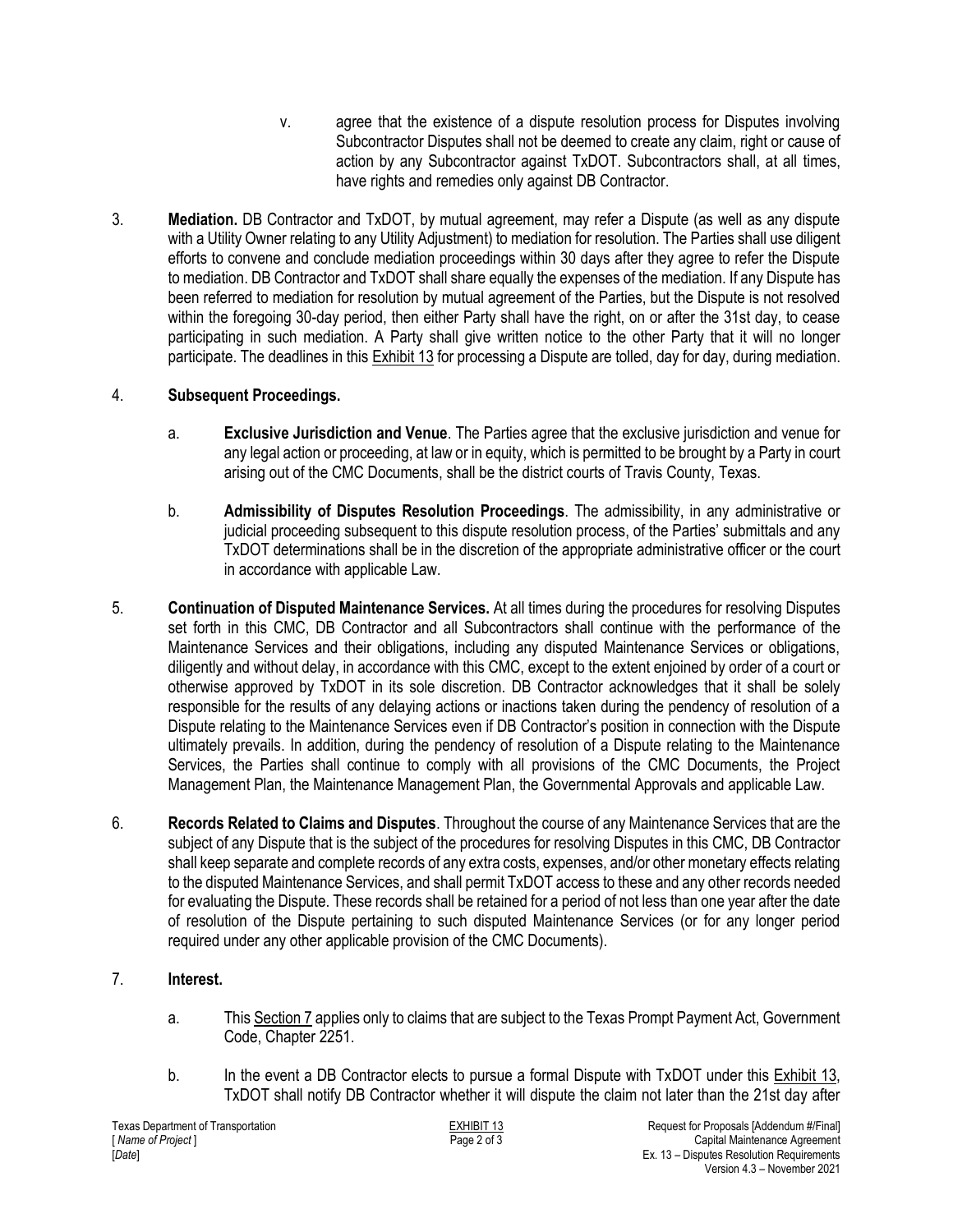the date TxDOT receives the Claim. A payment becomes overdue and begins to accrue interest in accordance with the Texas Prompt Payment Act, Government Code, Chapter 2251.

8. **Attorneys' Fees.** A Party shall pay the attorneys' fees of the other party for Disputes brought pursuant to this Exhibit 13 only if such payment is required pursuant to the Texas Prompt Payment Act and the payment of attorneys' fees is ordered in a TxDOT administrative order or in a judicial order.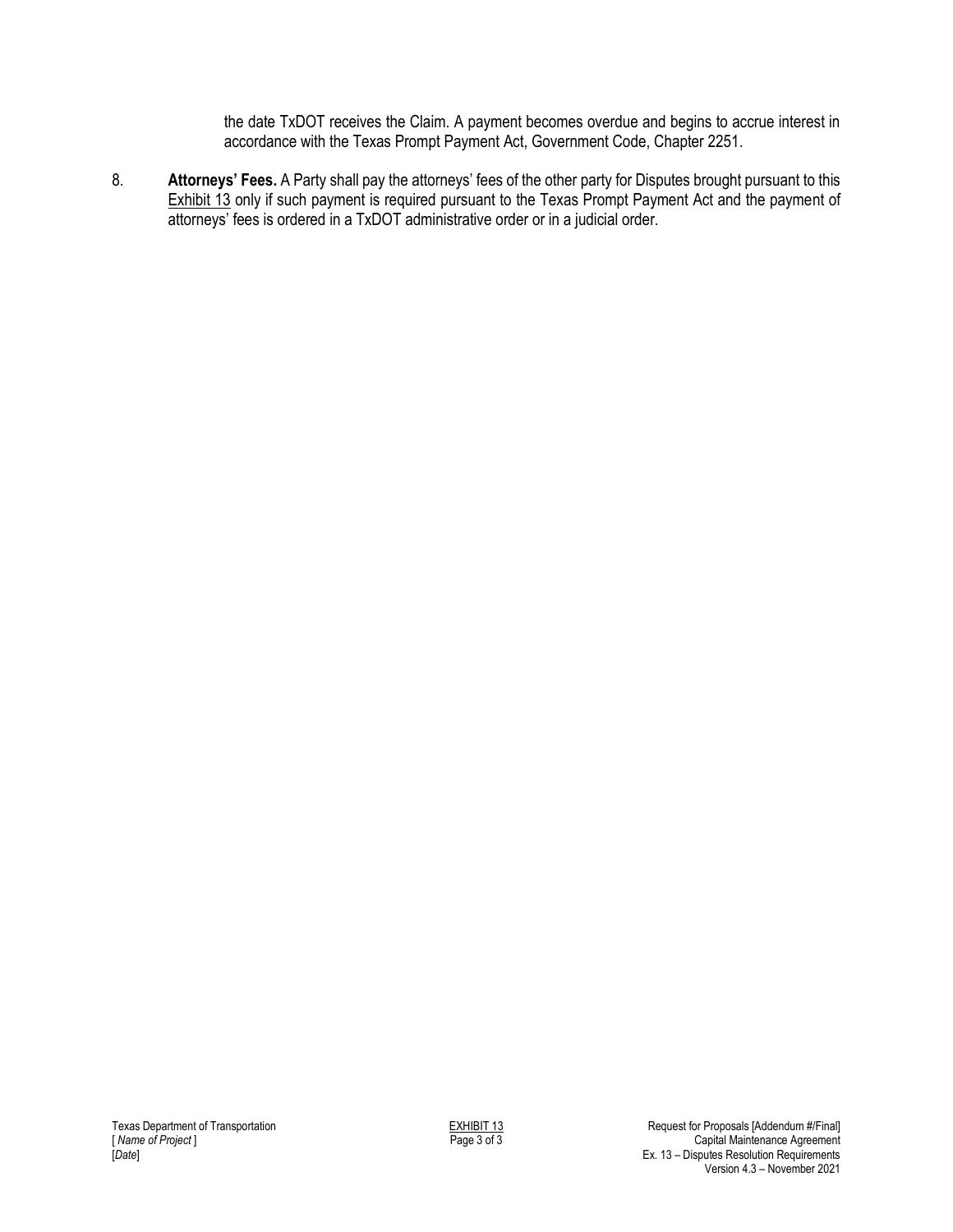#### **MAINTAINED ELEMENTS**

| <b>ELEMENT CATEGORY</b> | <b>MAINTAINED ELEMENT</b>                                                                              | <b>RESPONSIBILITY</b>     |               |
|-------------------------|--------------------------------------------------------------------------------------------------------|---------------------------|---------------|
|                         |                                                                                                        | <b>DB CONTRACTOR</b>      | <b>OTHERS</b> |
| 1) PAVEMENT GENERAL     |                                                                                                        |                           |               |
| 1.1                     | <b>Travel Lane Pavement Condition</b>                                                                  | χ                         |               |
| 1.2                     | <b>Travel Lane Ride Quality</b>                                                                        | $\pmb{\mathsf{X}}$        |               |
| 1.3                     | Discontinuities in localized areas and bridge                                                          | $\pmb{\mathsf{X}}$        |               |
|                         | approaches                                                                                             |                           |               |
| 1.4                     | Edge drop-offs and other edge defects                                                                  | $\pmb{\mathsf{X}}$        |               |
| 1a) PAVEMENT (ASPHALT)  |                                                                                                        |                           |               |
| 1a.1                    | Ruts                                                                                                   | X                         |               |
| 1a.2                    | Cracking                                                                                               | χ                         |               |
| 1a.3                    | Raveling                                                                                               | χ                         |               |
| 1a.4                    | Flushing / bleeding                                                                                    | $\boldsymbol{\mathsf{X}}$ |               |
| 1b) PAVEMENT (CRCP)     |                                                                                                        |                           |               |
| 1 <sub>b.1</sub>        | Spalled cracks                                                                                         | χ                         |               |
| 1 <sub>b.2</sub>        | Popouts and punchouts                                                                                  | χ                         |               |
| 1 <sub>b.3</sub>        | Longitudinal cracking                                                                                  | χ                         |               |
| 1c) PAVEMENT (JCP)      |                                                                                                        |                           |               |
| 1c.1                    | Damaged joints and cracks                                                                              | $\pmb{\mathsf{X}}$        |               |
| 1c.2                    | Slabs with cracks in multiple directions                                                               | χ                         |               |
| 1c.3                    | Slabs with longitudinal cracks                                                                         | X                         |               |
| <b>DRAINAGE</b><br>2)   |                                                                                                        |                           |               |
| 2.1                     | Non-bridge class culverts, Pipes, ditches,<br>channels, catch basins, inlets, manholes and<br>outfalls | X                         |               |
| 2.2                     | Drainage treatment devices                                                                             | χ                         |               |
| 2.3                     | Discharge systems                                                                                      | χ                         |               |
| 2.4                     | Erosion                                                                                                | χ                         |               |
| 2.5                     | <b>Channels and ditches - Permanent Erosion</b><br><b>Control Measures</b>                             | $\boldsymbol{\mathsf{X}}$ |               |
| 3) STRUCTURES           |                                                                                                        |                           |               |
| 3.1                     | Structure components                                                                                   | χ                         |               |
| 3.2                     | Load Ratings                                                                                           | χ                         |               |
| 3.3                     | Gantries and High-masts                                                                                | χ                         |               |
| 3.4                     | <b>Access Points</b>                                                                                   | χ                         |               |
| 3.5                     | <b>Retaining Walls</b>                                                                                 | χ                         |               |
| 3.6                     | <b>MSE Walls</b>                                                                                       | χ                         |               |
| <b>DELINEATORS</b>      | 4) PAVEMENT MARKINGS, OBJECT MARKERS, BARRIER MARKERS AND                                              |                           |               |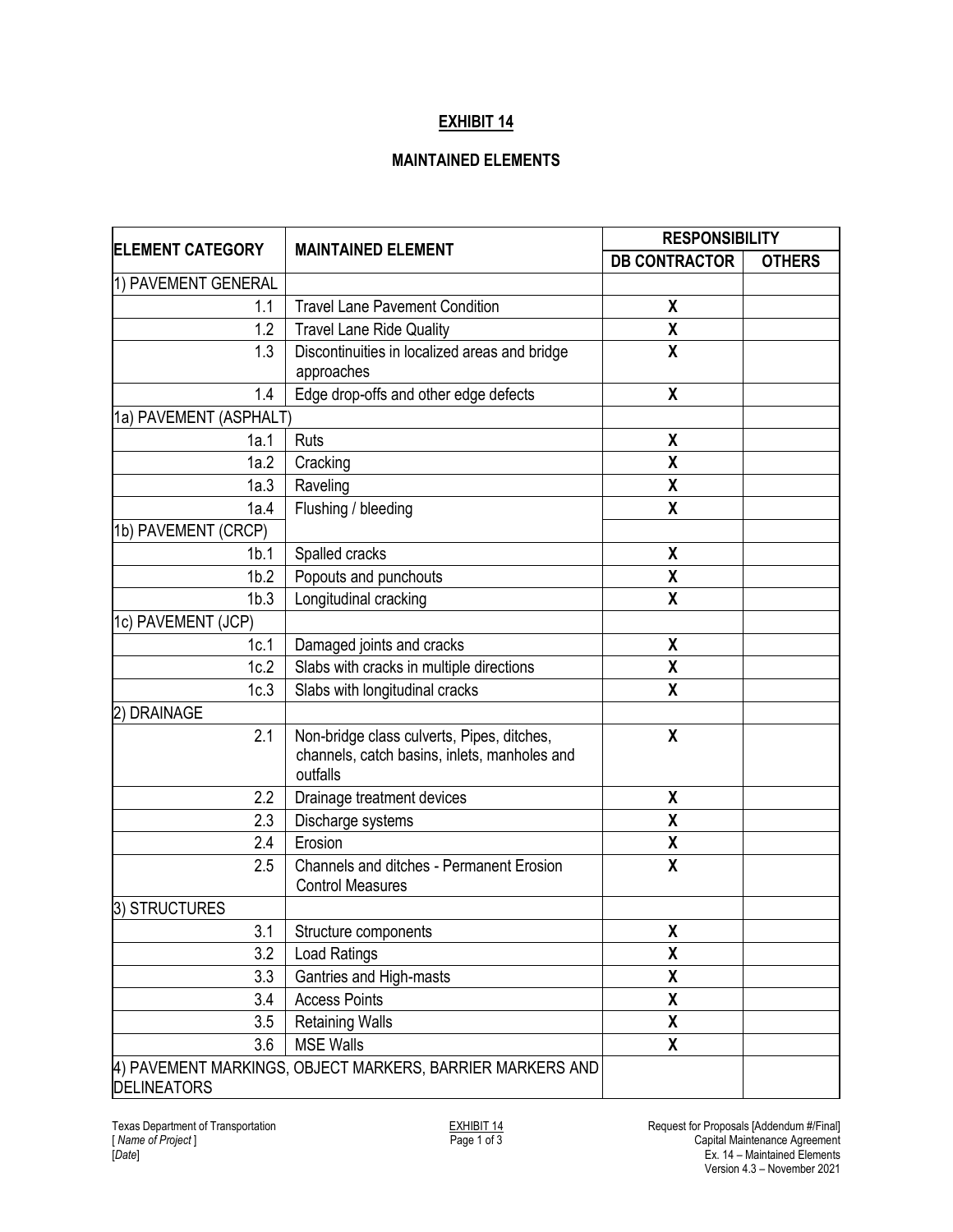| <b>ELEMENT CATEGORY</b>              | <b>MAINTAINED ELEMENT</b>                              | <b>RESPONSIBILITY</b> |                           |
|--------------------------------------|--------------------------------------------------------|-----------------------|---------------------------|
|                                      |                                                        | <b>DB CONTRACTOR</b>  | <b>OTHERS</b>             |
| 4.1                                  | <b>Pavement Markings</b>                               | $\star$               | X                         |
| 4.2                                  | <b>Raised Reflective Markings</b>                      | $\star$               | χ                         |
| 4.3                                  | <b>Delineators and Markers</b>                         | $\star$               | $\pmb{\chi}$              |
|                                      | 5) CURBS, GUARDRAILS, SAFETY BARRIERS AND IMPACT       |                       |                           |
| <b>ATTENUATORS</b>                   |                                                        |                       |                           |
| 5.1                                  | Curbs                                                  |                       | X                         |
| 5.2                                  | <b>Guardrails and Safety Barriers</b>                  |                       | χ                         |
| 5.3                                  | <b>Impact Attenuators</b>                              |                       | X                         |
| 6) TRAFFIC SIGNS                     |                                                        |                       |                           |
| 6.1                                  | General - All signs                                    |                       | $\pmb{\mathsf{X}}$        |
| 6.2                                  | Warning and regulatory signs                           |                       | $\pmb{\chi}$              |
| <b>TRAFFIC SIGNALS</b>               |                                                        |                       |                           |
| 7.1                                  | General                                                |                       | χ                         |
| 7.2                                  | Soundness                                              |                       | X                         |
| 7.3                                  | <b>Identification Marking</b>                          |                       | $\boldsymbol{\mathsf{X}}$ |
| 7.4                                  | Pedestrian elements and vehicle detectors              |                       | $\pmb{\chi}$              |
| 8) LIGHTING                          |                                                        |                       |                           |
| 8.1                                  | Roadway Lighting - General                             |                       | $\pmb{\chi}$              |
| 8.2                                  | Sign Lighting                                          |                       | χ                         |
| 8.3                                  | Aesthetic Lighting                                     |                       | $\pmb{\mathsf{X}}$        |
| 8.4                                  | <b>Electrical Supply</b>                               |                       | X                         |
| 8.5                                  | <b>Access Panels</b>                                   |                       | X                         |
| 8.6                                  | <b>High Mast Lighting</b>                              |                       | X                         |
| 9) FENCES, WALLS AND SOUND ABATEMENT |                                                        |                       |                           |
| 9.1                                  | Design and Location                                    |                       | χ                         |
| 9.2                                  | Construction                                           |                       | X                         |
| 9.3                                  | Operation                                              |                       | χ                         |
| 10) ROADSIDE MANAGEMENT              |                                                        |                       |                           |
| 10.1                                 | Vegetated Areas - Except landscaped areas -<br>General |                       | $\pmb{\chi}$              |
| 10.2                                 | Landscaped Areas                                       |                       | X                         |
| 10.3                                 | Fire Hazards                                           |                       | χ                         |
| 10.4                                 | Trees, Bushes and Ornamentals                          |                       | χ                         |
| 10.5                                 | Wetlands                                               |                       | $\pmb{\mathsf{X}}$        |
| 10.6                                 | Sidewalks and pedestrian curb ramps                    |                       | X                         |
| 11) REST AREAS AND PICNIC AREAS      |                                                        |                       |                           |
| 11.1                                 | Rest areas and picnic areas                            |                       | X                         |
|                                      | 12) EARTHWORKS, EMBANKMENTS AND CUTTINGS               |                       |                           |
| 12.1                                 | Slope Failure                                          | χ                     |                           |
| 12.2                                 | Slopes - General                                       | χ                     |                           |
| 12.3                                 | Slopes - Erosion                                       | χ                     |                           |
| 12.4                                 | Slopes - Permanent Erosion Control Measures            | χ                     |                           |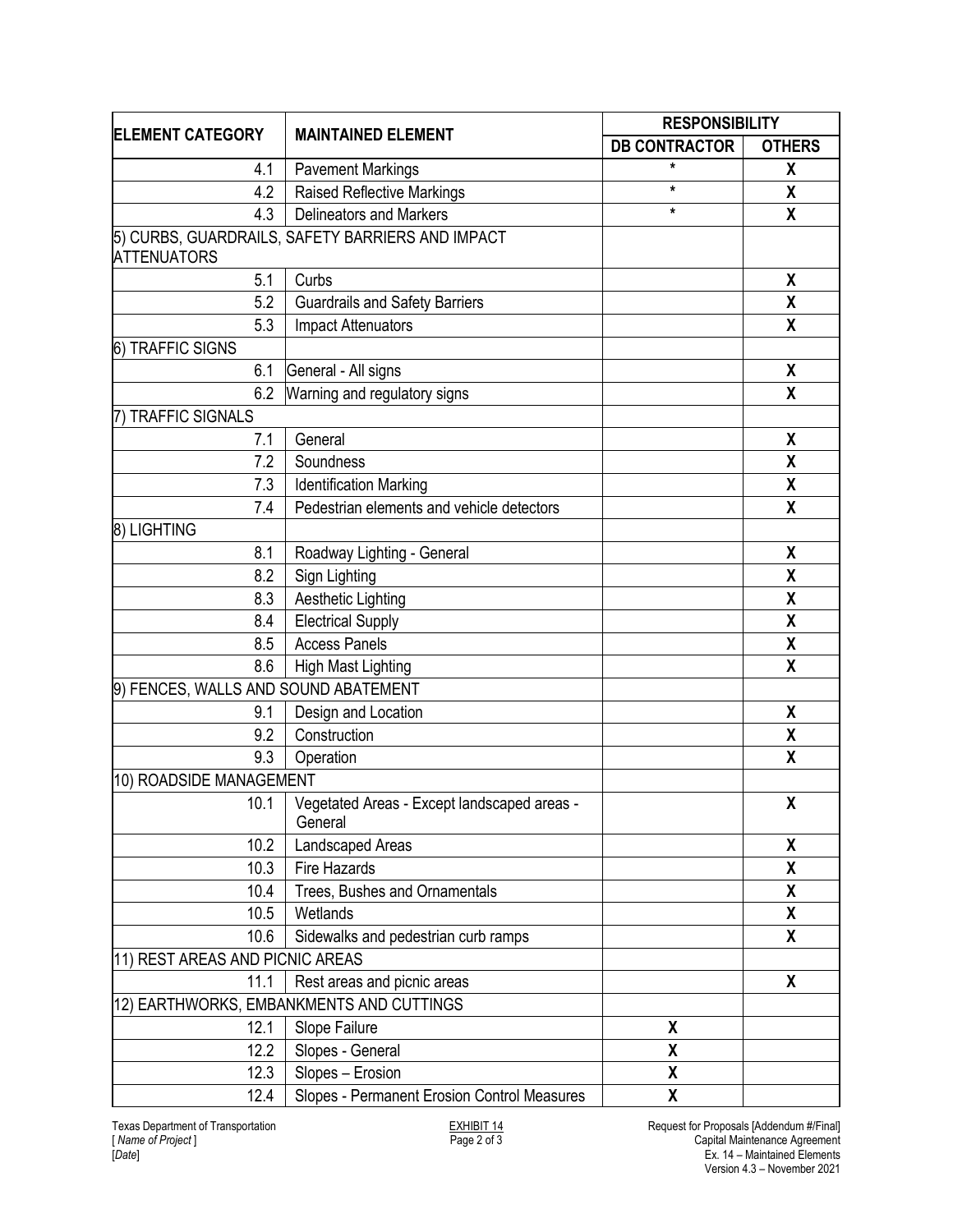| <b>ELEMENT CATEGORY</b>              | <b>MAINTAINED ELEMENT</b>        |                      | <b>RESPONSIBILITY</b> |  |
|--------------------------------------|----------------------------------|----------------------|-----------------------|--|
|                                      |                                  | <b>DB CONTRACTOR</b> | <b>OTHERS</b>         |  |
| 13) ITS EQUIPMENT                    |                                  |                      |                       |  |
| 13.1                                 | ITS Equipment - Maintenance      |                      | X                     |  |
| 13.2                                 | Dynamic Message Sign Equipment   |                      | X                     |  |
| 13.3                                 | <b>CCTV Equipment</b>            |                      | X                     |  |
| 13.4                                 | Vehicle Detection Equipment      |                      | χ                     |  |
| 14) TOLLING FACILITIES AND BUILDINGS |                                  |                      | X                     |  |
| 15) AMENITY                          |                                  |                      |                       |  |
| 15.1                                 | Graffiti                         |                      | X                     |  |
| 15.2                                 | Animals                          |                      | X                     |  |
| 15.3                                 | Abandoned vehicles and equipment |                      | X                     |  |
| 16) SNOW AND ICE CONTROL             |                                  |                      |                       |  |
| 16.1                                 | <b>Travel lanes</b>              |                      | X                     |  |
| 17) INCIDENT RESPONSE                |                                  |                      |                       |  |
| 17.1                                 | General                          |                      | X                     |  |
| 17.2                                 | <b>Hazardous Materials</b>       |                      | χ                     |  |
| 17.3                                 | <b>Structural Assessment</b>     |                      | X                     |  |
| 17.4                                 | Temporary and permanent remedy   |                      | X                     |  |
| 18) CUSTOMER RESPONSE                |                                  |                      |                       |  |
| 18.1                                 | Response to inquiries            |                      | χ                     |  |
| 18.2                                 | <b>Customer Contact Line</b>     |                      | X                     |  |
| 19) SWEEPING AND CLEANING            |                                  |                      |                       |  |
| 19.1                                 | Obstructions and debris          |                      | X                     |  |
| 19.2                                 | Sweeping                         |                      | X                     |  |
| 19.3                                 | Litter                           |                      | χ                     |  |

\*DB Contractor is responsible for replacement of striping and markers associated with their renewal of pavement.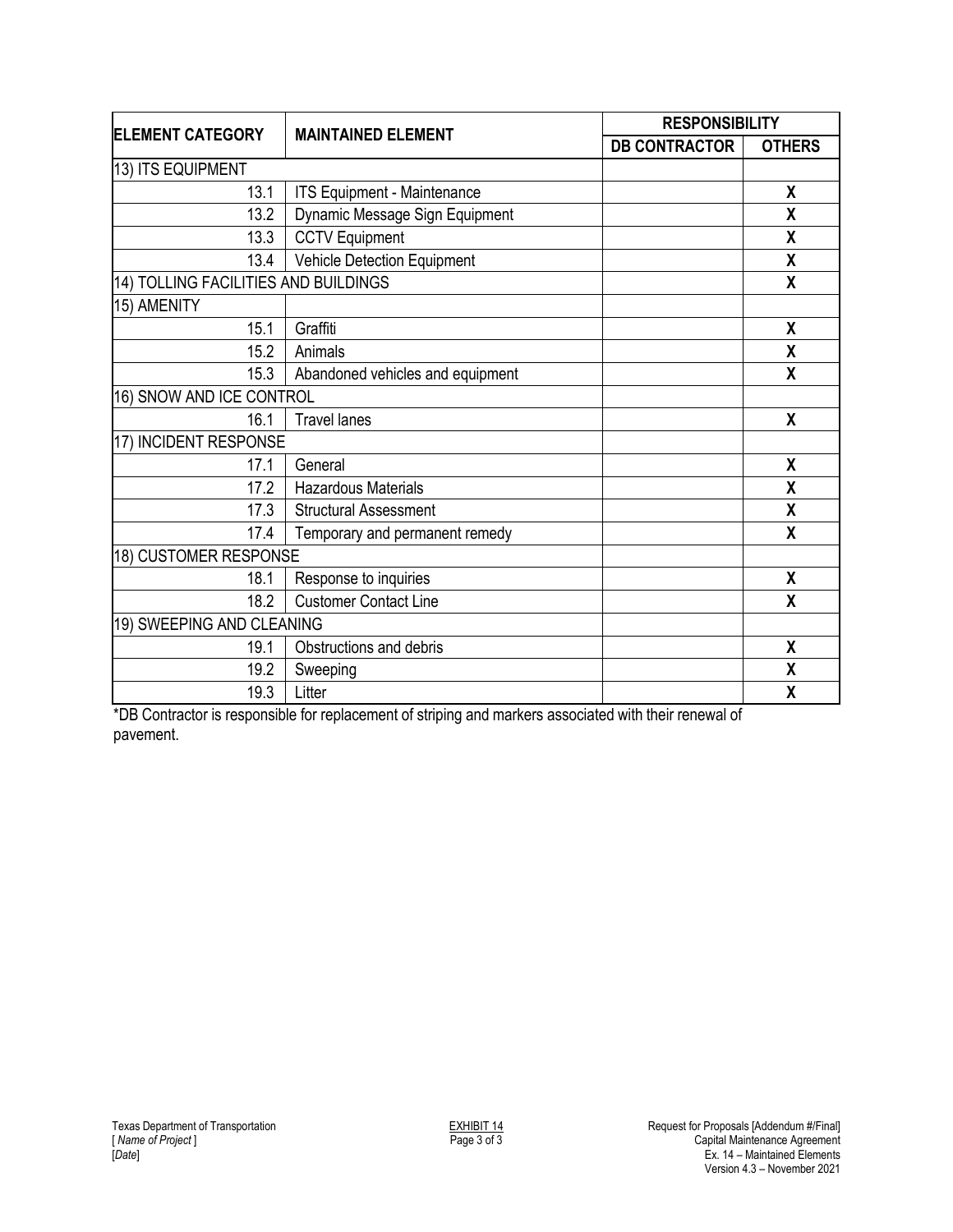#### **MAINTENANCE LIMITS**

*See Attached*